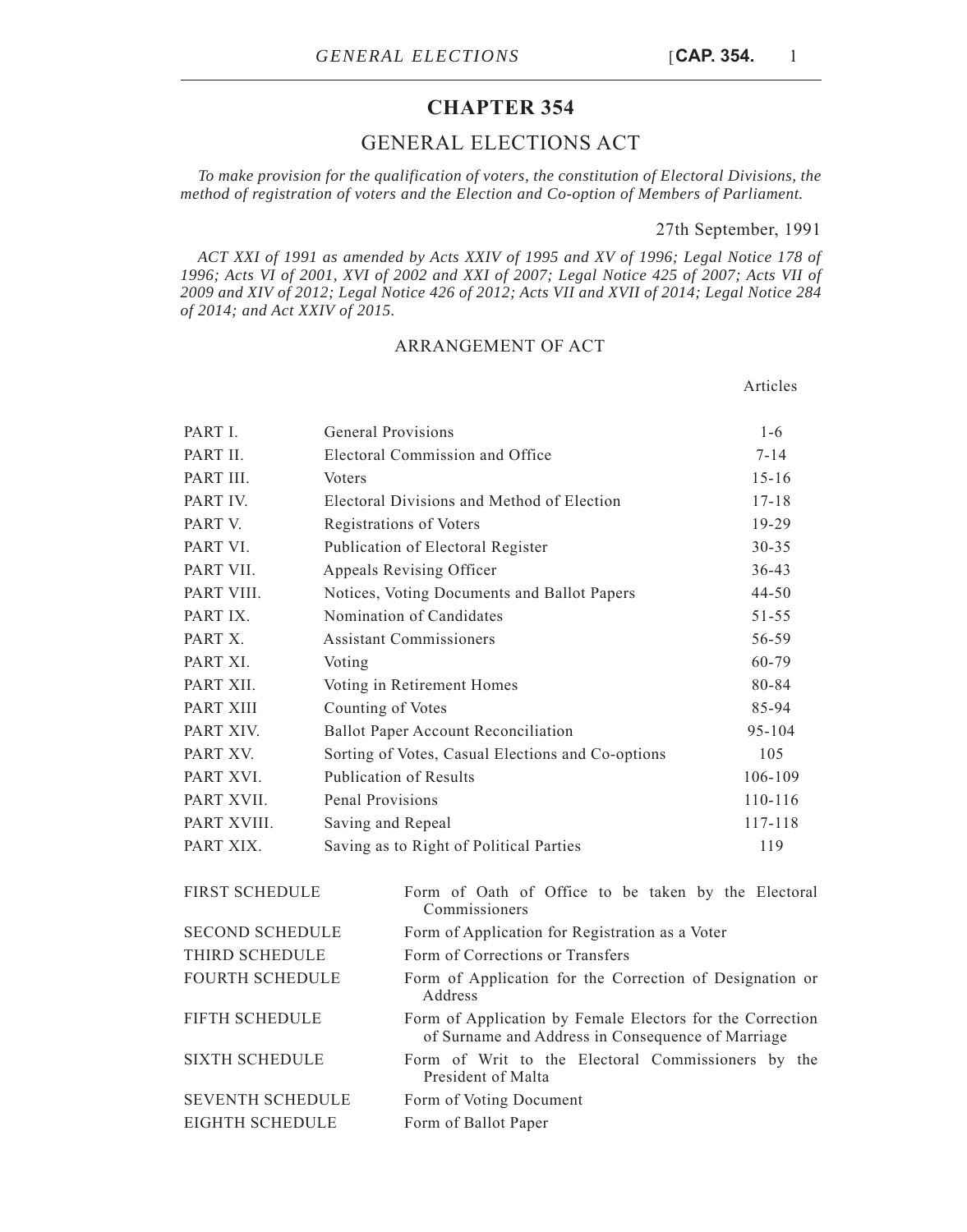| NINTH SCHEDULE             | Form of Nomination Paper                                                                                                               |
|----------------------------|----------------------------------------------------------------------------------------------------------------------------------------|
| <b>TENTH SCHEDULE</b>      | Form of Oath to be taken by Assistant Electoral<br>Commissioners                                                                       |
| <b>ELEVENTH SCHEDULE</b>   | Form of Oath which an Assistant Commissioner may<br>administer to a Voter                                                              |
| <b>TWELFTH SCHEDULE</b>    | Return of Election Expenses                                                                                                            |
| THIRTEENTH SCHEDULE        | The General Elections (Sorting of Ballot Papers, Casual<br>Elections and Co-options) Regulations, 1991                                 |
| <b>FOURTEENTH SCHEDULE</b> | Articles 42 to 62 of the Electoral (Polling) Ordinance (Cap.<br>102)                                                                   |
| <b>FIFTEENTH SCHEDULE</b>  | Form of Oath which an Assistant Electoral Commissioner<br>may administer to a voter                                                    |
| <b>SIXTEENTH SCHEDULE</b>  | Details and Questionnaire required with Form No. 1 in the<br>case of a Maltese Person who never applied to be<br>registered as a voter |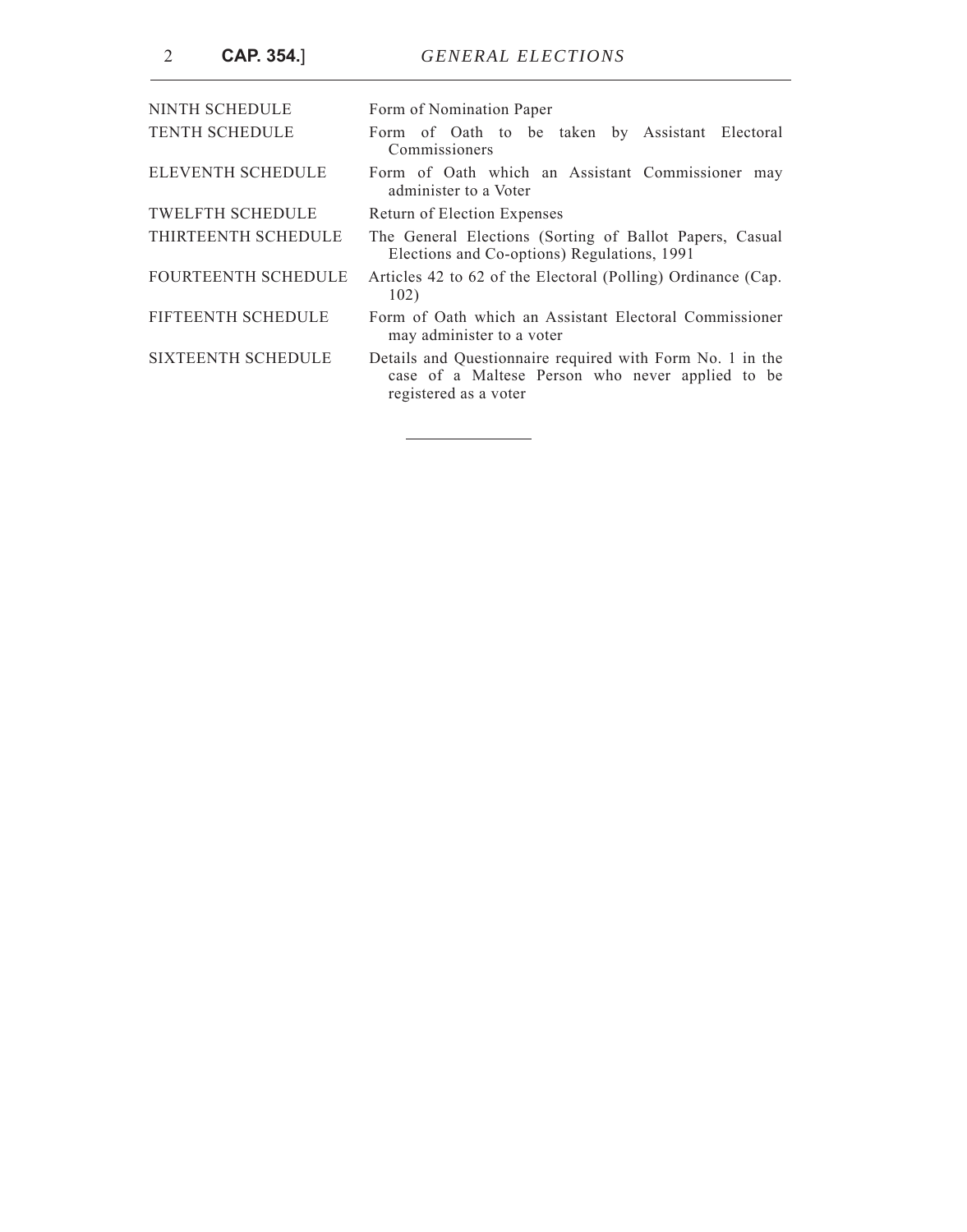# PART I

#### *General Provisions*

**1.** The short title of this Act is the General Elections Act. Short title.

**2.** (1) In this Act and in any regulations made thereunder, unless the context otherwise requires -

"ballot box" means a box wherein voters are obliged to place their marked ballot papers;

"Commission" shall mean the Electoral Commission established by article 60 of the Constitution;

"House" means the House of Representatives established by the [Constitution](http://www.justiceservices.gov.mt/DownloadDocument.aspx?app=lom&itemid=8566&l=1);

"an identification document" means a document which is a legally valid identification document for the purposes of the [Identity Card and other Identity Documents Act;](http://justiceservices.gov.mt/DownloadDocument.aspx?app=lom&itemid=8751&l=1)

"official mark" means the stamp which the Commission and the political parties direct the Assistant Commissioner as respectively nominated by each of them, to use on the ballot paper prior to giving such ballot paper to the voter and may be of such form as each of them may determine provided that it may not in any way constitute any form of propaganda and the marks of the political parties shall not be necessary for the validity of the ballot paper. Political parties opting to use official marks shall deposit an imprint of the stamp to be so used at least one hour before the start of the poll;

"political party" shall, for the purposes only of articles 10 and 14, mean any person or group of persons who having contested the general election under one name is represented in the House by, at least, one member or was so represented when the House was last dissolved, and in all other cases "political party" shall mean any person or group of persons contesting the election as one group bearing the same name;

"polling booth" means the room wherein voters attend on the day of the poll to receive and mark a ballot paper and insert the same in a ballot box;

"polling place" means the school, building or other complex or structure wherein one or more polling booths are situated and shall, saving the provisions of article 66, include the grounds, if any, of such complex or structure;

"voting compartment" means such part of a polling booth wherein voters are to mark their ballot papers, and which is to be furnished with an adequate writing surface and instruments for such purpose;

"voting document"' means the voting document which is to be forwarded to voters in terms of article 46.

(2) Whenever by this Act a penalty is attached to the performance of any act "before, during or after", an election, no account shall be taken of anything done earlier than -

Interpretation. *Amended by: XV. 1996.2; XVI. 2002.2; L.N. 426 of 2012.*

Cap. 258.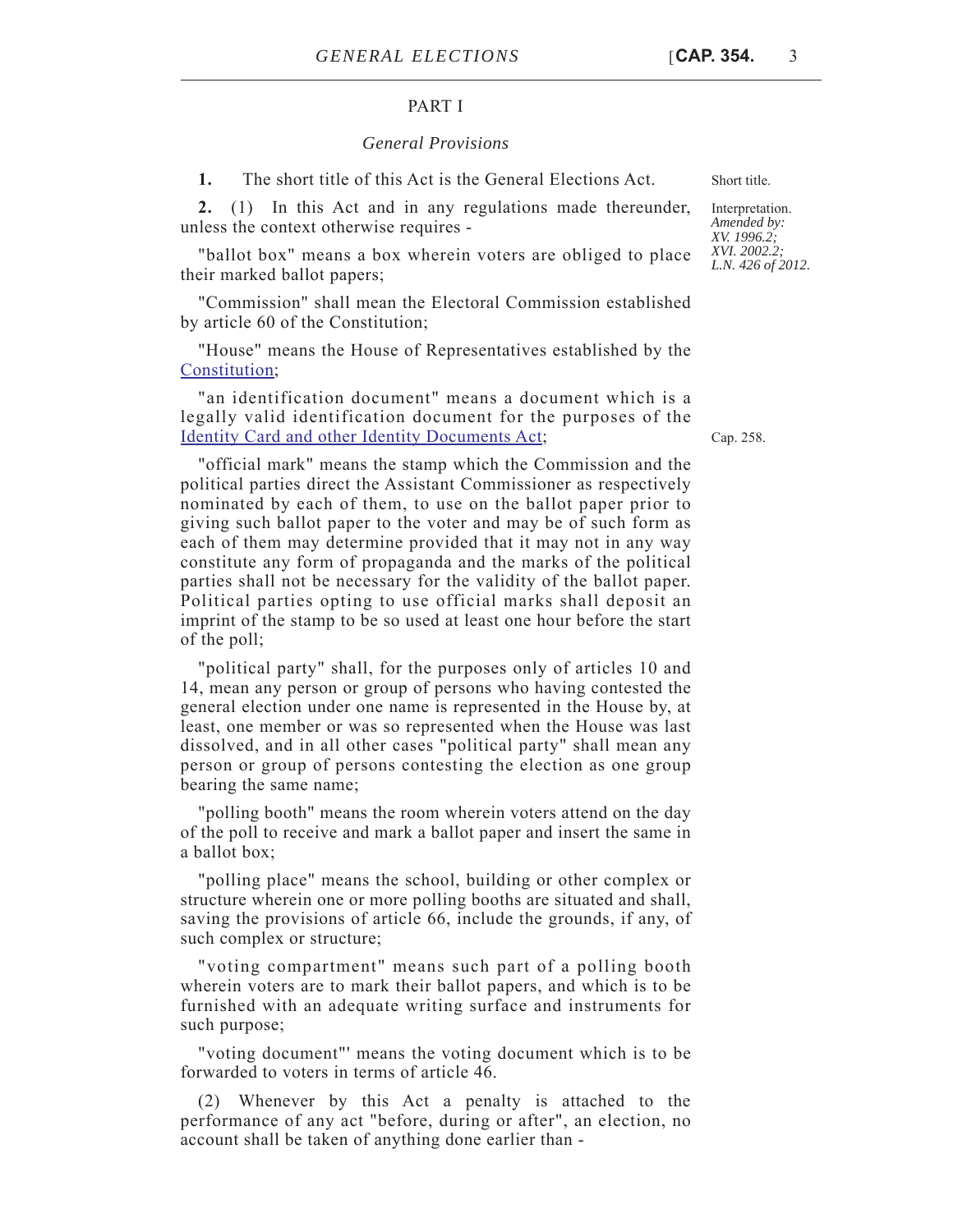- (*a*) in the case of any election held in consequence of a dissolution of Parliament under article 76(1) of the Constitution, the issue of the Proclamation dissolving the House;
- (*b*) in the case of any election held in consequence of a dissolution of Parliament under article 76(2) of the Constitution of Malta, three months before the date of such dissolution.

**3.** (1) The Commission may make regulations not inconsistent with or repugnant to, the provisions of this Act, for prescribing any form or procedure for which no express procedure is contained in this Act, for amending the forms contained in the schedules to this Act and, generally, for carrying the provisions of this Act into effect. The Prime Minister shall upon the publication of such regulations lay the same upon the Table of the House.

(2) The Minister responsible for justice may by regulations under this subarticle establish the fees payable in the registries of the Courts of Magistrates (Malta) and the Court of Magistrates (Gozo) in connection with the filing of appeals and applications to Revising Officers under this Act:

Provided that until such fees are so established by the Minister, the fees contained in Schedule A to the [Code of](http://www.justiceservices.gov.mt/DownloadDocument.aspx?app=lom&itemid=8577&l=1) [Organization and Civil Procedure](http://www.justiceservices.gov.mt/DownloadDocument.aspx?app=lom&itemid=8577&l=1) shall apply.

(3) The board established under article 29 of the [Code of](http://www.justiceservices.gov.mt/DownloadDocument.aspx?app=lom&itemid=8577&l=1) [Organization and Civil Procedure](http://www.justiceservices.gov.mt/DownloadDocument.aspx?app=lom&itemid=8577&l=1) may make rules, not inconsistent with this Act, governing appeals and applications to Revising Officers.

**4.** (1) The Minister responsible for finance shall, from time to time by warrant under his hand addressed to the Accountant General, authorise and direct that all such moneys as are reasonably required for meeting any expenses lawfully incurred in the execution of the provisions of this Act be paid out of the Consolidated Fund without any further appropriation other than this Act.

(2) A statement of the expenses so paid shall, so soon as practicable, be laid on the Table of the House.

**5.** Where any period of time prescribed by any of the provisions of this Act for carrying into effect any procedure is in the opinion of the President of Malta, insufficient for the purpose, the President of Malta may, by notice published in the Gazette, extend such period as he may deem necessary.

**6.** (1) All applications which may be made to the Commission under this Act regarding the registration, cancellation, correction or transfer of a voter may either be delivered to the Electoral Office or to the Local Council office wherein the voter resides or to any police officer in any police station in Malta or Gozo, or forwarded to the Commission free of any charge for posting.

Appropriation of moneys required for the purposes of this Act.

Cap. 12.

Extension of periods of time. *Amended by: XV. 1996.4.*

Delivery of applications or communications to the Commission regarding the registration or transfer of votes. *Amended by: XV. 1996.5.*

Power to make regulations. *Amended by: XV. 1996.3; VI. 2001.21.*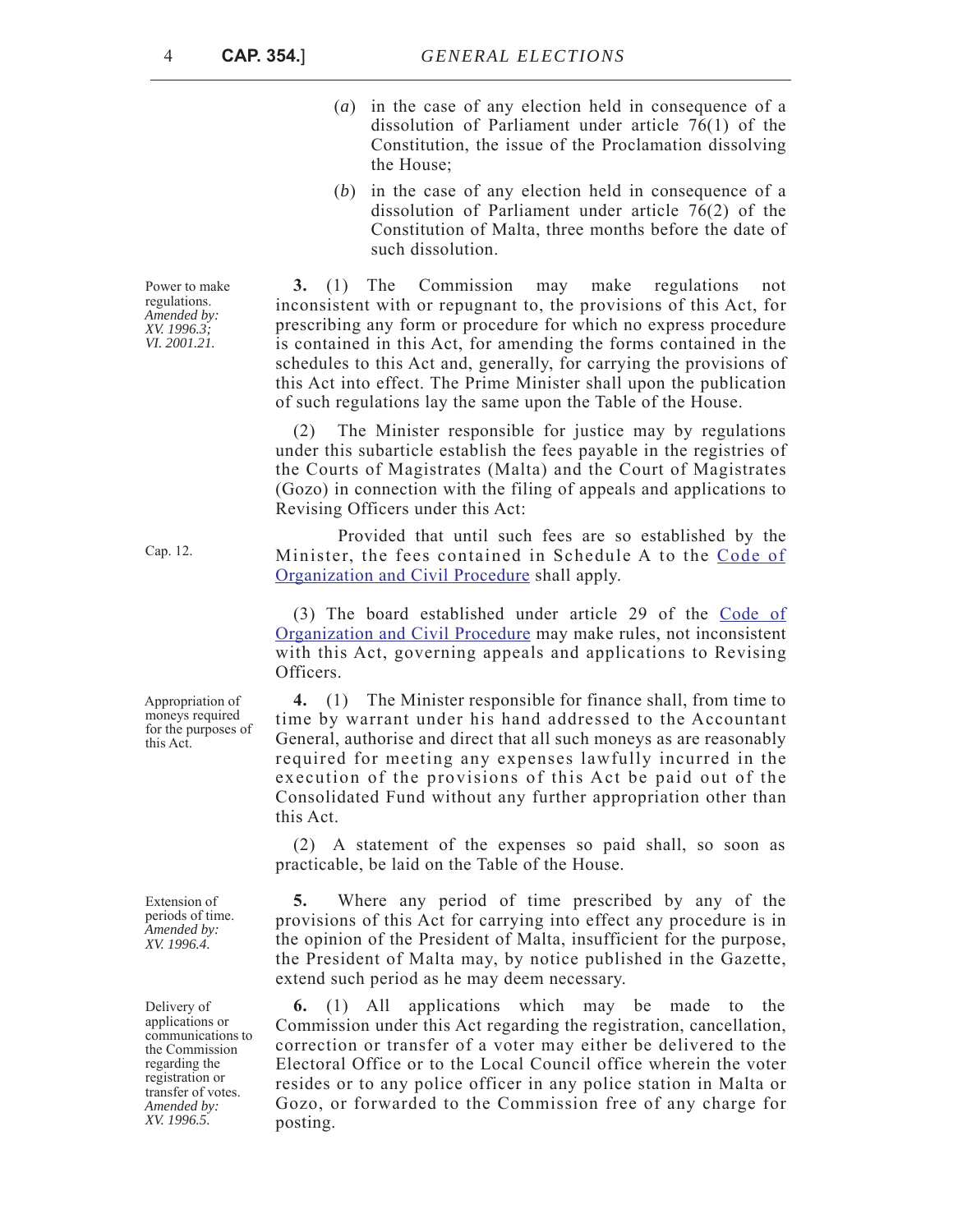(2) Every Local Council secretary and every police officer to whom an application as is referred to in subarticle (1) hereof is delivered shall give a receipt to the person delivering the application, write on the application the date on which the application is received and shall forward the application forthwith to the Commission.

(3) The Commission shall give or forward to each applicant a receipt in respect of each such application received by it.

(4) Any notice or other written communication which may be made by the Commission under this Act may be forwarded through the post and shall be deemed to have been received by the person to whom it was addressed on the day on which a letter regularly posted would in the normal course of postage have been received:

Provided that any notice or written communication sent by the Commission to any person regarding his rights as a voter shall be sent by registered post.

(5) It shall be the duty of the Electoral Commission to ensure that an adequate supply of forms is available at all times at Local Council offices and at police stations.

### PART II

#### *Electoral Commission and Office*

**7.** (1) The registration, transfer, correction and cancellation of voters, the compilation of the Electoral Register, the election of members of the House of Representatives and the administration of the Electoral Office shall be the sole responsibility of the Commission established by article 60 of the Constitution. The Chief Electoral Commissioner shall be responsible for the day to day running of the Electoral Office and for the implementation of the decisions of the Commission.

(2) The Commission shall be composed of the Chief Electoral Commissioner as chairman and eight members as Electoral Commissioners.

(3) The Electoral Commission shall be a body corporate having a distinct legal personality and shall be capable, subject to the provisions of this Act, of entering into contracts, of acquiring, holding and disposing of any kind of property for the purposes of its functions, of suing and being sued, and of doing all such things and entering into all such transactions as are incidental or conducive to the exercise of its functions under this Act.

(4) The legal representation of the Commission shall vest in the Chief Electoral Commissioner or in such other member or such other members of the Commission, as the Commission may establish by resolution, which resolution shall not come into force before it is published in the Gazette.

**8.** The Commissioners shall, on their appointment, take before the Attorney General the oath of allegiance set out in the Constitution and the oath of office set out in the First Schedule of

Electoral Commission. *Amended by: XV. 1996.6; XVI. 2002.3.*

Oaths to be taken by Commissioners.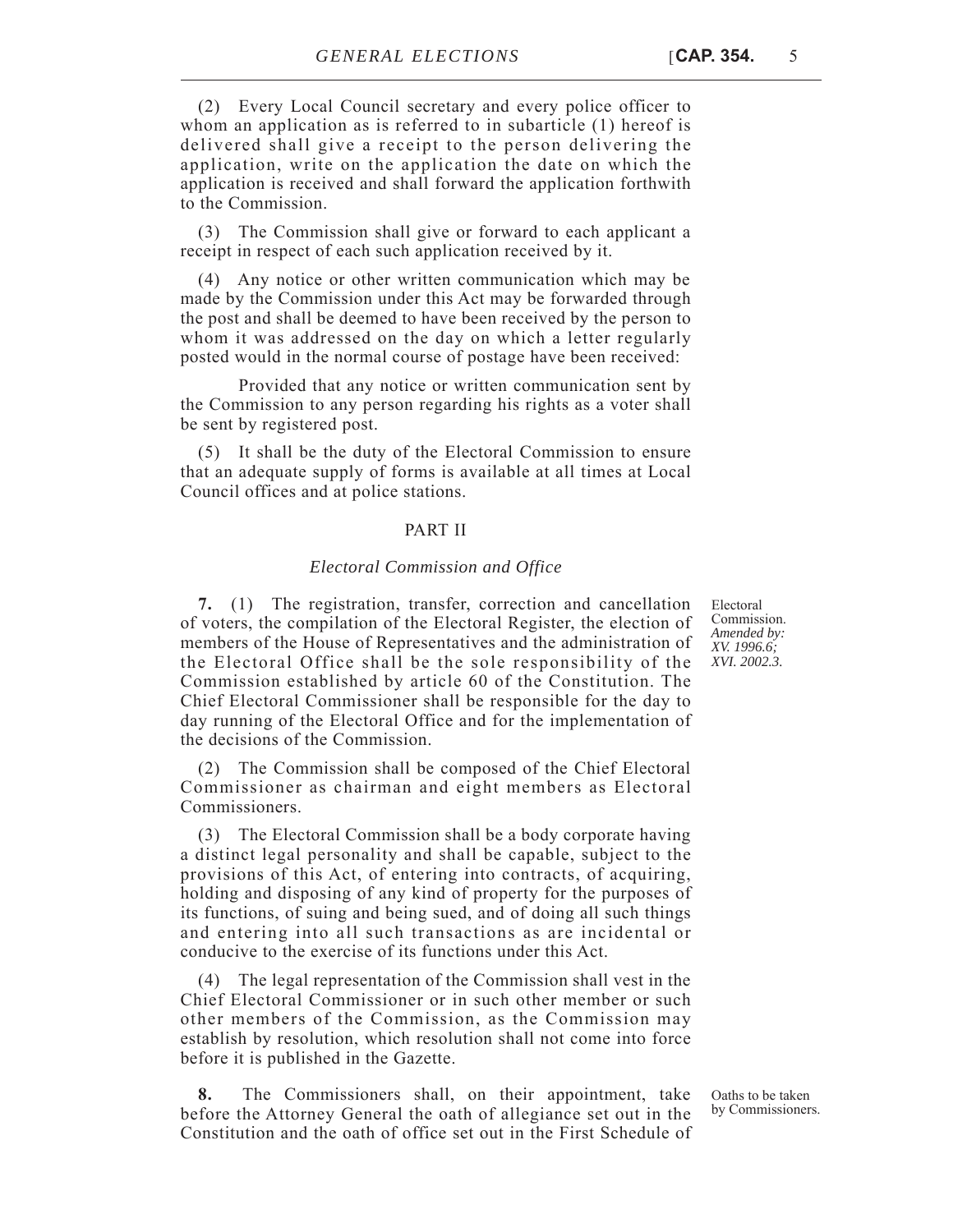this Act.

Powers of commissioners.

**9.** (1) In the execution of their duties under this Act, the Commissioners shall, in the absence of any express provision in this Act contained, do all such things as appear to them to be necessary for the performance of their duties.

(2) In the execution of their duties under this Act, the Commissioners shall have the powers conferred by law on the Courts of Magistrates for the purpose of enforcing order at their sittings and ensuring the respect due to them.

**10.** (1) Every political party shall have the right to nominate two delegates (hereinafter referred to as the "party delegates") to the Commission.

(2) Party delegates shall represent the political party nominating them with the Commission and shall have the right in general to be informed in writing at least once a month of all sittings of the Commission and decisions taken thereat.

(3) The party delegates shall notwithstanding the provisions of any other law, have full and free right of access to the Electoral Office, to all records kept therein, to be given copies thereof in written or electro-magnetic format, and to check, verify and obtain any information regarding the work of the Electoral Office; provided that the Commission shall have the right to nominate an official of the Commission to accompany such delegates at all times.

(4) The party delegates shall continue in office until removed by the political party nominating them.

(5) Party delegates shall have the right to seek and obtain from the Commissioners as well as from any other official connected with the running, supervising or security of the elections or of any aspect thereof, information showing whether or not such persons are taking adequate measures to comply with the provisions of the law in the forthcoming elections, and the Commissioners or such other persons shall, notwithstanding any other law or regulation, be bound to furnish such information immediately.

(6) Notwithstanding any provision in this Act granting party delegates and political parties the right to seek and obtain information or their right to be given copies of documents and lists by the Commission or by Government departments, such right shall not include the right of access to medical records or to adoption records of voters or to photographs of persons holding a legally valid identification document and the right to be made aware prior to the day of the poll of security features relating to ballot papers, voting documents and the official mark used by the Commission on ballot papers. The information, documents or lists shall be given to the party delegates orally or in written, printed or electronic format as the delegates may require and the Commission is technically able to provide. Where the information, documents or lists are of a confidential nature the party delegates shall have the same obligations as to secrecy as the person from whom such information, documents or lists are obtained.

Party Delegates. *Amended by: XV. 1996.7; XVI. 2002.4; L.N. 426 of 2012.*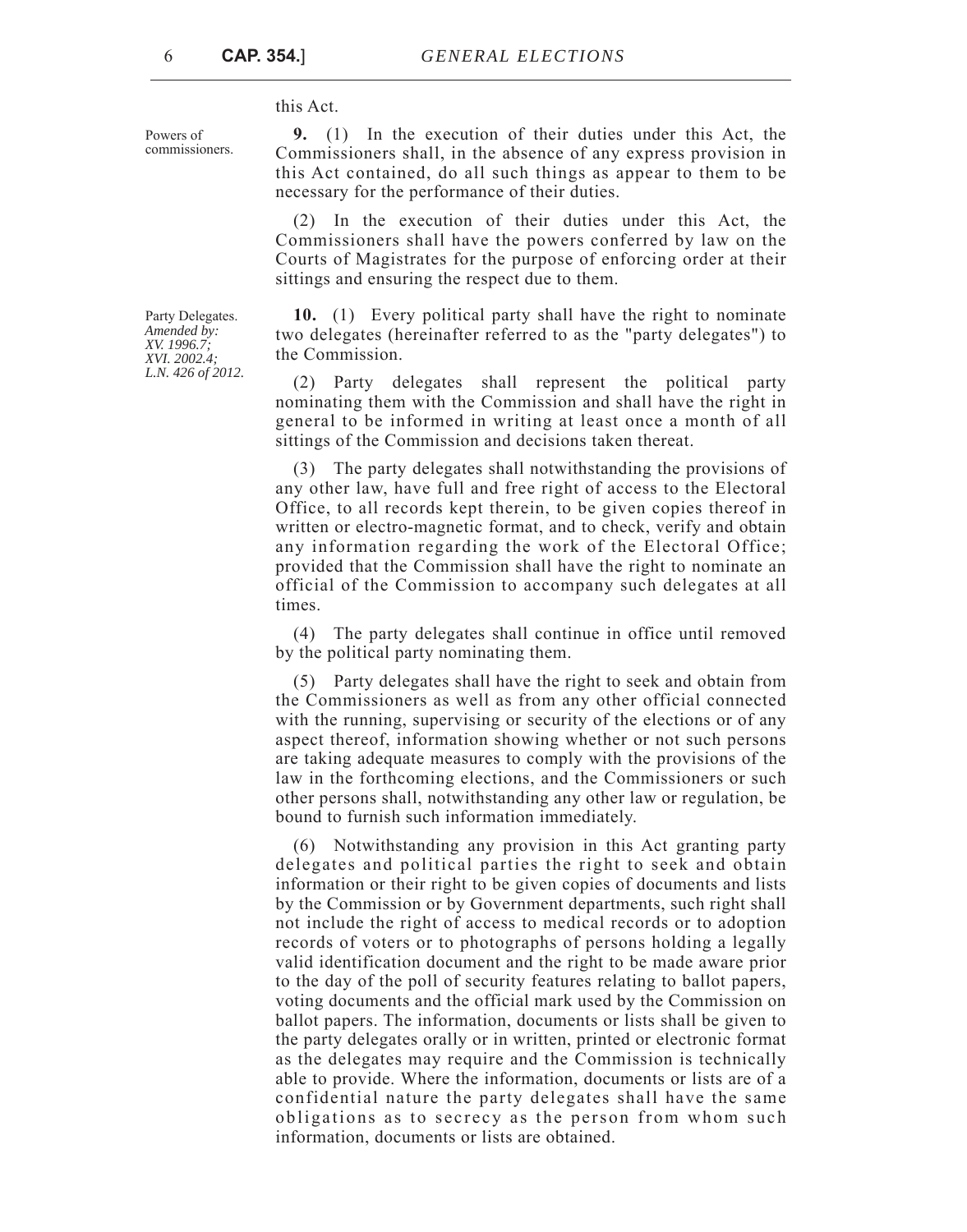**11.** (1) There shall be an Electoral Office for the purpose of effecting the registration, transfer and cancellation of voters, the organisation required for the running of elections and all such administrative work as may be required by the Electoral Commission.

(2) The Electoral Office shall be staffed by persons in the public service and whilst serving in the Electoral Office such persons shall only be responsible to the Commission in matters concerning the preparation for and the running of general elections.

(3) The Commission is to ensure that there is full observance of procedures of control and security, especially with regards to access of terminals, the introduction, use and processing of information and in the printing of documents of identification. The Commission is also to ensure that the Electoral Register database includes only the details of those persons eligible to vote. The parties are further to have the right, prior to the carrying out of any electro-magnetic process during the electoral process, to demand the holding of a dummy run in order to ascertain the validity of the said electro-magnetic process.

**12.** (1) The staff of the Electoral Office shall, on their appointment, take an oath before the Chief Electoral Commissioner, that they will faithfully perform the duties of their office according to law.

(2) Any one of the Commissioners and any other officer authorised by the Commission on their behalf, may administer an oath to any person whenever they shall deem the taking of an oath to be necessary for the purpose of making enquiries according to this Act.

**13.** (1) By virtue of this Act all Magistrates serving in the Court of Magistrates (Malta) and the Court of Magistrates (Gozo) shall be deemed to be Revising Officers.

(2) Revising Officers may hold sittings in any court or in any Local Council office for the purpose of dealing with any application or appeal regarding the registration, transfer, correction, or cancellation of any voter.

(3) All such applications or appeals to a Revising Officer shall be signed by the applicant or by any person on behalf of and authorised by the applicant or appellant or by an advocate or legal procurator and shall be filed in the Registry of the Court of Magistrates (Malta) or the Court of Magistrates (Gozo), as the case may be.

(4) The Revising Officer shall appoint a day for the hearing of the application or appeal and shall direct that a copy of the application or appeal together with the day fixed for the hearing shall be served on the applicant or appellant, on the Commission and on any other person whom such application or appeal concerns.

(5) Service shall be effected by registered post. Where any of the persons to be served with the application or appeal by registered post is not found, the Revising Officer shall direct that

Establishment of Electoral Office. *Amended by: XV. 1996.8.*

Oath to be taken by staff of Electoral Office and power to administer oath.

Appointment of Revising Officers. *Amended by: XV. 1996.9.*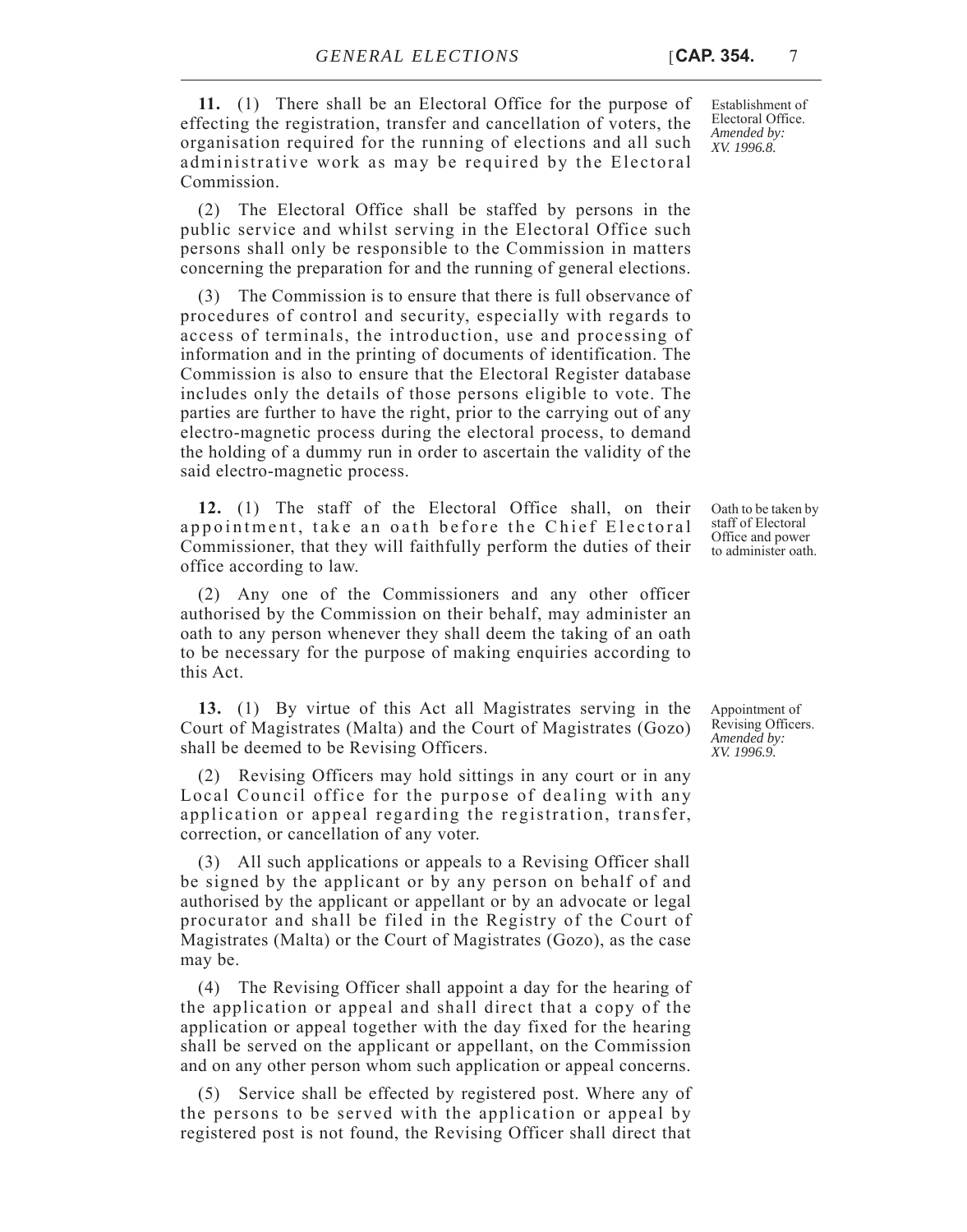the person shall be served by an officer of the court. Where the person is not found by such officer of the court, the Revising Officer shall, on the report of the officer of the court direct that the application or appeal be posted on the notice board of the police station and the Local Council office of the locality in which the person concerned resides and to be published twice in all local daily newspapers and where necessary, shall appoint another day for the hearing.

(6) Service on all the persons concerned shall be effected at least three days before the day fixed for the hearing of the application or appeal.

(7) If the applicant or appellant shall fail to appear on the day appointed for the hearing and is not represented by an advocate or legal procurator or other person, the application or appeal shall be considered as abandoned.

(8) In the case of an application for the removal of the name of a person from the Electoral Register, if such person shall fail to appear on the day appointed for the hearing and is not represented by an advocate or legal procurator or other person, the application may be decided in default.

(9) In the case of an application or appeal based on the grounds of mental infirmity the Revising Officer shall, notwithstanding the absence of the applicant or appellant or of an advocate, legal procurator or other person representing him, refer the application or appeal to the Medical Board for determination.

(10) In determining the application the Revising Officer shall state the reasons for his decision and the applicant or appellant, the Commission or the voter concerned shall have the right to appeal to the Court of Appeal on any point of law by means of an application filed within seven days of the delivery of the decision by the Revising Officer.

(11) No fee shall be charged in the Registry on any application or appeal, for the service thereof, for any other proceeding in consequence thereof or for any decision thereon.

**14.** (1) There shall be a Medical Board to whom shall be referred questions as to whether a person who has applied to be registered as a voter or is already registered is disqualified from being so registered in terms of paragraph (*a*) of article 58 of the Constitution.

(2) The Medical Board shall consist of a doctor appointed by the Commission, who shall act as chairperson, and a doctor appointed by each of the political parties. The Medical Board shall be deemed to be validly constituted once the chairperson or any one of the members is appointed.

Appointment of Medical Board.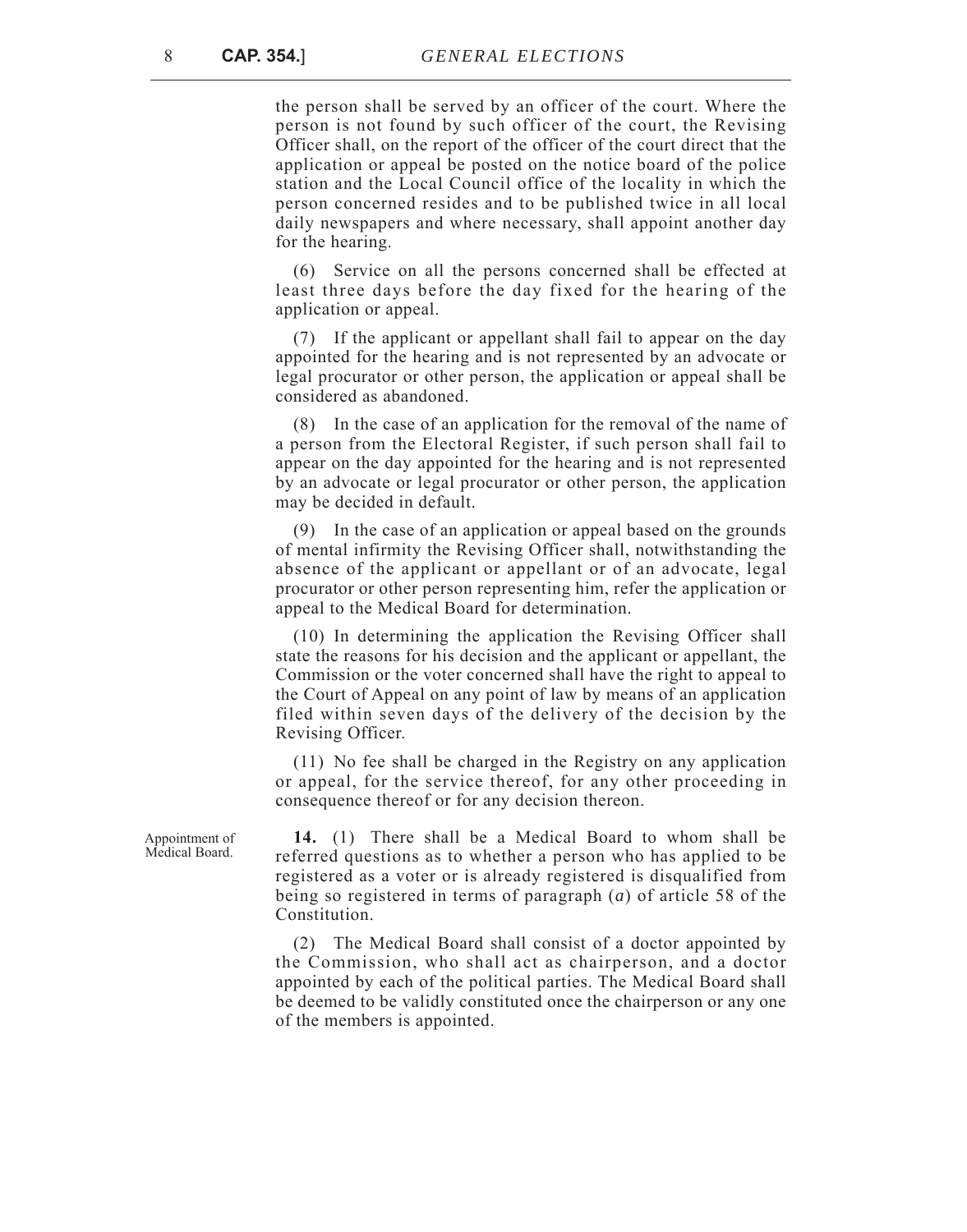# PART III

#### *Voters*

**15.** Subject to the provisions of the next following article, a person shall be entitled to be registered as a voter for the election of Members of the House if, and shall not be entitled to be registered unless, he has the qualifications required by article 57 of the Constitution and provided he is not so disqualified in terms of article 58 of the Constitution or in accordance with the provisions of this Act.

**16.** (1) Subject to the following provisions of this Act every person registered as a voter in an electoral division shall, while so registered, be entitled to vote at the election of Members of the House for that division.

(2) No person shall vote at the election of Members of the House in any division other than a division in which he is registered as a voter.

(3) Any person who contravenes the provisions of subarticle (2) shall be guilty of an offence and shall on conviction be liable to the penalties established for offences against article 112.

## PART IV

#### *Electoral Divisions and Method of Election*

**17.** (1) For the purpose of the election of members of the House, the Island of Malta and its Dependencies shall be divided into thirteen electoral divisions.

(2) Subject to the provisions of article 52(1) of the Constitution the House shall consist of sixty-five members, each electoral division returning five members.

(3) The boundaries of the electoral divisions referred to in subarticle (1) shall be those established in accordance with article 61 of the Constitution.

(4) Any change in the number of electoral divisions, or in the boundaries thereof, or in the number of Members of the House shall have effect as provided in article 61(2) and (3) and article 66(6) of the Constitution:

Provided that, where an alteration to the boundaries of the electoral divisions has been published under article 61(3)(*d*) of the Constitution, nothing in this subarticle shall be construed as preventing the publication of a revised electoral register or preventing any other requirement under this Act connected with the registration of voters being carried out in accordance with such alteration, before the dissolution of Parliament upon which the alteration comes into effect.

**18.** The election of Members of the House shall be according to the principle of proportional representation, each voter having one transferable vote.

Method of Election.

Qualification of voters.

Right to vote at elections. *Amended by: XV. 1996.10.*

Electoral Divisions and number of Members of Parliament.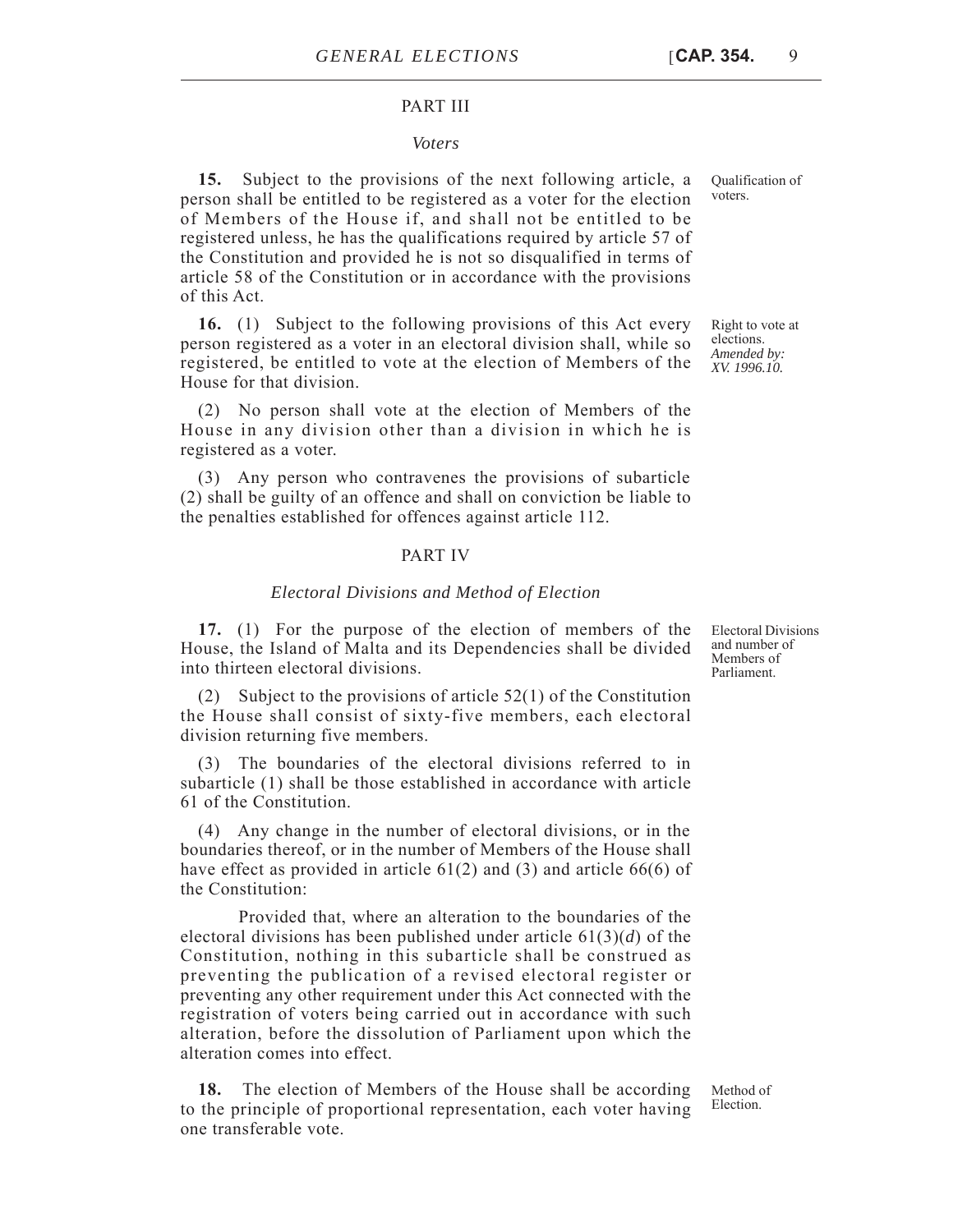# PART V

#### *Registration of Voters*

**19.** (1) The Commission shall make all such enquiries, and require from any person such information, as it may deem necessary for the purpose of determining whether a person is entitled to be registered as a voter or to remain so registered or where he is to be registered.

(2) The Electoral Commission shall ensure that adequate staff are deployed for the specific purpose of verifying voter qualifications and registration and shall carry out such verification both with the voter and other persons who may provide the necessary information as well as with any government departments which may have relevant information.

**20.** (1) All public officers in the service of the Government of Malta and all officers of bodies corporate established by law are, notwithstanding the provisions of any other law, hereby authorised and required to furnish to the Commission all information that it may require in order to be able to determine whether a person is entitled to be registered as a voter or to remain so registered.

(2) The Commissioner of Police shall assist the Commission by causing enquiries to be made, information to be collected, and claims to be checked and in such other manner as may be necessary.

(3) The public officer or officers responsible for the Public Registries of Malta and Gozo shall, within the first five days of each month, forward to the Commission a list containing the name, surname, a legally valid identification document number, if any, and other particulars of each person whose death has been registered during the preceding month as well as a list containing similar particulars of all persons who have contracted marriage in the preceding month and a list containing similar particulars of all persons who have reached, the age of eighteen years in the preceding month.

(4) The Registrar of Courts in Malta and the Registrar of the Courts of Gozo or other persons having such function shall, each with regard to the courts to which he is attached, within the first five days of each month, forward to the Commission a list containing the name, surname, a legally valid identification document number, if any, and other particulars of each person who has been interdicted for reasons of mental incapacity by a competent court as well as a list containing similar particulars of all persons who have been sentenced by any Court in Malta to imprisonment (by whatever name called) for a term exceeding twelve months.

(5) Any public officer or other person responsible for any prison in Malta shall within the first five days of each month forward to the Commission a list containing the name, surname, a legally valid identification document number, if any, and other particulars of any person who has been released from prison in the

Enquiries by Commission. *Amended by: XV. 1996.11.*

Duty of Government officers to give information. *Amended by: XXIV. 1995.362; XV. 1996.12; L.N. 426 of 2012; VII. 2014.7.*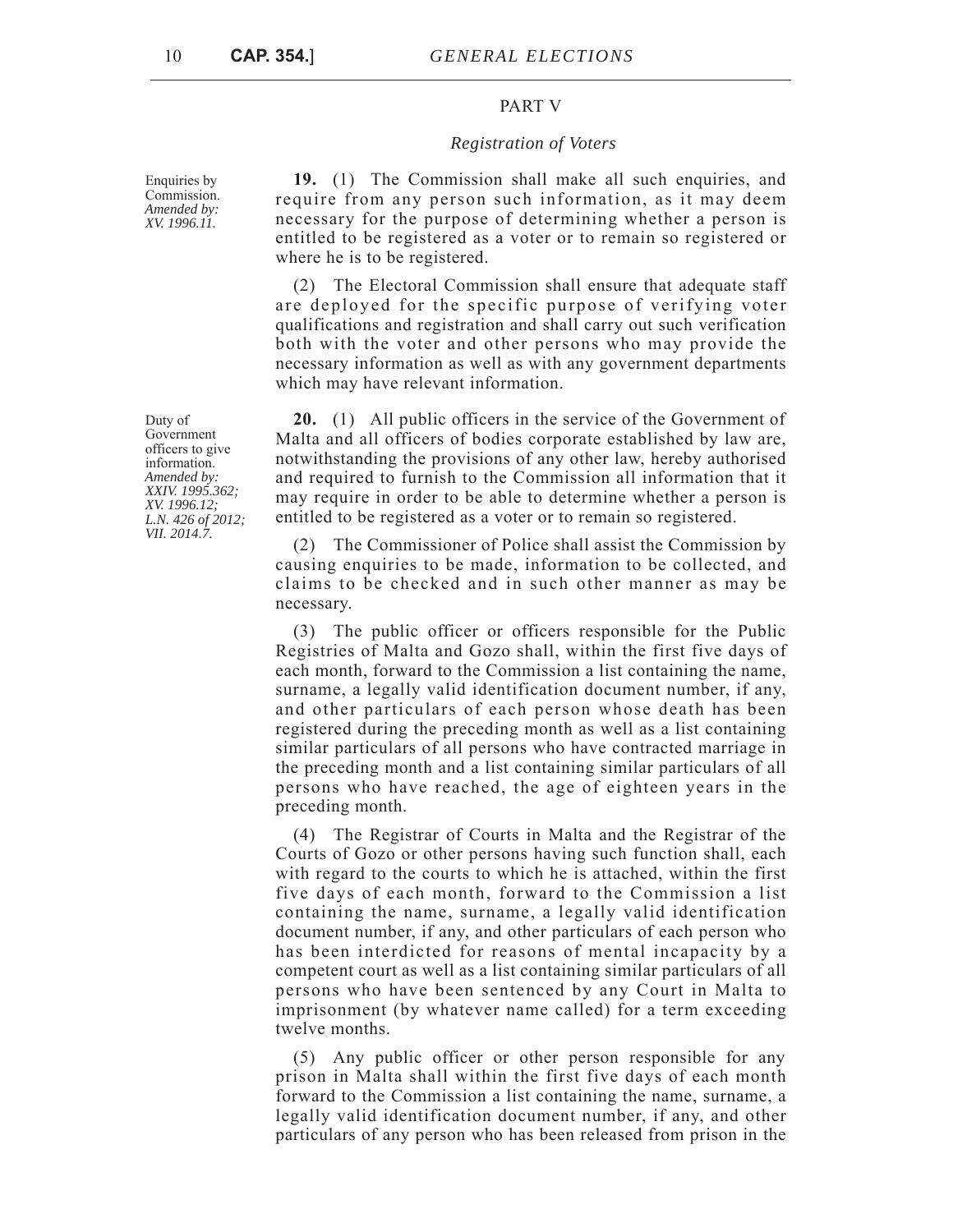preceding month.

(6) The public officer or other person responsible for the office responsible for the grant or withdrawal of citizenship shall within the first five days of each month, forward to the Commission a list containing the name, surname, a legally valid identification document number, if any, and other particulars of any person who has been granted citizenship or whose citizenship has been withdrawn in the preceding month.

(7) The Commission shall forward to the party delegates a copy of such lists within five days of the receipt thereof.

 **21.** (1) Any person who has the requisite qualifications to vote at elections of members of the House may apply for registration to the Commission in the form set out in the Second Schedule to this Act; provided that the Commission shall register as a voter any person who is entitled to be so registered whether or not such an application has been made.

(2) The Commission shall refuse an application, by a person to be registered as a voter and the Commission shall not, on its own initiative in accordance with subarticle (1), register a person as a voter only if such person:

- (*a*) has lost any of the qualifications necessary to be registered as a voter in accordance with article 57 of the Constitution; or
- (*b*) has become disqualified for being so registered for any of the reasons mentioned in article 58 of the Constitution.

**22.** A person who is qualified to be registered as a voter shall only be registered in the division and under the address at which he ordinarily resides:

Provided that if it is proved to the satisfaction of the Commission that any person is not registered in the division and under the address at which he ordinarily resides, the Commission shall not have the right to cancel the registration of such person but shall apply the provisions of article 23.

**23.** Any person registered as a voter and who requires any correction in his designation or other particulars or to have his name transferred to another address or electoral division may apply to the Electoral Commission in the form set out in the Third, Fourth or Fifth Schedule to this Act, as the case may be:

Provided that such correction or transfer shall be made by the Commission whether or not any such application has been made, either on its own initiative or following the application by any other registered voter, hereinafter referred to as the applicant, if it is satisfied that such correction or transfer is justified and provided that it shall first communicate its decision in writing to the person to whom it relates and to the applicant, if any, either of whom shall have the right to appeal to a Revising Officer.

Application for registration.

Method of registration.

Transfers and corrections.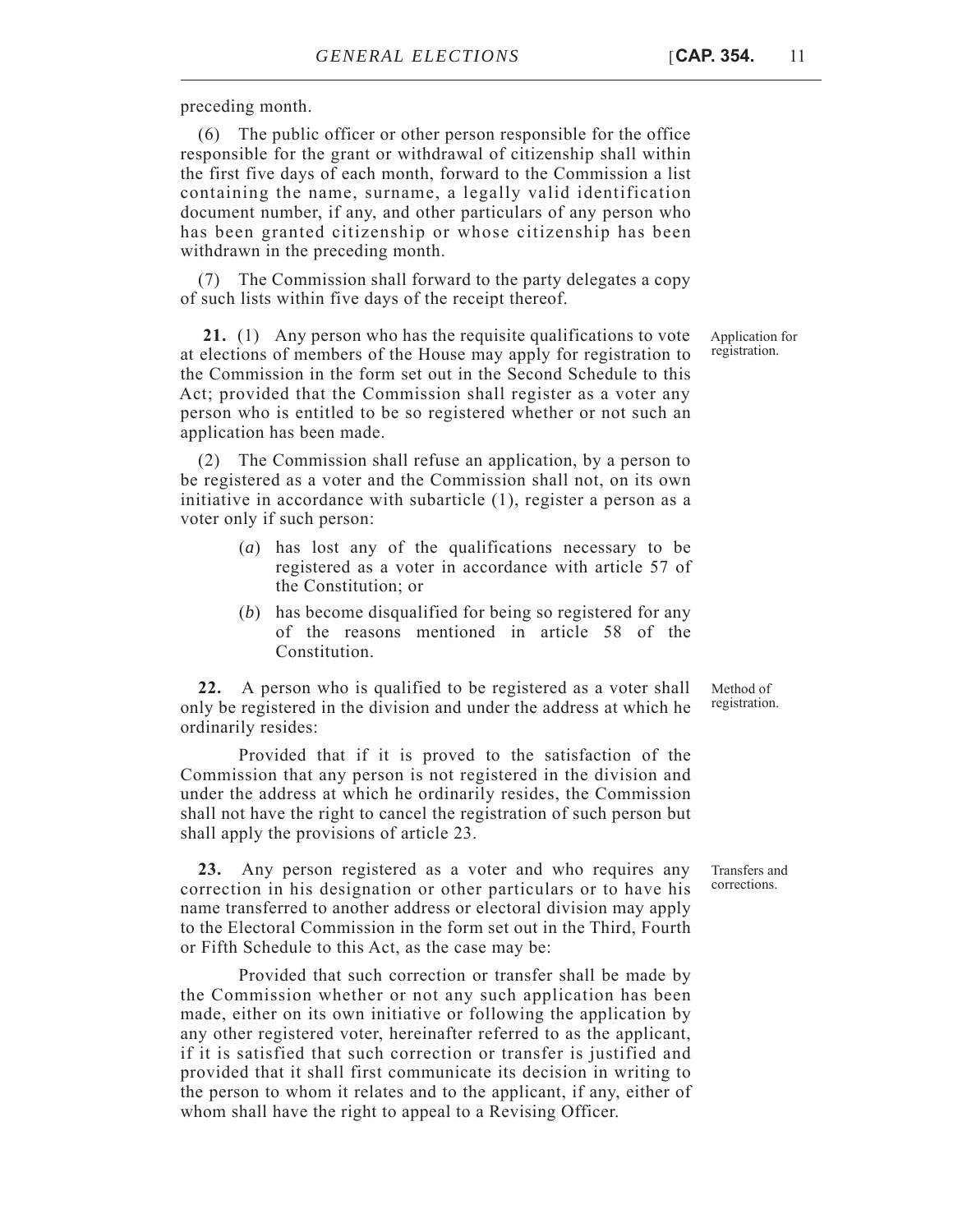Cancellation of registration.

Decision by Commission on application for registration, transfer, correction or cancellation.

Requirement of information by commission. *Amended by: XV. 1996.13; XVI. 2002.5.*

**24.** Where the Commission is satisfied following the application by any other registered voter, hereinafter referred to as the applicant, or on its own initiative, that any person who is registered as a voter and whose name appears on the Electoral Register is not qualified to be registered as a voter, the Commission shall, subject to the provisions of article 26, cancel the registration of such voter and expunge his name from the Electoral Register.

**25.** (1) The Commission shall inform the applicant and the voter concerned of its decisions on any application for registration as a voter or to correct, to transfer or cancel the registration of a voter and of any registration, correction, transfer or cancellation made on its own initiative.

(2) The Commission shall effect the necessary changes in the Register in accordance with its decision and shall inform the voter concerned and the applicant of his right to appeal to a Revising Officer.

**26.** (1) Prior to proceeding to the cancellation of the registration of any voter in terms of article 24 the Commission shall by notice in writing require such person to provide such information or such proof or evidence as it may deem necessary to establish such person's right to remain registered as a voter and if such person fails, within ten days of the posting of such notice by the Commission, to provide in writing such information, proof or evidence to the satisfaction of the Commission, the Commission may cancel his registration or expunge his name from the Electoral Register:

Provided that in the case of a person's total failure to answer the aforesaid notice within the aforesaid period of time, the Commission shall not proceed to cancel his registration or expunge such person's name from the Electoral Register before it shall have served upon such person a further notice in writing to provide such information, proof or evidence to the satisfaction of the Commission within a period of ten days from such further notice. Copies of notices made pursuant to this article shall also be delivered to the party delegates.

(2) Any written communication which the Commission requires to be made to it under this article may either be delivered at the Electoral Office or forwarded to the Commission free of any charge for posting.

(3) The further notice referred to in the proviso to subarticle (1) shall be served by a police officer or by any other person appointed for the purpose by the Commission and such notice shall be deemed to have been served by delivery of the notice to the person to whom it is addressed, or to a person who is or reasonably appears to be not under fourteen years of age and who is either a member of the family or household or in its service, at the address of the voter as shown in the Electoral Register.

(4) Where the Commission decides to expunge the name of a voter from the Electoral Register, it shall inform the voter accordingly by means of a letter addressed to him and shall copy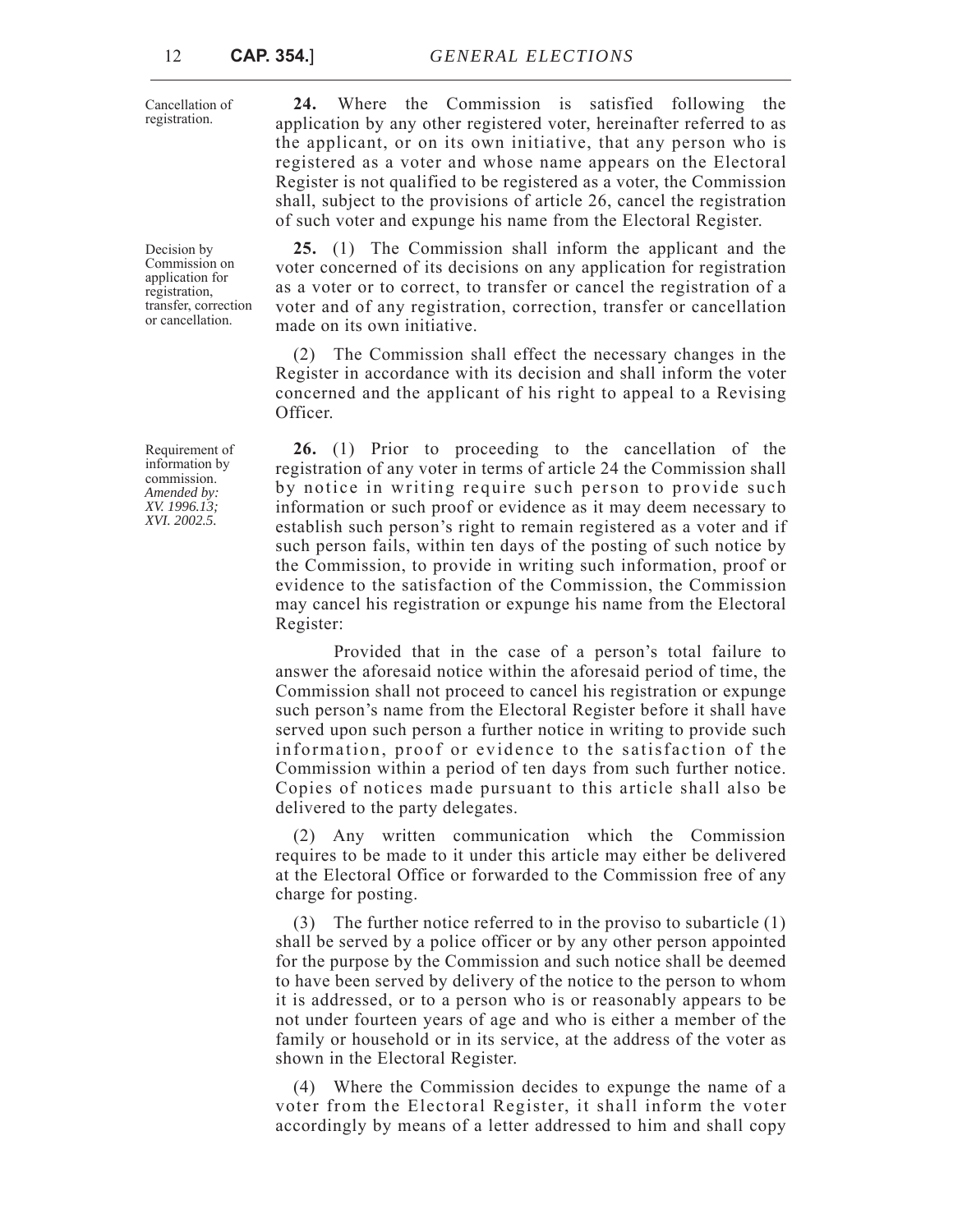such letter to the party delegates.

**27.** (1) The Commission may not refuse an application by a person to be registered as a voter, or cancel the registration of a voter, or expunge his name from the Electoral Register in terms of article 58(*a*) of the Constitution before it obtains the decision of the Medical Board established in terms of article 14 or unless such person has been interdicted for mental incapacity by a competent court.

(2) The decision of the Medical Board shall be final and binding on the Commission and the voter and no appeal shall lie therefrom.

(3) Decisions of the Medical Board that a voter is of unsound mind shall be taken by unanimous vote and shall be communicated in writing to the Commission who shall thereupon inform the voter.

(4) Every public officer shall be in duty bound to provide the Board with any information it may require regarding the health of the person whose entitlement to be registered or to continue to be registered as a voter is being considered.

(5) The Medical Board shall regulate its own procedure.

**28.** The Commission shall, at least, every calendar month give to each party delegate a list showing new registrations, corrections, transfers and cancellations carried out by it in virtue of the preceding provisions of this Act indicating the name and all particulars of the person concerned and the reason for effecting any change as well as a list showing any change effected to street names and all the particulars of voters affected by any such change.

**29.** The party delegates shall have the same powers granted to the Commission by virtue of article 19 to seek, through the Commission, information from public officers regarding the entitlement of a person to be registered as a voter and the duty of such public officers to give such information shall also apply in relation to the party delegates. This information is to be given with all the necessary details and is to be given forthwith. The Commission shall give a copy of all requests for information and of all replies also to the other party delegates.

#### PART VI

#### *Publication of Electoral Register*

**30.** (1) The lists of all persons who are entitled to be Electoral Register. registered as voters for the election of Members to the House in accordance with the provisions of this Act, shall constitute the Electoral Register.

(2) The Electoral Register shall be compiled in accordance with the provisions of this Act.

(3) The Electoral Register shall be compiled in such manner that the public may be aware of the persons who are registered as voters, and in such manner to enable the identification of every

Refusal or cancellation due to mental incapacity.

Information regarding new registrations, etc. *Amended by: XV. 1996.14.*

Rights of party delegates to information. *Amended by: XV. 1996.15.*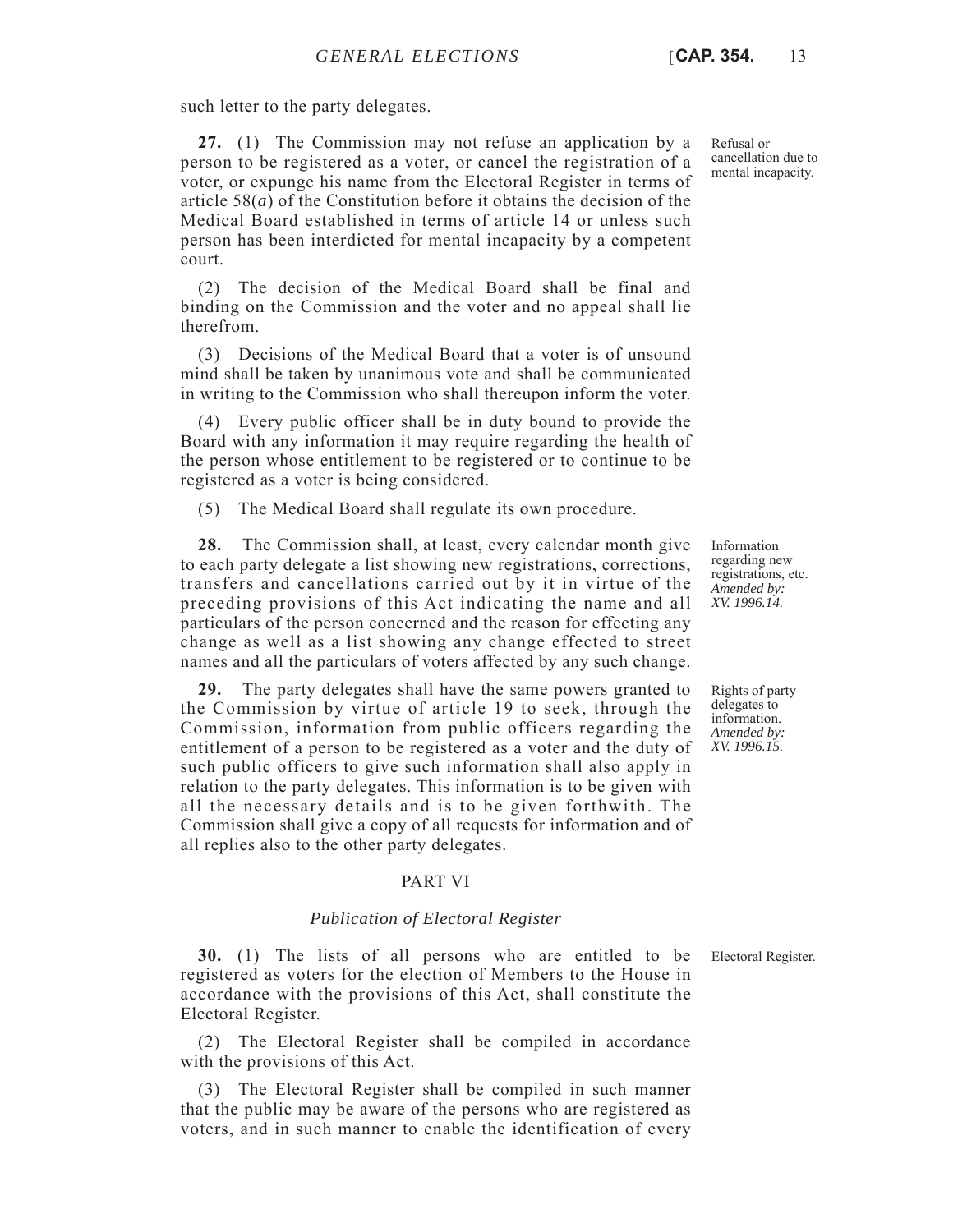voter and giving every voter the opportunity to object to the inclusion of any other voter in accordance with the provisions of this Act.

**31.** (1) The Electoral Register shall consist of as many parts as there are localities, one for each locality, and each locality may be subdivided into as many parts as the Commission may deem necessary or convenient. For the purposes of this Part of the Act, the word "locality" shall have the same meaning assigned to it in the [Local Councils Act](http://www.justiceservices.gov.mt/DownloadDocument.aspx?app=lom&itemid=8833&l=1).

(2) The Electoral Register shall, in each article be drawn up in alphabetical order according to the name of each street and voters shall be shown in alphabetical order of surnames under the name of the street where they are registered and against the name of each voter his ordinary place of residence and a legally valid identification document number shall be shown.

(3) The Electoral Register may also include against the name of each voter any other particulars which may be considered necessary for the proper identification of each voter.

(4) Any printing error in any particular so shown shall not of itself affect a person's entitlement to vote.

**32.** (1) The Electoral Register shall include all persons who are entitled to be registered as voters in accordance with the provisions of this Act, on the day mentioned in the following article.

(2) The Electoral Register shall not include any person who is not entitled to be registered as a voter in accordance with the preceding provisions of this Act, on the day mentioned in the following article.

**33.** (1) The Commission shall cause a revised Electoral Register to be published in the Gazette twice a year, that is to say, in the month of April and in the month of October. Such Register shall contain all corrections, additions, transfers and cancellations as on the thirty-first day of March and the thirtieth day of September immediately preceding the publication thereof.

(2) The Electoral Register shall be published in two distinct formats. The first format shall be divided into as many parts as there are localities whilst the second format shall be divided into as many parts as there are divisions:

Provided that the Electoral Register published in the format that is divided into as many parts as there are localities shall have an Annex indicating the registration of voters that have attained the age of sixteen years but have not attained the age of eighteen years on the election of 2015 onwards of the Local Councils or the Administrative Committees.

For all the purposes of this Act the Electoral Register published in the first format shall be considered to be the Electoral Register required by this Act and changes relative to the registration of voters in the said register appearing in the said first

Compilation of Electoral Register. *Amended by: XV. 1996.16; L.N. 426 of 2012.*

Cap. 363.

Contents of Electoral Register.

Publication of Electoral Register. *Amended by: XV. 1996.17; XIV. 2012.2; XVII. 2014.2.*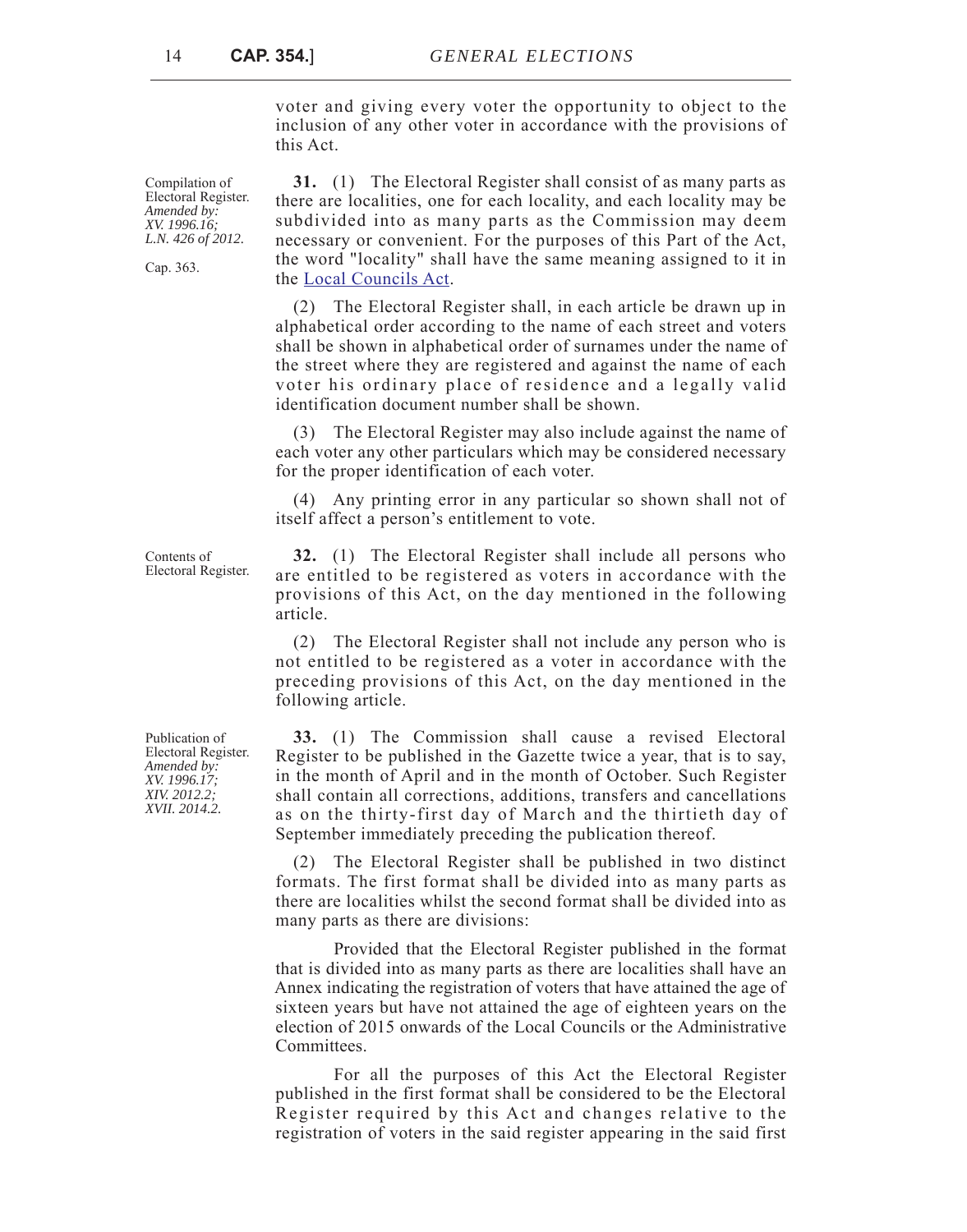format shall also be made and published by the Commission in the register published in the second format.

(3) Each format of the Electoral Register shall indicate the total number of voters registered in each locality or division as the case may be subdivided by street, part of locality or locality as the case may be, as well as the total number of voters for each locality and division, as the case may be, that have been added, deleted, transferred from one locality or division, as the case may be, to another and shall indicate by a distinguishing mark the names of all voters who have been registered for the first time or who have been added to the register after their registration had been previously cancelled by the Commission. Such information shall be given in such format as the Commission may deem makes it most comprehensible to the public.

(4) Where the Commission in exercise of its powers under article 31(1), subdivides any locality it shall show such information for each part of that locality so subdivided.

(5) The Commission shall cause to be published in the Gazette as soon as possible after the dissolution of Parliament and in any case not later than five days after the publication of the Writ in the Gazette, a revised Electoral Register, the revision of which shall include:

- (*a*) any alteration to the boundaries of the electoral divisions which may have been approved by the House under the provisions of article 61 of the [Constitution](http://justiceservices.gov.mt/DownloadDocument.aspx?app=lom&itemid=8566&l=1) in the interim between the publication of the last revised Electoral Register and the dissolution of Parliament;
- (*b*) all corrections, additions, transfers and cancellations effected from the date of the publication of the last revised Electoral Register published in terms of subarticle (1); and
- (*c*) any person who has since the publication of the last revised Electoral Register attained or shall attain the age of eighteen years up to and including the day preceding the day on which the election is to be held provided that such persons are, except for the fact that they are not listed in the last revised Electoral Register published in terms of sub-article (1), qualified to be registered as voters in accordance to article 57 of the Constitution of Malta.

(6) The Commission shall in addition publish the Electoral Register in electro-magnetic format.

**34.** Any additions, cancellations or corrections to the Electoral Register ordered by a Revising Officer in accordance with the provisions of this Act shall be published by the Commission in the Government Gazette and shall form part of the Electoral Register.

**35.** (1) Whenever an election is to be held, the voters shall be those whose name appears in the revised Electoral Register published in terms of article 33(5), subject to such additions, cancellations or corrections ordered by the Revising Officer, and Additions, cancellations and corrections by Revising Officer.

Voters at election to be those in last Electoral Register. *Substituted by: XIV. 2012.3.*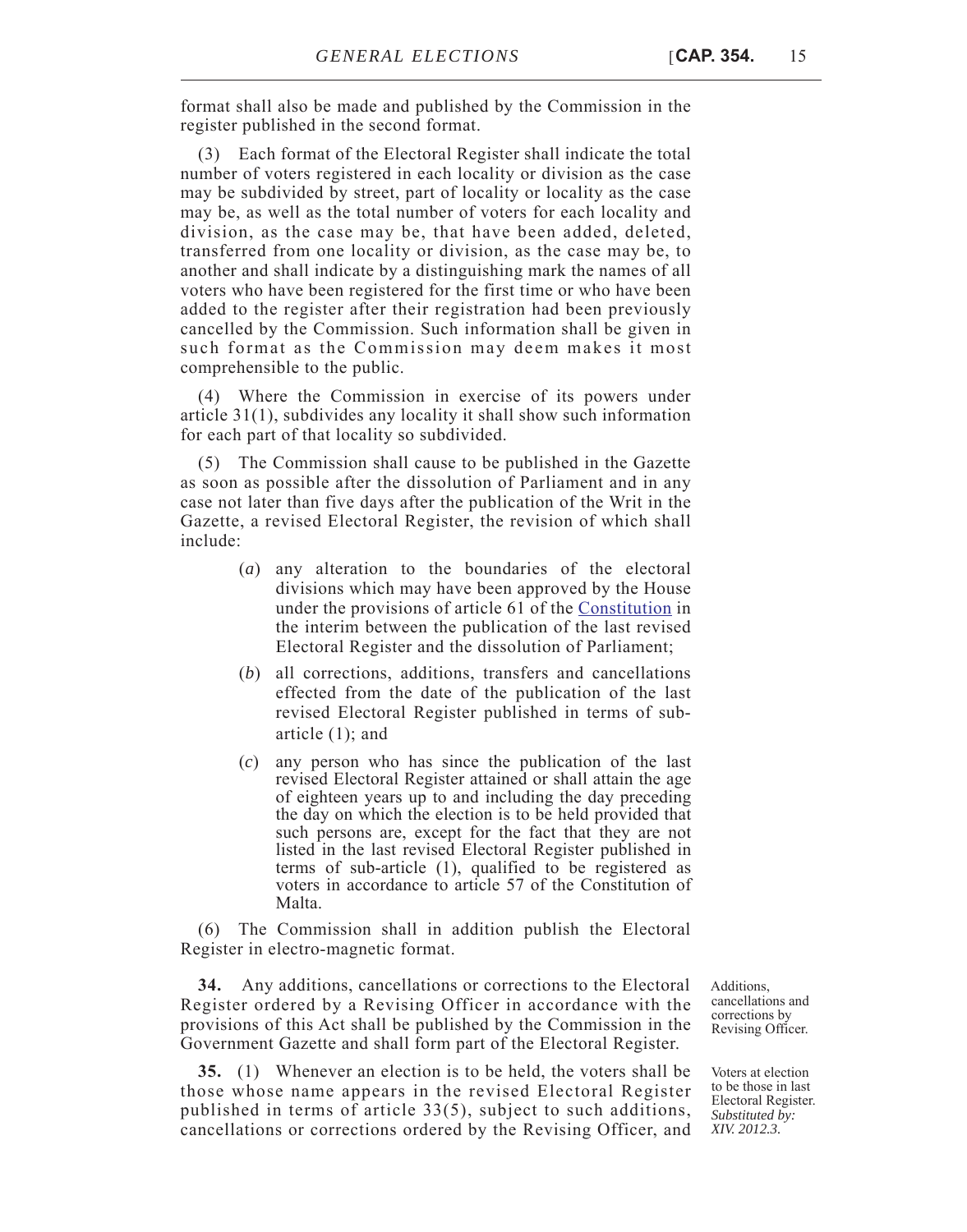the Commission shall not have the right to withhold any voting document to any voter who is so registered unless such voter has died:

Provided that nothing in this article shall entitle any person to vote, who has ceased to have the necessary qualifications to vote or relieve such person from penalties to which he may be liable for so voting. Nor shall anything in this article entitle any person to vote unless he satisfies the requirements of this Act.

(2) The public officers indicated in article 20, the Commissioner of Police, the Registrar of the Courts of Malta and the Registrar of the Courts of Gozo, shall be required to furnish the Commission with all information it may require to determine whether or not a person is entitled to be registered as a voter..

## PART VII

#### *Appeals to Revising Officer*

**36.** Any person who has his designation or other particulars in the Electoral Register corrected or his name transferred to another address or division by virtue of the power vested in the Commission by the proviso of article 23 may appeal to a Revising Officer not later than twenty-one days from the day when he is officially informed of the decision of the Commission.

**37.** Any person whose application to be registered as a voter or for the correction of his designation or other particulars appearing in the Register or for the transfer of his name to another address or division is rejected by the Commission shall have the right to appeal to a Revising Officer not later than twenty-one days from the day when he is officially informed of the decision of the Commission.

**38.** (1) Any person whose registration as a voter is cancelled from the Electoral Register by virtue of the power vested in the Commission in terms of article 24 shall have the right to appeal to a Revising Officer.

(2) Such appeal may be filed at any time up to fifteen days before the date fixed for the election, and any such appeal shall be allowed if the applicant had, on the day in which he filed the appeal, all the qualifications to be registered as a voter.

**39.** (1) Any person whose name has not been included in the Electoral Register and who claims that he has the necessary qualifications to vote, and, every voter who claims that his designation, address or other particulars have not been correctly shown in the Electoral Register may appeal to a Revising Officer to have his name included in the Electoral Register or to have his designation, address or other particulars corrected, as the case may be, not later than twenty-one days after the publication of the Electoral Register.

(2) A Revising Officer may order the inclusion of a person's name in the Electoral Register or the correction of the designation,

Appeals in case of forced correction or transfer. *Amended by: XV. 1996.18.*

Appeals in case of refusal of application. *Amended by: XV. 1996.19.*

Appeals in the case of cancellation of registration. *Amended by: XV. 1996.20; XVI. 2002.6.*

Appeals following publication of Electoral Register.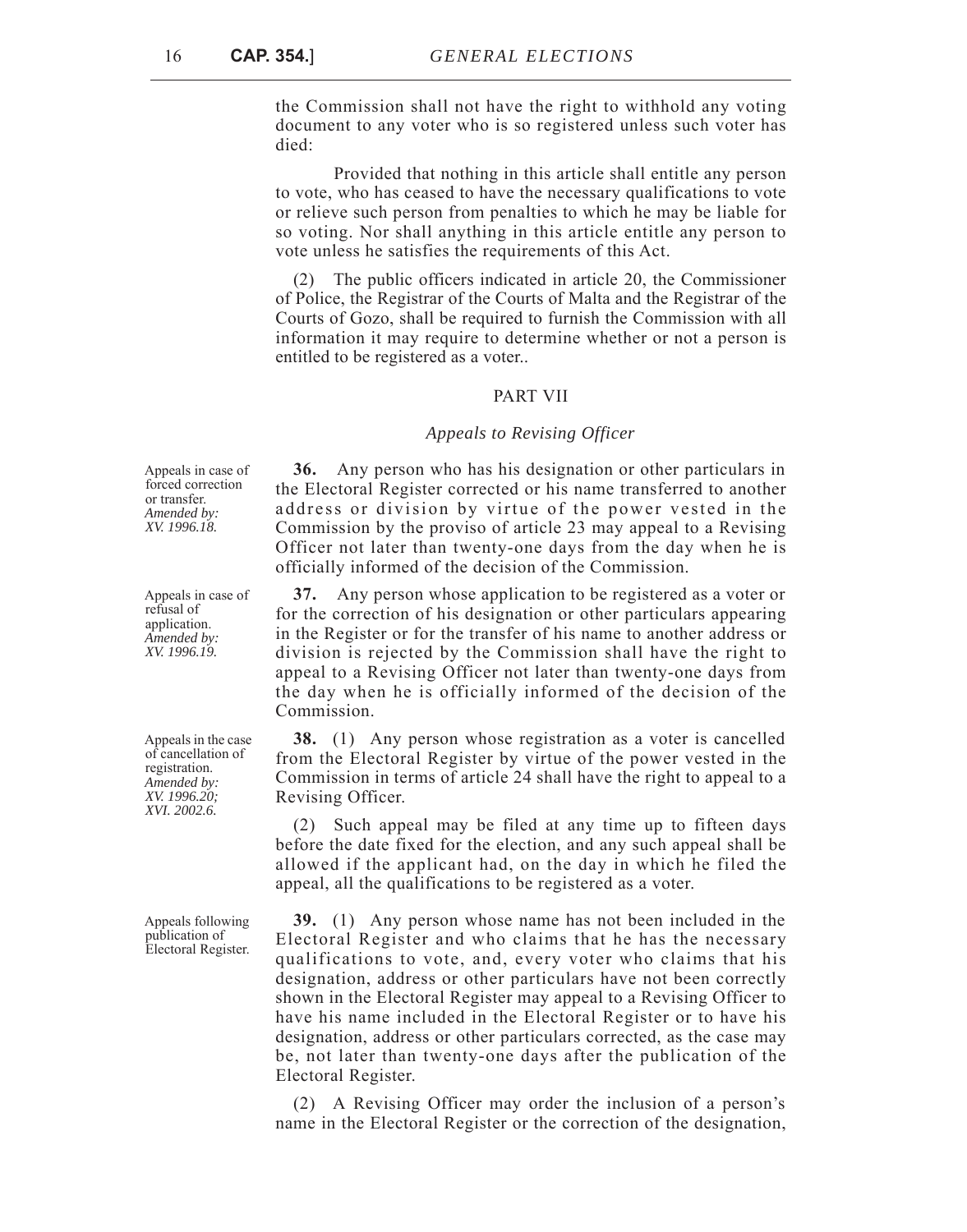address or other particulars in accordance with subarticle (1), notwithstanding that no prior application may have been made to the Commission for such purpose.

**40.** (1) Any registered voter who claims that any other person whose name appears in the Electoral Register either is not entitled to be registered as a voter, or, that the relative designation, address or other particulars are not correctly shown in the Electoral Register in accordance with the provisions of this Act, shall have the right to appeal to a Revising Officer not later than twenty-one days after the publication of the Electoral Register either to have the name of such voter expunged from the Electoral Register or to have the designation, address or other particulars correctly shown.

(2) A Revising Officer may order the cancellation of the registration of such voter or the correction of the designation, address or other particulars in accordance with subarticle (1), notwithstanding no prior application may have been made to the Commission for such purpose.

**41.** (1) A Revising Officer shall before determining any appeal hear the appellant, the Commission and the person, if any, against whom the appeal is made, and shall admit such other evidence and hear such other persons as he may consider necessary.

(2) Where the application is for the cancellation of the registration of a voter on the grounds of mental infirmity, the Revising Officer shall forthwith refer such application to the Medical Board referred to in article 27.

(3) The provisions of subarticle (1) shall *mutatis mutandis* apply to proceedings before the Medical Board as they apply to proceedings before a Revising Officer.

(4) The decision of the Medical Board shall be signed by all the members of the Medical Board and its Chairman shall refer it to the Revising Officer who shall determine the appeal in accordance with such decision.

**42.** Revising Officers and the Court of Appeal shall adjourn *sine die* the consideration of all applications filed under the provisions of this Act and still pending fourteen days before the date fixed for the election.

**43.** The registrar of each of the Courts of Magistrates shall without delay forward to the Commission a certificate signed by the registrar personally giving the names, addresses and particulars of all persons who, by order of the Revising Officer are to be added to or expunged from the Electoral Register or whose designation, address or other particular are to be corrected and the Commission shall revise the Electoral Register accordingly. Copies of such certificates shall be sent by the Commission to the party delegates within five days of their receipt and shall be published in the Gazette as soon as possible.

Appeals by third person following publication of Electoral Register. *Amended by: XV. 1996.21.*

Hearing of appeals. *Amended by: XV. 1996.22.*

Adjournment of pending appeals. *Amended by: XV. 1996.23.*

Certificates to be forwarded to Commission. *Amended by: XV. 1996.24.*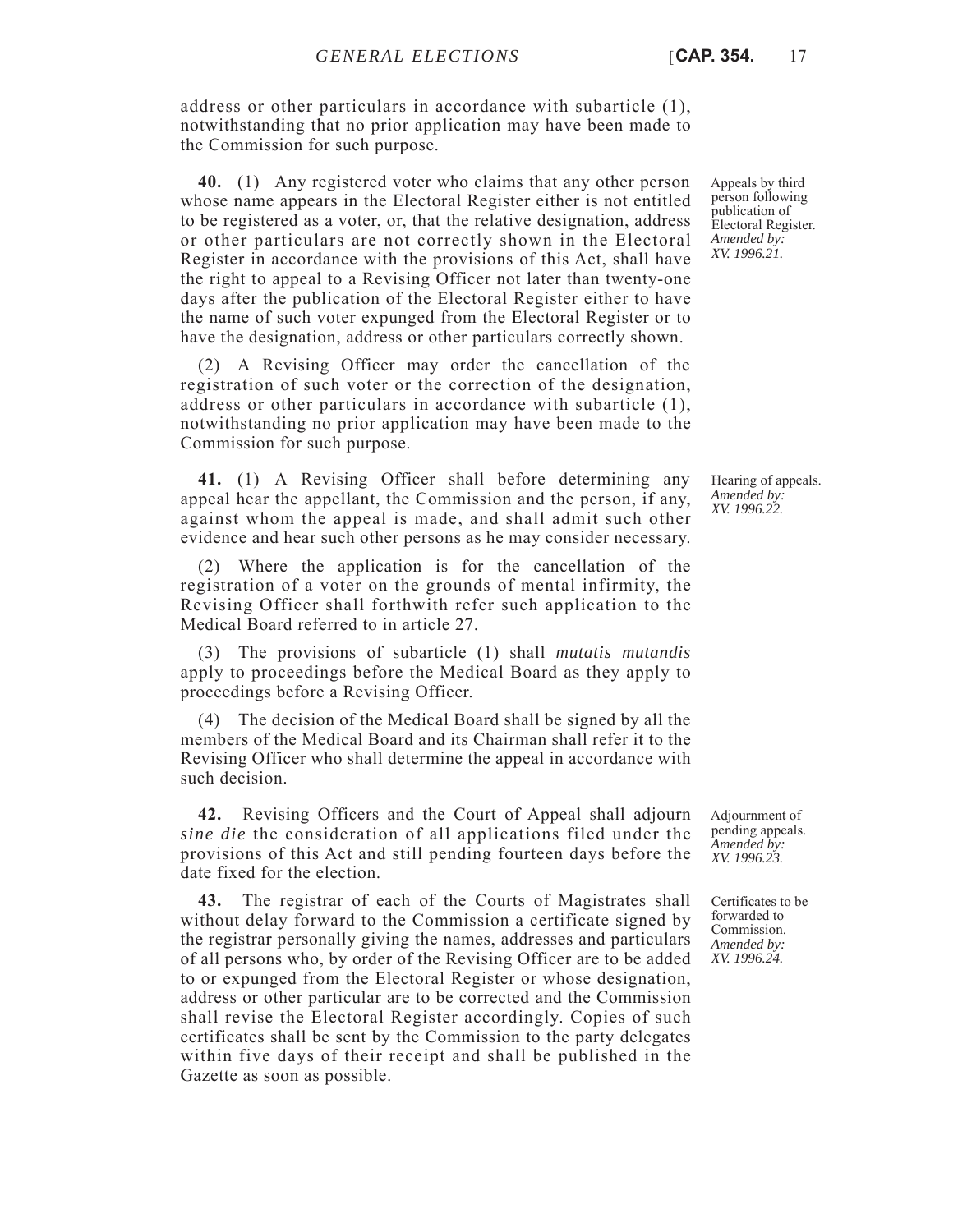# PART VIII

#### *Notices, Voting Documents and Ballot Papers*

Election Writ. **44.** (1) Whenever an election is to be held, the President shall give notice thereof to the Commissioners by a Writ under his hand, hereinafter referred to as "the Writ" in the form set out in the Sixth Schedule to this Act.

> (2) The Commissioners shall cause the Writ to be published in the Gazette.

> **45.** Within three days of the publication of the Writ, the Commissioners shall cause a notice or notices to be published in the Gazette stating:

- (*a*) the place where, and date and time when, the Commissioners will be in attendance to receive nominations of candidates for election as Members of the House, and any objections to such nominations, such place being referred to in this Act as the Electoral Office. The time during which nominations of candidates for election may be made shall not be less than three days and shall not commence to run before six days from the date of the publication of the notice referred to in this article, and the time during which objections to such nominations may be made shall not extend beyond two days from the expiration of the time fixed for the receipt of nominations;
- (*b*) the places where, and the days and hours when voting shall be held. Voting shall not take place before the expiration of three days from the date of the publication of the notice referred to in article 54(3);
- (*c*) the place to which the ballot boxes shall be taken by the Assistant Commissioners after the close of voting, which shall also be the place where such boxes shall be kept until the counting of the votes;
- (*d*) the place where, the date and time when the ballot boxes shall be opened and the counting of votes shall take place.

**46.** (1) Within nineteen days of the publication of the Writ, the Commission shall forward to each voter, whose name appears in the last revised Electoral Register, a document hereinafter referred to as the "voting document" in the form set out in the Seventh Schedule to this Act and made of such security paper and material and in such manner as in the opinion of the Commission provides adequate security against forgery. Voting documents shall be numbered consecutively, each document having such distinctive number stamped on the face of it:

Provided that wherever the Commission is satisfied that a person whose name appears on the Electoral Register is dead, the relative voting document shall not be forwarded, and where such voting document has been forwarded the Commission shall

Notice to be published by Commissioners. *Amended by: XV. 1996.25.*

Voting Document. *Amended by: XV. 1996.26; XIV. 2012.4; L.N. 426 of 2012.*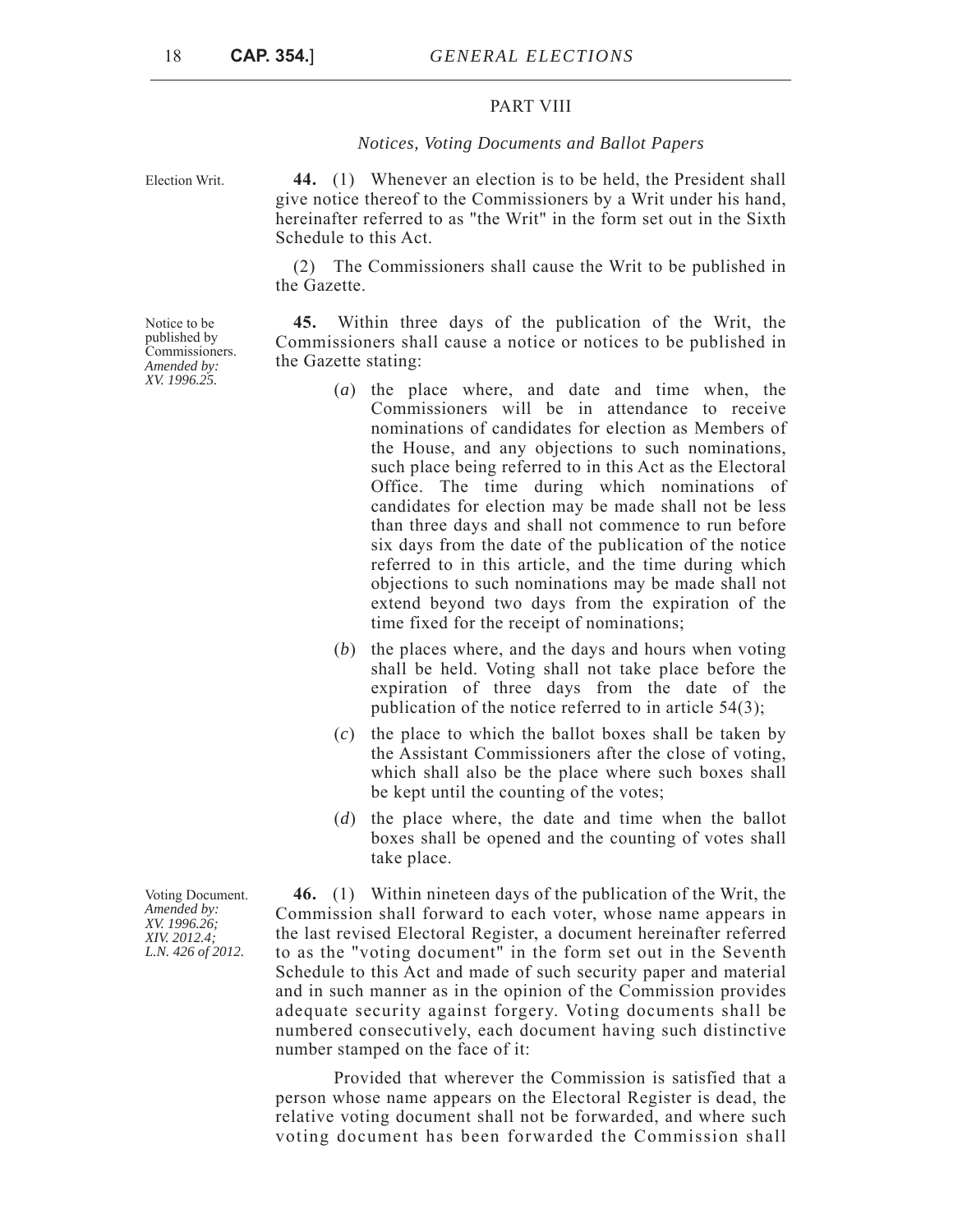Provided further that the Commission shall not forward a voting document to any voter in respect of whom the Commission does not possess a photograph, and in respect of such voters the Commission shall follow the following procedure:

- (i) within three days of the publication of the writ, the Commission shall publish in the Gazette a list of the said voters stating their name, surname, place of residence and a legally valid identification document number;
- (ii) the names of such voters shall not be published in the list mentioned in subarticle (5);
- (iii) the voting document of such voters shall only be issued if the voter satisfies the requirements of article 47 and shall be in accordance with the provisions of that article.

(2) The political parties shall be granted all reasonable facilities to watch the printing of all voting documents, to check the exactness thereof and generally to ensure that only voting documents of voters entitled to receive them are printed. The Commission shall also print on the voting document such reasonable security code as requested by the political parties and as the Commission may think fit, provided that the political parties shall deliver such security code to the Commission immediately prior to the start of printing of the voting documents or not later than such time, not being prior to twenty-four hours prior to such printing, that the Commission may establish because of technical necessity; the delegates shall be given the facility to verify the exactness thereof even by means of a dummy run of the process and by means of an audit trail that establishes the validity of the system at any stage of the process and to be given a copy of the audit trail.

(3) The voting documents printed in accordance with the previous subarticle of this article shall, until such time as they are forwarded to voters, be kept in boxes sealed with the seal of the Commission. The party delegates shall have the right to affix their own seals to such boxes and to be present whenever such seals are broken. This article shall *mutatis mutandis* also apply with regard to the voting documents which remain undistributed, in terms of subarticle (4), when voting documents are issued in terms of subarticle (6), and to the voting documents which remain undistributed.

(4) The voting document shall be served on each voter by a police officer or by any other person appointed for the purpose by the Commission, and such document shall be deemed to have been served by delivery to the person to whom it is addressed, or to an adult person, who either resides at the same address or is in his employment, at the address of the voter as shown in the Electoral Register. The political parties shall have the right to each nominate one representative to accompany each police officer or other person effecting service as aforesaid.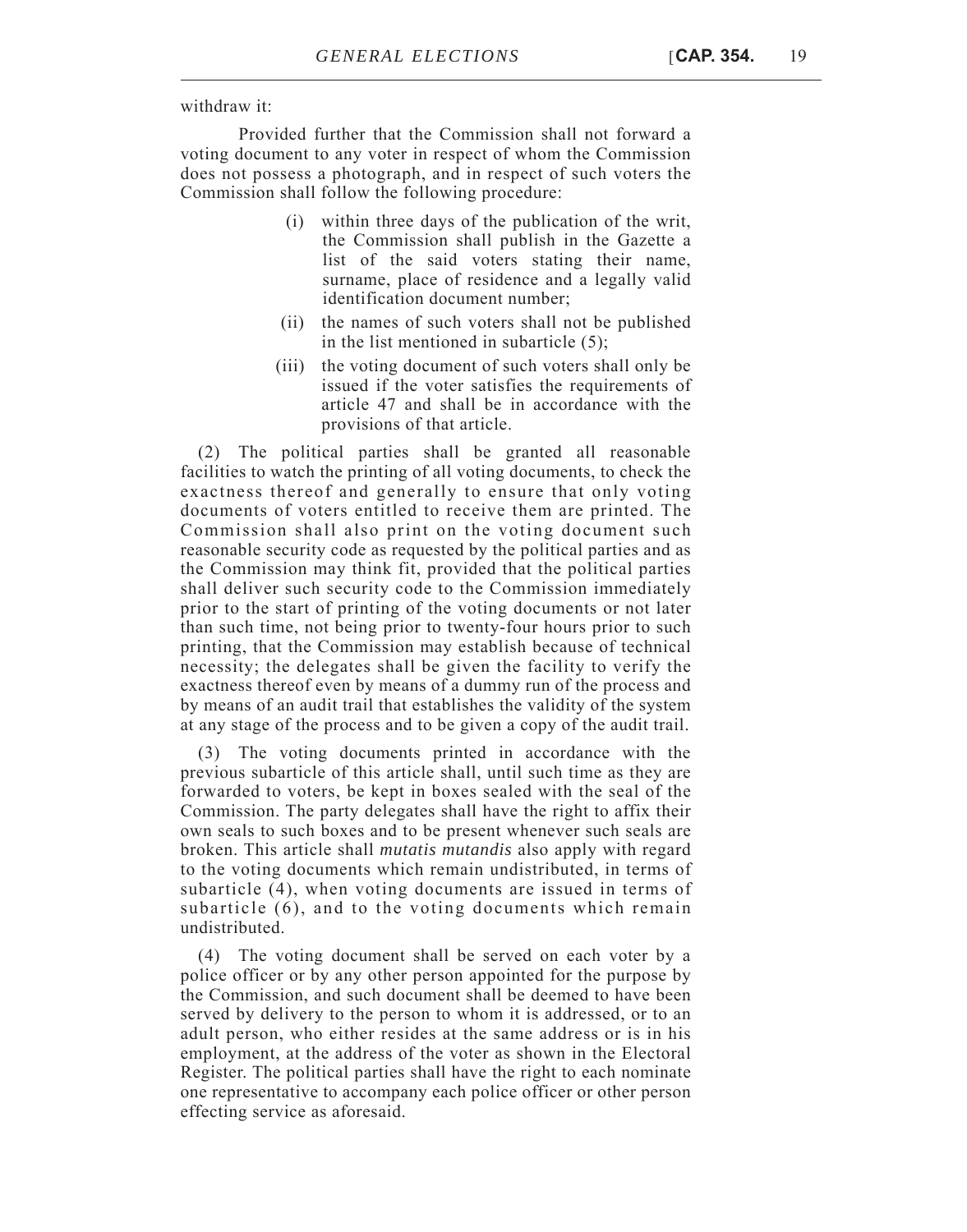- (5) (*a*) Any voter who is registered as a voter in Gozo may, in the period of ten days after the publication of the Writ, inform in writing the Commission that such voter desires that his document is collected by himself from the office of the Commission in Malta in the period starting from when undelivered voting documents can be collected in terms of sub-article (9) up to the Thursday before polling day.
	- (*b*) In such event the Commission shall, unless such voting document had already been delivered prior to the receipt of such request, ensure that such voting document is withheld or retrieved, and made available for collection by the voter personally from the office of the Commission in Malta on the days appointed for collection in terms of this sub-article.
	- (*c*) Any voter who is registered as a voter in Malta may, in the period of ten days after the publication of the Writ, inform in writing the Commission that such voter desires that his document is collected by himself from the office of the Commission in Gozo in the period starting from when undelivered voting documents can be collected in terms of sub-article (9) up to the Thursday before polling day.
	- (*d*) In such event the Commission shall, unless such voting document had already been delivered prior to the receipt of such request, ensure that such voting document is withheld or retrieved, and made available for collection by the voter personally from the office of the Commission in Gozo on the days appointed for collection in terms of this sub-article.
	- (*e*) The Commission shall keep a written record of all requests made by virtue of this sub-article and shall provide the parties with a list of such requests received, with such list being supplied first within two days after the publication of the Writ and updated every two days thereafter

(6) When the Commissioners are unable to effect service of the document aforesaid they shall as soon as possible, and in no case later than fifteen days from the time established in subarticle (1), publish in the Gazette a list containing the names, a legally valid identification document number and addresses of the persons on whom the voting document has not been served, and shall state the reason why service has not been effected.

(7) Any person on whom the voting document has not been served and whose name appears in the list published in accordance with the preceding subarticle, may up to the Thursday immediately preceding the day of the voting, appear personally before one of the Commissioners or other person appointed by the Commission to act on behalf of the Commissioners and claim delivery of the document.

(8) The Commissioner or other person appointed by the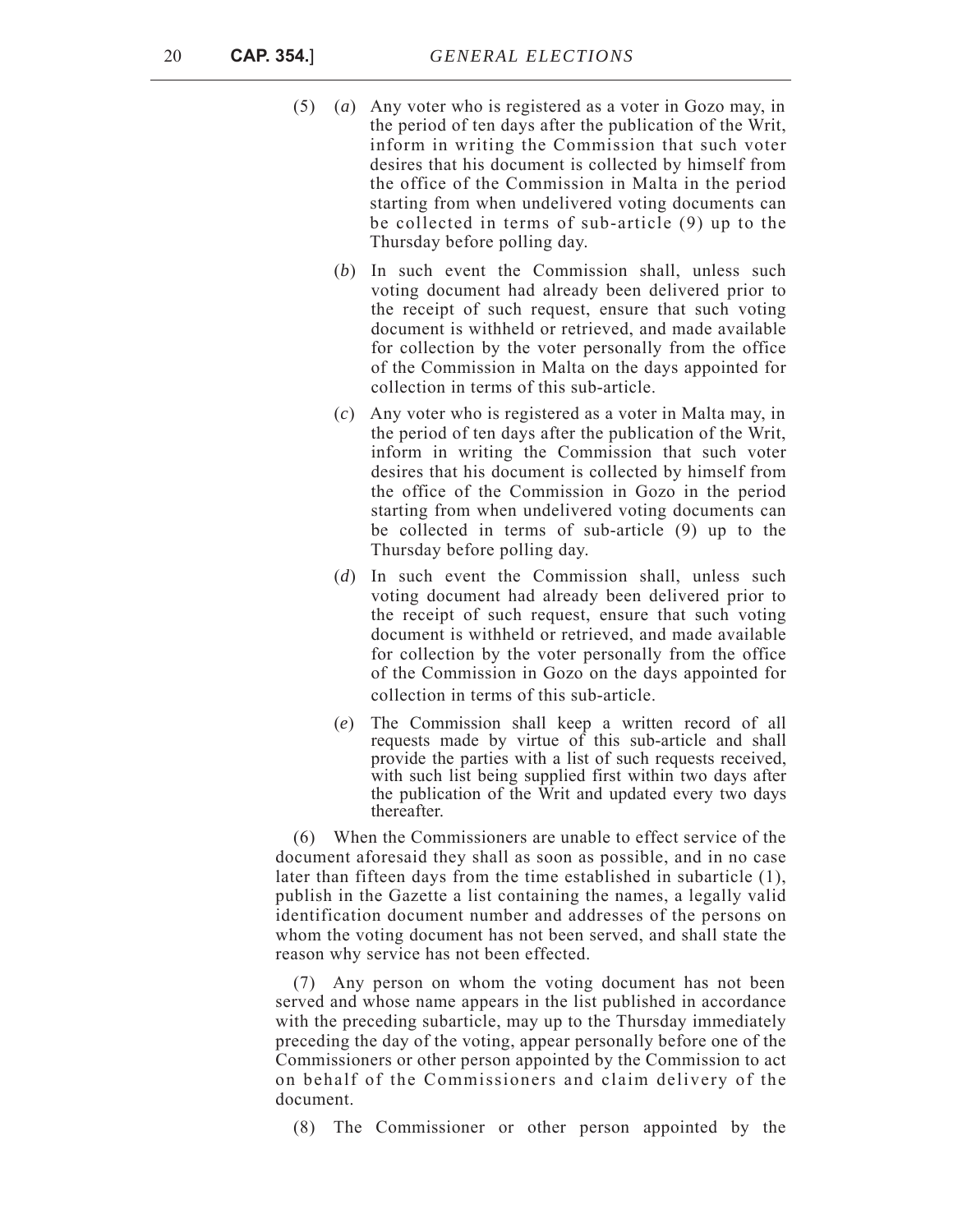Commission to act on behalf of the Commissioners may examine on oath any person so appearing for the purpose of ascertaining his identity and of establishing his claim to receive the document:

Provided that the document aforesaid shall not be delivered to him unless he produces his legally valid identification document to the Commissioners.

(9) The Commission shall publish the place and times when voters may take delivery of their voting documents in terms of subarticle (7). The Commission may designate any place for the collection of undelivered voting documents provided that the Commission shall allow a sufficient period for the collection of documents from each locality and a further period of time for collection from its office.

(10) Notwithstanding anything contained in subarticles (7), (8) and (9), where the Commission is aware that any person whose name appears on the list mentioned in subarticle (6) is registered in a retirement home, or is in a hospital, or suffers from a disability or is bed-ridden or is otherwise physically unable to appear at one of the places designated by the Commission in terms of subarticle (9) to claim delivery of his voting document, it shall be the duty of the Commission to effect service of such document on the person concerned either through one of the Commissioners or by any person appointed for the purpose by the Commission in their stead. The Commissioner or person appointed as aforesaid may examine such person on oath for the purpose of establishing his identity and of establishing the claim to receive the document. The document aforesaid shall not be delivered to such person unless he produces his legally valid identification document to the Commissioner or person appointed as aforesaid, as the case may be.

(11) If for any reason whatsoever other than any of the reasons mentioned in article 47, the Commission decides that it is necessary to reprint any voting document or documents it shall immediately inform the political parties accordingly giving them all relative information thereto. Any documents so reprinted shall bear the mark 'REPRINT' which mark shall not in any way obscure any of the information contained in the document.

(12) The political parties shall be given the faculty to supervise the process mentioned in the preceding subarticles.

 **47.** Where a person whose name appears in the last revised Electoral Register, but does not appear in the list published under article 46(6), has not received the voting document or, after the receipt of such document, has lost or destroyed such document such person may not later than 9.00 p.m. of the Wednesday immediately preceding the commencement of voting, appear before one of the Commissioners, and if -

Special Voting Document. *Amended by: XV. 1996.27; L.N. 426 of 2012.*

- (*a*) he proves his identity by the production of his legally valid identification document; and
- (*b*) makes a declaration on oath before any such Commissioner that he has not received the voting document or that, after the receipt of such document,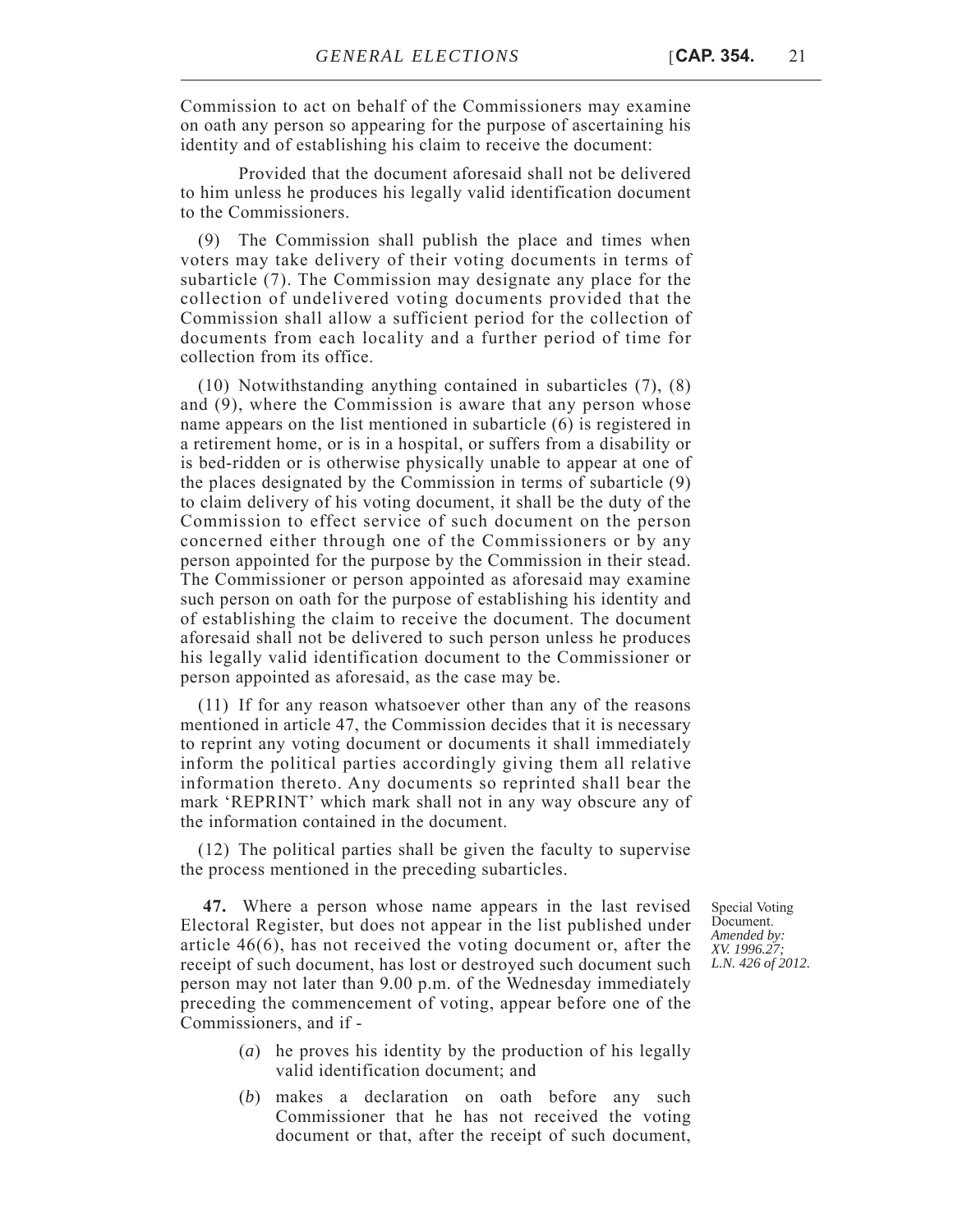he has lost or destroyed it, and such further declarations on oath as the Commissioner may require,

he shall be given a voting document which shall bear the mark "SPECIAL" which mark shall not in any way obscure any of the information contained in the document. The word "SPECIAL" shall also be entered against the name of such voter in the list mentioned in article 64(1) and a list of all the persons to whom a voting document is issued under this subarticle shall be kept at the Electoral Office and shall be open to inspection by any candidate, election agent, party agent or party delegate at all reasonable times until the poll closes.

**48.** (1) Not later than the Friday before the start of the poll, the Commissioners shall cause to be published in the Government Gazette a list indicating the number of voting documents printed, the number distributed in terms of article 46(1), the names and addresses of the persons who up to that time have claimed delivery thereof in terms of article 46(7), the number of voting documents issued in terms of article 47 and the name, address and a legally valid identification document number of the persons to whom such documents have been delivered, the number and reasons for voting documents withheld and the names, addresses and a legally valid identification document number of the voters concerned and the number of voting documents remaining uncollected and the names, addresses and a legally valid identification document number of the voters concerned.

(2) Any political party shall have the right to nominate representatives to be present during the issuing of the voting documents in terms of article 46(7) and article 47 and for this purpose the said parties shall be provided by the Commission with all such information as is required by them and as they may deem necessary for the better performance of their duties.

**49.** (1) The Commission shall, not earlier than thirteen days but not later than ten days before the poll, print such number of ballot papers as may be necessary for the poll in such form and on such material as may be prescribed under this Act. Not later than five days from the printing of the ballot papers, the Commission shall produce a Braille template for use as a guide on the ballot paper as well as a playback listening device by which a blind person may recognize the political parties and their candidates in the same manner as they are printed. Such materials shall be available for reasonable scrutiny by the representatives of the political parties contesting the poll to ascertain the transparency of the procedure, which scrutiny shall be exercised not later than three days before the poll. Should no objection be raised the materials shall be deemed to have been approved by the Commission:

Provided that any objection raised by any political party representative shall be decided by the Commission within twenty four hours of it being raised and should the objection be accepted by the Commission any alteration or amendment to the material shall be made within twenty-four hours of the decision of the Commission and communicated to the political party

Number of Voting Documents. *Amended by: XV. 1996.28; L.N. 426 of 2012.*

Ballot Paper. *Amended by: XV. 1996.29; XVI. 2002.7; XXI. 2007.7.*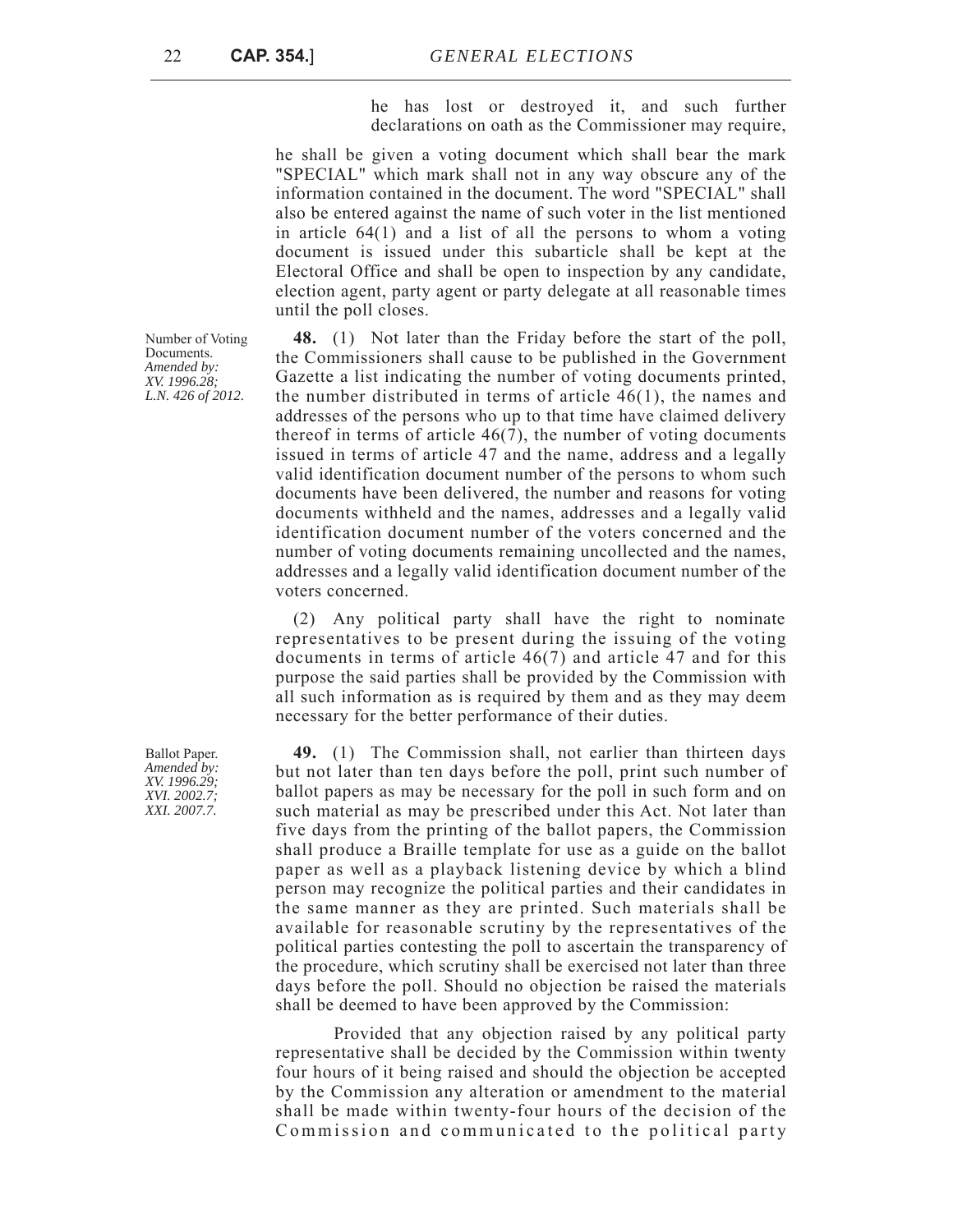representatives.

(2) The Commission shall ensure that ballot papers are made of such security paper and carry such markings as to ensure that they may not be duplicated and not later than two days prior to the commencement of the voting, the Commission shall cause to be published in the Government Gazette the number of ballot papers printed for each electoral division and the number to be distributed to each individual polling booth.

(3) The ballot-paper of each voter shall consist of a paper in the form set out in the Eighth Schedule of this Act, containing a list of candidates described by the name (including any nickname), address and profession or occupation as given in their respective nomination paper and as approved by the Electoral Commissioners.

(4) Candidates shall be arranged by political party and, within each party group alphabetically in the order of their surname. If there are two or more candidates of one party with the same surname, they will be arranged in order of their other name or names.

(5) Every political party contesting the election shall provide the Commission with the names of the candidates contesting the election in its own interest. Such list shall be conclusive evidence as to whether a particular candidate belongs to that political party.

(6) If supplied by the party to which he belongs, there shall be printed on the ballot paper immediately after the name of each candidate belonging to that party any badge or device, approved by the Electoral Commission, indicating the political party, if any, to which the candidate belongs, or otherwise calculated to assist the identification of the candidate by the voter.

(7) Ballot-papers shall show different colours for parties contesting all electoral divisions and having not less than four candidates in each division. Such colours shall be assigned by the Electoral Commission:

Provided that any party may decline the colour so assigned to it, and in any such case the ballot paper shall not show any special colour for that party.

(8) Parties will be placed on the ballot paper in alphabetical order.

> Distribution of ballot papers.

**50.** (1) On the day or days as near as practicable to the day of voting, the Commission shall prepare in different packets the ballot papers and all other documents and materials to be consigned to the Assistant Commissioners on the day of voting.

(2) The Electoral Commission shall retain possession of all packets until the day of the poll when it shall deliver the same to the Assistant Commissioners prior to the start of voting.

(3) Representatives of the political parties shall be granted all reasonable facilities to oversee the printing and checking of all ballot papers, the packing thereof and their distribution to the Assistant Commissioners, and to affix their seals to all packets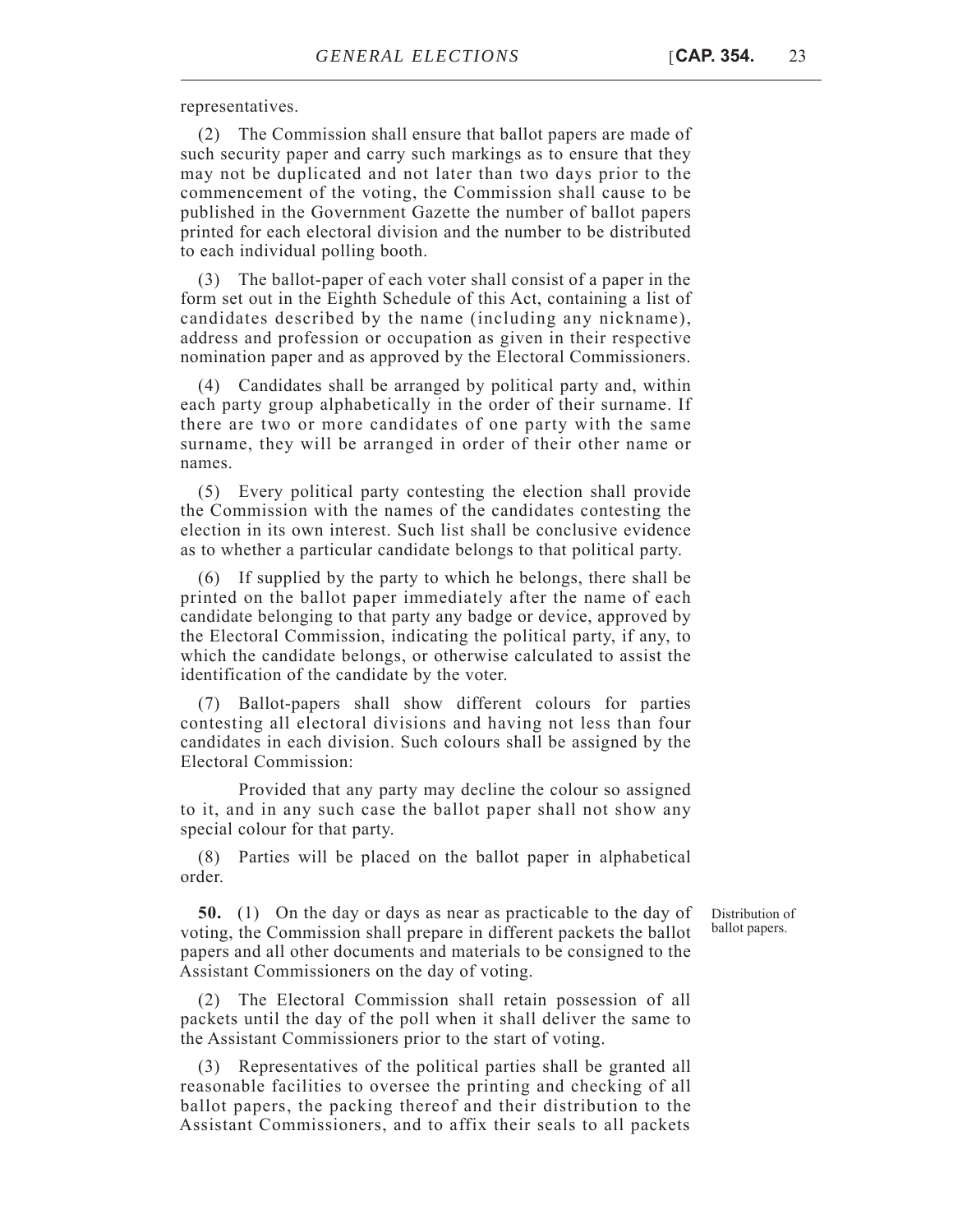prepared by the Electoral Commission for delivery to the Assistant Commissioners.

#### PART IX

#### *Nomination of Candidates*

**51.** (1) A candidate for election shall be nominated in writing. The nomination paper, which shall be in the form set out in the Ninth Schedule to this Act, shall be signed by the candidate himself, (or, in the event of his absence from these Islands, by a duly appointed representative), and by, at least, four voters registered in the electoral division for which the candidate is nominated. The nomination paper shall be delivered to one of the Commissioners at the Electoral Office by the candidate himself or if he is prevented by illness or absence from these Islands by his lawful representative, authorised in writing, within the period specified in the notice referred to in article 45.

(2) Immediately after a nomination paper has been delivered to the Commission the name of the candidate shall be posted at the entrance of the Electoral Office with an indication of the division for which the candidate was nominated. Delivery of the nomination paper to the Commission and acceptance of delivery by the Commission shall not of itself indicate the validity of the nomination and the Commission shall not make any statement thereon other than inform the candidate accordingly and to take delivery of the form and deposit, if any, and give due receipt.

(3) Objections may be made to a nomination on the ground that the candidate is not registered as a voter in the last published Electoral Register or that the description of the candidate is insufficient to identify the candidate, that the nomination paper does not comply with, or was not delivered in accordance with the provisions of this Act, that the deposit prescribed by article 52 has not been paid or that the candidate already stands nominated for two electoral divisions:

Provided that no such objection may be made after the expiration of the time fixed for the making of such objection in the notice, referred to in article 45.

(4) Every objection shall be in writing and signed by the objector and shall specify the ground of the objection. The Commission itself shall raise an objection if it believes that any of the grounds mentioned in subarticle (3) exist.

(5) For the purpose of this article, any voter may ask the Commissioners to be allowed to see and examine any nomination paper accepted by them.

(6) On receipt of any objection in terms of subarticles (3) and (4), the Commission shall fix a date for the hearing of the objection, shall immediately inform in writing the candidate objected to, giving him a copy of the objection filed against him, and shall inform both the objector as well as the candidate of the day appointed for the hearing of the objection. Service shall be

Nomination of Candidates. *Amended by: XV. 1996.30; XVI. 2002.8.*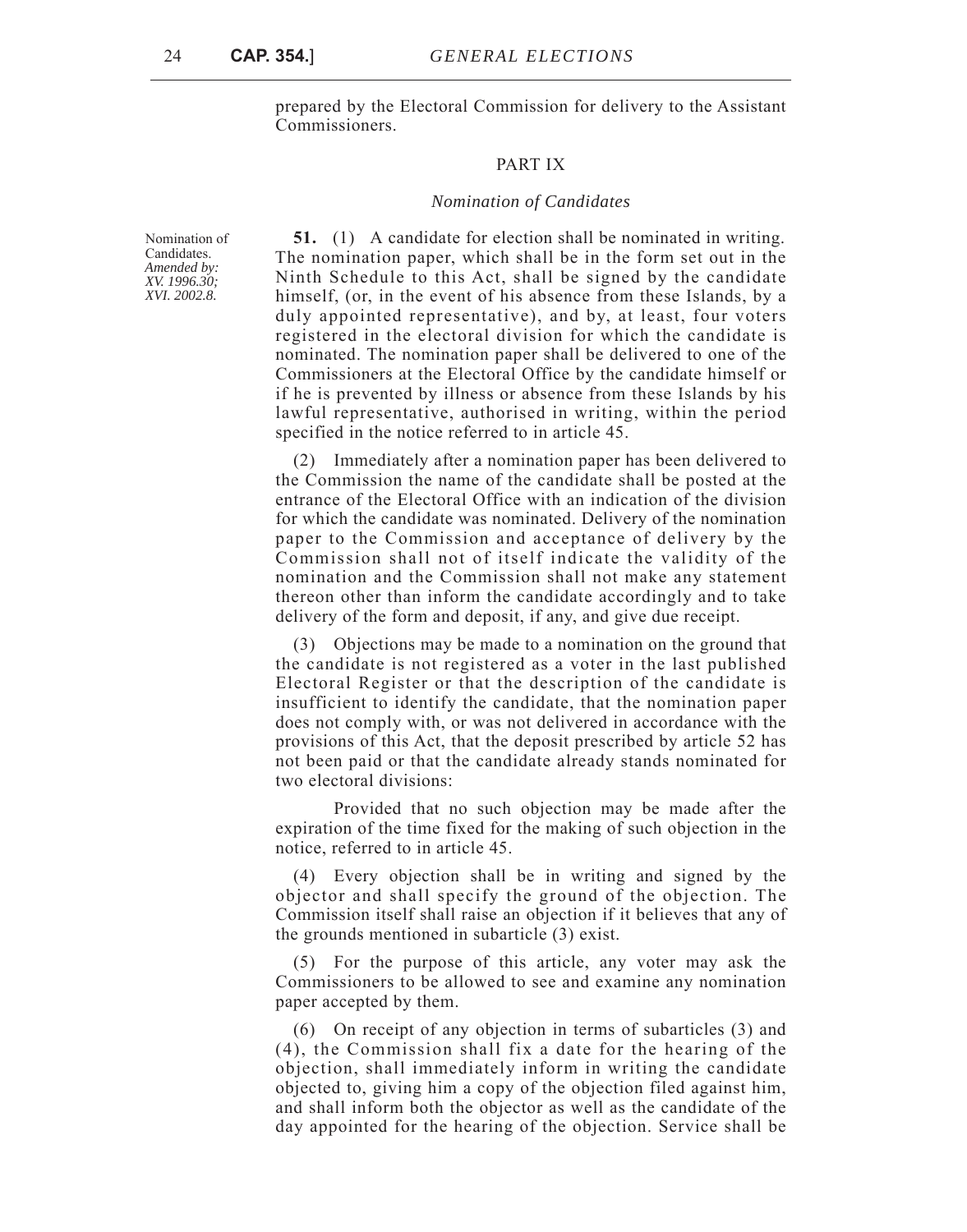effected by any means which the Commission deems proper to ensure receipt by the parties concerned of the said notices in the least possible time.

(7) All objections shall be determined by the Commission not later than two days after the expiration of the time allowed for the making of objections by this Act and both the objector as well as the candidate shall have the right to appear before the Commission accompanied by any other person they may think fit to assist them in their representations to the Commission.

(8) The Commission shall at least two days before delivering its decision publicly announce the time and date when its decision shall be delivered. The decision shall be delivered in writing and shall contain the grounds upon which it is based. The Commission shall cause such decision to be posted up in a public place at its office where any person interested may view it:

(9) Where the decision of the Commission does not uphold the objection, it shall be final. Where the decision upholds the objection the candidate may contest the decision by filing an application in contestation with the Commission before the Court of Appeal within twenty four hours of the delivery of the decision by the Commission. The Court of Appeal shall hear such applications with urgency and shall determine the same before the time when in terms of article 49 the Commission is to start printing the ballot papers.

**52.** (1) A candidate at any election shall deposit, or cause to be deposited on his behalf, with the Commission, before his nomination can be accepted, the sum of ninety euro (90) in respect of each nomination, and if he fails to do so, the nomination in respect of which no deposit has been made shall not be accepted by the Commissioners.

(2) If after the deposit is made the candidature is withdrawn in pursuance of the provisions of this Act, the deposit shall be returned to the person by whom it was made; and if the candidate dies after the deposit is made and before the voting has commenced, the deposit, if made by him, shall be returned to his heirs and if not made by him, shall be returned to the person by whom it was made.

(3) If a candidate who has made the required deposit is not elected, and the number of votes polled by him does not exceed one-tenth of the number of votes polled divided by the number of members to be elected for that division, the amount deposited shall be forfeited and paid by the Commissioners into the Consolidated Fund but in any other case the amount shall be returned to the candidate, where the candidate is elected, as soon as he has taken the oath as a member, and where the candidate is not elected, as soon as practicable after the result of the election is declared.

(4) Where a candidate is nominated at an election in two divisions he shall not recover his deposit more than once unless he is elected in both divisions, and if such candidate fails to obtain, in either division, the minimum number of votes required in Deposit by candidates at elections. *Amended by: L.N. 425 of 2007.*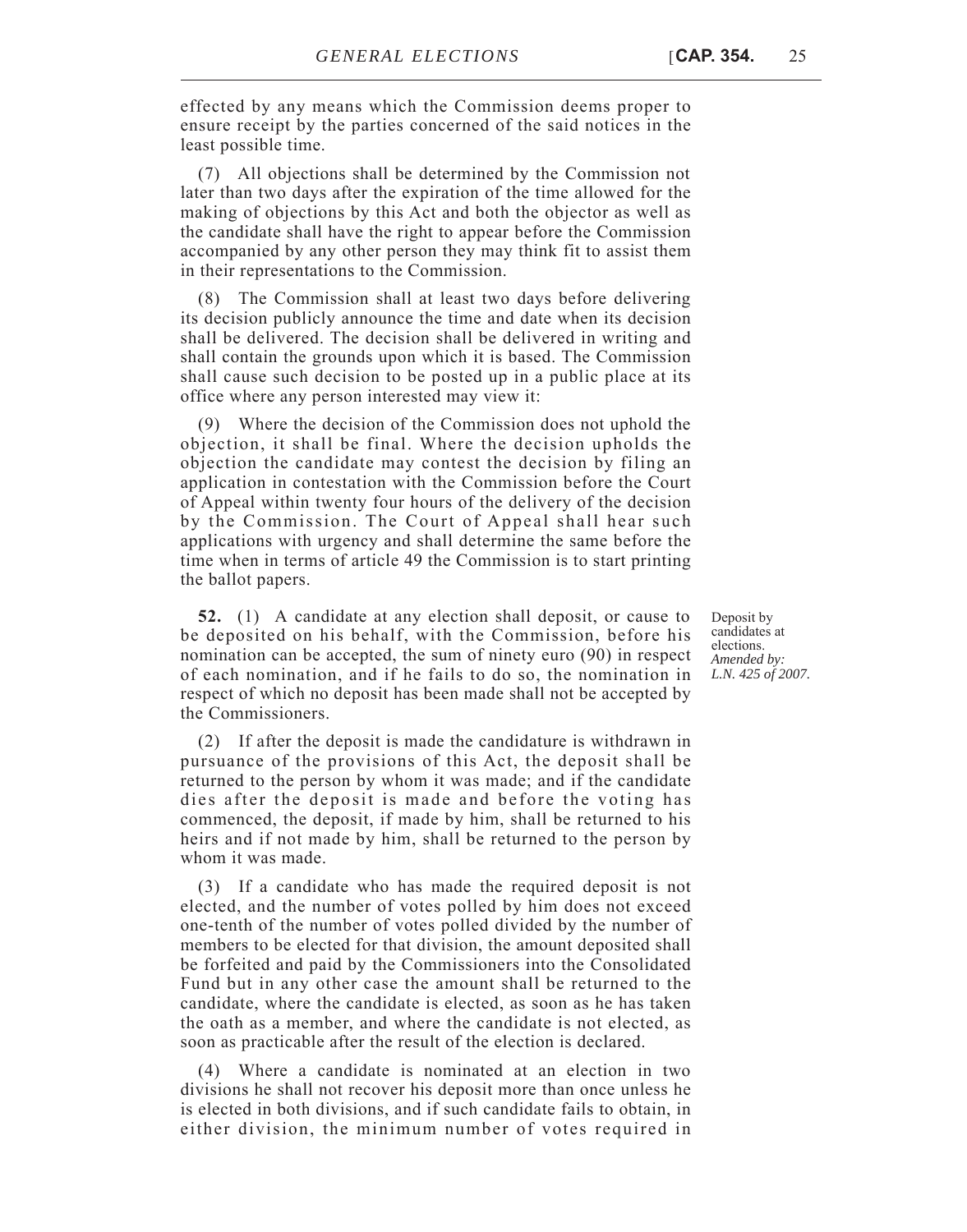accordance with subarticle (3) he shall forfeit both deposits.

(5) For the purpose of this article the number of votes polled by a candidate shall be the highest number of votes credited to him at any time during the counting of the votes.

**53.** If at the expiration of the time fixed for the nominations of candidates, no candidate shall have been nominated for an electoral division, the Commissioners shall cause a report to that effect to be published in the Gazette on the following day, and in such case the President may issue a new Writ for an election for that division.

**54.** (1) If at the expiration of the time fixed for the receipt of a nomination, the number of candidates nominated for an electoral division is equal to or less than the number of candidates that the voters in such divisions are entitled to return, the Commissioners shall return to the President the names of the candidates nominated as members elected to the House to represent that division and such return shall be published in the Gazette.

(2) If the number of candidates nominated for an electoral division be less than that which the voters in that division are entitled to return, the President on the return made to him in terms of subarticle (1), shall issue a new Writ for the election of members to fill the remaining vacant seats in that electoral division, and if thereupon no candidates are nominated, or if the number of candidates nominated is less than the number of vacant seats, the seats thereafter remaining vacant may be filled by the co-option of a member or members by the House and the President shall not issue a new Writ in respect thereof.

(3) If more than such number of candidates as aforesaid be nominated for an electoral division, the Commissioners shall cause a notice to be published in the Gazette over their signature stating the names of the candidates and the division for which they have been nominated. No person whose name has not been published in the said notice may be elected to be a Member of the House.

**55.** A candidate may, at any time until the ballot papers for the district he is contesting have started to be printed in terms of article 49, withdraw his candidature by giving notice to the Commission to that effect. Such notice shall be signed by the candidate or if he is absent from these Islands, by his duly appointed representative.

# PART X

#### *Assistant Commissioners*

**56.** (1) Subject to the provisions of the following articles of this Act, the Commission shall appoint as many Assistant Electoral Commissioners hereinafter referred to as "Assistant Commissioners" as may be necessary, to superintend the election in the manner herein prescribed. No Assistant Commissioner shall be appointed to superintend the poll in the electoral division in which he resides or where he habitually exercises his profession or calling.

Report by Commissioners if no candidates are nominated. *Amended by: XV. 1996.31.*

Uncontested and contested elections.

Withdrawal of candidature. *Amended by: XV. 1996.32.*

Appointment of Assistant Commissioners.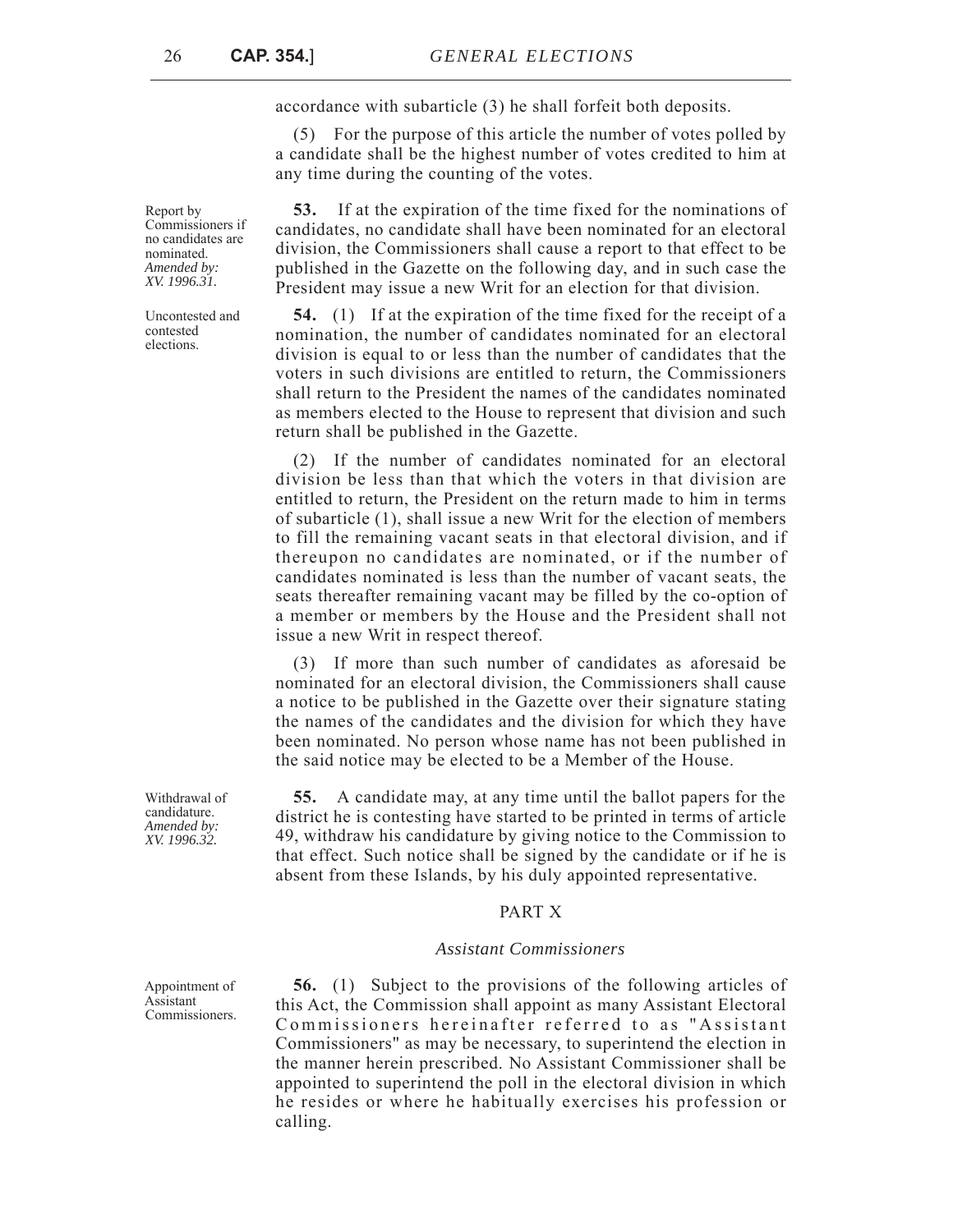(2) The Assistant Commissioners shall take the oath of office as set out in the Tenth Schedule to this Act, before one of the Commissioners and shall follow the instructions which they may receive from the Electoral Commission for the discharge of their duties.

**57.** (1) Every political party shall, within ten days of publication of the Writ, be entitled to nominate a number of persons, equal to one and one-third the number of polling booths that there are in the electoral divisions being contested by it, to act as Assistant Commissioners, and to the extent that such persons have the necessary ability to perform the functions of Assistant Commissioner and are not disqualified from so acting by the provisions of this Act, the Commission shall appoint Assistant Commissioners from amongst such persons.

(2) In submitting such lists the political parties may distinguish between those persons whom they wish to see appointed to a polling place or a particular polling booth and those persons whom they wish to be held in reserve and shall moreover have the right to indicate who of the persons nominated by them should be assigned to polling places in retirement homes and hospitals. The political parties may, if they so prefer, submit such lists in electro-magnetic format. Notwithstanding the nomination by a political party each person so nominated shall still file any application required by the Commission from any other person wishing to serve as Assistant Commissioner; provided that the actual filing of such application may be made by the political party on behalf of such person.

(3) For the purpose of the time established in subarticle (1), the Commission shall not later than two days after the publication of the Writ inform the parties of the number of Assistant Commissioners that each party will be required to nominate.

(4) The Commission shall moreover itself nominate as Assistant Commissioners such number of persons as is necessary in order that in each of the polling booths there be in attendance at all times at least one person nominated by the Commission to act as Assistant Commissioner.

(5) In no case shall there be less than three Assistant Commissioners nominated to superintend the poll in each polling booth and should all or any of the political parties fail to nominate all or any Assistant Commissioners in terms of and within the time established in subarticle (1), the Commission shall itself nominate other Assistant Commissioners in order to ensure that, at least, three Assistant Commissioners are in attendance in each polling booth.

(6) The Assistant Commissioner nominated by the Commission shall act as Chairperson at the polling booth to which each group of Assistant Commissioners are assigned and during voting only the Chairperson shall, when required, communicate with the voters.

(7) The Commission shall, at least five days prior to the start of the poll, forward to each Assistant Commissioner or to the party on their behalf a tag to be worn by them in the polling place indicating

Nomination of Assistant Commissioners. *Amended by: XV. 1996.33; XVI. 2002.9.*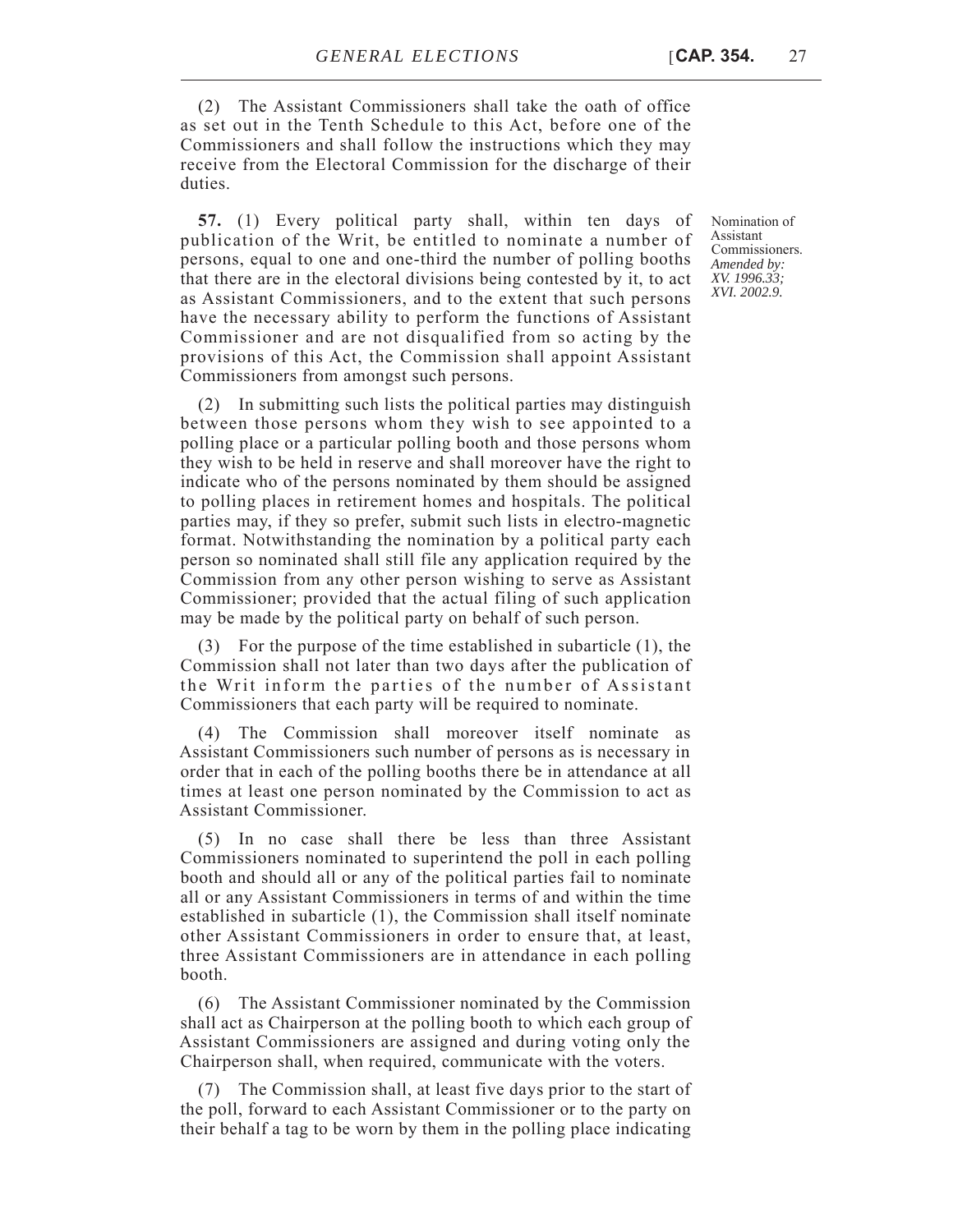Disqualifications and publication of names of Assistant Commissioners. *Amended by: XV. 1996.34; XVI. 2002.10; L.N. 426 of 2012.*

their office as Assistant Commissioners and their names.

**58.** (1) A person shall not hold the office of Assistant Commissioner if he is a candidate for election to the House, or is a relative by consanguinity or affinity up to the second degree to any candidate for election, or is not registered as a voter in the last published Electoral Register or is manifestly in the opinion of the Commission, after consulting the party delegates, unsuitable or not sufficiently qualified to perform the functions of Assistant Commissioner.

(2) Within two days following the day mentioned in article 57(1) the Commission shall deliver to the political parties a list of all persons nominated to act as Assistant Commissioners indicating their names, a legally valid identification document number, addresses, occupation and the political party nominating each person as well as the polling booth at which each will be in attendance.

**59.** (1) The political parties, not later than four days after the day mentioned in article 58(2), shall have the right to object in writing to the Commission with respect to the appointment of any person as Assistant Commissioner on any of the grounds mentioned in article 58(1).

(2) Where an objection is received by the Commission in terms of the preceding subarticle of this article, it shall, not later than the next following day, call a meeting of the party delegates to discuss such objections. Each party delegate may nominate a representative to attend at such meeting in his stead.

(3) Any objection made in accordance with the preceding subarticles shall be determined by the Commission. The determination by the Commission shall be final and binding on all concerned. Where after hearing such objections the Commission determines that a person nominated by a political party to be appointed as an Assistant Commissioner shall not be so appointed, the political party which had nominated that person shall have the right to nominate another person in his stead.

(4) The fresh nominations mentioned in the preceding subarticle of this article shall be made immediately after the determination of all the objections. The times mentioned in subarticles (1) and (2) shall apply to objections to persons nominated as Assistant Commissioners in terms of subarticle (3), and if any objection is received and upheld by the Commission, the Commission itself shall appoint another person to be Assistant Commissioner in his stead and such appointment shall be final and no objection may be made in respect thereof.

(5) Upon final determination of all objections the Commission shall assign the Assistant Commissioners to the various polling booths; such distribution shall be made in such manner as to ensure that in each polling booth there is, at least, one Assistant Commissioner nominated by the Commission and one Assistant Commissioner nominated by each party contesting the election in that division:

Objections to Assistant Commissioners. *Amended by: XV. 1996.35; XVI. 2002.11; L.N. 426 of 2012.*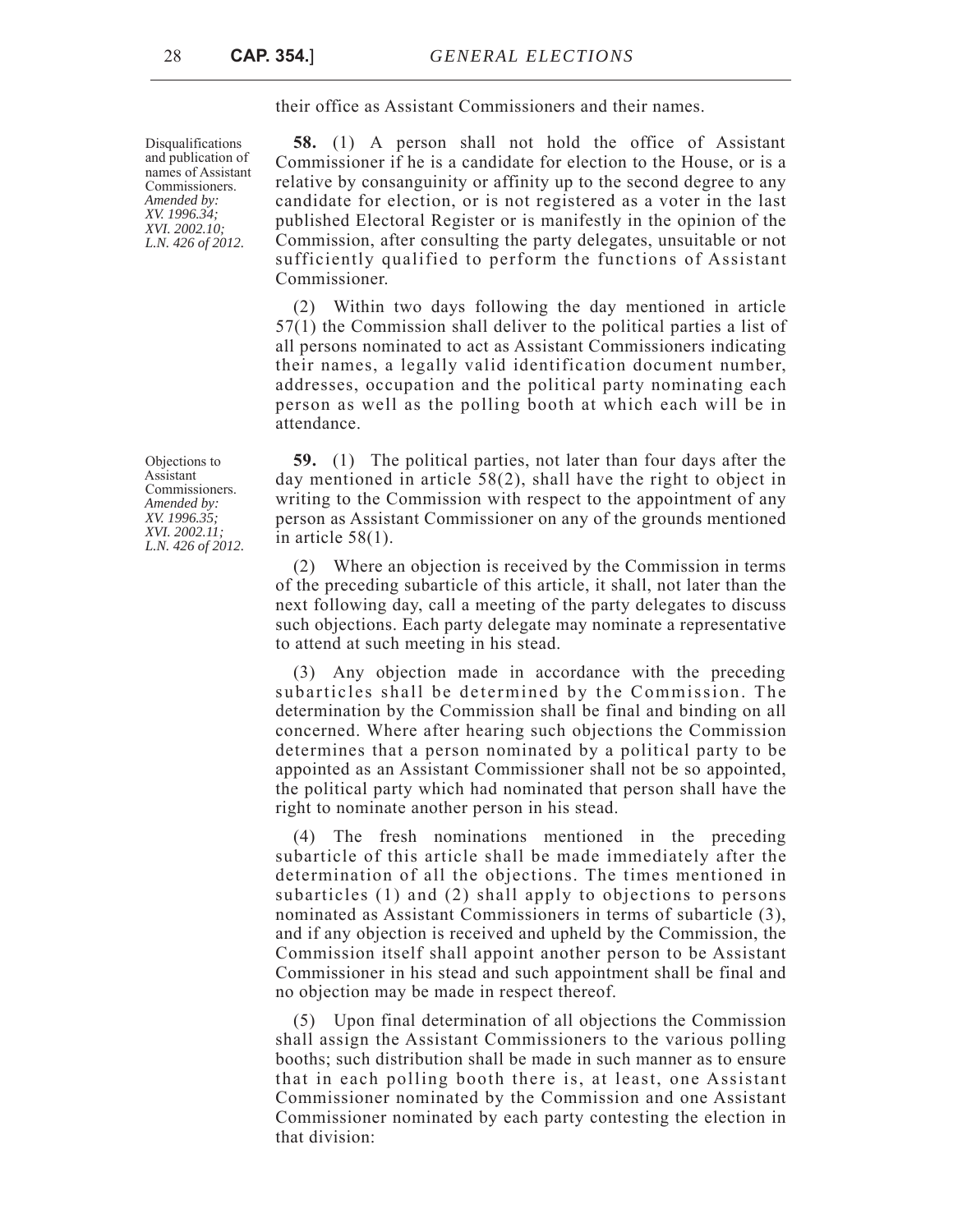Provided that where a political party has not nominated a sufficient number of persons to be appointed Assistant Commissioners, the Commission shall only be required to assign, in respect of that political party, such Assistant Commissioners as have been nominated by it and appointed Assistant Commissioners.

(6) The Commission shall, within two days of the final determination referred to in the preceding subarticle, cause a list to be published in the Gazette showing the name, address, a legally valid identification document number and occupation of each Assistant Commissioner appointed, the polling booths to which each has been assigned, and indicating the Assistant Commissioners who are assigned but held in reserve.

(7) After the final distribution of all Assistant Commissioners and up to the end of voting, the Commission alone shall have the right to substitute Assistant Commissioners and then only for grave and sufficient reasons and in such manner as to ensure that where the Assistant Commissioner substituted is one nominated by a political party, his substitute shall be a person nominated by the same party, provided a sufficient number of Assistant Commissioners have been nominated by that party.

## PART XI

#### *Voting*

**60.** (1) On or before the day of nomination at an election a person shall be named in writing by or on behalf of each candidate as his agent for such election and such person is in this Act referred to as the candidate's agent.

(2) A candidate may name himself as candidate's agent, and thereupon shall, so far as circumstances admit, be subject to the provisions of this Act, both as a candidate and as an candidate's agent, and any reference in this Act to an candidate's agent shall be construed to refer to the candidate acting in his capacity of candidate's agent.

(3) One candidate's agent only shall be appointed for each candidate, but the appointment, whether the candidate's agent appointed be the candidate himself or not, may be revoked, and in the event of such revocation or of the death of the candidate's agent, whether such event is before, during, or after the election, then forthwith another candidate's agent shall be appointed, and his name and address declared in writing to the Commissioners, who shall forthwith give public notice of the same.

**61.** (1) Every political party shall have the right to nominate as its agents such number of persons as is equal to the number of ballot boxes and such persons are in this Act referred to as party agents. A political party may designate as a party agent, a person already nominated by it as Assistant Commissioner in which case such person may act both as Assistant Commissioner and party agent.

(2) The party agents so nominated shall have the right to be

Appointment of Candidate's Agent. *Amended by: XV. 1996.36.*

Appointment of party agents. *Amended by: XV. 1996.37; XVI. 2002.12; L.N. 426 of 2012.*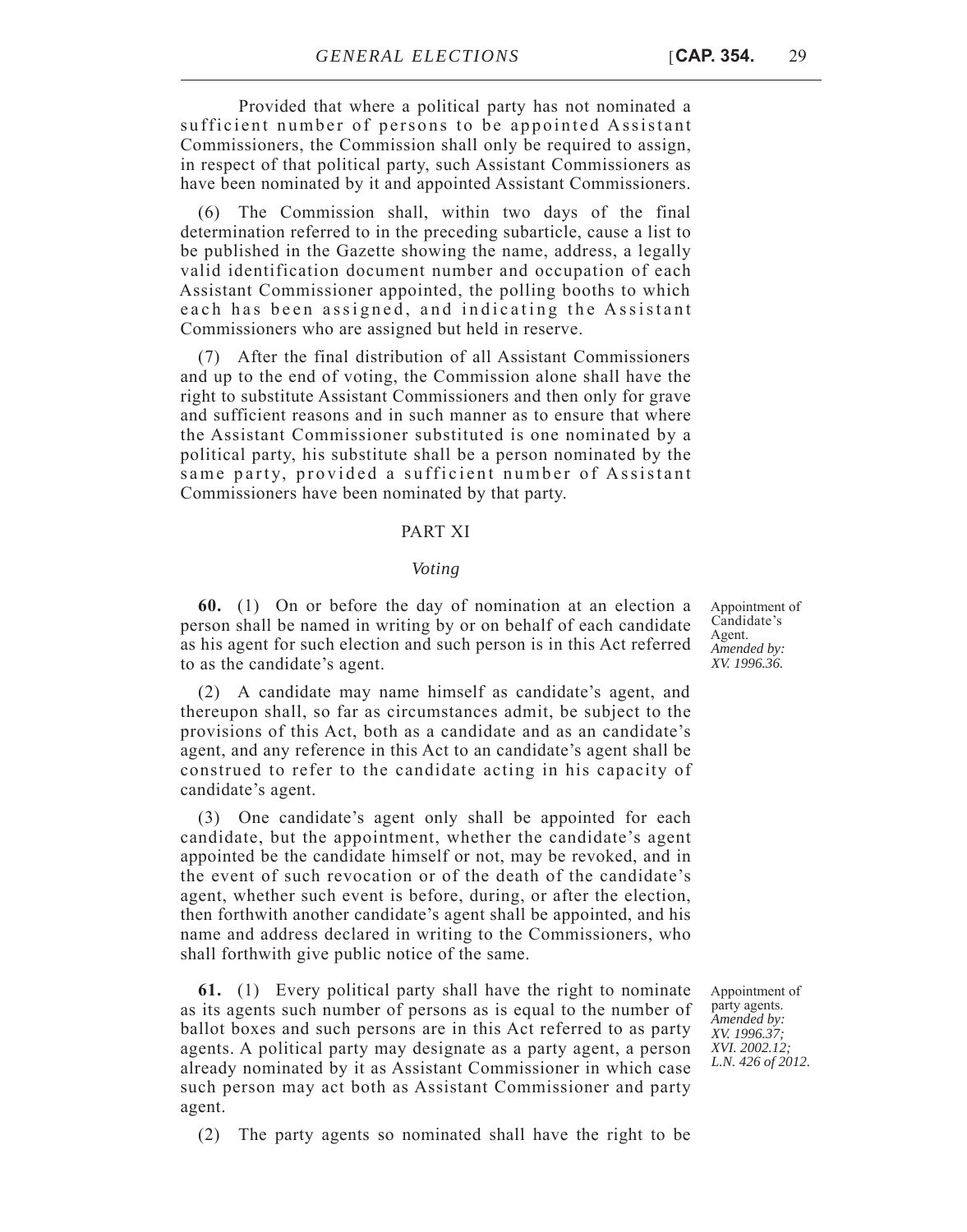present in the polling booths prior to the start and at the close of the poll for the purposes provided for in this Act.

(3) Political parties exercising the right granted to them by subarticle (1) shall forward a list to the Commission containing the names and the legally valid identification document numbers of the persons nominated by them as its agents not later than the day appointed for the nomination of Assistant Commissioners in terms of article 57.

(4) Any political party which has exercised its right to nominate agents, may up to the Thursday before the poll, substitute not more than ten per centum thereof and the procedures for nomination, objection and decision regarding Assistant Commissioners nominated by political parties shall *mutatis mutandis* apply to substitute agents.

**61A.** (1) Each political party may nominate a number of persons equal to the number of electoral divisions that are being contested by it to act as district co-ordinators for it and such persons are in this Act referred to as district agents.

(2) The district agents shall represent the party nominating them with the Commission in the district to which they are appointed and for this purpose shall have access to the Commissioners at all times and shall have the right, notwithstanding any other provision of this Act to the contrary, to accompany any Commissioner into any polling place or polling booth for the purpose of determining any matter that may arise during voting:

Provided that a district agent may not so accompany a Commissioner unless a district agent of another party is also present.

(3) Unless exceptionally authorised to do so by any Commissioner, in no case may a district agent interrogate any person lawfully entrusted by the Commission to carry out any duty during the elections or to seek information from them nor may they without such authorisation interrogate any voter.

(4) Political parties exercising the right granted to them by subarticle (1) shall forward a list to the Commission containing the names and the legally valid identification document numbers of the persons nominated by them as district agents not later than the day appointed for the nomination of Assistant Commissioners in terms of article 57.

**62.** No person shall be appointed district agent, transport agent or party agent who is not registered as a voter in the last published Electoral Register or who has within seven years previous to such appointment been found guilty of any corrupt practice under this Act or is determined by the Commission to be manifestly unsuitable to act as such.

District agents. *Added by: XV. 1996.38. Amended by: XVI. 2002.13; L.N. 426 of 2012.*

Persons guilty of corrupt practices not to be appointed agents. *Amended by: XV. 1996.39; XVI. 2002.14.*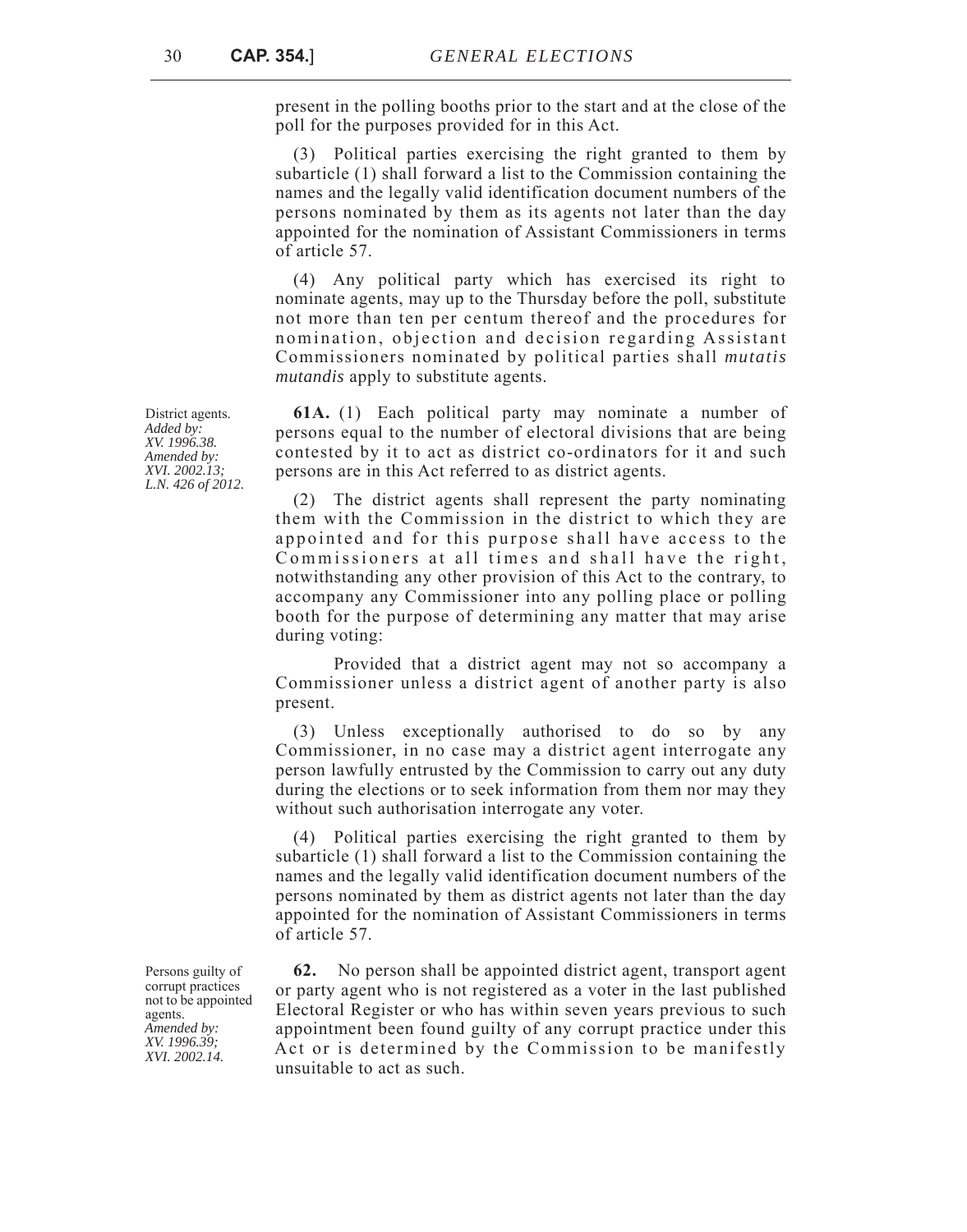**63.** (1) The Commissioners shall not later than seven days before the start of the voting forward to such agent a tamper proof identity document bearing the photograph of the agent franked with the seal of the Commission and indicating the name, address and a legally valid identification document number of the agent and by whom he has been nominated. The identity documents as issued shall be progressively numbered, shall be of a different colour so as to easily distinguish election, transport and party agents and shall be worn in a conspicuous manner by the agent concerned in the exercise of his functions.

(2) The Commission shall forward to each political party which asks for them in writing the lists of all agents submitted by all the other political parties as well as all candidates' agents submitted by the candidates and by whom they have been nominated within two days of the receipt thereof and the political parties may make objections thereto within four days thereof.

- **64.**(1)(*a*) In each polling booth a list of voters entitled to vote in that polling booth together with copies of the photograph of each voter shall be kept by the Assistant Commissioners. Every page of such list and every correction or cancellation thereon shall be signed by a Commissioner and a party delegate of each political party or by such other person appointed by each political party in writing for the purpose.
	- (*b*) Copies of such lists without photographs shall be forwarded by the Commission to all political parties contesting the election at least fifteen days prior to the day fixed for voting and the Commission shall keep the political parties informed of all changes effected to such lists. The lists shall identify the polling booth where each voter entitled to vote shall exercise his right to vote, shall list the voters who are to vote in each polling booth in alphabetical order according to the surnames of the voters, assigning to each voter a distinct and consecutive number and indicating the name, surname, address and a legally valid identification document number of each voter as well as the registered number of the respective voting document of each voter.
	- (*c*) The Commission shall also forward to political parties receiving such lists any alteration, addition or deletion to or from such lists on a daily basis up to the day immediately preceding the poll and such political parties may check the correctness of the information held or received by them with the Commission at any time.
	- (*d*) The name of every voter who delivers a valid voting document and to whom a ballot paper is delivered by the Assistant Commissioners shall be marked on such list kept for the purpose by the Assistant Commissioners and in such manner as is directed by

Identification of agents. *Amended by: XV. 1996.40; XVI. 2002.15; L.N. 426 of 2012.*

Polling places and polling days. *Amended by: XV. 1996.41; XVI. 2002.16; L.N. 426 of 2012.*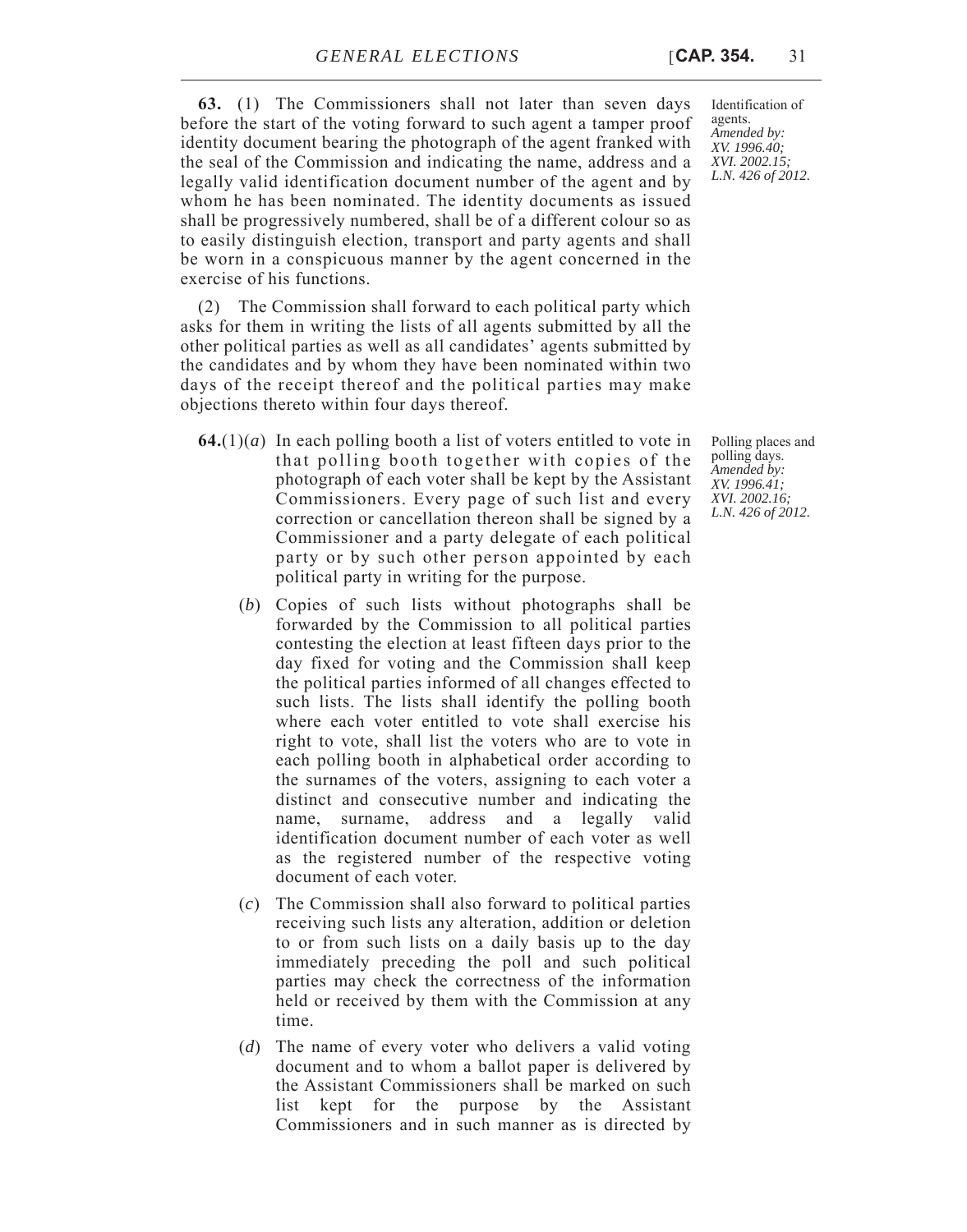the Commission.

(*e*) the list, given to Assistant Commissioner, of persons entitled to vote, shall be printed on security paper.

(2) Voting shall be held on a Saturday. Voting shall start at 7.00 a.m. and shall close at 10.00 p.m.:

Provided that every voter, who at the close of time of voting is present in a polling place for the purpose of voting shall be entitled to receive a ballot paper and to vote:

Provided further that, where the Commission are satisfied that the time allowed for voting has been, or will be, for any reason beyond their control, reduced at all or in any one or more of the places, they may, whether before or after the poll has commenced, extend the time fixed for the poll at such polling place or places so as to make good for the time lost, as aforesaid.

(3) The Commission shall, as far as possible, provide facilities so that handicapped persons, including persons in wheelchairs, may vote in comfort.

**65.** No public meeting or public demonstration shall be held on the day immediately preceding the commencement of voting and on the day fixed for voting.

**66.** During the time fixed for voting at any polling place, no person, other than a person waiting to vote, shall loiter within a distance of fifty metres from that polling place nor shall any person within the said distance of fifty metres make political propaganda in any manner. Any political party club within the distance of fifty metres from the centre of the width of the door used as an entrance to the polling place shall be kept closed on polling day:

Provided that the Electoral Commission and the Commissioner of Police may order the closure of any club, shop or other public establishment within such distance of fifty metres if in their opinion, such closure is necessary to maintain public order or prevent undue influence on voters during voting.

**67.** No person shall congregate during voting, in any street, square or other place, leading from the place of residence of any voter to any polling place, in such numbers or otherwise in such manner as to be likely to intimidate any voter, or to obstruct his approach to or from a polling place, or to lead to a breach of the peace.

**68.** (1) The Commission shall ensure that, as far as possible, there is in each polling booth an adequate distance between the place where the Assistant Commissioners sit and the voting compartments within which voters are to mark their ballot papers. The voting compartments shall be constructed in such a manner as to exclude the possibility that any person may see how the voter is marking his ballot paper.

(2) The Commission shall request the political parties to furnish it with a sufficient number of photographs, each not exceeding seventeen centimetres by twenty three centimetres, of its

Prohibition of public meetings and demonstrations.

Maintenance of order within 50 metres of each polling place. *Amended by: XIV. 2012.5.*

Maintenance of order outside 50 metres from polling place.

Provisions with regard to polling booths and voting compartments. *Substituted by: XV. 1996.42. Amended by: XVI. 2002.17.*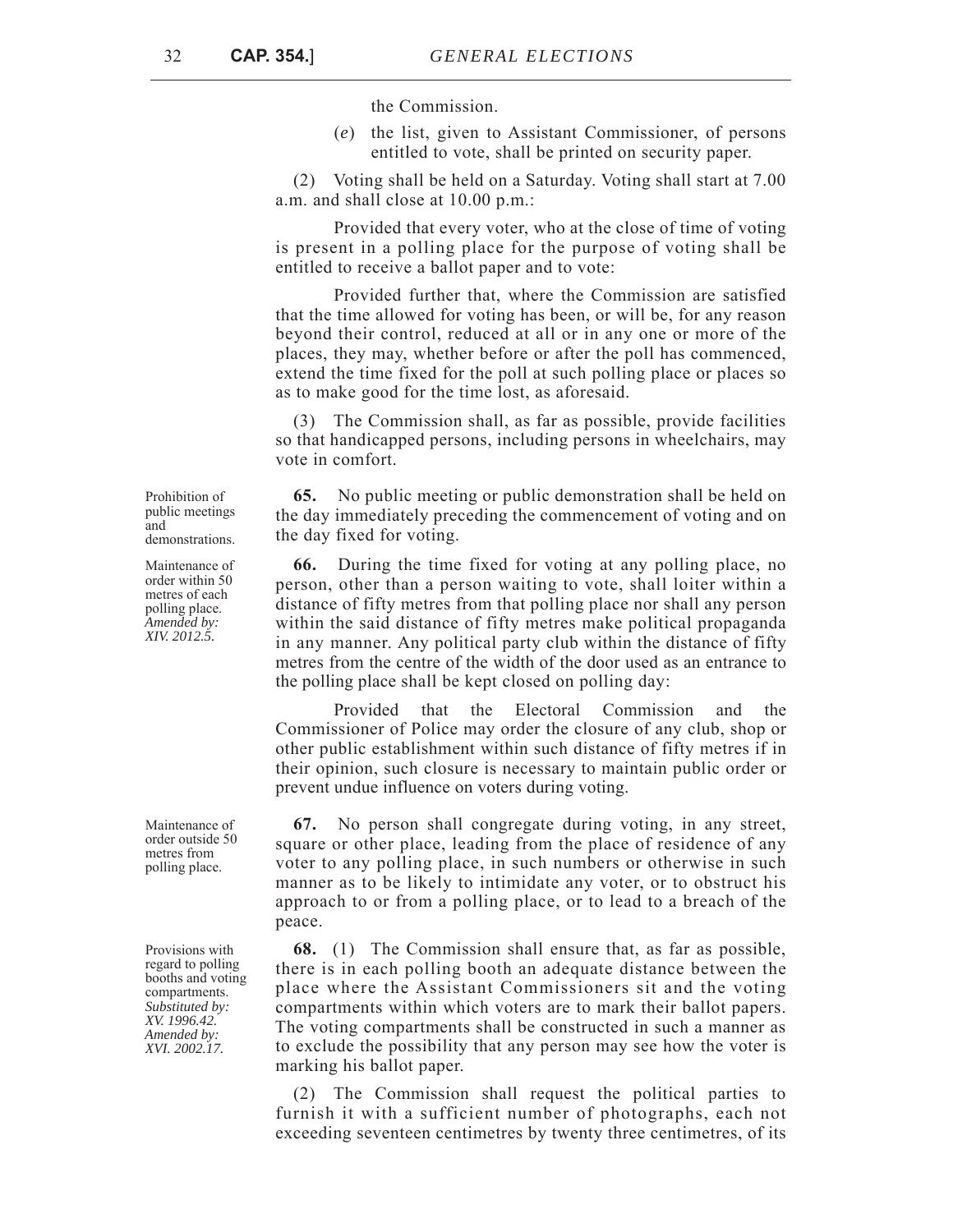candidates in order that the Commission may affix one photograph of each candidate in each polling booth of the electoral division in which the candidate is contesting. Each photograph shall have the name of the candidate and the name and badge of the party he is representing, if any, and photographs shall be displayed in the order that the candidates' names appear on the ballot paper. The Commission shall give such directions as it may deem appropriate regarding the size and format of such photographs.

(3) The Commission shall ensure that in each voting compartment a copy of the Instructions to Voters set out in Schedule 8B to this Act are affixed in a place clearly visible to the voter and that writing instruments are available for use by voters.

(4) The Commission shall direct the Assistant Commissioners to ensure that they place the ballot boxes as near as possible to where they will be sitting and in such manner as they may clearly see the voter introducing the ballot paper into it and to ensure that the voter folds the ballot paper in such manner as to leave the official mark visible.

(5) The Commission shall prepare a room or rooms in each polling place wherein to store until the polling day the ballot boxes, the list of persons entitled to vote, ballot papers and other relevant documents and materials to be used in that polling place on polling day. The room shall have adequate lighting facilities and shall allow the visual checking of the inside through a small opening in the door.

(6) The political parties shall be afforded all facilities to inspect all polling places well in advance of polling day and to make suggestions to the Commission on the use thereof.

(7) The ballot boxes shall be of such size and shall be manufactured of such material as the Commission shall determine provided that the Commission shall ensure that it is suitable to be sealed during voting and may not be tampered with without detection. The top of the ballot box is to be made of translucent material, in as far as this is technically possible.

**68A.** (1) On any day as near as practicable to the day of the poll but not earlier than three days therefrom, the Commission shall deliver to each polling place the ballot boxes, the list of persons entitled to vote thereat, ballot papers and other relevant documents and materials to be used in that polling place on polling day and shall seal such documents and materials in the room designated for the purpose in accordance with the previous article of this Act. The room shall be lit at all times.

(2) The political parties shall have the right to oversee such transportation, to affix their seals to the room and all the openings thereto and to visually check the room through the door opening at all times.

Ballot boxes and documents for polling booths. *Added by: XV. 1996.42.*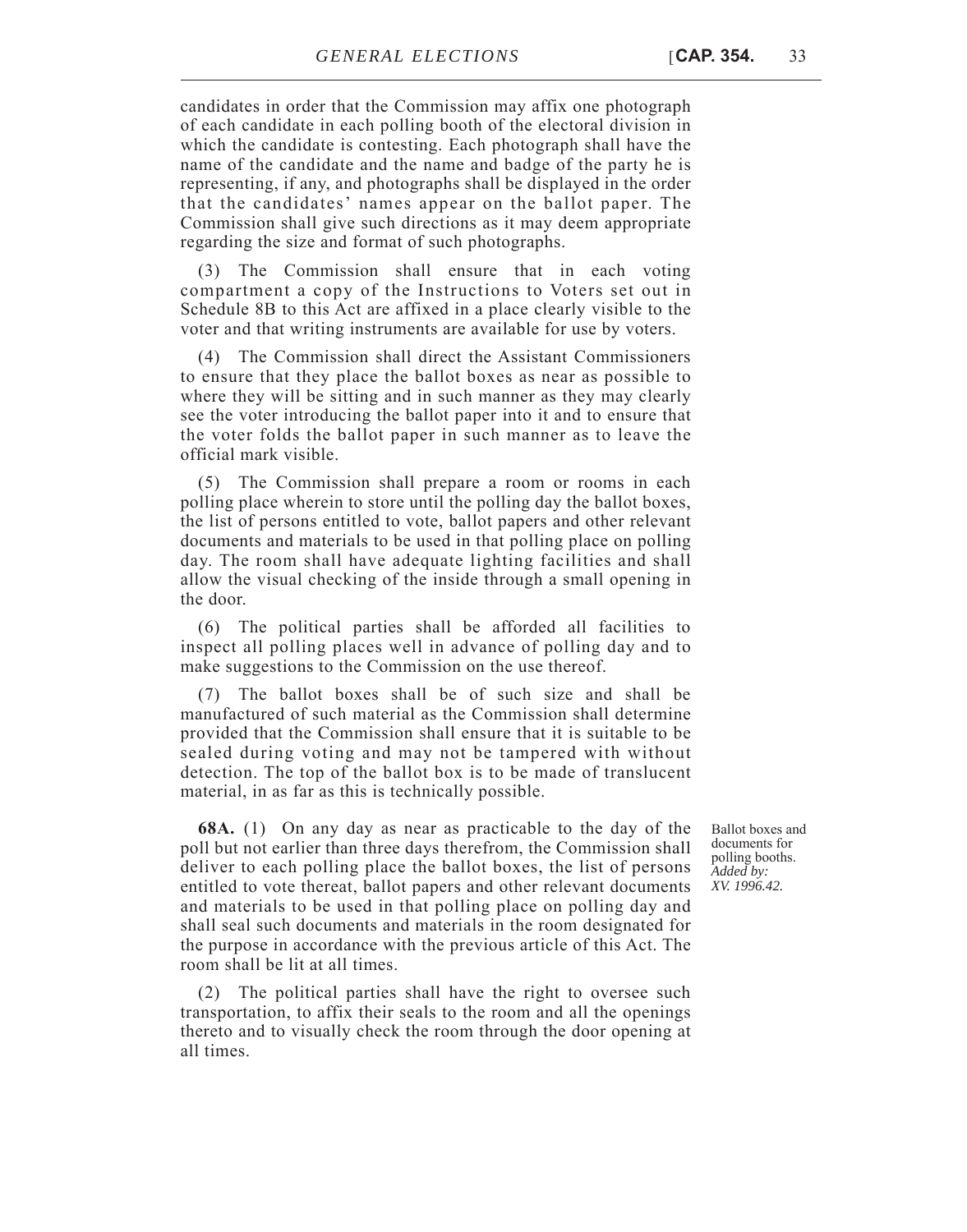Transfer of ballot boxes to polling booths. *Substituted by: XV. 1996.42.*

**69.** (1) On the day fixed for polling and thirty minutes prior to the start thereof, the room in the polling place where the ballot boxes and other documents and materials have been stored by the Commission shall be opened and the boxes, documents and materials transferred to each polling booth by the relative Assistant Commissioners.

(2) Prior to the start of polling the Assistant Commissioners, in the presence of any candidates or agents as may be present shall open the ballot box consigned to them and ensure that it is empty prior to sealing it and opening the poll. If no candidate or agent is present the Assistant Commissioners shall ask any person present in the polling place to enter the polling booth and witness the sealing of the ballot boxes.

(3) After ascertaining that the ballot box is empty, if necessary by removing any extraneous material therein, the Chairperson of the Assistant Commissioners shall proceed to seal the ballot box in the manner and with the seal provided to him by the Commission ensuring that he does not seal the opening through which the ballot papers are to be inserted by voters.

(4) One agent or candidate for each of the politica1 parties present at such sealing may affix the party seal to the ballot box.

(5) After the ballot box has been sealed the Chairperson of the Assistant Commissioners shall so attest on the form provided by the Commission and shall ask all the persons present at the sealing to sign as witnesses whereupon all shall leave the room except for the Assistant Commissioners and the poll shall start.

(6) In the event of any disagreement which cannot be resolved between those present the Chairperson of the Assistant Commissioners shall ask a Commissioner to give the necessary direction.

**70.** (1) Any voter wishing to vote shall attend at the polling booth, specified in the voting document received by him and shall deliver such document to an Assistant Commissioner at such polling booth during the hours appointed for voting.

(2) No person shall be allowed to vote unless he produces and delivers the voting document to the Assistant Commissioners.

(3) No inquiry shall be permitted at the time of voting as to the right of any person to vote, so long as the name of such person is included in the list referred to in article 64(1), but the Assistant Commissioners may, before the delivery of the ballot paper to a voter, put to him such questions as they may deem proper to satisfy themselves of the identity of such voter. All communications between the Assistant Commissioners and the voter whilst the latter is in the polling booth shall be made through the Chairperson of the Assistant Commissioners.

(4) The Assistant Commissioners, upon the production and delivery to them of the voting document and having satisfied themselves of the identity of the voter, shall strike out the name of the voter from the list aforesaid and shall deliver to him, after

Voting. *Amended by: XV. 1996.43.*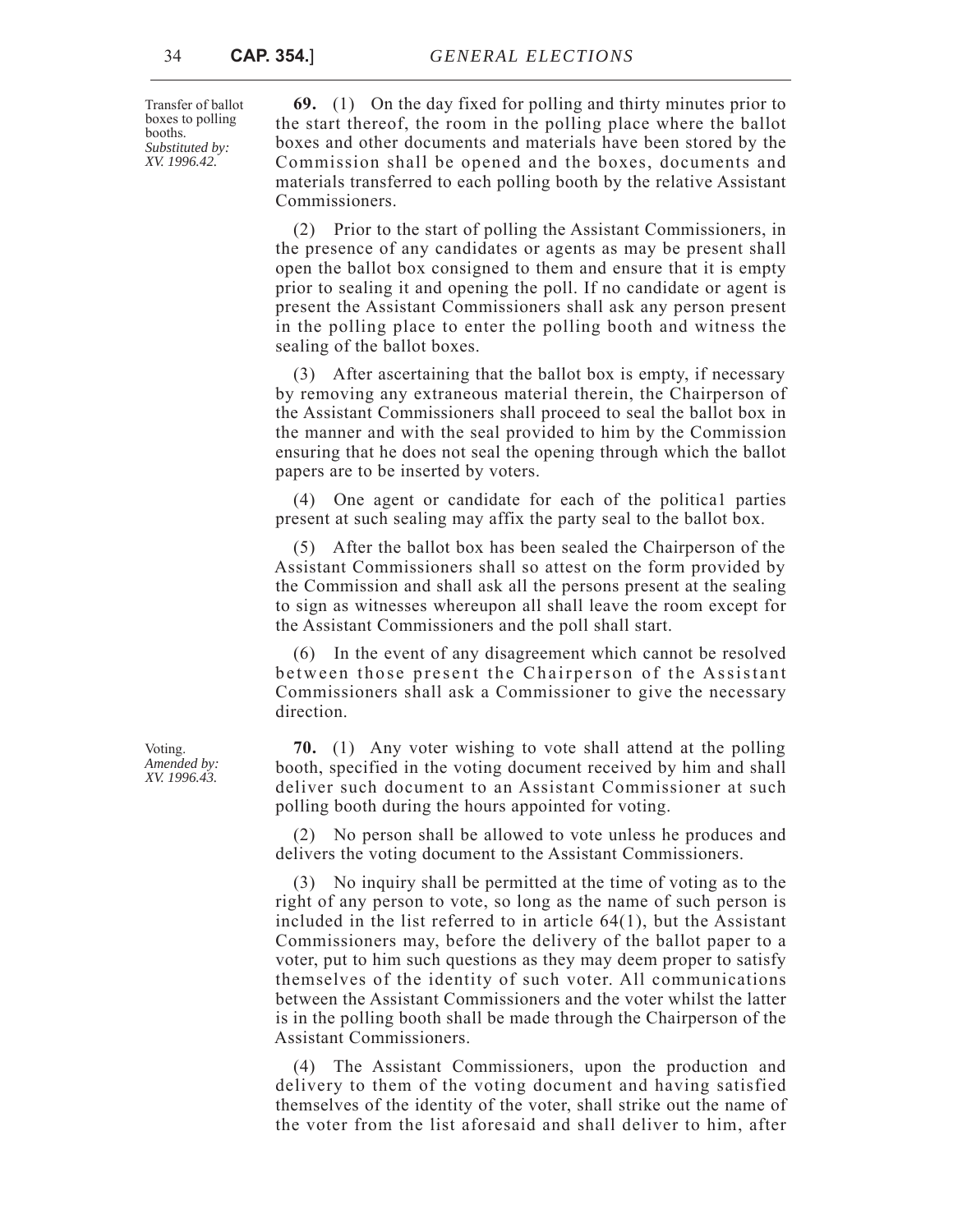marking it with official marks, a ballot paper. Only the official mark of the Commission shall be required for the validity of the ballot paper.

(5) The Assistant Commissioners may at their discretion administer an oath to any voter in the form set out in the Eleventh Schedule to this Act.

(6) Any person refusing to answer any questions put to him under subarticle (3) or to take the oath referred to in subarticle (5) shall not be permitted to vote.

(7) The Assistant Commissioners shall not refuse a ballot paper to any person whose name is included in the list referred to in article 64(1) and otherwise satisfies the requirements of this article, unless the person so claiming to vote, upon being questioned under this article, appears to the Assistant Commissioners not to be the person whose name is on the aforesaid list or to have previously voted at the same election.

(8) The Assistant Commissioners shall keep a written record of the taking of any oath administered to any person under this article, and of their refusal to allow any person to vote.

(9) Saving the provisions of article 77 no voter shall be allowed to vote except at the polling booth specified in the voting document produced by him for purposes of voting.

(10) A voter, who has inadvertently spoilt his ballot-paper may, on delivering the spoilt ballot paper to the Assistant Commissioner, and proving the fact of inadvertence to the satisfaction of the Assistant Commissioner, obtain another ballot paper in its place and the spoilt ballot paper shall be immediately cancelled.

**71.** (1) Each voter shall have one transferable vote.

- (2) A voter, in recording his vote:
	- (*a*) must place on his ballot paper the figure 1 against the name of the candidate for whom he votes; and
	- (*b*) may in addition indicate the order of his choice or preference for as many other candidates as he pleases by placing against their respective names the figure 2, 3, 4, 5 and 6 and so on in consecutive numerical order.
- (3) A ballot paper shall be invalid in which:
	- (*a*) the figure 1 standing alone indicating a first preference for one candidate is not placed; or
	- (*b*) the figure 1 standing alone indicating a first preference is set against the name of more than one candidate; or
	- (*c*) the figure 1 standing alone indicating a first preference and some other number is set against the name of the same candidate; or
	- (*d*) it cannot be determined with certainty for which candidate the first preference of the voter is expressed; or

Method of Voting. *Amended by: XV. 1996.44.*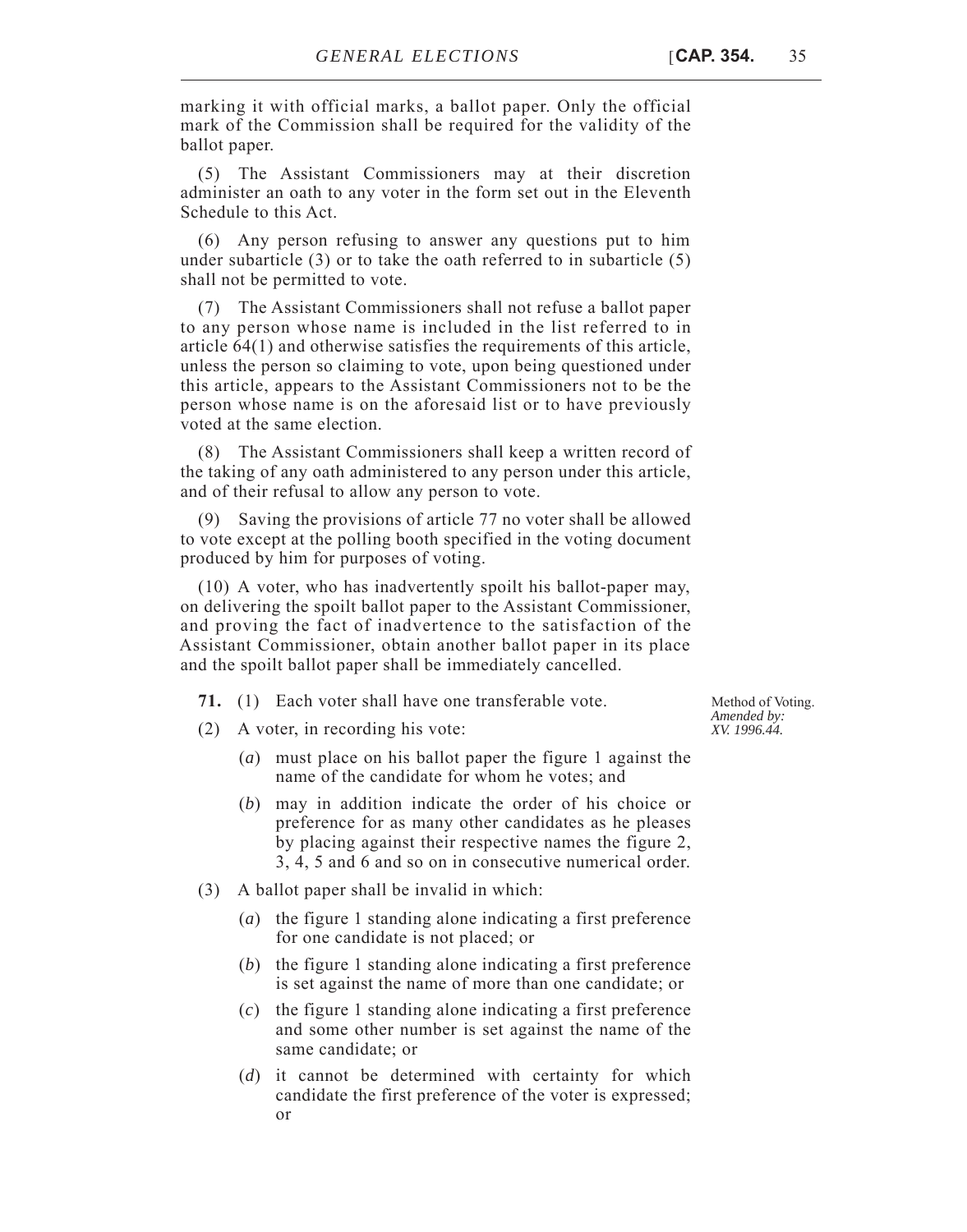- (*e*) any writing or mark is made by which the voter can be identified; or
- (*f*) the official mark of the Commission is not made.

(4) A voter shall record his vote secretly in the voting compartment. After marking the ballot paper the voter shall fold the ballot paper so as to show the official mark while concealing his vote, show the official mark to the Chairperson of the Assistant Commissioners, so that the Assistant Commissioners may verify the same, and shall then put the ballot paper in the ballot box in the presence of the Assistant Commissioners.

**72.** (1) Any voter who declares to, and shows to the satisfaction of, the Assistant Commissioners that he is unable by reason of blindness, other physical cause or illiteracy to mark his ballot paper, may request an Assistant Commissioner to mark the paper on his behalf indicating for which candidate or candidates he wishes to vote and the order in which he wishes to record his vote:

Provided that the voter may not ask for any particular Assistant Commissioner to mark the ballot paper on his behalf:

Provided further that a person who is unable to vote independently by reason of blindness may either request an Assistant Commissioner to mark the ballot paper on his behalf indicating for which candidate or candidates he wishes to vote and the order in which he wishes to record his vote, or request the provision of a Braille template as well as a playback listening device as approved under the provisions of subarticle (1) of article 49.

(2) The Assistant Commissioners are bound to secrecy with regard to the voting of persons whom they have assisted to vote.

(3) There shall be not less than two Assistant Commissioners present when the vote is being recorded under the provisions of subarticle (1), but no other person shall be allowed in the room.

(4) When an Assistant Commissioner is authorised to assist a voter to record his vote, the Assistant Commissioner shall require such voter to confirm his declaration on oath using the format shown in the Fifteenth Schedule annexed to this Act, and on satisfying himself of the correctness of such declaration he shall record the vote of such voter on the ballot paper, in accordance with the indication made by such voter and following the procedure set down hereunder:

- (*a*) The Assistant Commissioner shall ask the voter: "Which of the candidates do you most desire to see elected?" and shall place the figure 1 on the ballot paper opposite the name of the candidate indicated by the voter.
- (*b*) The Assistant Commissioner shall then ask the voter: "For which of the candidates do you desire to express a second choice?" and shall place the figure 2 on the ballot paper opposite the name of the candidate indicated by the voter.

Illiterate or incapacitated voters. *Amended by: XV. 1996.45; XXI. 2007.7.*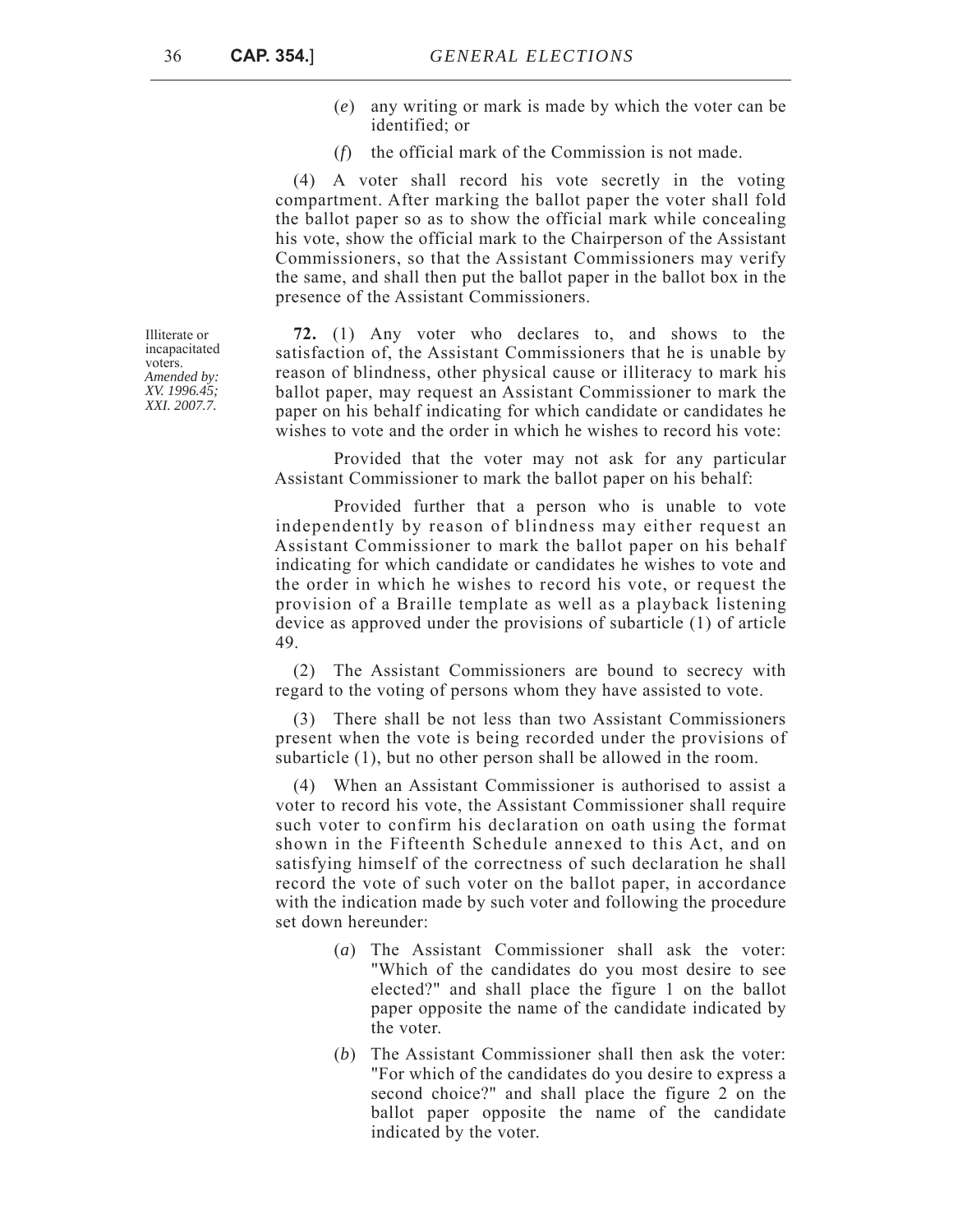- (*c*) The Assistant Commissioner shall repeat the operation in reference to a third or any subsequent preference until the voter shall declare that he does not desire to express any further choice.
- (*d*) In order to assist such voter in indicating his preferences, the Assistant Commissioners may refer the voter to the photographs of the candidates displayed in the polling booth in accordance with article 68.
- (*e*) At the commencement of these operations and at any subsequent stage the Assistant Commissioner shall, if desired by the voter, read out in the order in which they appear on the ballot paper, the names of all candidates for whom a choice has not already been expressed by the voter.
- (*f*) If any such voter, however, shall request the Assistant Commissioner to read out the names of the candidates of one particular political party only, the Assistant Commissioner shall do so by reading in alphabetical order the names of the candidates who have supplied an indication of their adhesion to that political party and omitting the names of the other candidates.

**73.** While a voter is recording his vote, the Assistant Commissioners shall keep at sufficient distance so as not to be able to see the vote recorded.

The Assistant Commissioners shall in no case permit any person to take his ballot paper out of the room or out of their sight until it is inserted into the ballot box.

**75.** Saving the provision of article 72, no Assistant Commissioner or any other person shall record the vote for any voter, or shall, at any polling place make any suggestion to him directly or indirectly regarding the candidate or candidates for whom he should vote or regarding his choice of preference.

**76.** Except where otherwise stated in this Act the Assistant Commissioners shall not allow any person not being a police officer on duty, or a person lawfully entrusted with some duty in connection with the elections, or a person entitled to vote at that polling place, to enter such polling place; nor shall they permit any voter or other person to remain in the polling place longer than necessary.

**77.** (1) Notwithstanding anything to the contrary contained in this Act, the Commission shall provide mixed polling places for the purposes and in the manner provided for by this article.

(2) A mixed polling place is a polling place which contains a ballot box for each electoral division and where the voters mentioned in subarticle (4)(*a*) and (*b*) shall vote independently of the electoral division where they may be registered in the last published Electoral Register by casting their vote in the ballot box appertaining to the electoral division where they are registered.

Assistant Commissioners not to see vote recorded.

Ballot paper not to be removed from polling place.

Assistant Commissioners not to make suggestions as to manner of voting.

No unauthorised person to enter polling place.

Mixed polling places. *Substituted by: XV. 1996.46. Amended by: VII. 2009.2; XIV. 2012.6; L.N. 426 of 2012; VII. 2014.8.*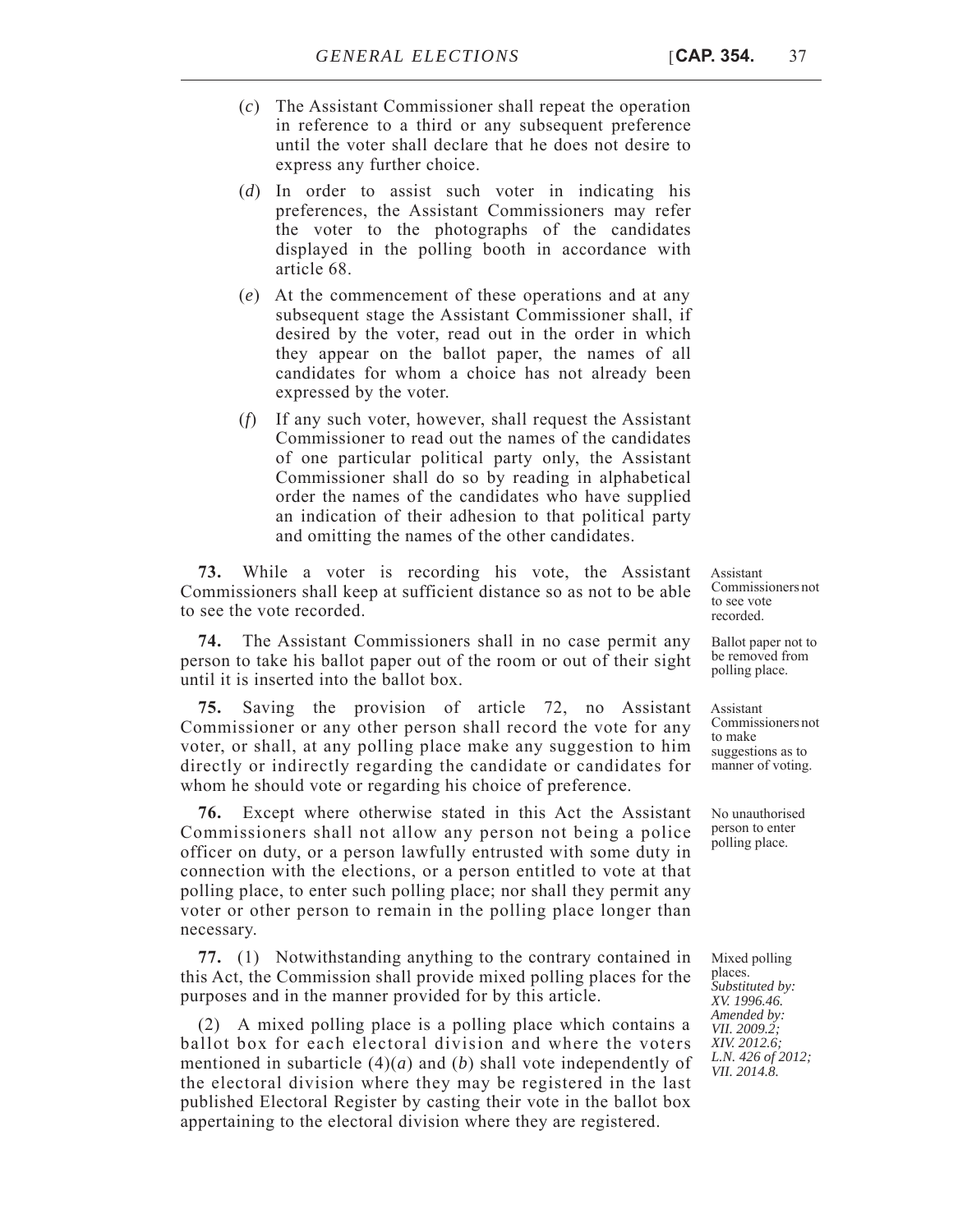(3) The Commission shall only provide mixed polling places in the following localities:

- (*a*) at the place where the counting of votes is to take place in terms of article 45;
- (*b*) at Saint Vincent de Paule;
- (*c*) at Mater Dei Hospital Msida, Karen Grech Hospital Gwardamanġa, Mount Carmel Hospital Attard, and Gozo General Hospital;
- (*d*) at such places designated for the casting of votes by voters who are resident at retirement homes as defined in article 80 on the Saturday prior to polling day, as the Commission may, by notice in the Gazette published within ten days from the publication of the writ for the election, establish:

Provided that the Commission shall, wherever possible, designate as such mixed polling places the retirement homes themselves:

Provided further that for the purposes of this paragraph every person who is resident in a retirement home fourteen days before polling day shall be deemed to be a resident at the retirement home:

Provided further that article 83 shall *mutatis mutandis* apply to mixed polling places designated in terms of this paragraph.

- (3A) (*a*) Notwithstanding the other provisions of this Act or of any other law, every registered voter who is entitled to vote at a general election, at an election of Members of the European Parliament or at a Local Council election and who is entitled to receive the voting document and who declares on oath before the Electoral Commission or such other persons appointed by the Commission to act instead of the Commissioners that he will not be in Malta or that he will be hospitalised in a hospital on the day of the election, shall be entitled to cast his vote at the place indicated in subarticle  $(3)(a)$  between 7.00am and 10.00pm seven days before polling day.
	- (*b*) The sworn declaration referred to in paragraph (*a*):
		- (i) may be made, as of right, until noon of the Friday immediately preceeding the day established for voting before polling day in accordance with paragraph (*a*), and
		- (ii) shall be made in such form and in accordance with such procedure as the Electoral Commission may require.
	- (*c*) All the provisions of this Act applicable to voting by Assistant Commissioners shall, without prejudice to this subarticle, be applied *mutatis mutandis* to registered voters entitled to vote before polling day in accordance with paragraph (*a*):

Voting before polling day.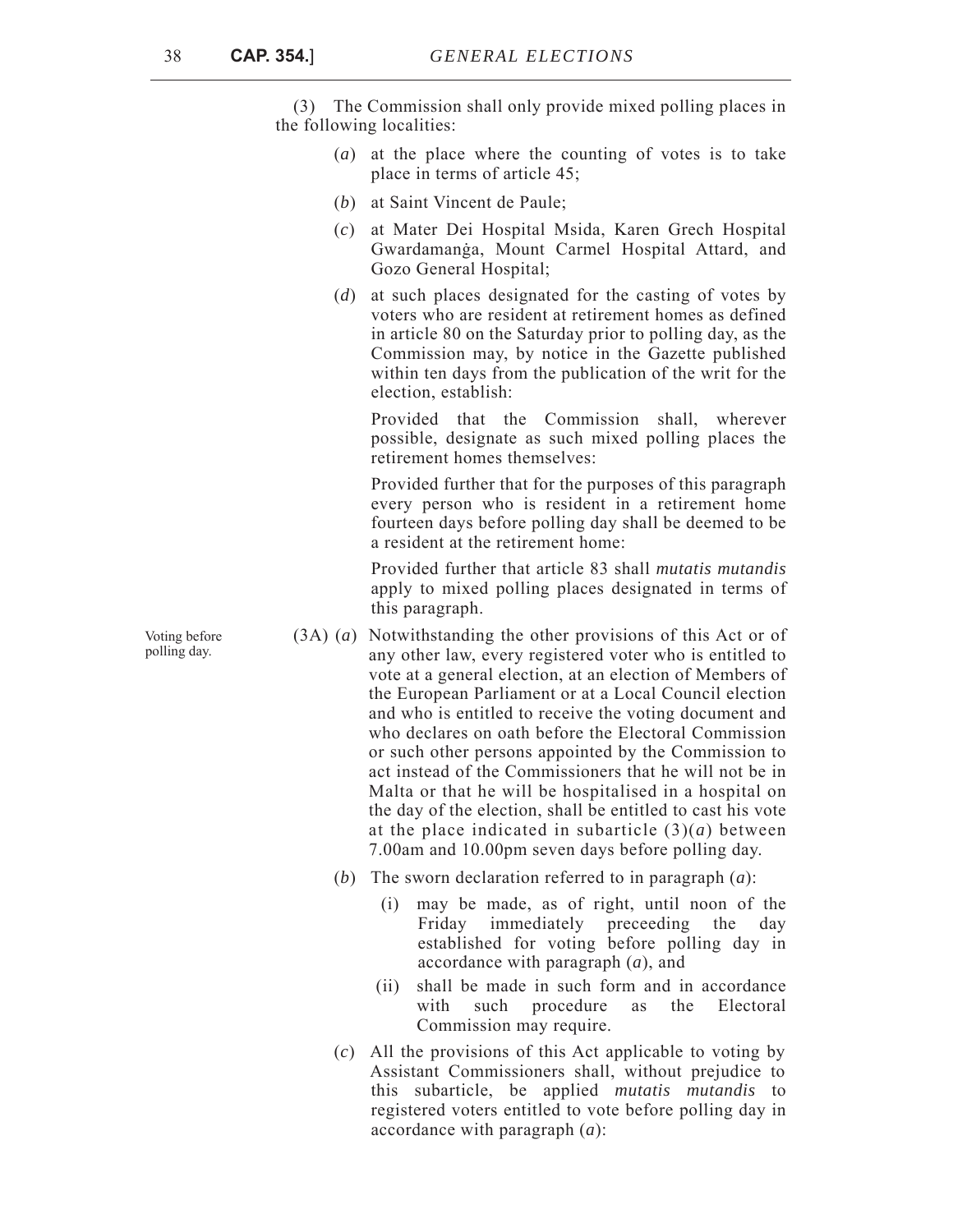Provided that any person who takes the oath as aforesaid and who did not receive his voting document, shall be given, by the Commission or persons nominated by the Commission to act on behalf of the Commissioners, such document when such person takes such oath; or in default, such document may be collected by such person himself from the place designated by the Commission for the purpose of such person voting seven days prior to polling day; provided that such person produces his legally valid identification document to the representative of the Commission who is delegated by the Commission for the purpose of delivering such document:

Provided further that a person who, after having made a sworn declaration in accordance with paragraph (*a*) does not vote on the day established for voting before polling day, shall have the right to vote on polling day.

(3B) Notwithstanding the provisions of this Act or of any other law, the Chairman and Members of the Electoral Commission shall, in a general election, in an election of Members of the European Parliament and in a Local Council election, vote at the place indicated in sub-article  $(3)(a)$  between 7.00 am and 10.00 pm seven days before polling day.

- (4) (*a*) Notwithstanding any other provision of this Act, every person who shall have been selected to serve as an Assistant Electoral Commissioner, including those selected to serve as reserves, shall cast their vote at the place indicated in subarticle  $(3)(a)$ , and shall do so the day preceding the polling day between 7.00 a.m. and 10.00 p.m.
	- (*b*) For all effects and purposes of this article, the persons who shall vote in accordance with paragraph (*a*) shall be all those whose name is published in the list referred to in article 59(6), even if any one of such persons shall have resigned his appointment after the publication of that list.
	- (*c*) All voters who fourteen days before polling day shall be resident, but not registered as voters, at Saint Vincent de Paule shall vote at the place indicated in subarticle  $(3)(b)$ , and it shall be the duty of the subcommittee set up under article 81, to determine who these voters shall be.
	- (*d*) All voters who four days prior to polling day shall be registered as patients at Mater Dei Hospital, Karen Grech Hospital, Mount Carmel Hospital, and at the Gozo General Hospital, shall vote in the place indicated in subarticle  $(3)(c)$  and it shall be the duty of the sub-committee set up under article 81, to determine who these voters shall be.
	- (*e*) Notwithstanding the other provisions of this Act:
		- (i) voters who vote in a hospital in accordance with paragraph (*d*) shall vote on the Thursday prior to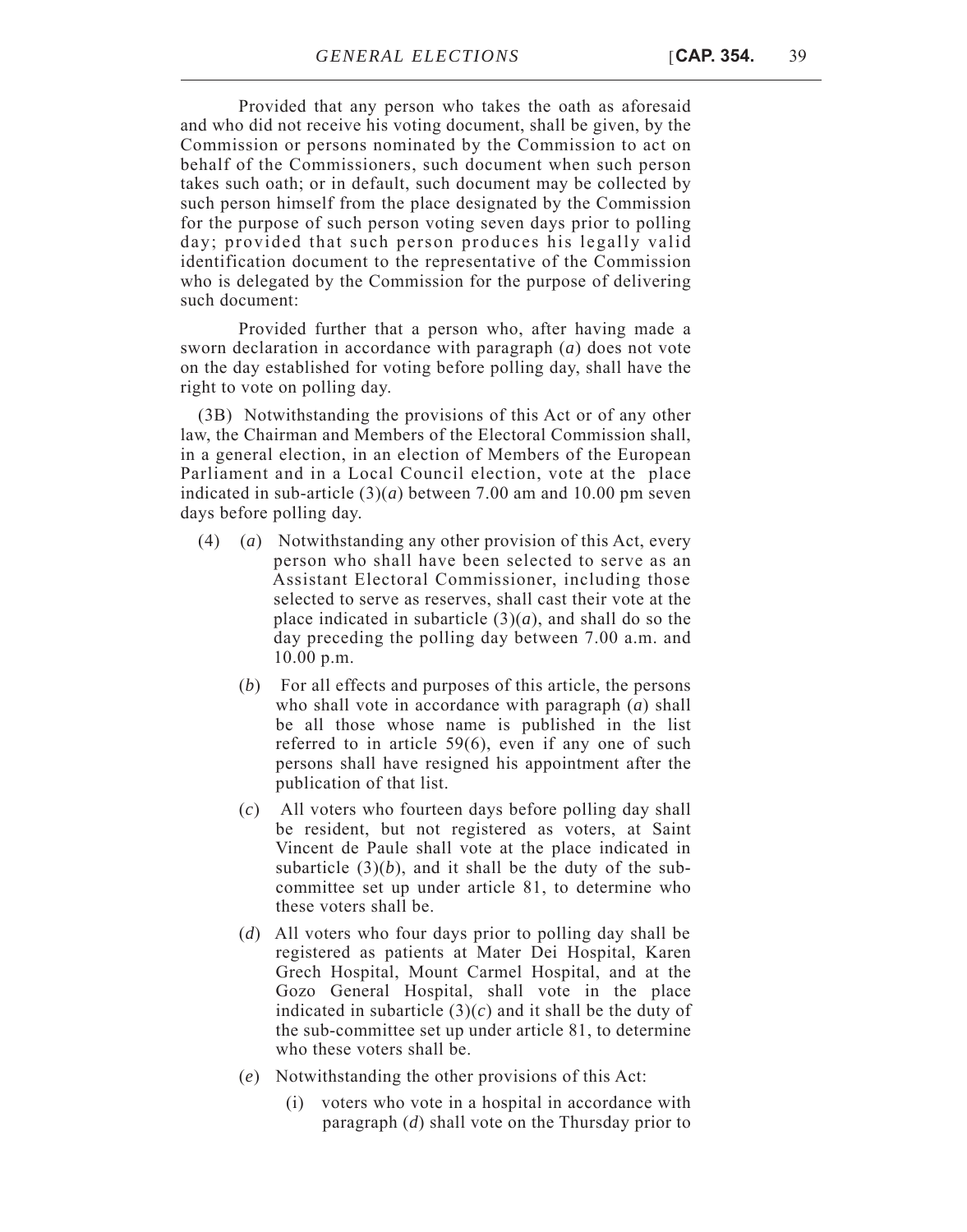polling day between 7.00 am and 10.00 pm;

- (ii) voters
	- (*aa*) who are residing at Saint Vincent de Paule; or
	- (*bb*) who are residing in retirement homes as defined in article 80 and who are entitled to vote at such places designated in accordance with subarticle (3)(*d*),

shall vote on the Saturday prior to polling day between 7.00 am and 10.00 pm.

(5) For all effects and purposes of this Act a mixed polling place shall be considered as an ordinary polling place and the rights and duties imposed on the Commission and persons appointed by it, political parties, agents and candidates shall *mutatis mutandis* apply.

(6) In the case of those voters voting in the localities indicated in sub-article  $(3)(a)$ ,  $(b)$  and  $(d)$ , a copy of the list of persons entitled to vote in such mixed polling place shall be given by the Electoral Commission to the political parties, at least four days prior to polling day. The list of the persons entitled to vote in locality indicated in subarticle (3)(*c*) shall be given by the Electoral Commission to the political parties by not later than midnight of the Thursday preceding the polling date.

**78.** (1) After the expiration of the time fixed for voting, the Assistant Commissioners shall seal the opening of the ballot box, shall place in a packet all unused and spoilt ballot papers and all printed or written records kept by them, affixing their seal thereto, after stating and signing on the said packet the number thereof, and shall place in a separate packet all voting documents delivered to them. The official marks used by the Assistant Commissioners including those used by the Assistant Commissioners nominated by the political parties shall be put in a separate packet which shall be sealed with the seal of the Commission after all Assistant Commissioners have affixed their signature thereto.

(2) For the purposes of the previous subarticle of this article the Assistant Commissioners shall physically count and reconcile the number of unused and spoilt ballot papers, the number of persons marked as having voted on the list referred to in subarticle (1) article 64 and the number of voting documents delivered to them.

(3) After the close of the poll and before the ballot boxes are removed from the polling booths, the Assistant Commissioners shall affix a notice on the door of each polling booth and signed by all the Assistant Commissioners stating the number of voters entitled to vote at that polling booth, the number of ballot papers received by them from the Commission, the number of voting documents delivered to them distinguishing as to whether they are ordinary or special, the number of spoilt ballot papers and the number of unused ballot papers being returned by them to the Commission and the number of persons who have voted in that

Closure of Voting. *Amended by: XV. 1996.47; XVI. 2002.18; L.N. 426 of 2012.*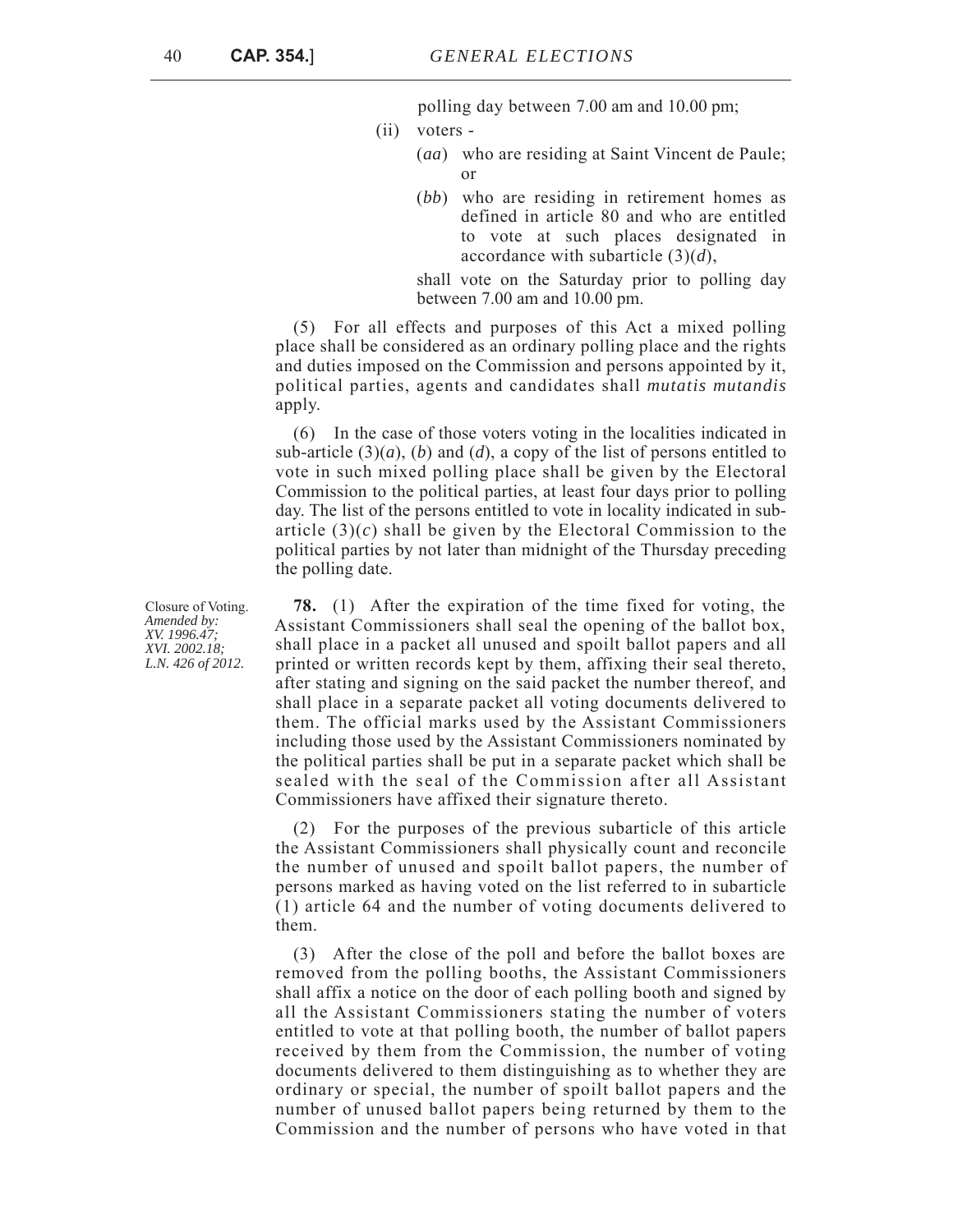polling booth. The said notice shall in this article be henceforth referred to as the "ballot paper account".

A copy of the ballot paper account shall be delivered by the Assistant Commissioners to each political party by handing it to any candidate, election or party agent representing such party as may be present, and shall also be delivered to the Commission at the place specified in article  $45(c)$  and the Commission shall immediately thereon provide a copy to the party delegates.

(4) On completion of all the duties mentioned in the preceding subarticle of this article, the Assistant Commissioners shall deliver the ballot box or boxes and all documents and packets entrusted to them to the Commission at the place specified in article 45 (*c*).

(5) Party delegates, candidates, and party agents shall have the right to attend at the reconciliation and sealing of papers and sealing of ballot boxes, mentioned in the preceding subarticles of this article, to affix their own personal seals to the packages containing the papers and to the ballot boxes and shall, subject to the provision of the following subarticles of the article, be granted facilities to watch and accompany the transportation of the ballot boxes from the polling place up to their delivery to the Commission.

- (6) (*a*) No more than one party agent from each political party may be present in each polling booth at any one time during the procedure for the sealing of ballot boxes;
	- (*b*) The Assistant Commissioners shall ensure that candidates, party agents or party delegates as may be present shall be called in prior to their starting the procedures outlined in the previous subarticles of this article for the sealing of ballot boxes and packets and reconciliation;
	- (*c*) The candidates, party agents and party delegates that may be present shall be granted all reasonable facilities to oversee, record and request recounts of all the operations undertaken by the Assistant Commissioners in terms of the previous subarticles of this article and without prejudice to the generality of the above -
		- (i) to reconcile the number of persons who have voted as stated in the ballot paper account with the number of persons which the Assistant Commissioners have struck off the list referred to in article 64 and the number of voting documents received by the Assistant Commissioners;
		- (ii) to reconcile the names of the voters which the Assistant Commissioners have struck off the list referred to in article 64 with the names or the voting documents received by them;
		- (iii) to record the names, the legally valid identification document numbers and, or, the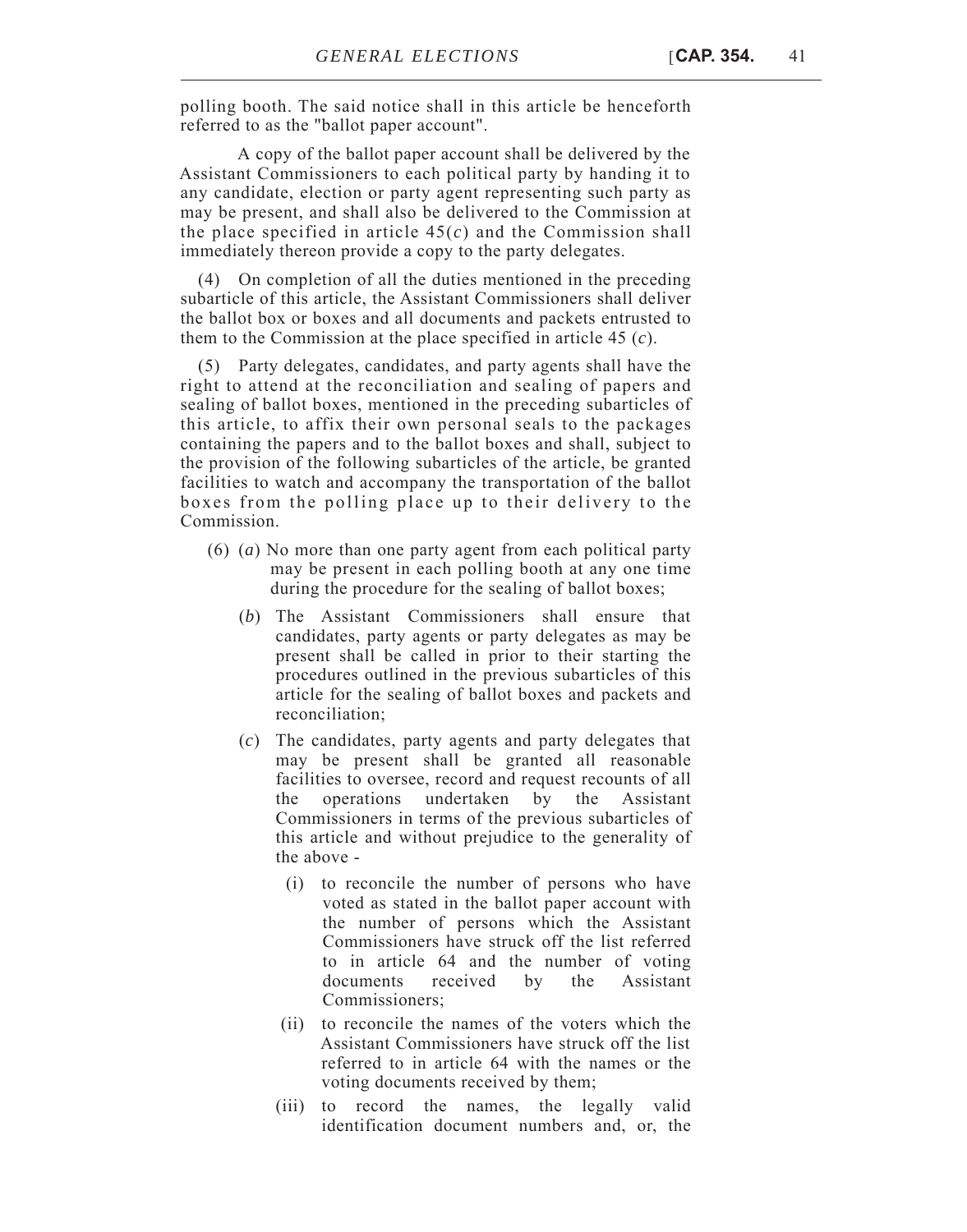particulars of the persons who have not voted;

- (*d*) After all the procedures indicated in the previous subarticle of this subarticle have been completed, the Assistant Commissioners shall keep the ballot box and all documents and packets in the polling booth until such time as the vehicle designated by the Commission for the transfer of the ballot boxes arrives at the polling place. Any candidate, or party agent or party delegate as may be present shall also have the right to remain at such polling booth;
- (*e*) During the transportation from the polling place to the place designated by the Commission for the delivery of ballot boxes in terms of article 45(3) no more than one representative from each of the political parties may board the vehicle designated by the Commission for transportation;
- (*f*) The representatives mentioned in the previous paragraph of this subarticle shall be designated by the political parties and shall be duly authorised by the Commission and shall bear identification similar to that required by article  $63(1)$  and shall have these names publicised in terms of article 63(2);
- (*g*) The refusal by any Assistant Commissioner to sign any declaration or document shall not of itself invalidate the contents thereof.

**79.** The Assistant Commissioners shall keep order in the polling place under their charge and shall be responsible for any irregularity in the voting in that place in so far as such irregularity could have been prevented by them.

### PART XII

#### *Voting in Retirement Homes and Hospitals*

**80.** For the purpose of this Part, "a retirement home" means such place or places principally used for the care of elderly persons in which at least fifty voters reside and "hospitals" means Mater Dei Hospital, Karen Grech Hospital and Mount Carmel Hospital in Malta, and the General Hospital in Gozo:

Provided that the provisions of article 81(3)(*a*), of article  $82(1)(b)$  and of article 83 shall not apply to retirement homes not run or administered by the Government.

**81.** (1) Within twenty-four hours of the publication of the Writ for the election of members to the House, the Commission shall form a sub-committee consisting of a Commissioner, who shall act as chairperson, and a representative of each of the political parties and shall delegate to the sub-committee the running of the election in all retirement homes and hospitals.

(2) The sub-committee shall have the duty to ensure that no

Assistant Commissioners responsible for the maintenance of order.

*Amended by: XIV. 2012.7.*

Retirement Home and hospitals. Substituted by: XIV. 2012.8.

Sub-committee for Retirement Homes and hospitals. *Amended by: XIV. 2012.9.*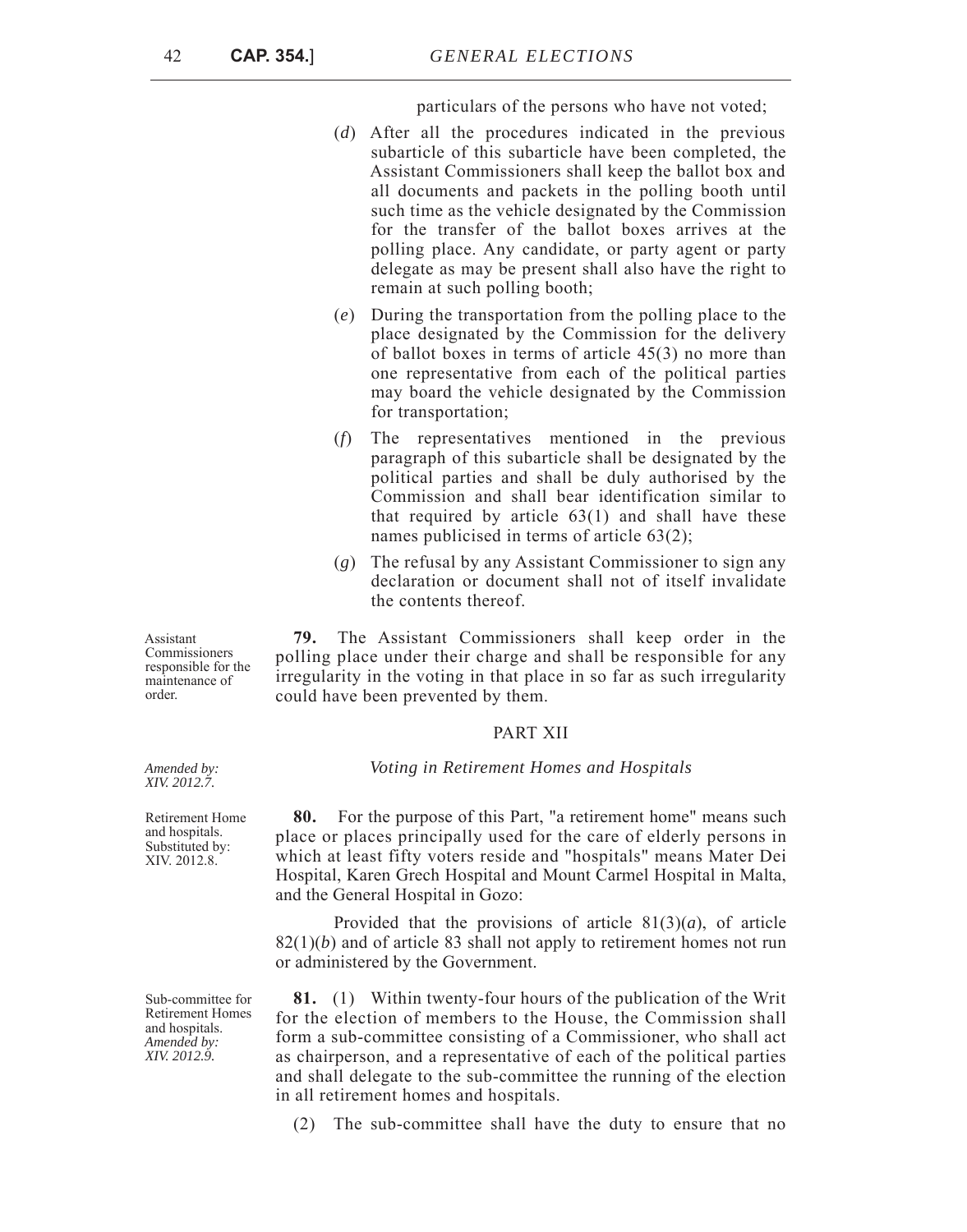undue pressure is brought to bear on voters in old age homes and hospitals, that proper and adequate facilities are given to all political parties to canvass such voters, that adequate arrangements for voting are made in view of the special needs of such voters and that no political party enjoys any unfair advantage.

(3) Without prejudice to the generality of the above provisions, the sub-committee shall ensure that:

- (*a*) immediate steps are taken to temporarily remove and substitute members of staff gravely suspected to have attempted to influence voters;
- (*b*) arrangements are made for the receipt and proper delivery of propaganda material and for canvassing during visiting hours by candidates and political parties contesting that electoral division;
- (*c*) complaints by political parties and, or, candidates are speedily investigated and rectified when found to be justified.

**82.** (1) Within three days of the publication of the Writ the person responsible for the administration of a retirement home shall send to the sub-committee:

- (*a*) a list of all persons resident at such retirement home, indicating the name, a legally valid identification document number, last known address, age, ward number, name and address of next of kin and whether registered as a voter in the home address or otherwise;
- (*b*) a list of all staff at the retirement home indicating the name, a legally valid identification document number, address, grade and working hours up to the day following the day fixed for voting.

(2) Fourteen days prior to polling day the person responsible for the administration of hospitals shall send to the sub-committee:

- (*a*) a list of all patients currently in the hospitals indicating the name, a legally valid identification document number, last known address, ward number, name and address of the next of kin. The person responsible for the administration shall send updated lists of the patients on a daily basis to the subcommittee until the day preceding the Thursday prior to polling day; and
- (*b*) a list of all staff at the hospital indicating the name, a legally valid identification document number, address, grade and working hours up to the day following the day fixed for voting.

(3) On receipt thereof the sub-committee shall immediately provide the political parties with copies of such lists.

(4) The administrator of every retirement home and hospital shall keep such lists updated and shall immediately send to the subcommittee any amendments thereto and the sub-committee shall

Duties of persons responsible for the administration of retirement homes and hospitals. *Amended by: XIV. 2012.10; L.N. 426 of 2012; VII. 2014.9.*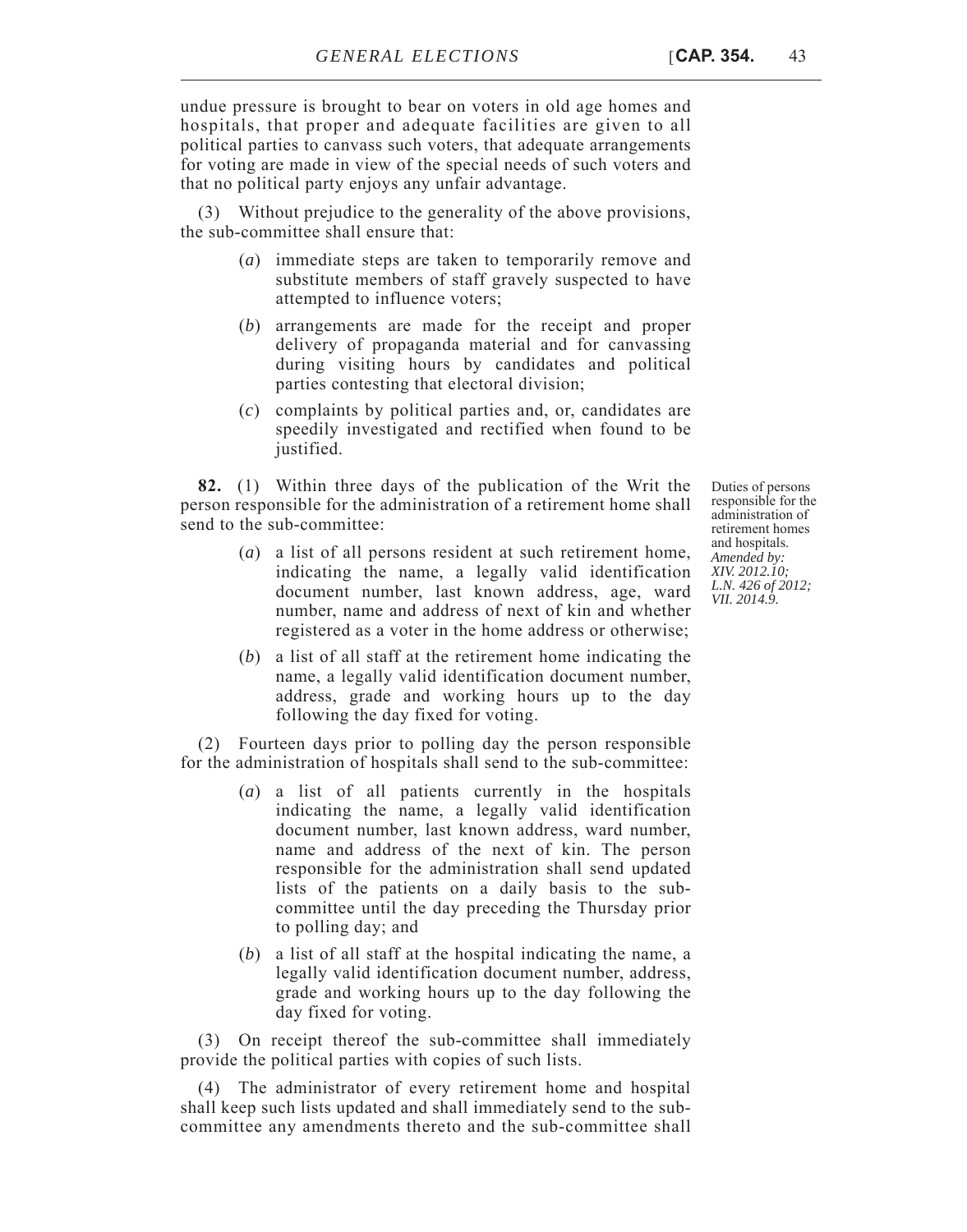immediately inform the political parties of such amendments.

(5) Members of the staff in retirement homes and hospitals are expressly prohibited from engaging in propaganda for any political party or candidate and any employee contravening this article shall be guilty of an offence and shall, on conviction, be liable to the penalty of general interdiction for a period of ten years and the provisions of the [Probation Act](http://www.justiceservices.gov.mt/DownloadDocument.aspx?app=lom&itemid=8912&l=1) and of article 22 of the [Criminal](http://www.justiceservices.gov.mt/DownloadDocument.aspx?app=lom&itemid=8574&l=1) [Code](http://www.justiceservices.gov.mt/DownloadDocument.aspx?app=lom&itemid=8574&l=1) shall not apply.

**83.** (1) The voting documents of voters registered in retirement homes shall be delivered to the voters personally in the retirement home. Unless delivered to the voter prior to admittance as a patient into a hospital, the voting documents of patients in hospitals shall be delivered to the voter personally in the hospitals. The voter may opt to deliver the voting document to the Chairperson of the Sub-Committee for safekeeping, and such Chairperson shall return the same to the voter on the day fixed for voting or on such earlier day as may be requested by the voter

(2) Voters in retirement homes and hospitals shall have the option to proceed to the polling place:

- (*a*) without the assistance of any person;
- (*b*) with the assistance of members of the staff;
- (*c*) with the assistance of members of their families;

and it shall be the responsibility of the sub-committee to ascertain the option chosen by each voter. The sub-committee shall ascertain the option chosen by each voter as soon as possible after the delivery of the voting documents to the voters and shall inform in writing the party delegates of the option chosen by each voter.

(3) A medical consultant having in his care any voter resident at a hospital or retirement home may, by issuing a medical certificate to that effect, draw the attention of the Commission to any dangers inherent to the health of his patient should he be moved for the purposes of being taken to vote. Such certificate will, however, in no way effect the right of that voter, or his next of kin where applicable, to ignore the medical warning and decide to cast his vote.

(4) Voters opting to be assisted by members of the staff shall be accompanied by members of the staff chosen from a pool thereof nominated in equal numbers by all the political parties. Political parties shall have the right to demand, and the Commission shall have the duty to ensure, that if the ordinary staff at such homes and hospitals is not sufficient for the purposes of this article other persons are transferred to such homes and hospitals for such purpose.

(5) Voters opting to be assisted by members of the staff or by members of their families shall, notwithstanding any other provision of this Act, be so accompanied up to the door of the relative polling booth.

(6) (*a*) During the day fixed for the voting no person shall

Cap. 446. Cap. 9.

Voting at Retirement Homes and hospitals. *Amended by: XV. 1996.48; XIV. 2012.11.*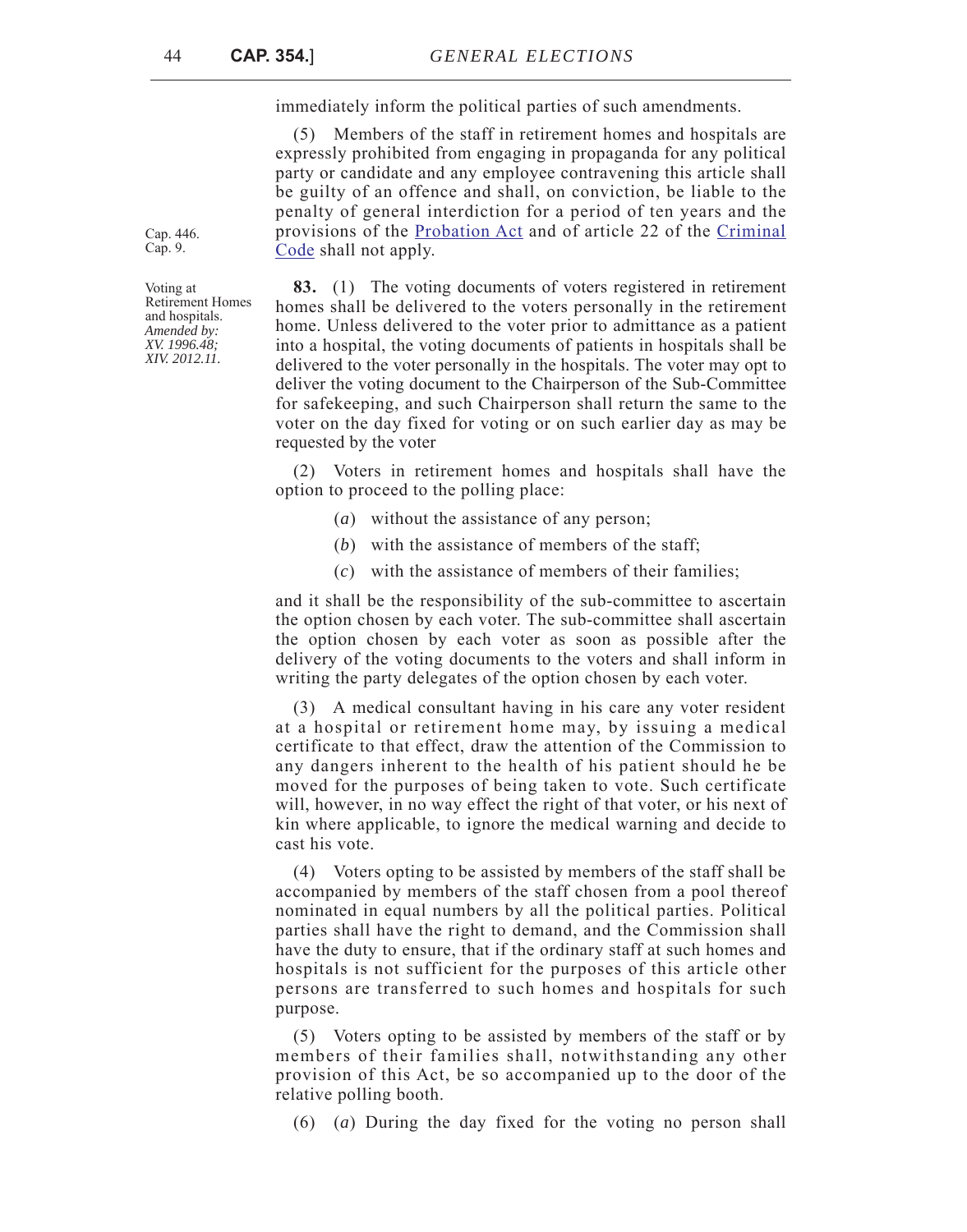without the authority of the Commission be allowed to enter retirement homes and hospitals.

(*b*) The provisions of paragraph (*a*) shall not apply to members of the sub-committee, members of the staff and relatives of patients who have been previously authorised to accompany voters to vote:

 Provided that such relatives shall at all times wear proper identification tags issued to them by the Commission for the purpose.

(7) Except with the special authorisation of the sub-committee, no voter in a retirement home and hospital who has chosen the option to vote on his own or to be accompanied by members of his family may be taken to vote by members of the staff.

**84.** The sub-committee appointed in terms of article 81 shall function under the general direction of the Commission and shall be bound to implement the decisions of the Commission.

### PART XIII

#### *Counting of ballot papers*

**85.** The counting of ballot papers shall take place at the place and time specified in the notice referred to in article 45(*d*) and shall be conducted in accordance with the provisions of this Act. The sorting of ballot papers shall not commence until all the procedures set down in Parts XIII and XIV of this Act have been completed and the Commission declares that it is satisfied that there has been no tampering. The sorting of all ballot papers shall commence at the same time in all electoral districts.

**86.** (1) Political parties contesting the elections shall have the right to nominate a sufficient number of agents, to be determined by the Commission, to oversee at all times the receipt of the ballot boxes, documents and packets, by the Commission from the Assistant Commissioners and the storage of the said ballot boxes, documents and packets after the receipt thereof. These agents shall henceforth in this Act be referred to as "delivery agents".

(2) Party delegates, candidates as well as delivery agents shall have the right to monitor the receipt of the ballot boxes by the Electoral Commission from the Assistant Commissioners and to make representations thereon.

(3) If any of the Commissioners or any party delegate, candidate or delivery agent claims that any ballot box or package is received in a state that it gives rise to suspicion that it may have been tampered with, the Commission shall order such box or packet to be dealt with separately from the other boxes or packets, and shall immediately call a meeting of the Commission and at such meeting the Commission shall have the power to hear such evidence under oath as it deems necessary.

(4) Where the Commission decides that there is no evidence that justifies the suspicion that the box or packet has been tampered

Direction by Electoral Commission.

*Amended by: XV. 1996.49.*

Start of counting of ballot papers. *Amended by: XV. 1996.49, 50.*

Tampering with ballot boxes. *Amended by: XV. 1996.49, 51; XVI. 2002.19.*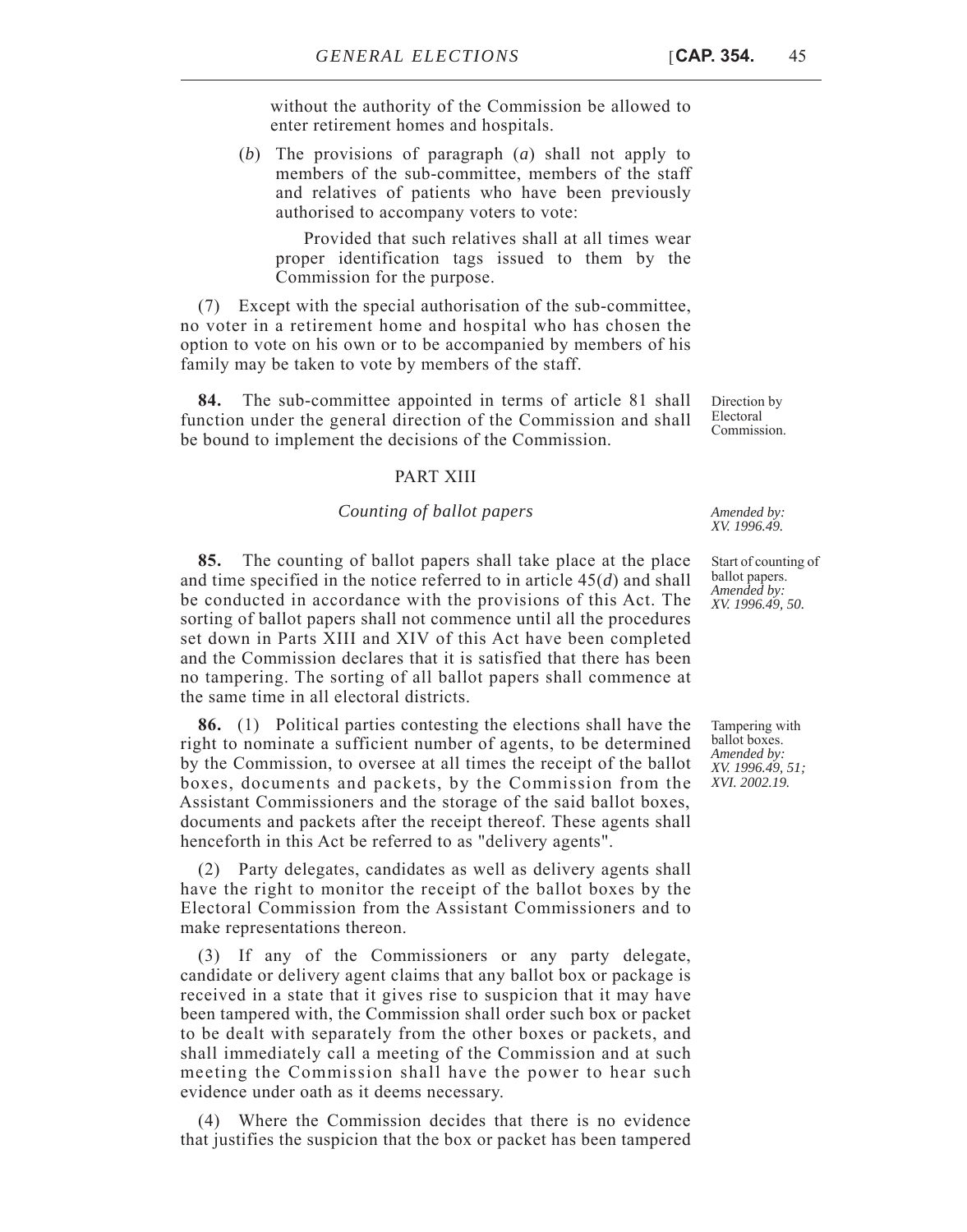with, its decision shall be final and no appeal shall lie therefrom.

(5) Any claim as is referred to in the previous subarticles of this article shall be made as soon as the ballot box or packet is delivered by the Assistant Commissioners to the Commission and for this purpose the Commission shall ensure that the party delegates, candidates or delivery agents are given adequate facilities to attentively inspect the ballot boxes, documents or packets.

(6) It shall be the duty of the Commission to ensure the mathematical accuracy of the ballot paper account and that this tallies with the declared number of voting documents returned by the Assistant Commissioners. Political parties shall have the right to demand that the Commission shall for this purpose open all packets containing voting documents relative to not more than ten per cent of all ballot boxes in order to physically check the accuracy of such returns.

(7) Political parties shall select the ballot boxes in relation to which the packets containing voting documents are to be opened during delivery of the ballot boxes to the Commission and prior to the storage of the ballot boxes.

(8) As each ballot box is received and cleared by the Commission in terms of this article it shall be transferred to the room designated by the Commissioners for the storage of all ballot boxes in terms of article 45. Ballot boxes shall be transferred from this room to the counting area as soon as the first ballot box arrives for the purpose of undertaking the Ballot Paper Account Reconciliation process mentioned in the following Part of this Act.

(9) As soon as practicable after all ballot boxes have been received and cleared in terms of this article and prior to the start of the sorting process the Electoral Commission shall publicly declare the total number of ballot papers declared to be cast in accordance with the ballot paper accounts delivered by the Assistant Commissioners as well as the number of ballot papers in each ballot box as resulting from the same account.

(10) The Commission shall preserve until the publication of the official results of the next following election all papers delivered to them by the Assistant Commissioners, as well as the unused ballot papers and the voting documents, in separate sealed packets indicating on each packet the nature of the documents contained therein, and the electoral division to which they appertain.

(11) On every packet as is referred to in the preceding subarticle there shall be affixed the seal of the Electoral Commission and the signature of at least two Commissioners, and of any party delegate, candidate or delivery agent who may wish to sign it.

**87.** (1) The Commission shall appoint a number of persons to act as counters, supervisors and calculators to assist it in the counting and transfer of ballot papers which shall be effected under the direct supervision of the Commission.

(2) The provisions of article 58(1) shall *mutatis mutandis* apply

Counters, supervisors and calculators. *Amended by: XV. 1996.49, 52; XVI. 2002.20.*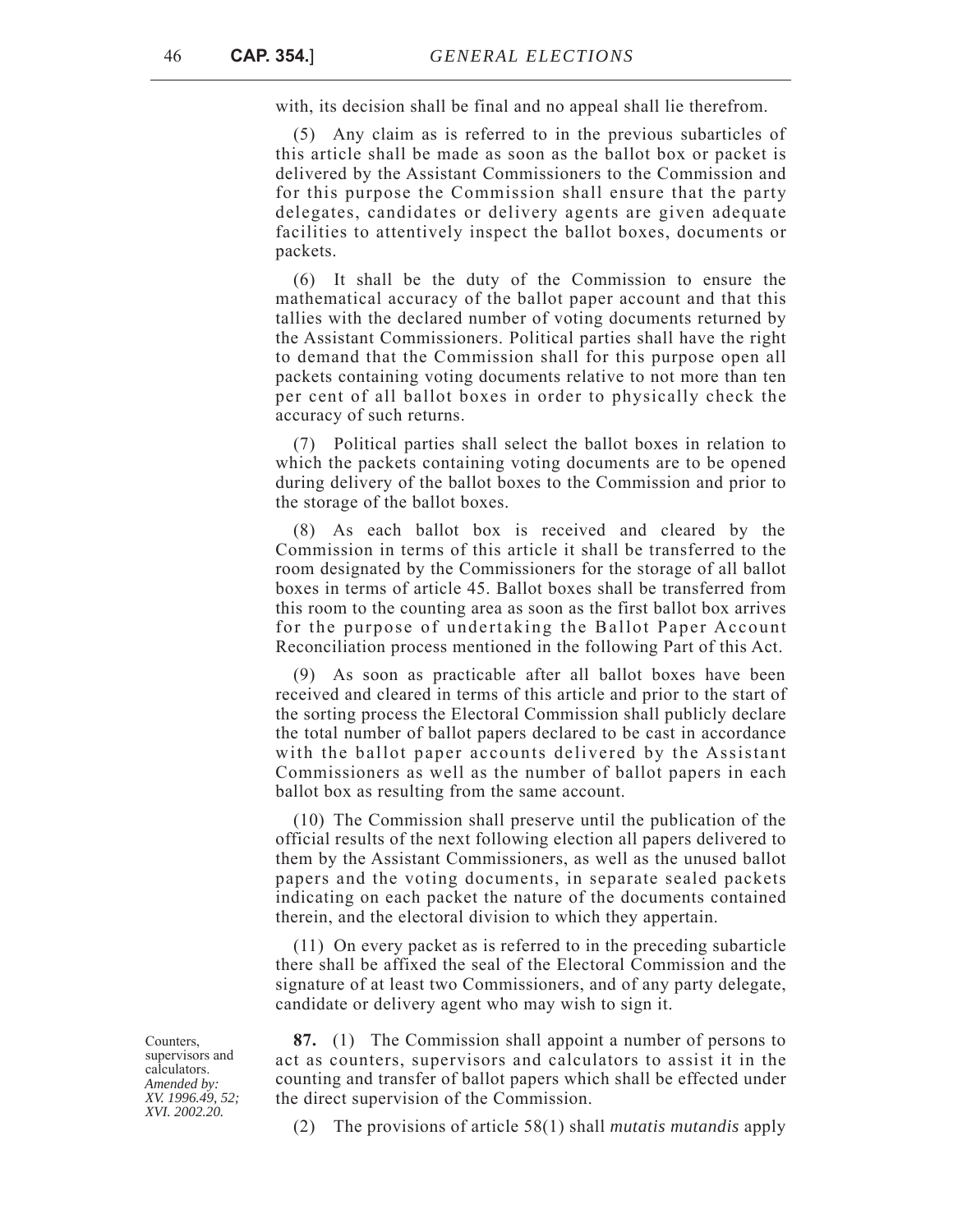to the office of the counter, supervisor and calculator as it applies to the office of Assistant Commissioner.

(3) A list of the persons appointed as counters, supervisors and calculators shall be published by the Commission in the Gazette, together with the list of persons appointed as Assistant Commissioners and the procedure established for the nomination by political parties and for objections to Assistant Commissioners shall *mutatis mutandis* apply to supervisors and counters.

(4) All counters, supervisors and calculators shall be issued with identity documents specifying the details provided for party agents. The identity documents shall be worn at all times by the counters, supervisors and agents whilst in the precincts of the building where the counting of ballot papers is held.

(5) The calculators shall perform all mathematical calculations connected with the counting of ballot papers and the Commission shall ensure that the persons so chosen are proficient in mathematical calculations.

(6) Supervisors shall be responsible for a number of counters and shall oversee the opening of ballot boxes, and the sorting and counting of ballot papers for every electoral division. The Electoral Commission shall ensure that at all times during the counting of ballot papers there are no less than two supervisors for each electoral division and that the political parties are adequately represented in the choice of persons to act as supervisors for each electoral division.

(7) Counters shall work under the direction of the supervisors; they shall physically sort and count the ballot papers. The Electoral Commission shall ensure that there are a sufficient number of counters in every electoral division to ensure a quick and efficient counting process and that the political parties are adequately represented at all times during the counting of ballot papers in the choice of persons to act as counters in each electoral division.

**88.** (1) The Commission may authorise any one or more of its members or any other person or persons appointed by it to do anything on its behalf in connection with the receipt and storage of ballot boxes and the counting and transfer of ballot papers and anything done by virtue of such authority shall be deemed to have been done by the Commission.

(2) The Commissioners or any one or more of them shall administer to every person authorised to act for the Commission under the provisions of this article, an oath for the faithful discharge of the duties assigned to him.

**89.** (1) Unless this Act otherwise provides, candidates and candidates' agents shall have free access to the building where the counting of ballot papers will take place, and to the counting hall, at all times.

(2) Every political party shall moreover have the right to nominate a number of agents equal to ten more than double the number of candidates presented by it to contest the election and Commissioners may appoint persons to assist them in the counting of ballot papers. *Amended by: XV. 1996.49.*

Candidates and Agents. *Amended by: XV. 1996.49, 53; XVI. 2002.21; L.N. 426 of 2012.*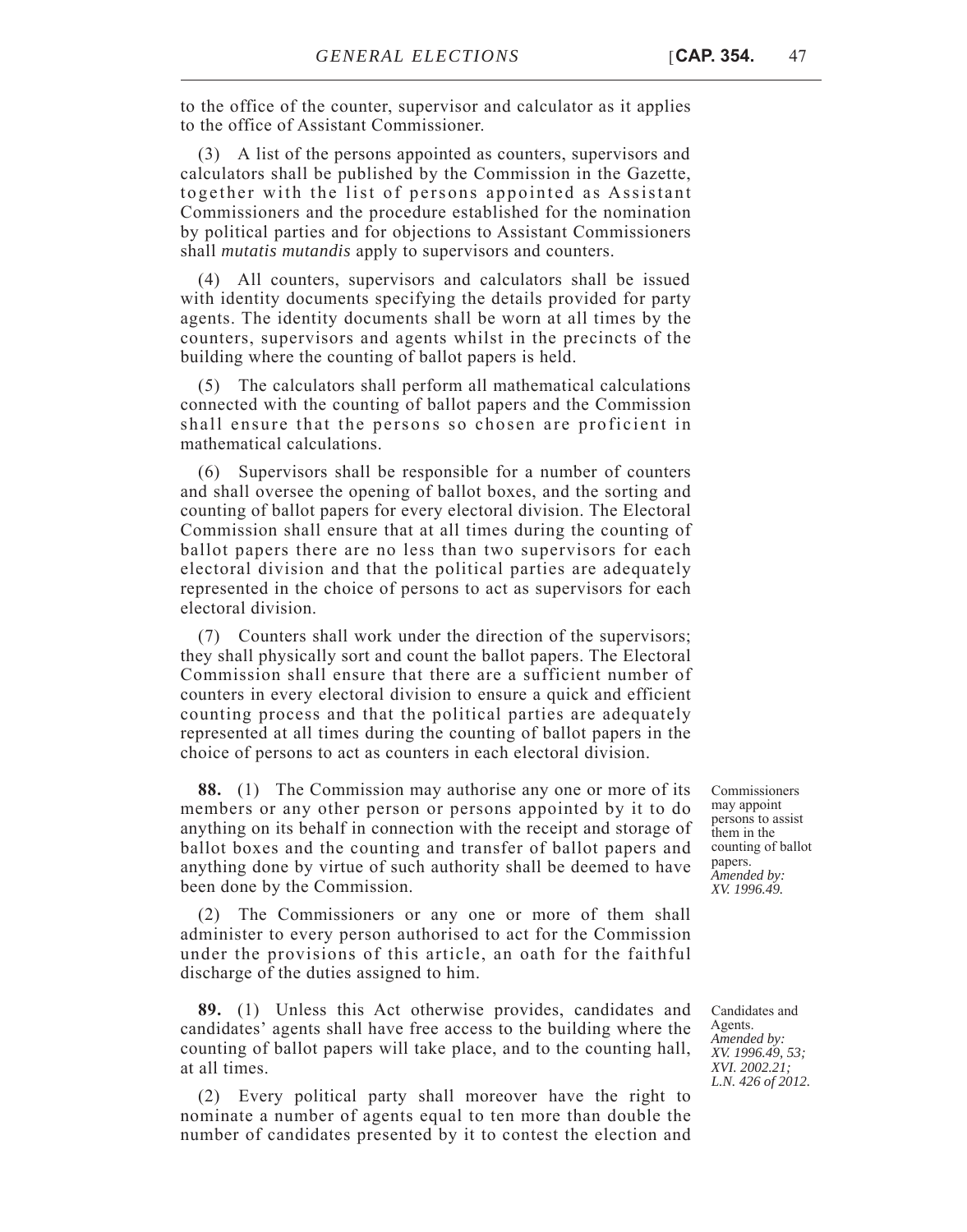such agents shall at all times have access to the said building and to the counting hall at all times. These agents shall henceforth in this Act be referred to as "counting agents".

The list of such agents shall be presented to the Commission at least twenty one days prior to the start of the poll; the Commission shall inform the political parties of all the agents so nominated so that the said political parties may have an opportunity to make representations to the Commission before the same accepts or rejects them; the agents so nominated are to be of good character and acceptable to the Commission.

The list of such agents shall, at least, seven days prior to the start of the poll, be published by the Commission in the Gazette indicating the name, address and a legally valid identification document number of each agent and the party nominating him.

The political parties nominating such agents may up to the Thursday before the poll substitute not more than ten per centum of the number of agents appointed by it and the procedure established in this article shall apply to the nomination, objection and acceptance of the substitute agents.

(3) The party delegates, candidates and counting agents shall be issued with an identity document indicating the details required for election agents and such identity document is to be worn at all times on entry into and inside the building or complex wherein the ballot papers are counted.

Identity documents shall be printed on security paper and shall clearly distinguish between each group of delegates and agents as well as between delegates and agents nominated by one political party and those nominated by other political parties.

**90.** With respect to the building designated by the Commission for the counting of ballot papers the Commission shall ensure that:

- (*a*) all roads of access at least within 500 metres of the said building are closed and patrolled by the Police who shall permit entry only to authorised persons and only after scrupulously having ascertained their identity;
- (*b*) entry into the actual building or perimeter shall be checked by both the Police, the Commission and representatives of the political parties;
- (*c*) a number of rooms as may be necessary either in or as near as possible to the building wherein the counting hall is situated shall be provided to ensure full press and broadcasting coverage of the counting and transfer of ballot papers provided that the entrance to such room shall at all times be guarded by the Police who shall only allow entry to *bona fide* broadcasting personnel and newspaper reporters who shall have been previously accredited by the Commission; the Commission having the right and the duty to ensure that all the broadcasting personnel and newspaper

Building where counting of ballot papers will take place. *Amended by: XV. 1996.49, 54; XVI. 2002.22.*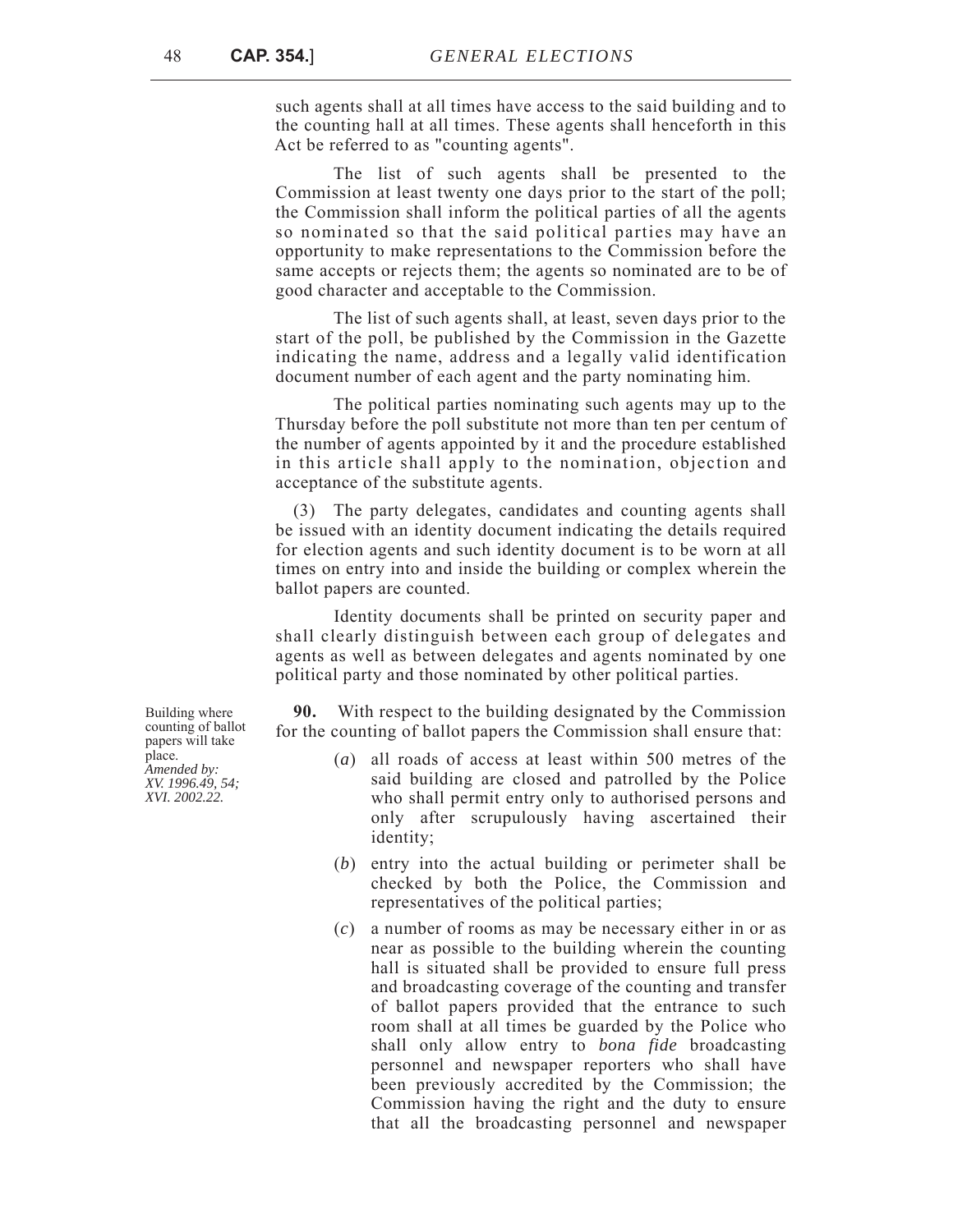reporters so accredited by it, carry out only those functions directly related to their profession, failing which such an accreditation is to be cancelled by the Commission. The Commission is further bound to give the delegates of the political parties, not later than five days prior to the date of the poll, a detailed list of all those persons accredited by it to carry out any functions at the counting hall during the counting process;

- (*d*) an area adjacent and communicating with the counting hall shall be provided for the storage of the ballot boxes and that during the time the boxes are stored in such area they shall at all times be visible from all parts of the counting hall; and the party delegates and their sub-delegates shall have the right of free access thereto at all times;
- (*e*) a number of rooms as near as possible to the counting hall shall be provided for every political party contesting the election and shall be equipped with such facilities as the Commission, after consulting the political parties, thinks fit;
- (*f*) in the counting hall itself counters shall be separated from the candidates and agents by a wall of unbreakable transparent material or similar sturdy transparent material except for some means, including any appropriate electronic device, of clear communication for the purpose of speaking through and except in the cases expressly provided for in this Act, access to the area designated by the Commission for the counting of ballot papers shall only be allowed to candidates and agents with the express consent of the Commission; provided that the party delegates and six substitutes thereof, previously nominated by such delegates, shall have free access to the counting area at all times;
- (*g*) the disposition of the counting area shall be such that as far as possible all the counting process can be closely viewed by candidates, agents and representatives of political parties;
- (*h*) all rooms and corridors which are not being used for a purpose designated by the Commission shall be barred and all areas leading thereto closed;
- (*i*) adequate back up facilities for services failure are provided especially with respect to lighting;
- (*j*) there is strict security at all times in and around the building, that entry is restricted to authorised persons only and that no lethal instruments or instruments which may be rendered lethal are introduced in the building;
- (*k*) at least thirty days before the start of voting the Commissioners shall show the party delegates how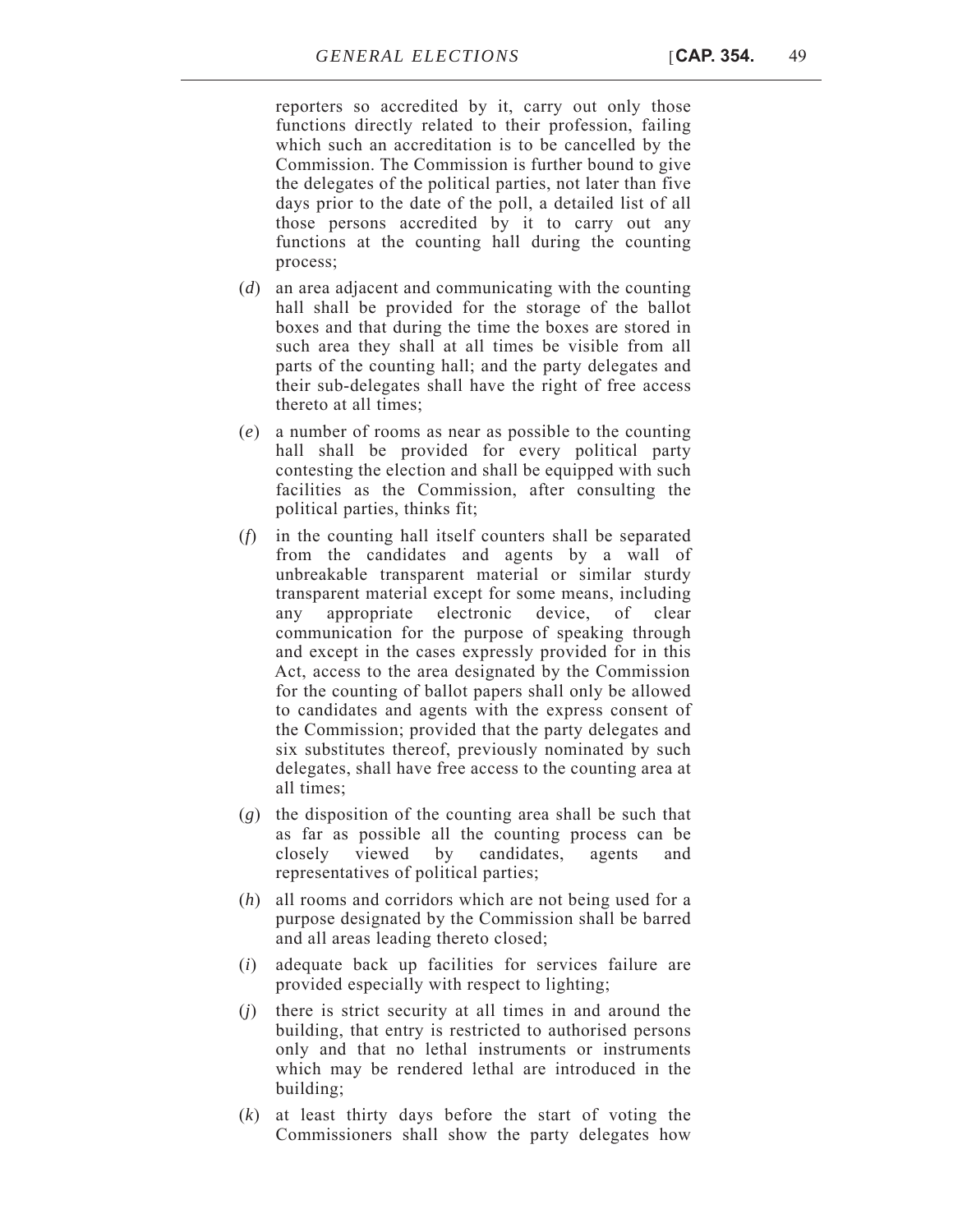they propose to allocate and separate the different areas of the said building and shall consider suggestions made by the said delegates in this regard;

(*l*) notwithstanding anything else contained in this Act, the party delegates and their substitutes, shall at all times have access to any part of the building including any restricted area for the purpose of ensuring that the provisions of this Act are being enforced.

**91.** The Commission shall ensure that as far as practicable full and constant broadcasting coverage is given of the counting and transfer of ballot papers and for such purpose shall allow entry into the building to *bona fide* broadcasting personnel and apparatus.

**92.** (1) The Commission shall appoint such persons as it considers appropriate to ensure the proper running and maintenance of the building designated for the storage of ballot boxes and the counting of votes and a list of such persons shall be sent to the political parties at least six days prior to the poll.

(2) In extraordinary circumstances, the Commission shall allow entry to the building designated for the storage of ballot boxes and the counting of votes to such other persons as it considers necessary provided that in no case shall it allow entry to the public generally.

(3) All persons, except for Police officers and members of the Armed Forces of Malta, allowed entry into the building designated for the storage of the ballot boxes and the counting of votes shall be issued by the Commission with identity cards specifying the details required for counting agents and shall wear such identification at all times when they are within the said building or the precincts thereof.

**93.** Notwithstanding anything else contained in this Act, candidates and the counting agents shall at all times have access to the Commissioners for the purpose of making representations on their own behalf or on behalf of the party represented by them.

**94.** The Commission shall have the sole direction of the building designated for the counting and transfer of ballot papers and shall have the right to give such orders as are necessary for the maintenance of order and security within the building.

### PART XIV

#### *Ballot Paper Account Reconciliation*

**95.** Immediately after ballot boxes start being deposited in the room designated by the Commission to hold the ballot boxes in terms of article 45, the Commission shall immediately proceed to reconcile the Ballot Paper Account of each box delivered by the Assistant Commissioners with the actual number of votes in that box and for this purpose shall release from the said room (immediately after they are received therein ensuring that no confusion is created on the counting tables) the ballot boxes to the

Broadcasting coverage. *Amended by: XV. 1996.49.*

Appointment of persons to ensure proper running of building, etc. *Substituted by: XV. 1996.55.*

Extraordinary circumstances.

Identification cards.

Representations to Commissioners. *Amended by: XV. 1996.56; XVI. 2002.23.*

Direction of building. *Amended by: XV.1996.49.*

Reconciliation of ballot paper account. *Substituted by: XV. 1996. 57. Amended by: XVI. 2002.24.*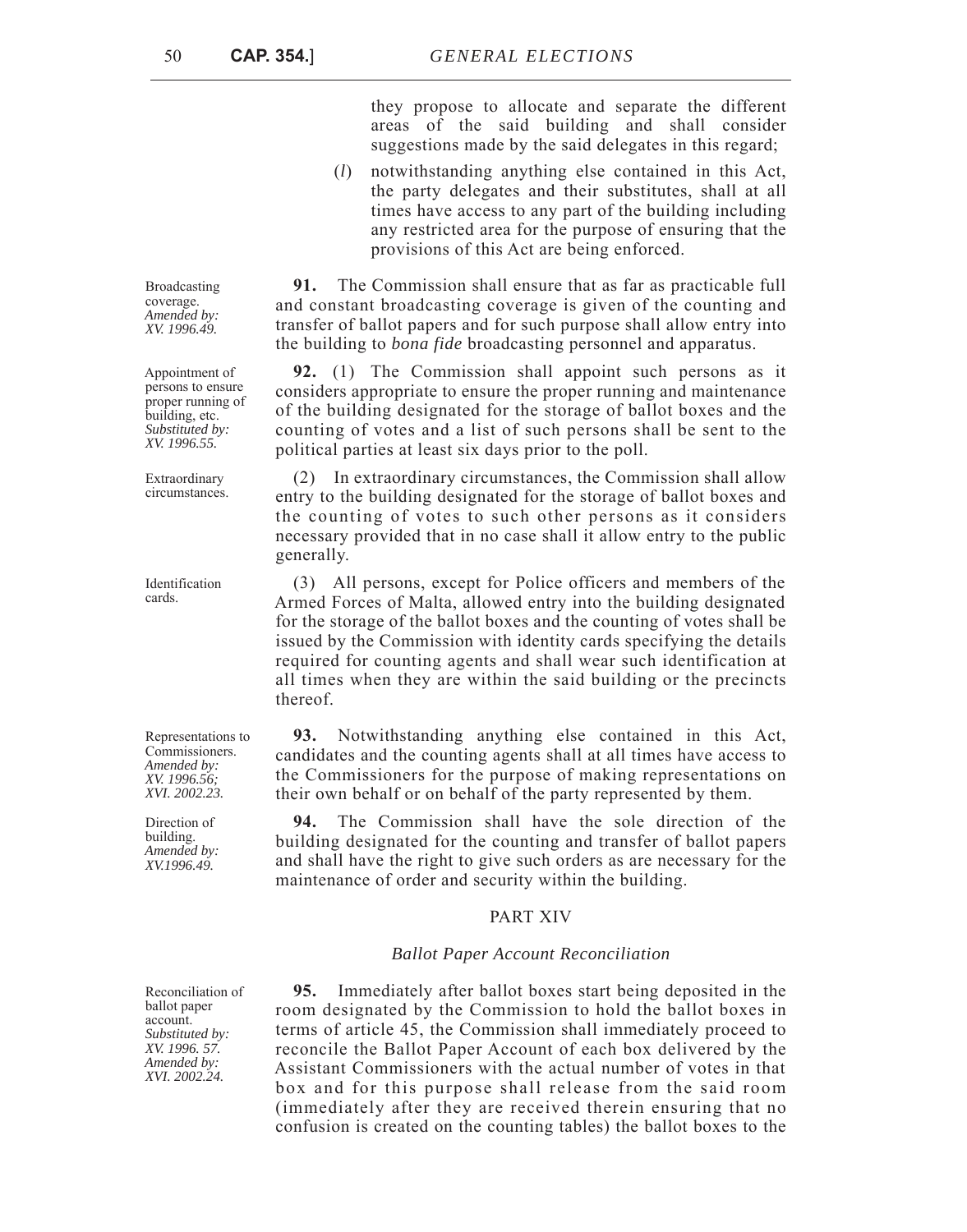counting tables of each appropriate electoral division for the purpose of effecting such reconciliation.

**96.** (1) Prior to the removal of each ballot box from the room designated by the Commission to hold all the ballot boxes in terms of article 45, the party delegates or their substitutes shall have the right to examine the seals affixed to each ballot box.

(2) Any objection raised by the party delegates or their substitutes as to the integrity of such seals shall be examined by the Commission whose decision thereon shall be final and not subject to appeal.

**97.** The Commission may order any number of ballot boxes to be opened simultaneously in each electoral division provided that adequate precautions are taken to ensure that the ballot papers from different ballot boxes are kept separate and prior to the opening of each ballot box the Commission shall cause the ballot paper account for that ballot box to be affixed in such a manner that it may be clearly seen by the candidates and agents and shall show the candidates and agents the seals on the ballot box in order that they may ascertain that such seals are intact.

**98.** Any party delegate, candidate or agent may, prior to the opening of the ballot box, make representations claiming that the seals of the box have been tampered with. Where such an objection is made the box shall not be opened until the Commission, after consulting the party delegates or their substitutes, shall have given such directions and taken such measures as it may consider necessary.

**99.** Where no objections are made and where the Electoral Commission in terms of the previous article of this Act so directs, the ballot box shall be opened and the number of ballot papers contained therein shall be counted, face downwards, to ascertain that the number of ballot papers in that ballot box corresponds to the ballot paper account.

**100.** Where the ballot papers in the ballot box do not tally with the ballot paper account the attention of the Commission shall be drawn to the fact and the Commission, after consultation with the party delegates, or their substitutes, shall give such directions as it may deem fit and such decision shall be final.

**101.** Where the ballot papers in the ballot box and the ballot paper account tally, the ballot papers shall be put together and placed in a pigeon hole indicating the number of the ballot box. The pigeon hole and ballot papers must at all times be clearly visible by parties, candidates and agents. The ballot papers in each pigeon hole shall be put in parcels of fifty ballot papers each with any remainder being put at the bottom of the pile and the supervisor shall ensure that each parcel is counted for accuracy by more than one counter.

**102.** The process described in articles 95 to 101 shall be repeated until all ballot boxes have been opened to ascertain that the ballot papers in each box tally with the ballot paper account relative to it.

Removal of ballot boxes from strong room.

Opening of each ballot box. *Amended by: XV. 1996.58.*

Objections to opening of ballot box.

Checking of ballot paper account. *Amended by: XV. 1996.59.*

When ballot papers do not tally with ballot paper account.

When ballot papers and ballot paper account tally. *Amended by: XV. 1996.60.*

All ballot boxes to be opened.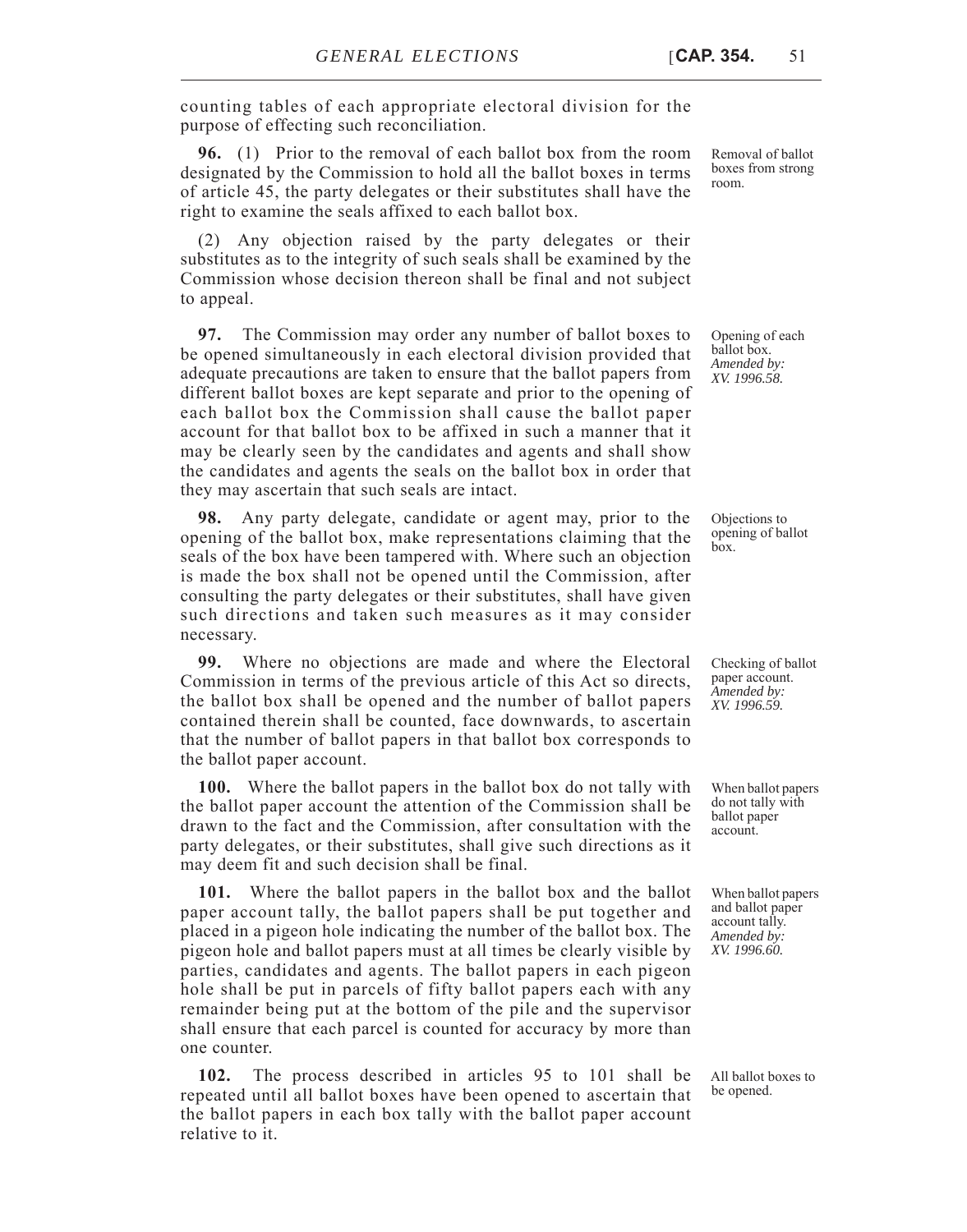Ballot papers belonging to other Electoral Divisions.

Number of votes cast.

**103. (***Repealed by Act XVI.2002.25*).

**104.** (1) After all ballot boxes in all electoral divisions have been opened and reconciled with the relative ballot paper account the Electoral Commission shall prior to proceeding to the sorting of votes declare the total number of votes cast and their distribution by ballot box and electoral division.

(2) The Electoral Commission shall cause the papers held in each electoral division and belonging to other divisions to be transferred to the divisions to which they properly belong.

(3) The Electoral Commission shall declare the total number of votes which each electoral division will be transferring subdivided according to the electoral division it will be transferring them to.

(4) The physical transportation of the papers from one division to another shall be performed either by the Commissioners or by the supervisors and in such a manner as not to create confusion.

### PART XV

#### *Sorting of Votes, Casual Elections and Co-options*

**105.** (1) Ballot papers shall be sorted in accordance with such regulations which the Prime Minister may make from time to time.

(2) Regulations made in accordance with this article shall also regulate casual elections and co-option of members to fill vacancies among the membership of the House.

(3) Regulations made in accordance with subarticle (1) shall not come into force unless and until the House so resolves by resolution. Notice of the approval of such resolution shall be published in the Gazette by the Clerk of the House.

(4) The regulations contained in the Thirteenth Schedule to this Act shall, until such time as regulations are made in accordance with subarticles (1) to (3), regulate the sorting of ballot papers, casual elections and co-option of members to fill vacancies among the membership of the House.

#### PART XVI

#### *Publication of results*

**106.** (1) The Commission shall, not later than on the working day following that on which the result of the counting of the votes has been ascertained, publish a declaration containing the names of the candidates elected and such other particulars as the Commission may consider necessary.

(2) The Commission shall deposit the declaration aforesaid with the Clerk of the House and shall cause a copy of such declaration to be published without delay in the Gazette.

(3) Every candidate whose name is published in the Gazette in

Sorting of ballot papers, casual elections and cooptions.

Publication of result of election and of counting details.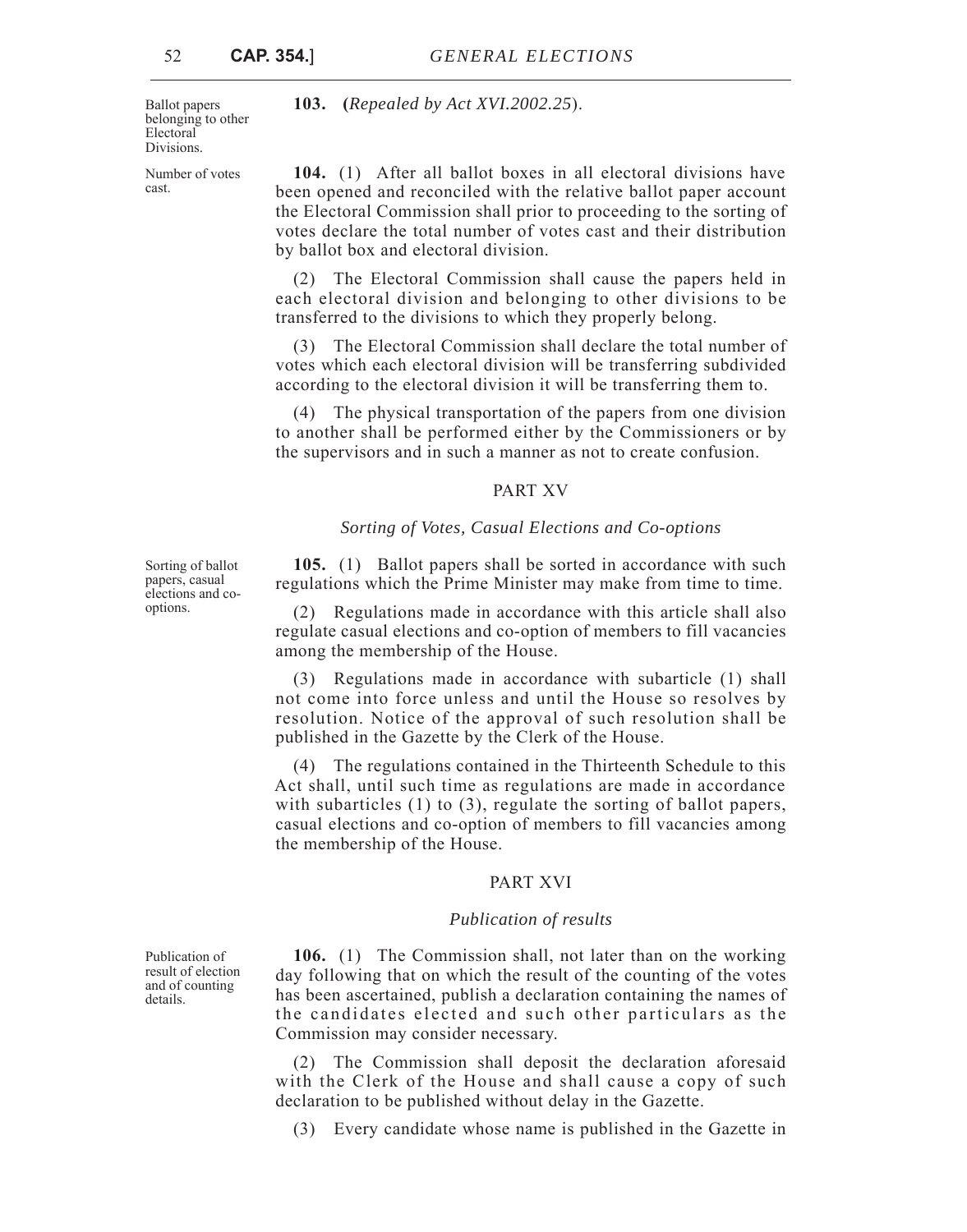accordance with the provisions of article 54(1) or who is declared elected in accordance with the provisions of this article shall be considered to be a Member of the House of Representatives.

(4) The Commission shall publish in the Gazette not later than seven days after the end of counting a declaration of the result of the election which declaration shall include a record of the total votes cast, both on a national level and subdivided by polling booth, the total valid and invalid votes, the total votes credited to each political party, the quota for each electoral division, the record and result in all stages of any transfer of votes between political parties, the first preference credited to each candidate, any transfer of votes made, and of the total number of votes credited to each candidate after any such transfer, and any such other information as the Electoral Commission may consider necessary. Such declaration shall be in such form as the Electoral Commission may determine as likely to impart easily all the information likely to be required by the public.

(5) Within three months of the publication of the official results of the election the Election Commission shall publish a report explaining in detail what steps were taken by them to perform the various duties imposed on them by this Act, to give all relevant statistics connected with the election including the publication of all statistics regarding eligible voters, printing and distribution of voting documents and ballot papers, voters per polling place, returns submitted by Assistant Commissioners and the like, and to make such suggestions as they consider necessary.

**107.** (1) The Commission shall preserve until the publication of the official result of the next following election all used ballot papers for each electoral division in separate sealed packets, as follows:

Preservations of documents. *Amended by: XV. 1996.61; XVI. 2002.26.*

- (*a*) the spoilt ballot papers;
- (*b*) the invalid ballot papers;
- (*c*) the papers at the completion of the counting in the parcel of each elected candidate and of each nonelected candidate whose papers have not been transferred;
- (*d*) all the non-transferable papers not retained in the parcel of an elected candidate.

(2) The Commissioners shall endorse on each packet a description of its contents, the date of the election and the number of the electoral division to which they relate.

(3) The Commission shall further preserve for the same period for each electoral division a copy of the declaration of the result of the count and of any document showing the operations of the transfer of each surplus.

(4) Party delegates, candidates and counting agents shall have the right to affix their seals and signatures to such packets.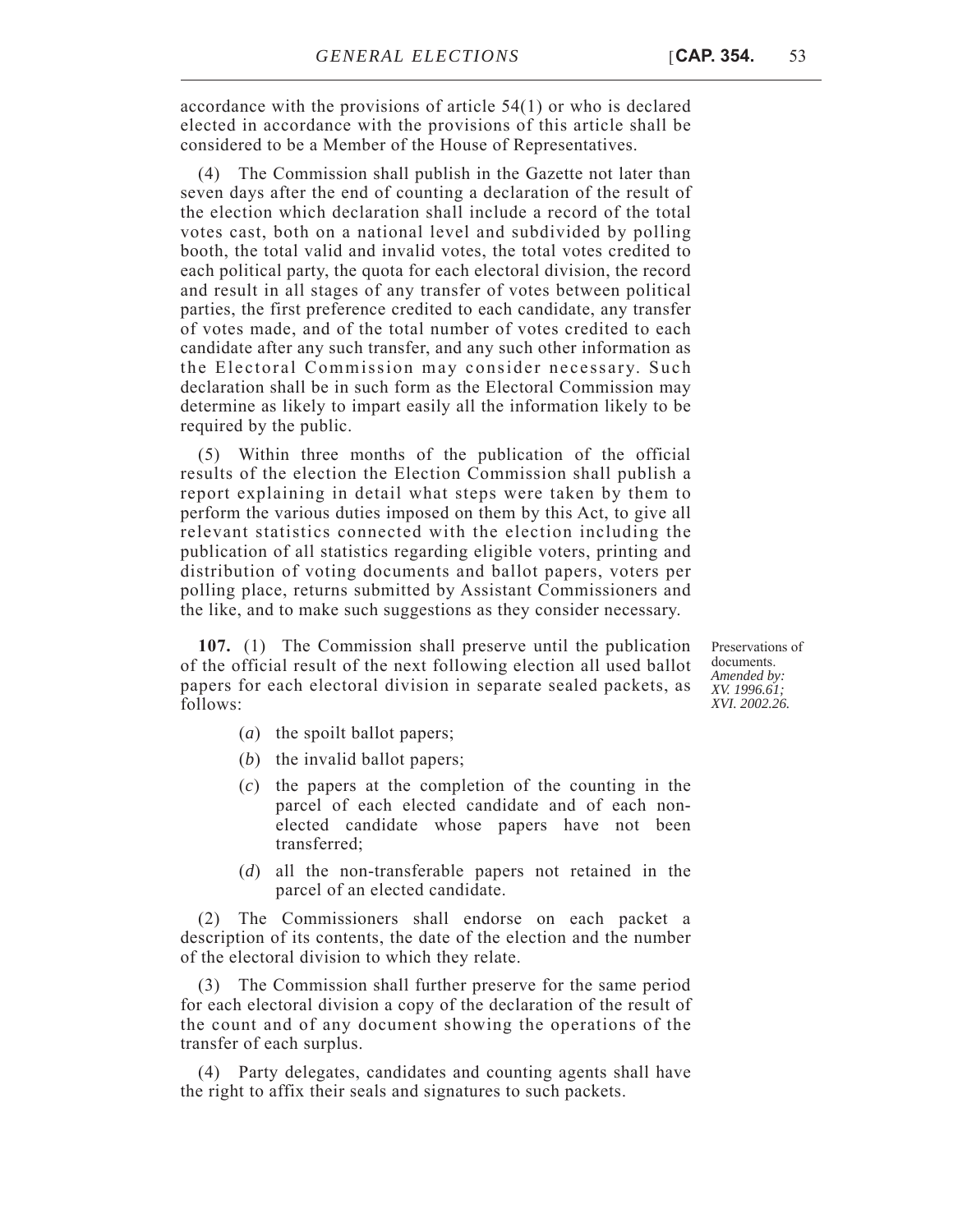Power of court to order unsealing of packets.

Candidates returned in both divisions.

**108.** It shall be lawful for the Constitutional Court before which any question is brought as to the right of any person to be or to remain an elected Member of the House and for any court before which any proceedings are commenced in accordance with the provisions of this Act to order the opening of the packets referred to in article 78(1) and in article 107 and the production of one or more of the documents therein contained under such conditions and precautions as may be necessary to maintain the secrecy of the voting consistently with the due administration of justice.

**109.** (1) If at an election any person is returned as a member for two divisions, such person shall, by a writing under his hand delivered to the Clerk of the House on or before appearing to take the oath or to make the affirmation prescribed by article 68 of the Constitution declare which of the two divisions he elects to represent.

(2) As soon as a person who is returned for two divisions declares which of the two divisions he elects to represent, he shall be deemed to have vacated his seat in the other division.

### PART XVII

### *Penal Provisions*

**110.** Any person who knowingly makes or subscribes to a false declaration or otherwise gives false information in connection with the registration, transfer or cancellation of any voter shall be guilty of an offence against this Act and shall, on conviction, be liable to imprisonment for a term not exceeding one month or to a fine (*multa*) not exceeding two hundred and thirty-two euro and ninetyfour cents (232.94) or to both such imprisonment and fine.

**111.** Every person who misconducts himself in any polling place or contravenes any of the provisions of article 66 or 67 or takes part in any public meeting or public demonstration held in contravention of any of the provisions of this Act, or fails to obey the lawful order of the Assistant Commissioners or other lawful authority in relation to an election, shall, on conviction, be liable to a fine (*multa*) not exceeding two hundred and thirty-two euro and ninety-four cents (232.94).

- **112.** (1) Every person who
	- (*a*) forges or fraudulently defaces or fraudulently destroys any nomination paper or delivers to the Commissioner any nomination paper knowing the same to be forged; or
	- (*b*) forges or counterfeits or fraudulently defaces or fraudulently destroys any voting document or ballot paper or the official mark on any ballot paper; or
	- (*c*) without due authority supplies any voting document or ballot paper to any person; or
	- (*d*) forges or counterfeits or is in unlawful possession of any stamp or seal used by the Chief Electoral Commissioner or the Election Commissioners or the

Penalty for giving false information. *Amended by: XVI. 2002.27; L.N. 425 of 2007.*

Penalty for misconduct in polling places, etc. *Amended by: XVI. 2002.28; L.N. 425 of 2007.*

Penalty for offences in respect of nomination, etc. *Amended by: XV. 1996.62; L.N. 425 of 2007.*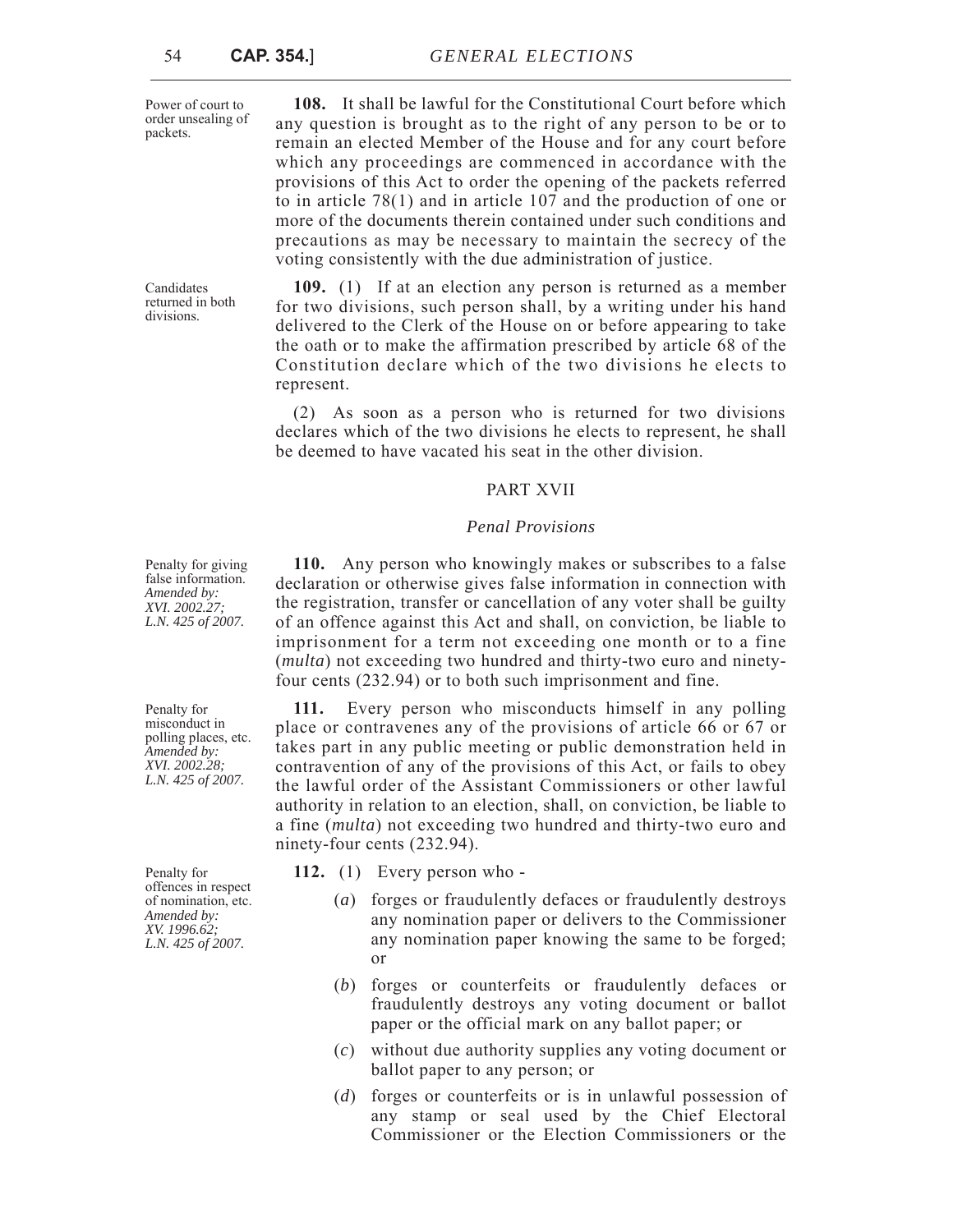- (*e*) is in unlawful possession of any voting document or ballot paper; or
- (*f*) fraudulently puts into any ballot box anything other than the ballot paper which he is authorised by law to put in; or
- (*g*) fraudulently takes out of the polling place any ballot paper; or
- (*h*) without due authority, destroys, takes, opens or otherwise interferes with any ballot box or packet of ballot papers then in use for the purpose of the election; or
- (*i*) accepts a voting document, whether belonging to him or to any other person, when he is aware that he or such other person to whom the voting document refers has lost his right to vote; or
- (*j*) votes when he knows that he has lost the right to vote,

shall be guilty of an offence and shall be liable, on conviction, to a fine (*multa*) not exceeding one thousand and one hundred and sixty-four euro and sixty-nine cents (1,164.69) or to imprisonment for a term not exceeding six months or to both such fine and imprisonment.

(2) Every person who aids or abets the commission of an offence under this article or attempts to commit any such offence shall be liable, on conviction, to the punishment provided for the offence.

**113.** Every Assistant Commissioner who shall reveal the manner of voting of any voter when such manner of voting shall have come to his knowledge in the course of the exercise of his functions under this Act shall be guilty of an offence, and shall, on conviction, be liable to a fine (*multa*) not exceeding four hundred and sixty-five euro and eighty-seven cents (465.87) or to imprisonment for a term not exceeding one month or to both such fine and imprisonment.

**114.** (1) During the day on which an election of Members of the House is held and during the day immediately preceding such an election, no person shall address any public meeting or any other gathering whatsoever in any place or building accessible to the public, or on the broadcasting media, on any matter intended or likely to influence voters in the exercise of the franchise, or publish or cause to be published any newspaper, printed matter or other means of communication to the public containing any matter aforesaid, or issue or cause to be issued any statement or declaration on any matter aforesaid or knowingly distribute any newspaper, printed matter, or other means of communication, or any statement or declaration as aforesaid, and any person acting in contravention of any of the provisions of this article shall be liable on conviction to a fine (*multa*) not exceeding one thousand and one hundred and sixty-four euro and sixty-nine cents (1,164.69) or to

Infringement of secrecy as to manner of voting. *Amended by: XVI. 2002.29; L.N. 425 of 2007.*

Prohibition of activities capable of influencing voters immediately before the election. *Amended by: L.N. 425 of 2007.*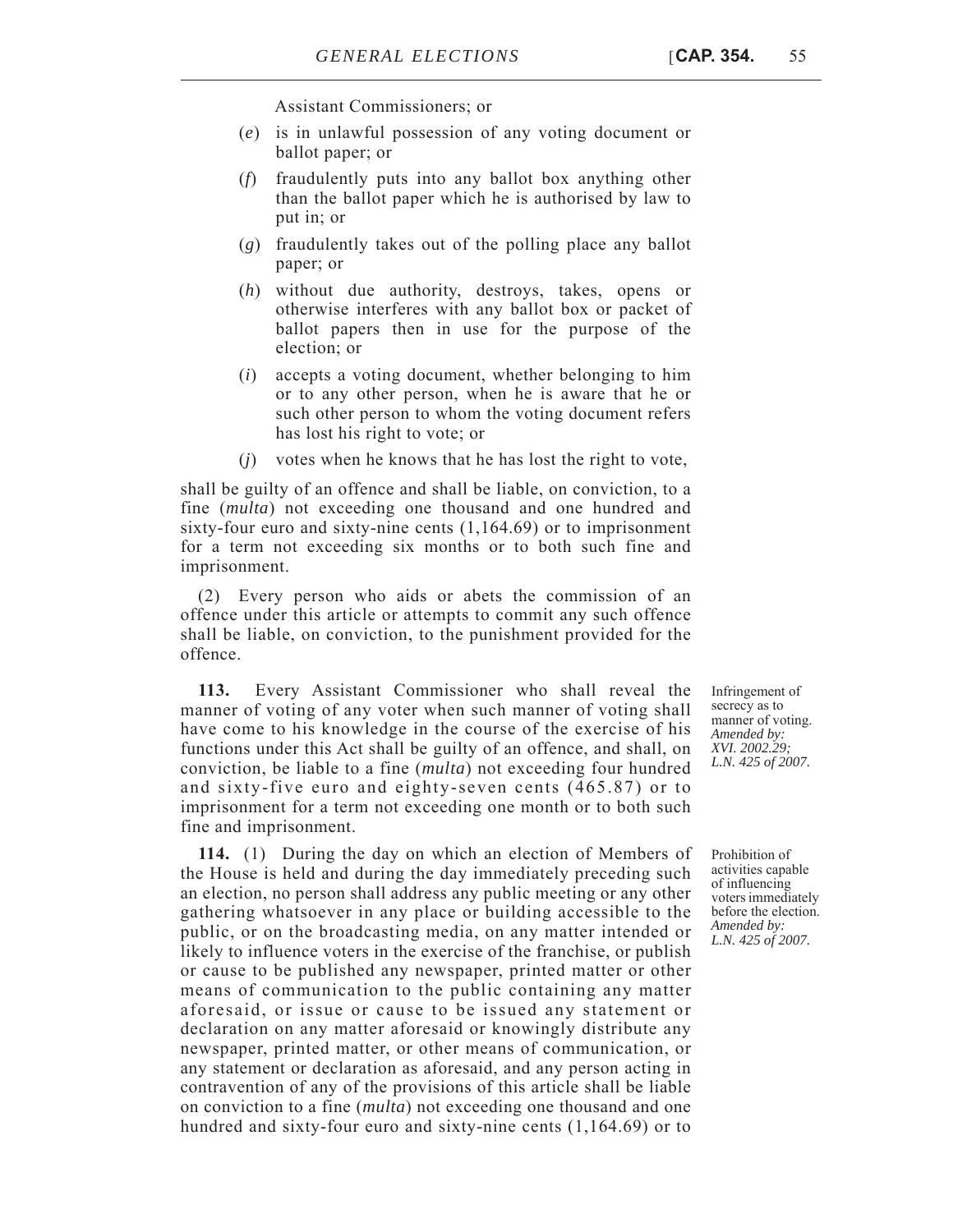imprisonment for a term not exceeding six months, or to both such fine and imprisonment.

(2) Every person who aids or abets the commission of an offence under this article or attempts to commit any such offence, shall be liable on conviction to the punishment provided for the offence.

Competent courts. **115.** (1) All questions regarding the right of any person to be or remain a Member of the House shall be referred to and decided by the Constitutional Court.

> (2) Any criminal proceedings for offences under this Act shall be brought before the Courts of Magistrates and subject to the following provisions of this article, the provisions of the [Criminal](http://www.justiceservices.gov.mt/DownloadDocument.aspx?app=lom&itemid=8574&l=1) [Code](http://www.justiceservices.gov.mt/DownloadDocument.aspx?app=lom&itemid=8574&l=1) shall apply to any such proceedings.

Cap. 446. (3) Notwithstanding anything contained in the [Probation Act,](http://www.justiceservices.gov.mt/DownloadDocument.aspx?app=lom&itemid=8912&l=1) a person who commits any offence under this Act shall be convicted and sentenced in respect of that offence and may not be placed on probation or discharged under that Act.

> (4) Every decision of the Courts of Magistrates in respect of an offence under this Act, may, in all cases, be appealed against by the Attorney General and by the party convicted.

**116.** (1) Except as provided in subarticle (2) it shall not be lawful for any person, at any time in contemplation or in anticipation of an election, to display or cause to be displayed in a public place, or in a place accessible to the public or visible from any public place, any bill, poster or other advertisement intended or likely to influence voters in the exercise of the franchise, or to write or make or cause to be written or made on any wall or other place visible from a public place any word or sign intended or likely to influence voters in the exercise of the franchise.

(2) The provisions of subarticle (1) shall not apply to any bill, poster or other advertisement which -

- (*a*) is worn or carried by a person; or
- (*b*) which is displayed on the inside of a private building even though it may be visible from a public place;
- (*c*) is displayed on a duly authorised billboard; and
- (*d*) is displayed on a duly authorised streamer.

(3) Any person acting in contravention of any of the foregoing provisions of this article shall be liable on conviction in respect of each offence to a fine (*multa*) not exceeding one thousand and one hundred and sixty-four euro and sixty-nine cents (1,164.69) or to imprisonment for a period of not more than six months, and in respect of any second or subsequent offence to both such fine and imprisonment.

(4) It shall be the duty of the Police to remove or otherwise cancel or delete anything displayed, written or made in contravention of any of the provisions of subarticle (1).

Cap. 9.

Prohibition of display of posters, etc. *Amended by: XV. 1996.63; L.N. 425 of 2007.*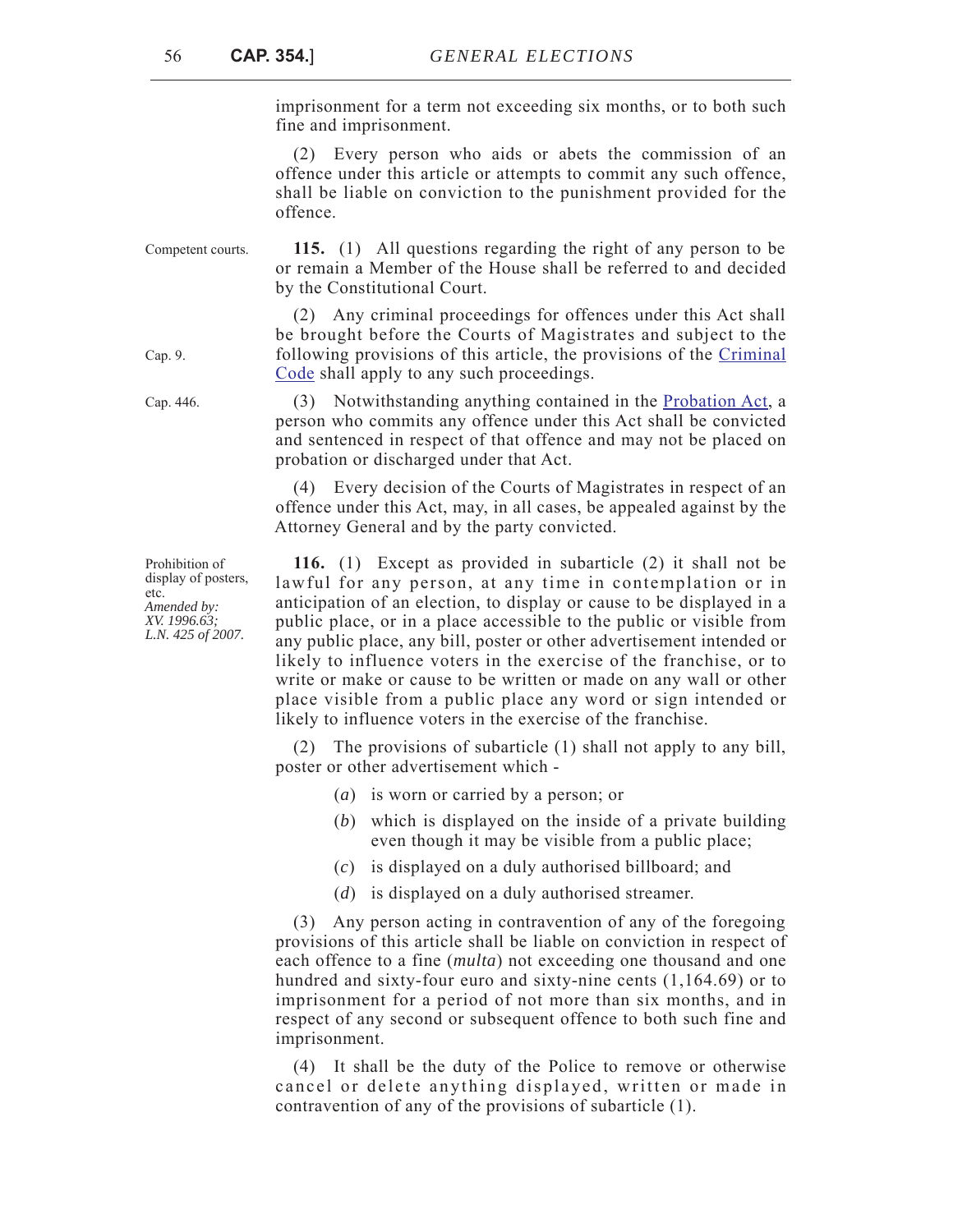### PART XVIII

#### *Saving and Repeal*

**117.** Notwithstanding any other provision contained in this Act, whereby the decision of the Commission is declared as final and/ or not subject to appeal such provision shall not exclude recourse to the Constitutional Court by any person on an action to invalidate the election, whether in any or in all divisions.

**118.** Subject to the provisions of article 12 of the [Interpretation](http://www.justiceservices.gov.mt/DownloadDocument.aspx?app=lom&itemid=8744&l=1) [Act,](http://www.justiceservices.gov.mt/DownloadDocument.aspx?app=lom&itemid=8744&l=1) the Electoral (Franchise, Method of Election and Registration of Voters) Ordinance, and the [Electoral Polling Ordinance](http://www.justiceservices.gov.mt/DownloadDocument.aspx?app=lom&itemid=8642&l=1), except articles 41 to 62 thereof, which articles are reproduced in the Fourteenth Schedule to this Act, are hereby repealed.

### PART XIX

### *Saving as to Right of Political Parties*

**119.** The non-exercise by any political party, delegate, candidate, agent or any person nominated for appointment by a political party, of any right, power or privilege granted by this Act shall not of itself invalidate any action or procedure in respect of which the right, power or privilege has been granted by this Act.

Right of action before Constitutional Court.

Repeal. Cap. 249. Cap. 99. Cap. 102.

Non-exercise of certain rights.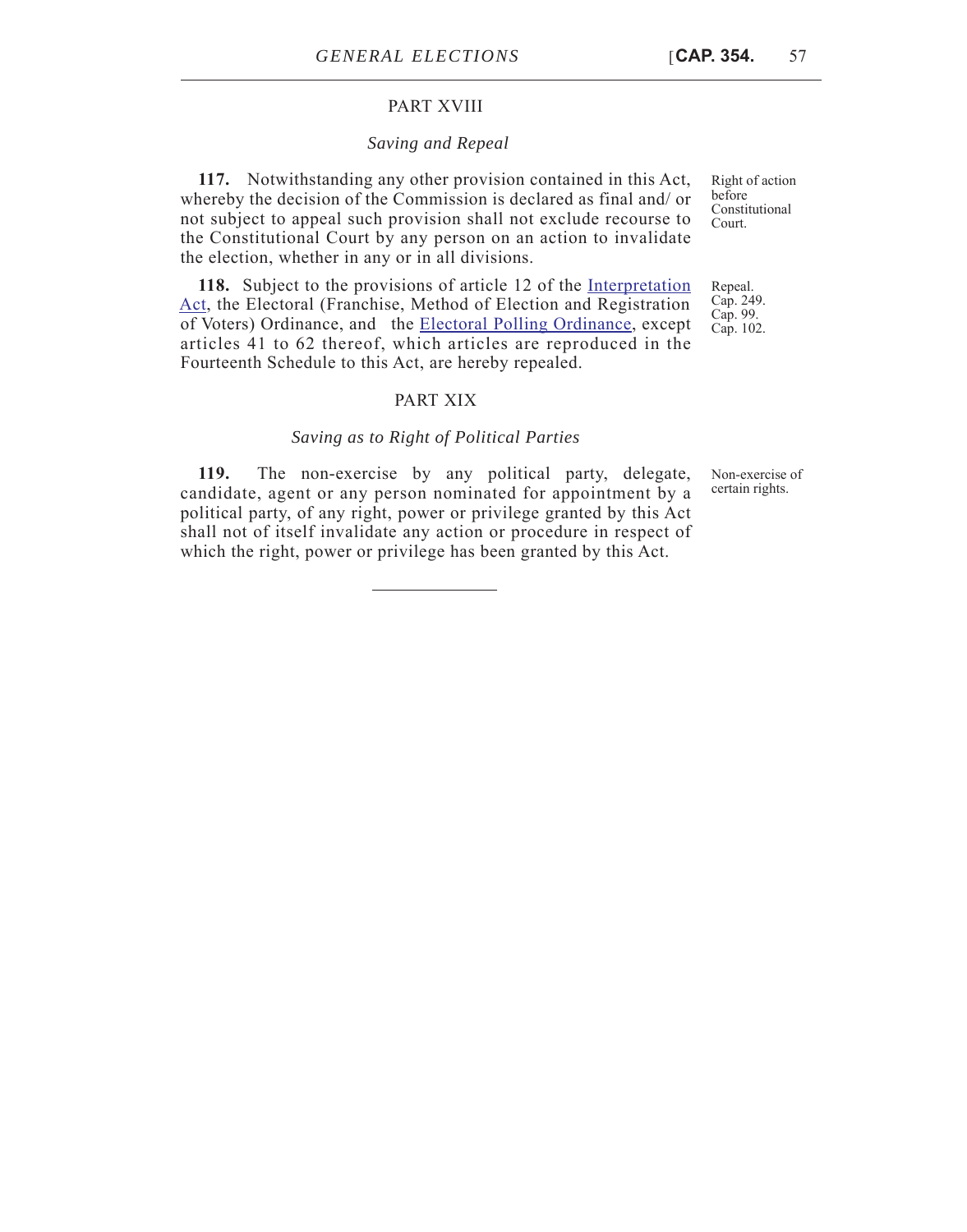### FIRST SCHEDULE

### (Article 8)

*Form of Oath of Office to be taken by the Election Commissioners*

I, ....................... , \*Chief Electoral Commissioner/Electoral Commissioner do swear / affirm that I will faithfully perform the duties of Commissioner to conduct the election of Members of the House of Representatives according to law. (So help me God.)

\* *delete where necessary*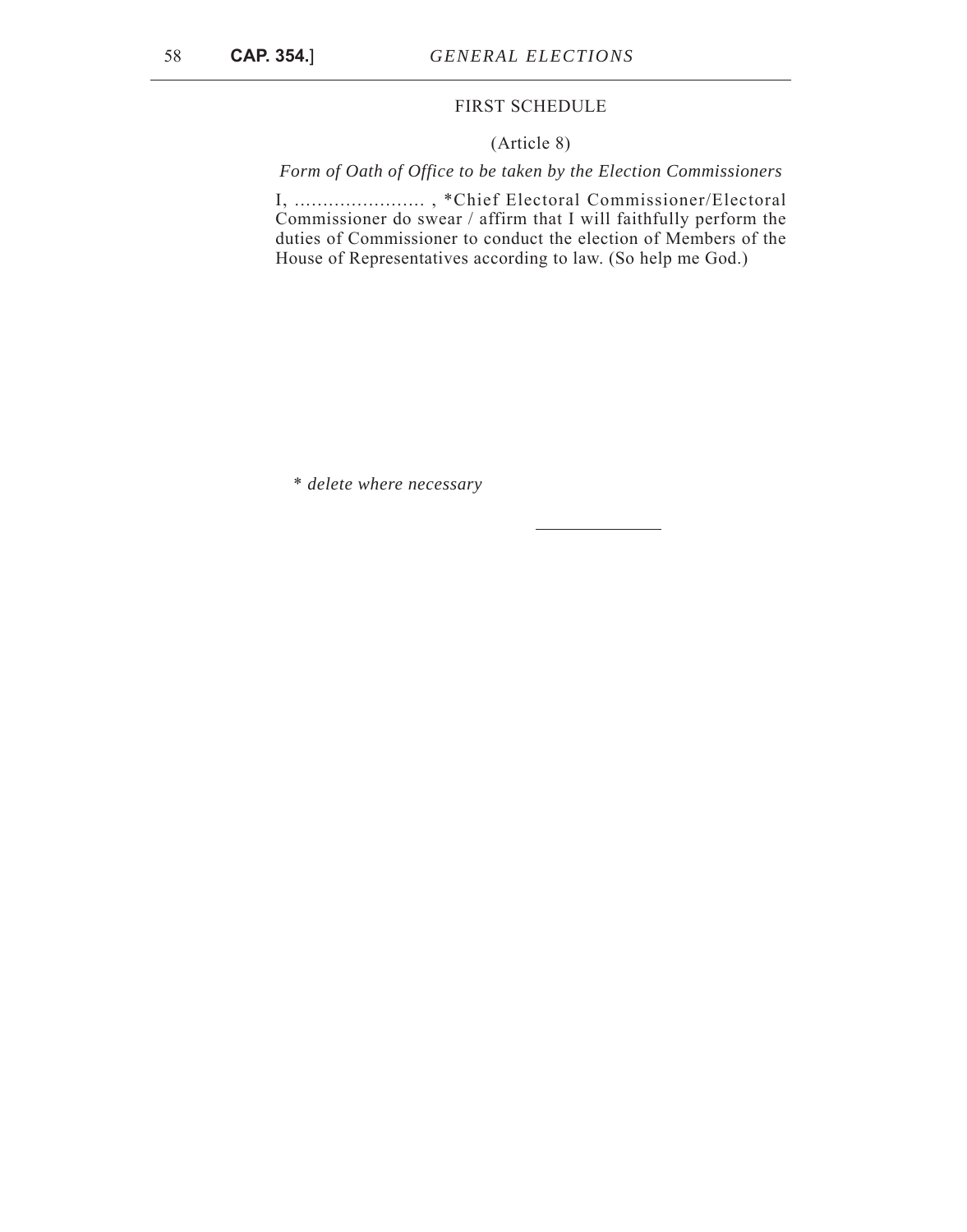### SECOND SCHEDULE

(Article 21)

*Form of Application for Registration as a Voter* 

To the Electoral Commission, Valletta, Malta

Surname ................................................................................. Name ..................................................................................... Legally valid identification document number ........................ Place of birth ......................................................................... Date of birth ........................................................................... Place of ordinary residence .................................................... Name of town or village ......................................................... Street and number of premises ................................................ ............................................................................................... Name and surname of applicant's father ................................. His place of birth .................... His nationality\*...................... \* (*if applicant's father is dead, give his nationality at the time of his death*) Name and maiden surname of applicant's mother .................... Her place of birth ...................... Her nationality \*\*..................... \*\* (*if applicant's mother is dead, give her nationality at the time of her death*)

I hereby apply to be registered as a voter for the .................... (1) electoral division in accordance with the General Elections Act, to be registered as a voter for the election of Members of the House of Representatives.

Date .............................

....................................................

Signature or mark of applicant

(1) Insert number of electoral division.

### FOR OFFICIAL USE ONLY

Remarks

*Amended by: L.N. 426 of 2012.*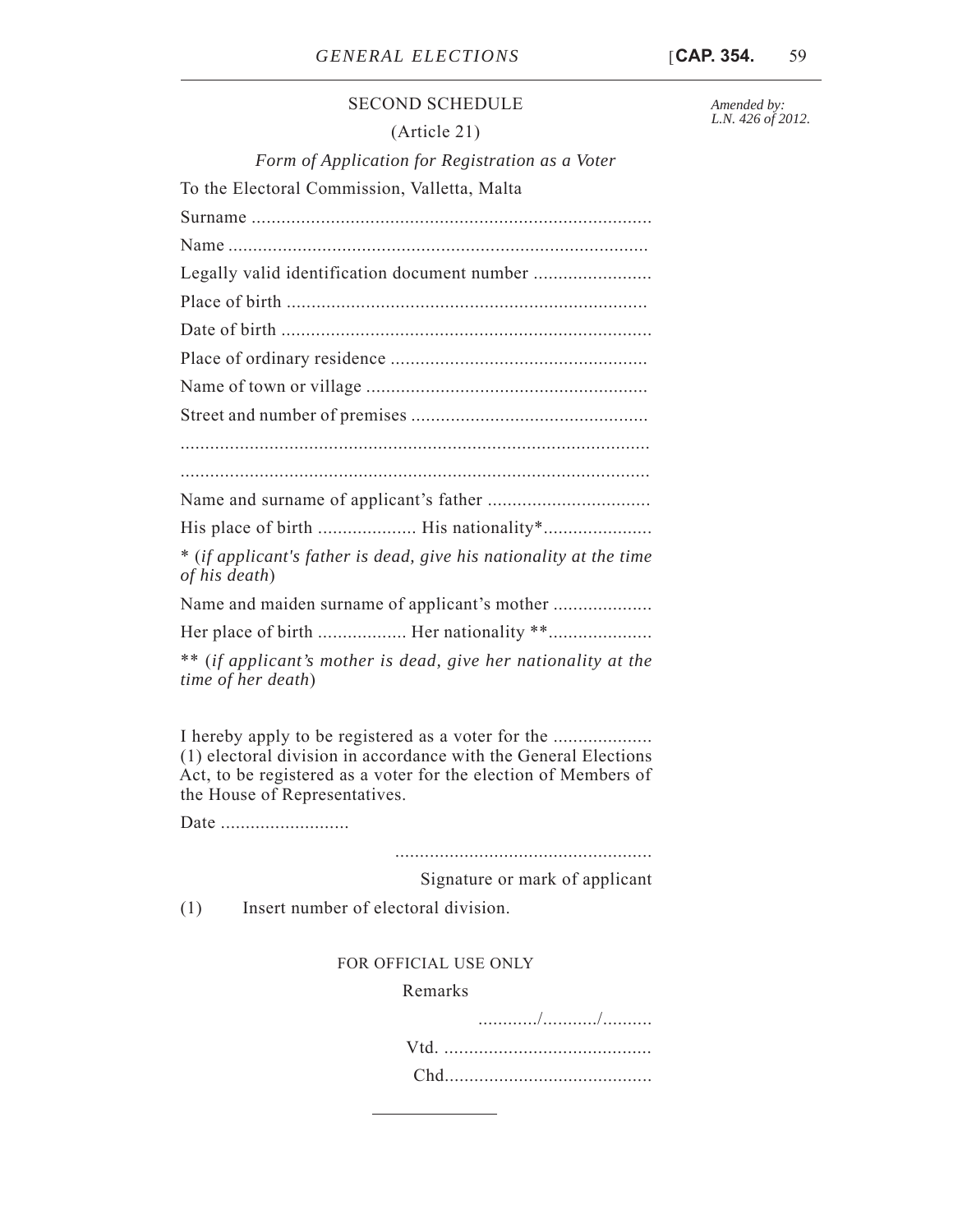60 **CAP. 354.**]*GENERAL ELECTIONS* 

#### *Amended by: L.N. 426 of 2012.*

### THIRD SCHEDULE

### (Article 23)

### *Form of Corrections or Transfers*

To the Electoral Commission:

I (1) ........................... legally valid identification document number ........................ formerly residing at (2) ........................... , do hereby give notice that I have transferred my residence to (3) ..................................................

Date ....................................

............................................................

Signature or mark of applicant (4)

............................................................

Signature and legally valid identification document number of witness

Address of witness ........................................................................

(1) Name and surname (also nickname, if any)

- (2) Former address as shown on Electoral Register
- (3) Present address
- (4) Should applicant be unable to write, the person filling in the form is to affix his or her signature and furnish his or her full address and legally valid identification document number below applicant's mark.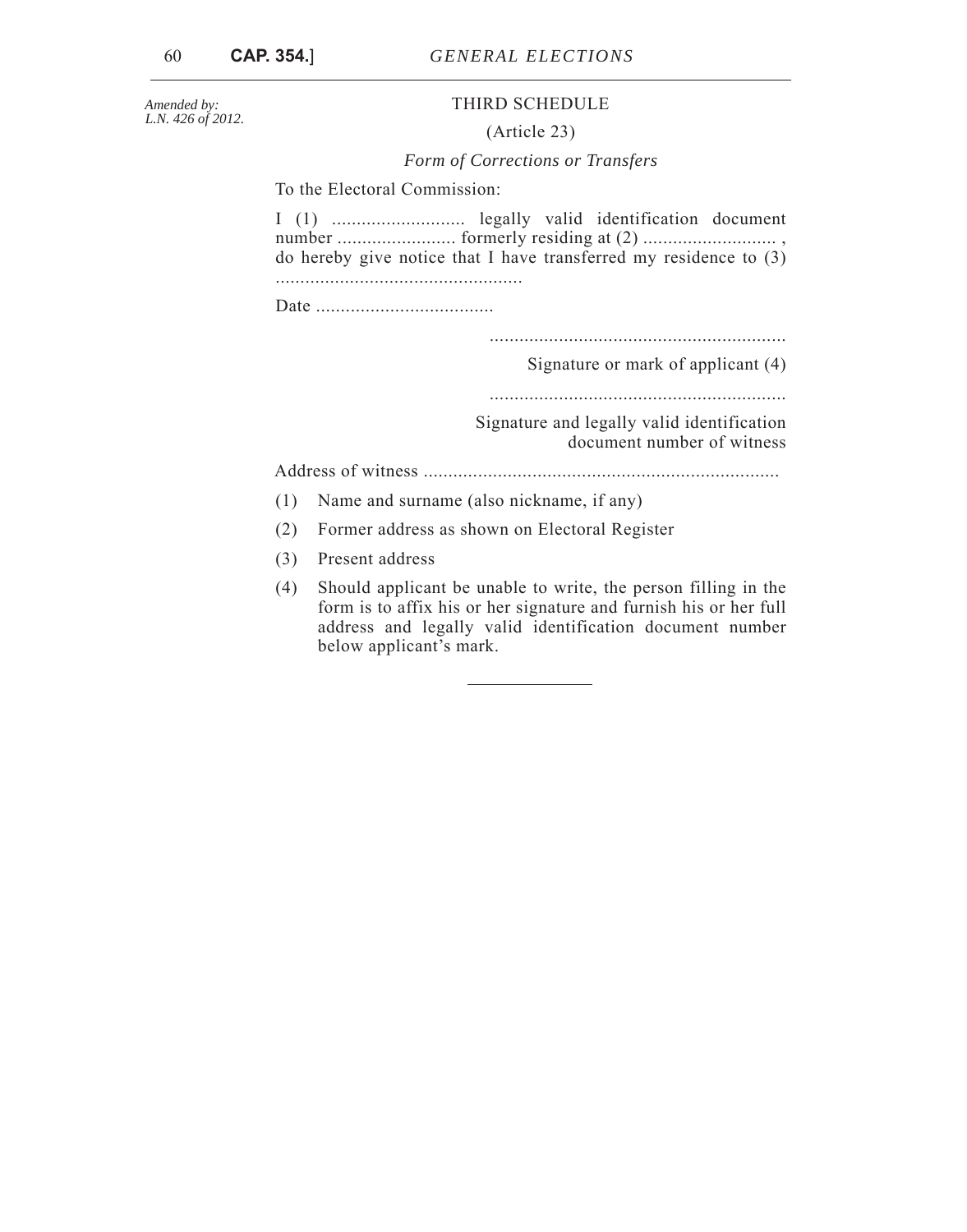### FOURTH SCHEDULE

*Amended by: L.N. 426 of 2012. Substituted by: L.N. 284 of 2014.*

| <b>FORMULA NRU. 3</b><br><b>FORM MO. 3</b>                                                                                                                                                                                                                                                                         | <b>NRU. TA' REFERENZA:</b><br><b>REFERENCE NO:</b>                                              |  |  |  |  |
|--------------------------------------------------------------------------------------------------------------------------------------------------------------------------------------------------------------------------------------------------------------------------------------------------------------------|-------------------------------------------------------------------------------------------------|--|--|--|--|
| Formula ta' Applikazzioni ghai tibdii ta' dettalli<br>Application Form for change in details                                                                                                                                                                                                                       |                                                                                                 |  |  |  |  |
| Lill-Kummissioni Elettorali, Il-Belt Valletta, Malta.<br>To the Electoral Commission, Valletta, Malta.                                                                                                                                                                                                             |                                                                                                 |  |  |  |  |
| ismi uyew Hndirizz tieghinii jidher fir-Registru Elettorali filmkien ma' dettalji ohra kif jidhru hawn taht (1):<br>My name and/or address* as shown on the Electoral Register together with other details as shown hereunder (1):                                                                                 |                                                                                                 |  |  |  |  |
|                                                                                                                                                                                                                                                                                                                    | Nru. tal-Karla tal-Identita' tal-applikant                                                      |  |  |  |  |
|                                                                                                                                                                                                                                                                                                                    | <b>Alentity Card No. of applicant</b><br>Data tat-Twelld                                        |  |  |  |  |
|                                                                                                                                                                                                                                                                                                                    | Date of Birth                                                                                   |  |  |  |  |
|                                                                                                                                                                                                                                                                                                                    | Post tat-Twelld                                                                                 |  |  |  |  |
|                                                                                                                                                                                                                                                                                                                    | Place of Birth                                                                                  |  |  |  |  |
|                                                                                                                                                                                                                                                                                                                    | <b>Nazzionalita</b>                                                                             |  |  |  |  |
|                                                                                                                                                                                                                                                                                                                    | <b>Alationality</b>                                                                             |  |  |  |  |
|                                                                                                                                                                                                                                                                                                                    | See<br>Gender                                                                                   |  |  |  |  |
| Kunjom ta' Xebba                                                                                                                                                                                                                                                                                                   | Stat                                                                                            |  |  |  |  |
|                                                                                                                                                                                                                                                                                                                    |                                                                                                 |  |  |  |  |
| Malden Sumame<br>$\cdots$<br>$\cdots$<br>$\cdots$<br>$\cdots$<br>Minhabba il sar titxili, nitiob sablex ismi uljew Hndirizz tieghi" filmkien ma' deftalji olira jidhru kif gej (2):<br>As a result of changes thereto, I request that my name and/or address" together with other details be shown as follows (2): | <b>Status</b>                                                                                   |  |  |  |  |
|                                                                                                                                                                                                                                                                                                                    | Data tat-Twelld                                                                                 |  |  |  |  |
|                                                                                                                                                                                                                                                                                                                    | Date of Birth                                                                                   |  |  |  |  |
|                                                                                                                                                                                                                                                                                                                    | Pret tat-Twelld                                                                                 |  |  |  |  |
|                                                                                                                                                                                                                                                                                                                    | <b>Place of Birth</b><br>Nazzionalita <sup>®</sup>                                              |  |  |  |  |
|                                                                                                                                                                                                                                                                                                                    | <b>Alationality</b>                                                                             |  |  |  |  |
|                                                                                                                                                                                                                                                                                                                    | <b>Sess</b>                                                                                     |  |  |  |  |
|                                                                                                                                                                                                                                                                                                                    | Gender                                                                                          |  |  |  |  |
| Kunjom ta' Xebba<br><b>Maiden Surname</b>                                                                                                                                                                                                                                                                          | Stat<br>Status                                                                                  |  |  |  |  |
| "Agh" hip majapplikes.                                                                                                                                                                                                                                                                                             |                                                                                                 |  |  |  |  |
| * Deleto where not assistable                                                                                                                                                                                                                                                                                      |                                                                                                 |  |  |  |  |
| Data:                                                                                                                                                                                                                                                                                                              |                                                                                                 |  |  |  |  |
| Date:                                                                                                                                                                                                                                                                                                              | Firma jew marka ta' min jappilika (3)<br>Signature or mark of applicant (3)                     |  |  |  |  |
|                                                                                                                                                                                                                                                                                                                    | Firma u Numru tal-Karta tal-Identita' tax-xhud<br>Stanature and Identity Card Number of witness |  |  |  |  |
| indirizz tax-xhud<br>Address of witness                                                                                                                                                                                                                                                                            |                                                                                                 |  |  |  |  |

(1) Isem shih u indirizz shih kif jidhru fir-Reğistru Eleftorali. (Deftalji qabel il-tibdil)<br>Fut name and fut address as shown on the Electoral Register. (Defalls before change)

(2) It-tibdi il i-applikant irid il jsir. (Dettaiji wara 1-tibdili)<br>Changes required by the applicant (Defails after change)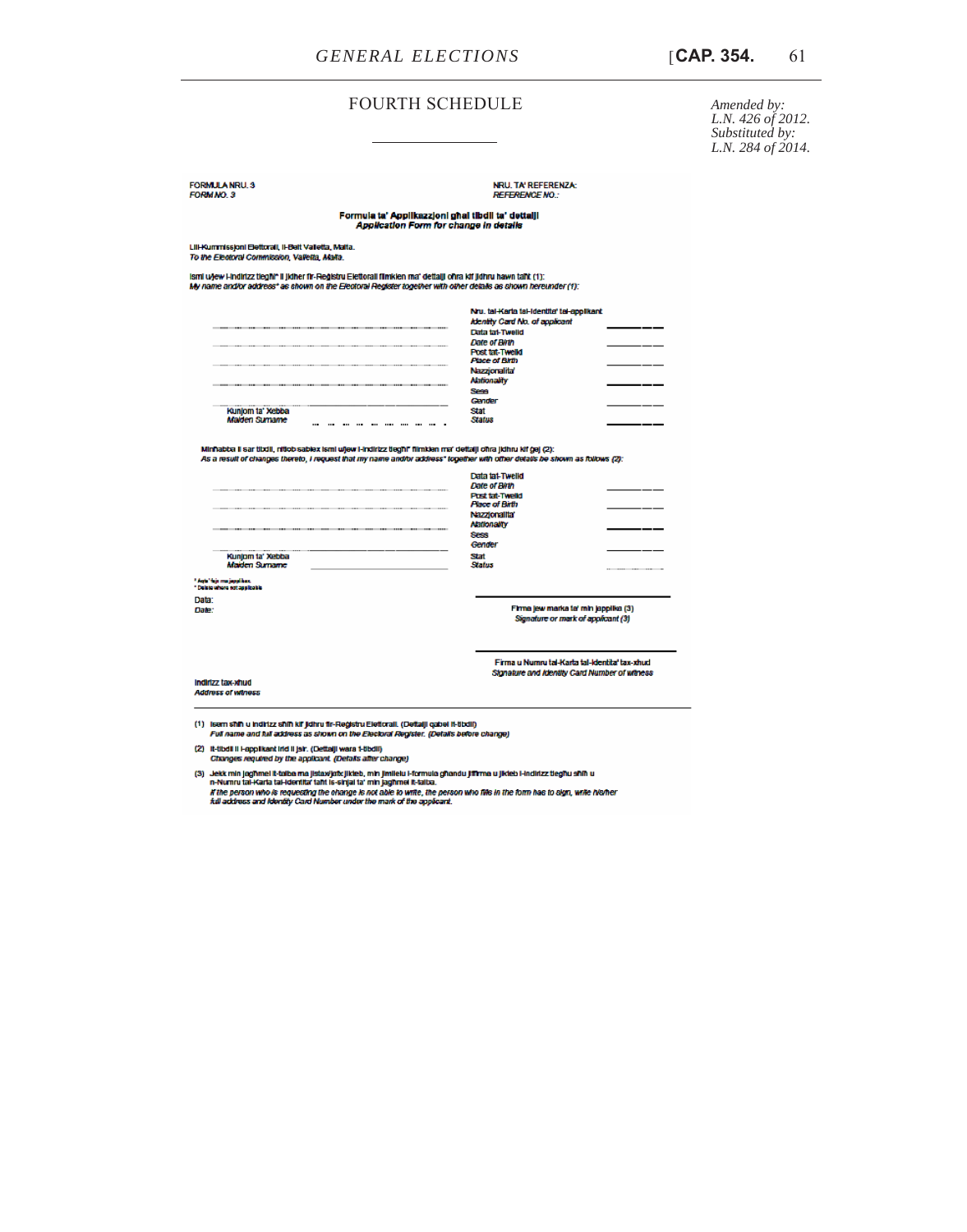*Amended by: L.N. 426 of 2012.*

### FIFTH SCHEDULE

### (Article 23)

*Application by female electors for the correction of surname and address in consequence of marriage* 

To the Electoral Commission:

| legally valid identification document number                          |  |
|-----------------------------------------------------------------------|--|
|                                                                       |  |
| and registered as an elector under that address, do hereby apply that |  |
| my surname (and/or address $*$ ) be now shown as follows (5)          |  |
|                                                                       |  |

Date .....................

........................................................

(6) Signature or mark of applicant

........................................................

Signature and legally valid identification document number of witness

Address of witness .....................................................:...................

\* Cancel the words which do not apply.

- (1) Date of marriage.
- (2) Name, surname in full and legally valid identification document number of applicant's husband.
- (3) Maiden surname (also nickname, if any) and legally valid identification document number of applicant.
- (4) Address as shown on Electoral Register.
- (5) Present address.
- (6) Should applicant be unable to write, the person filling in the form is to affix his signature and furnish his full address and legally valid identification document number below applicant's mark.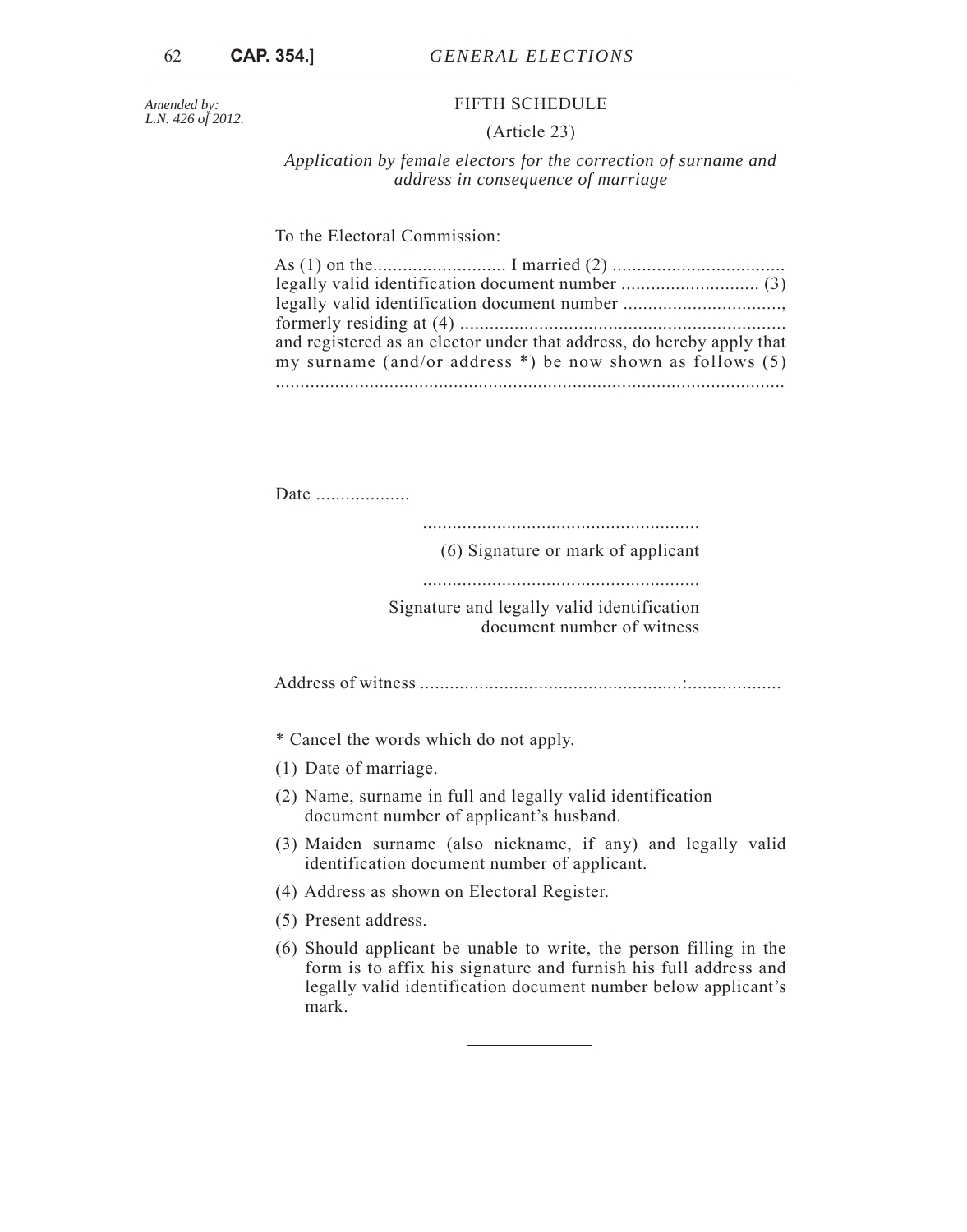### SIXTH SCHEDULE

### (Article 44)

### *Form of Writ to the Electoral Commissioners by the President of Malta*

To,

Electoral Commissioners appointed for conducting the election of Members of the House of Representatives.

Whereas an election of Members of the House of Representatives is to be held for the electoral division;

You are hereby commissioned to cause an election of Members of the House of Representatives to be held according to the law.

Given at the Palace, Valletta

this ........day ............ of ................... 19 ........

PRESIDENT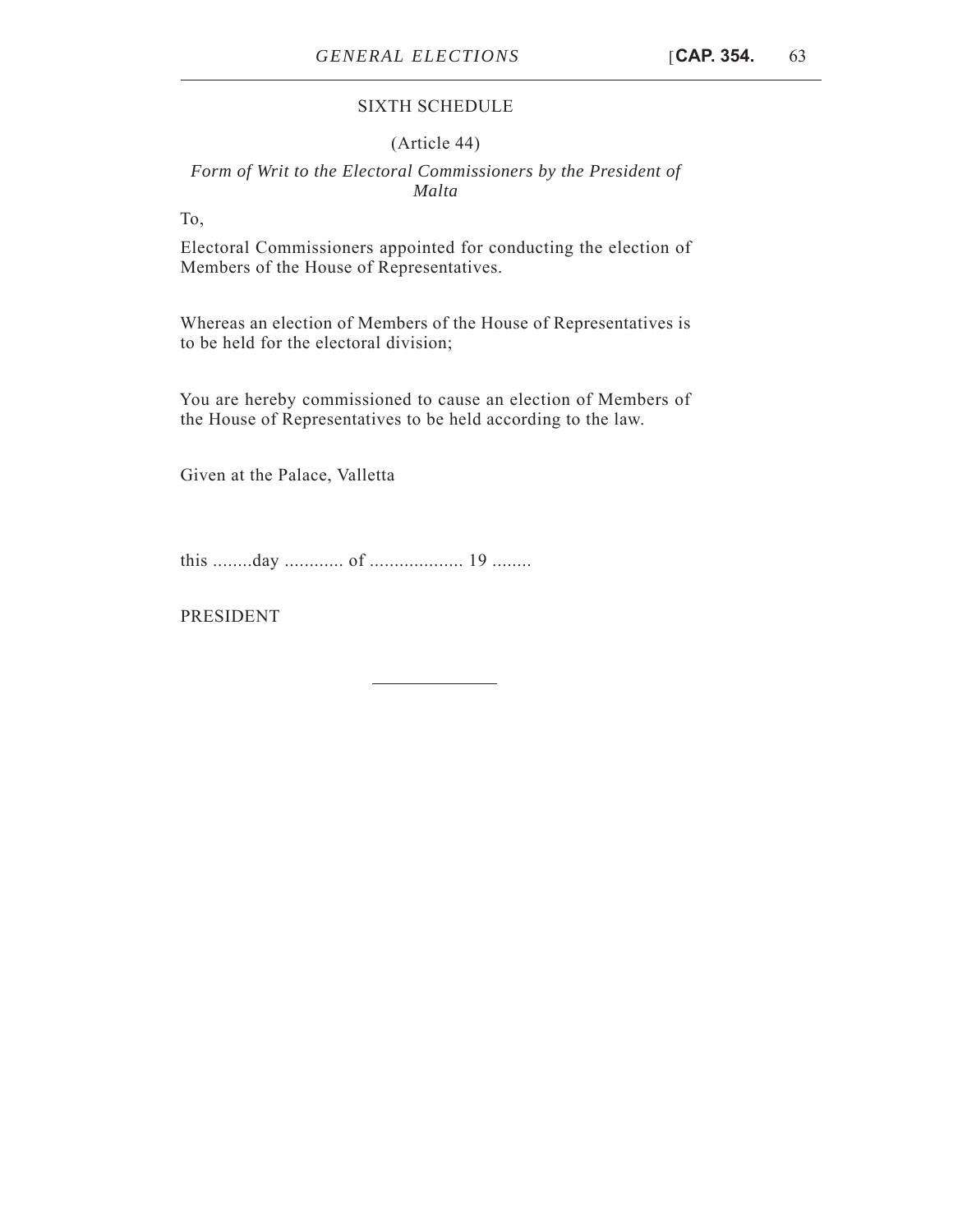### SEVENTH SCHEDULE

(article 46) *Form of Voting Document*

|                               | EUEO TIMMOZOTA                               |             |
|-------------------------------|----------------------------------------------|-------------|
|                               | <b>VUMPLITVJJVAFNV</b><br>TWIL-DESTITY.      |             |
| <b>FRITTENTTE</b>             | 222年10月11日                                   |             |
| TABLE                         | 3. 交叉:                                       |             |
| Frein Tiwwcda:                | LO & THE TT I BUE TO XEMULI                  | ) Victoria. |
| Mahu, Istar<br>inodzasadağa#1 | DJJAMMI ISSU XAAMAAJIJI EELETTYXEMJJI<br>. . |             |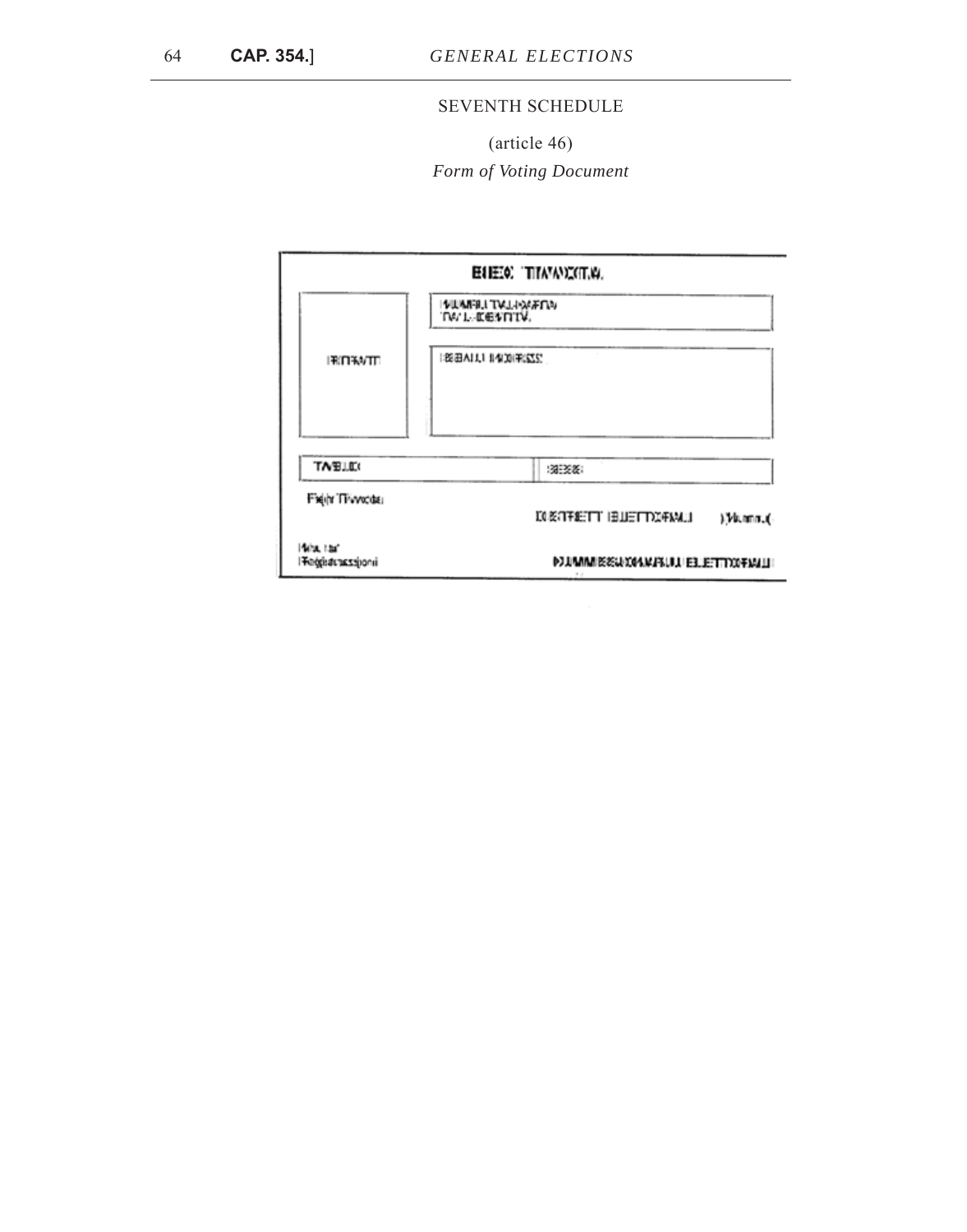# EIGHTH SCHEDULE

# (Article 49)

# *Form of Ballot Paper*

 $\ddot{\phantom{1}}$ 

| l Sibe, vot i Salamnidea na i toj i toj i salvadigadi                                                       | EGyladom                               |                                                                    |  |
|-------------------------------------------------------------------------------------------------------------|----------------------------------------|--------------------------------------------------------------------|--|
| Mannesi ich Zianstilldanser                                                                                 | like subjekt i bill<br>(Campellidades) | laba to:<br>idente de oc<br>scompanide act<br>и времен<br>bediges: |  |
| <b>IXMALLI UNTILISTI</b>                                                                                    |                                        |                                                                    |  |
| A000/UE381, MJ/bdnns Jaonses, vodi<br>ISS, ICIdd Blakkary Schood, Walliedts, Mierchenff II                  |                                        |                                                                    |  |
| IAMAZI PIZI, YANIliam I Xavidi IAbagoza xi<br>1X, Txyvan1Tceetl, Sileanau Piander(                          |                                        |                                                                    |  |
| Alli7交えて(, ) Libeagotr   Alfisauci, xd  <br>13. Wichbahls Wyseruse, Silismne, Luddooume (                   |                                        |                                                                    |  |
| IMILESICAATI, Nifsannoseoox iAlusasad xol<br>1. 138: Fraud's 138 reed), Saddoan, Drawe (                    |                                        |                                                                    |  |
| 'A'BLL.V., 'Llusmneei A'aillar, 13d'<br>St, I Kagaddilo: Sävaed, 1381. Jadisensa, Mychibecti(               |                                        |                                                                    |  |
| 'A'ILLIAMASE, X <sup>2</sup> 'sanods Williams: x01<br>1382, : Xaenuda 138 raed 1, Sünmeer, : Xhinemristif i |                                        |                                                                    |  |
| <b>KMELLE JATYSTANSELEI</b>                                                                                 |                                        |                                                                    |  |
| W23300PM4R00J, J3bpirx Aksacopardi, roll<br>r (E) Manimal Stiveed, (Deltum, Pinintran)                      |                                        |                                                                    |  |
| ECCPIZ, Massueno Ebagi, xd1<br>32E), Eanitenra 18aneer, Modificinar, Xibab (f                               |                                        |                                                                    |  |
| <b>ては反泛単平), Jijaila / XRBBBB1, xdf</b><br>"Didiomeer, IAbdiri Streed, (Zoegtious), Houssewith (-            |                                        |                                                                    |  |
| MISSSEL, J/Zibarnau (Alissal, /pdf<br>TX, Tiwo Kanber Strond, Lijin, Lunvyer (                              | e.<br>Blir                             |                                                                    |  |
| (ZM形面), NFoortunad (Santic roll<br>r BE), Startin'd Starreed, I Lucceu, I Chemid (+                         | $\mathbb{Z}_{2}$<br>'n4.               |                                                                    |  |
| <b>EMETTTI TAISHSDÄME!</b>                                                                                  |                                        |                                                                    |  |
| VLXXXXXXXXXXII, )(予sgrimaidt Acseqqearcli, xd1<br>rilea, 192.: Doomemic: Streed, Kicamid, Kiberkij          |                                        |                                                                    |  |
| ZMARAITI', 'Juawerence (Ziammiti, xd )<br>"Jubeabon", r 1981, 16/wherser; Scheed, Pharmnum, 1001semistor,   |                                        |                                                                    |  |
| <b>PAM400IX4711INDIFESIDESTI</b>                                                                            |                                        |                                                                    |  |
| 131月442以下1, j(Louis: Eumagian, xd1<br>1881, I'llegoddilic: Streed, 15addosan, Mendrianni)(                  |                                        |                                                                    |  |
| KAMILIEM, KAINA KAANNA KOT<br>IET', IET Plants Lismo, (Xaramdi), Albahian's                                 |                                        |                                                                    |  |

*Substituted by: XV. 1996.64.*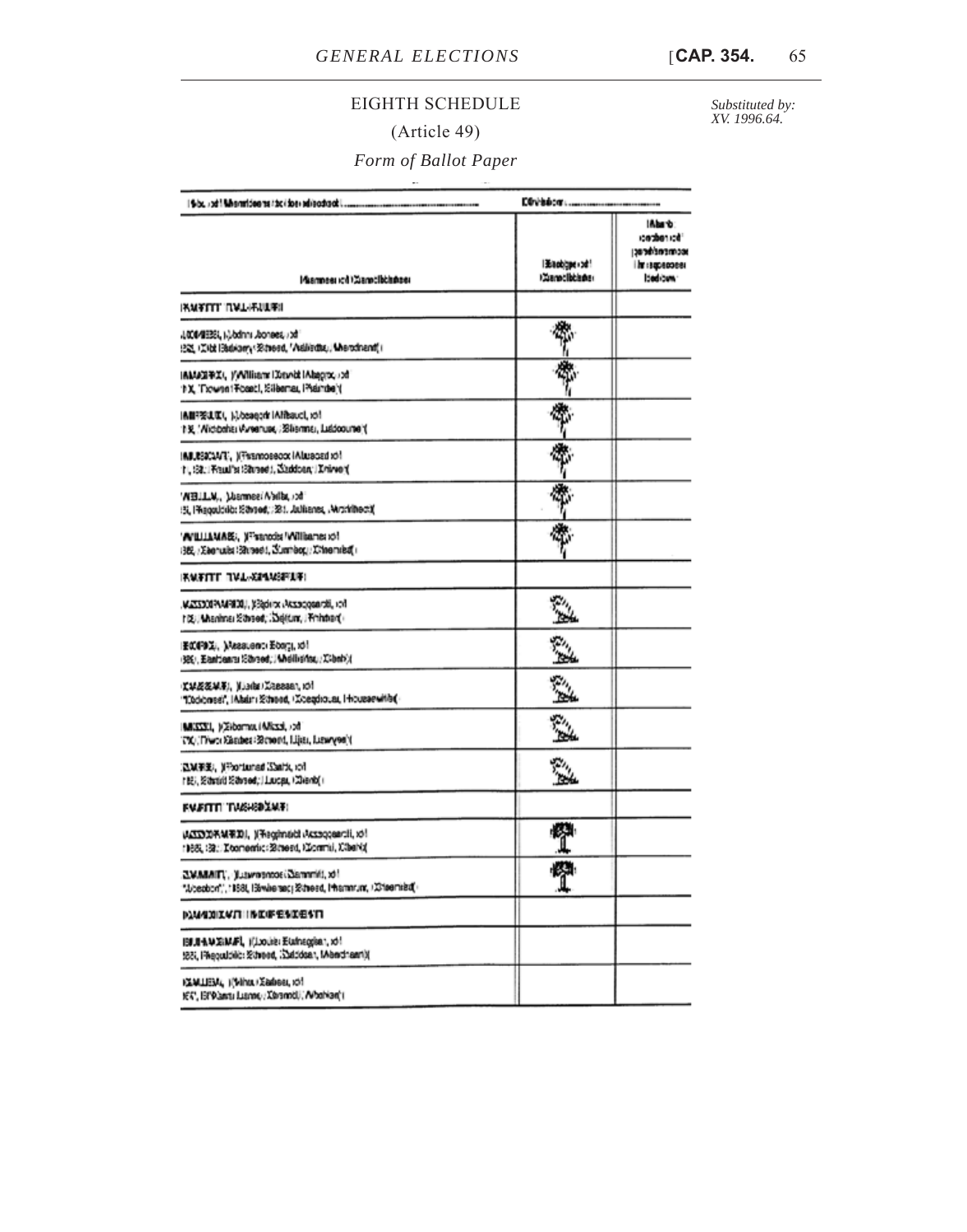*Substituted by: XV. 1996.64.*

### SCHEDULE EIGHT B

### (Article 68(3))

### DIRECTIONS FOR THE GUIDANCE OF THE VOTER IN VOTING

- 1. Vote by placing the figure 1 against the name of the candidate you most desire to see elected.
- 2. You are invited (and it is advisable) to place the figure 2 against the name of your second choice, the figure 3 against the name of your third choice, and so on.
- 3. It is advisable to go on numbering the candidates in the order of your preference until you are indifferent as to the candidates whom you have not marked.
- 4. If you do not place the figure 1 on your ballot paper or if you place the figure 1 (indicating a first preference) and some other figure against the same name, or if you place the figure 1 against the name of more than one candidate, your ballot paper will be invalid and will not be counted.
- 5. Do not vote with an X.
- 6. If you inadvertently spoil a ballot paper you may return it to the Assistant Commissioner, who will, if satisfied of such inadvertence, give you another ballot paper.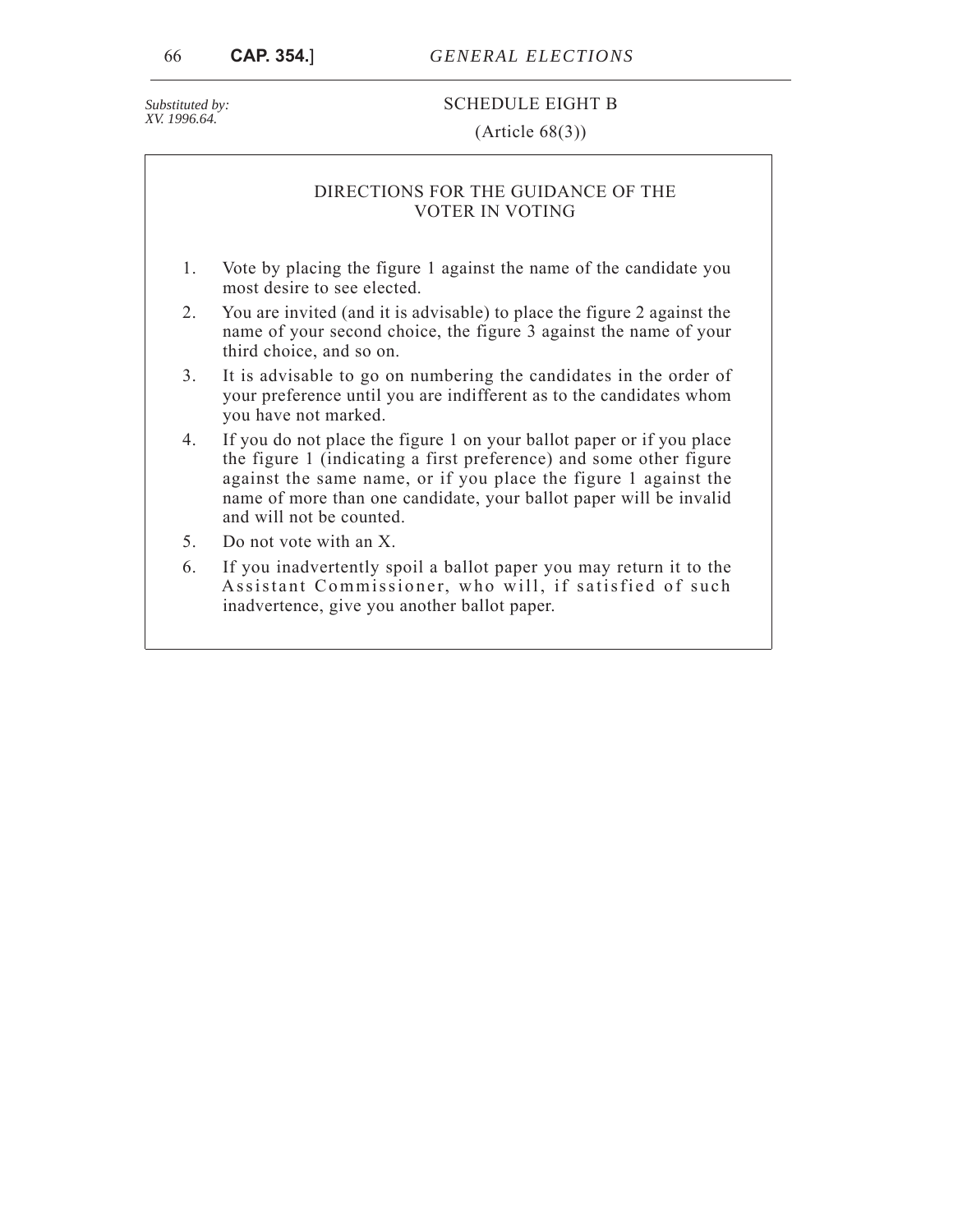# NINTH SCHEDULE (Article 51)

# *Form of Nomination Paper*

To the Election Commissioners

We, the undersigned, being voters entitled to vote at an election of Members of the House of Representatives and being registered on the Electoral Register for the (1) Electoral Division, do hereby nominate (2) ........................... as a candidate for the said division and in the interests of the (3)

I, (2) ........................... residing at ..............................................

consent to the above nomination.

Date

Signature of candidate (or of lawful representative as the case may be)

- 1. Number of division
- 2. Name, surname, address, and legally valid identification document number and occupation of person nominated
- 3. Name of political party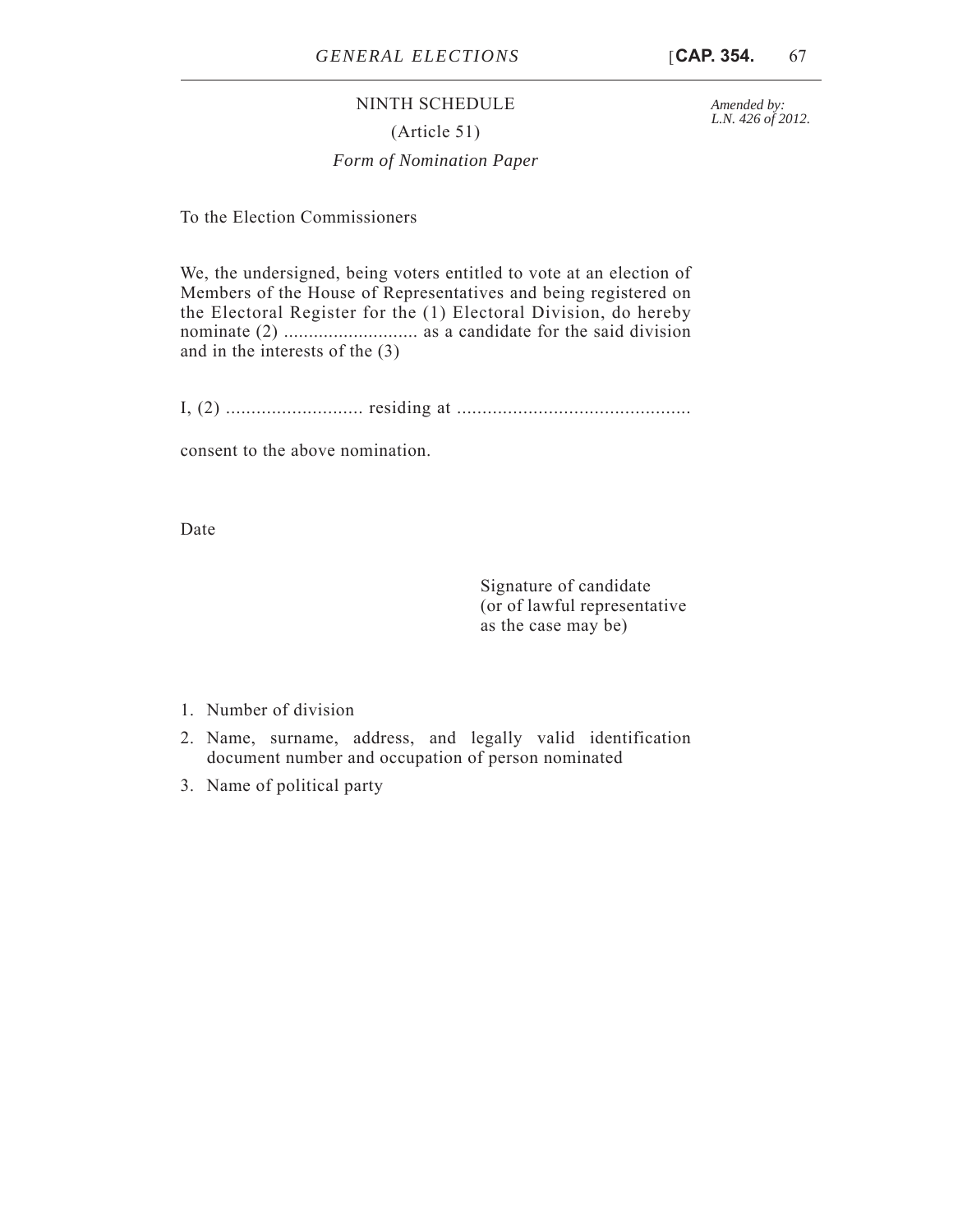*Amended by: L.N. 426 of 2012.*

### TENTH SCHEDULE

#### (Article 56)

*Form of Oath to be taken by Assistant Electoral Commissioners*

I, .......................... , Assistant Election Commissioner duly appointed to superintend the taking of the poll at the election of the Members of the House of Representatives swear/ affirm that I will faithfully perform the duties of such office according to the provisions of the law, and to report by letter addressed to the Clerk of the House of Representatives any irregularity observed by me in the conduct of the election.

I also swear/affirm to maintain secrecy regarding the vote given by any elector which may become known to me. (So help me God.)

Date ........................... Signature ...............................................

Legally valid identification document number

..............................................

*Amended by: L.N. 426 of 2012.*

### ELEVENTH SCHEDULE

### (Article 70)

*Form of oath which an Assistant Commissioner may administer to a voter*

I, (1)

of (2) do swear/affirm that I am the same person whose name appears as A.B. in the Electoral Register and that I have not already voted either here or elsewhere at this election for members of the House of Representatives. (So help me God.)

Date.............. Signature or mark of voter ........................................

Sworn/Affirmed before me this .................day of ...........................

Signature of Assistant Election Commissioner

1. Name in full

2. Address and legally valid identification document number of voter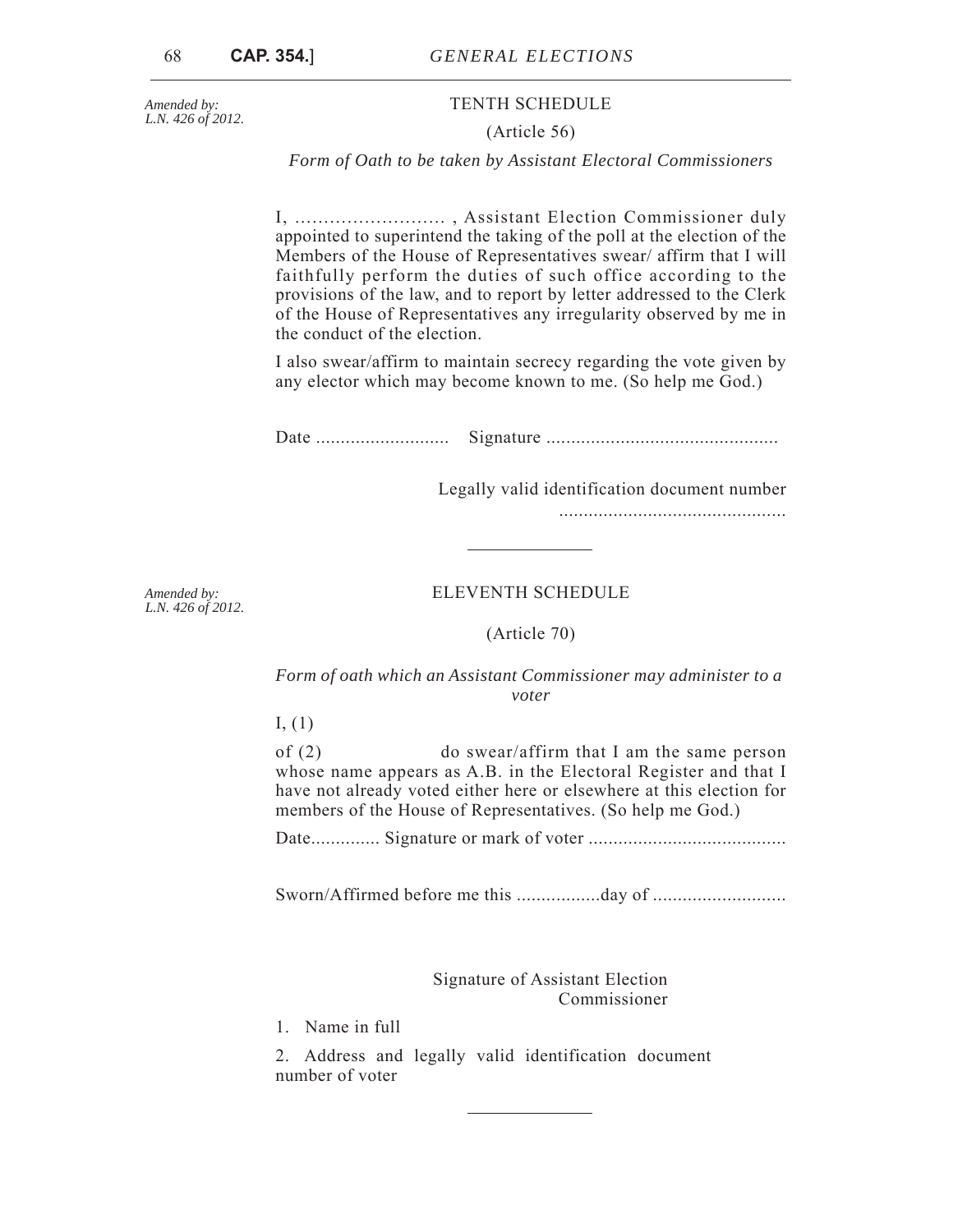### TWELFTH SCHEDULE

(Article 118)

### (Article 50, [Cap. 102,](http://www.justiceservices.gov.mt/DownloadDocument.aspx?app=lom&itemid=8642&l=1) vide Fourteenth Schedule)

*Return of election expenses*

1. Under the head of receipts there shall be shown the name and description of every person (including the candidate), club, society or association from whom any money, security, or equivalent of money was received in respect of expenses incurred on account of or in connection with or incidental to the election, and the amount received from each person, club, society or association separately.

- 2. Under the head of expenditure there shall be shown:
	- *a*) the personal expenses of the candidate incurred or paid by him or his election agent;
	- *b*) the name, the rate, and total amount of the pay of each person employed as an agent (including the election agent), clerk or messenger;
	- *c*) the travelling expenses and any other expenses incurred by the candidate or his election agent on account of agents (including the election agent), clerks or messengers;
	- *d*) the travelling expenses of persons, whether in receipt of a salary or not, incurred in connection with the candidature and whether paid or incurred by the candidate, his election agent, or the person so travelling;
	- *e*) the cost whether paid or incurred, of:
		- i) printing;
		- ii) advertising;
		- iii) stationery;
		- iv) postage;
		- v) telegrams;
		- vi) rooms hired either for public meetings or as committee rooms;
	- *f*) any other miscellaneous expenses, whether paid or incurred.

Note:

- 1) All expenses incurred in connection with the candidature whether paid by the candidate, his election agent or any other persons, or remaining unpaid on the date of the return, are to be set out.
- 2) For all items over fifty-eight cents (0.58) unless from the nature of the case (e.g. postage) a receipt is not obtainable, vouchers have to be attached.
- 3) All sums paid out, but for which no receipt is attached, are to be set out in detail with dates of payments.

*Amended by: L.N. 425 of 2007; XXIV. 2015.48.*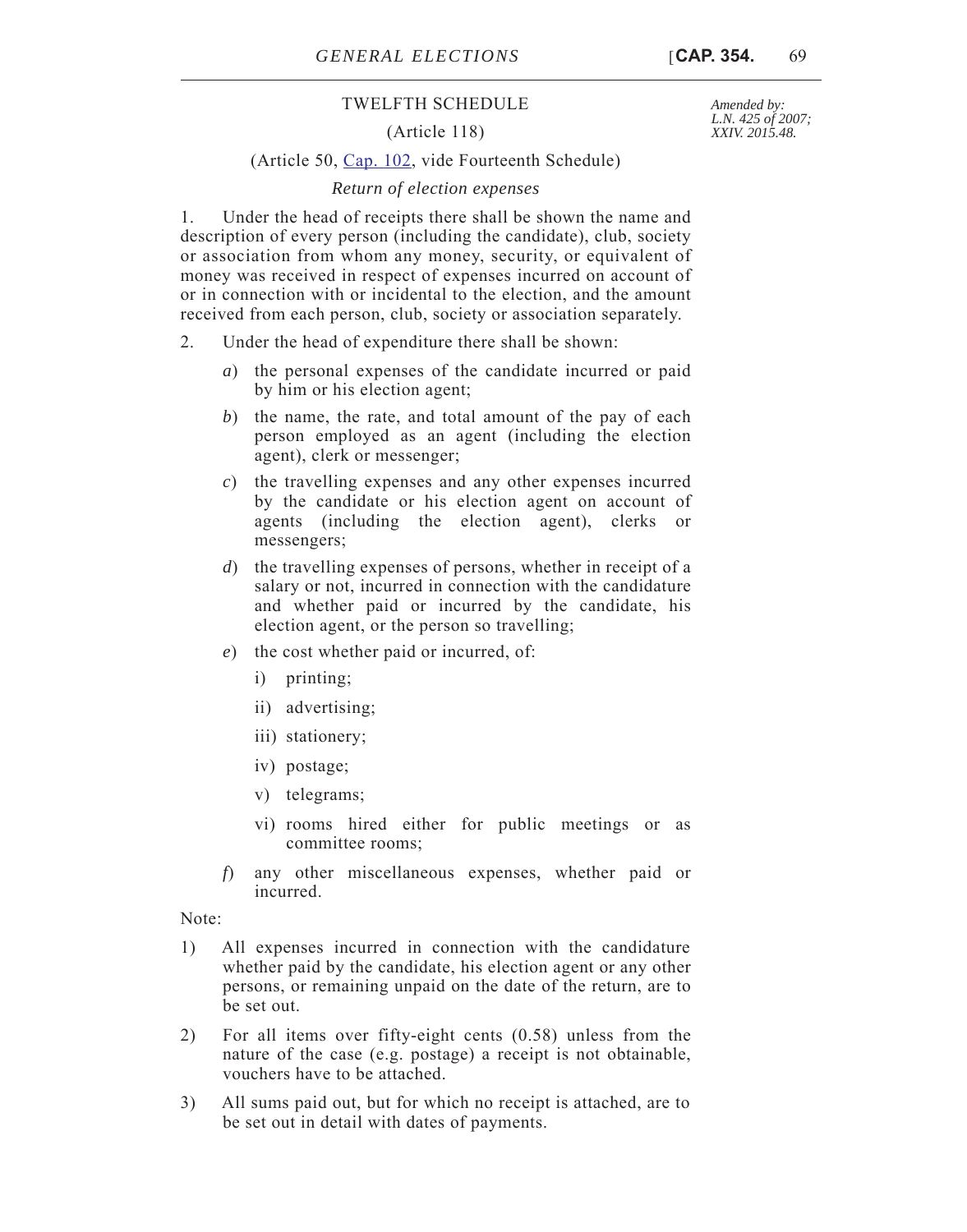4) All sums unpaid are to be set out in a separate list.

### FORM OF DECLARATION BY CANDIDATE

I, ................................................................................. , being a candidate for election in the ...........................Electoral Division, do hereby swear/affirm that the above return of election expenses is true to the best of my knowledge and belief, and that, except the expenses therein set out, no expenses of any nature whatsoever have to my knowledge or belief been incurred in connection with or for the purposes of my candidature.

Candidate

Sworn/Affirmed before me

Magistrate/Commissioner of Oaths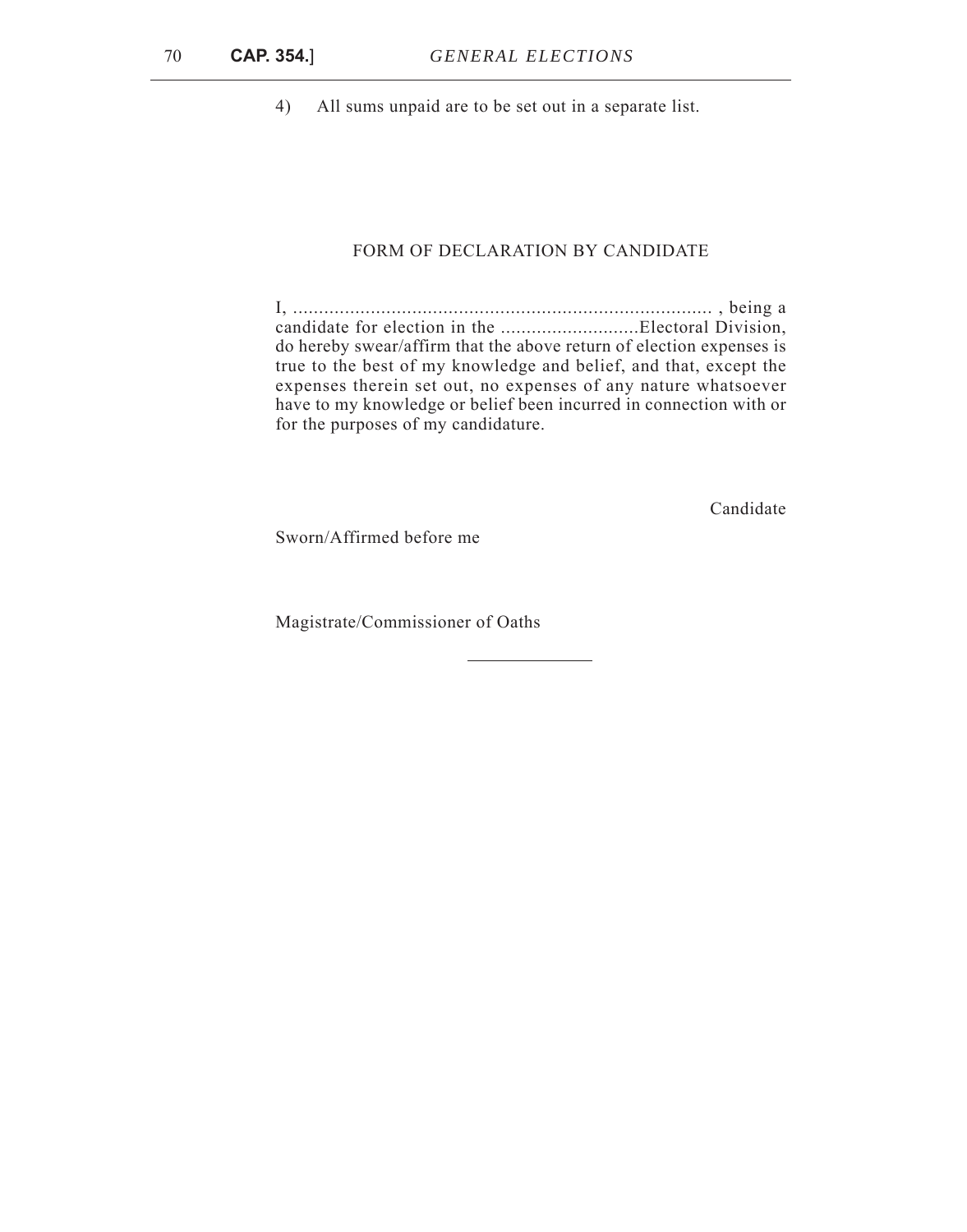### THIRTEENTH SCHEDULE

(Article 105)

*The General Elections*  (*Sorting of Ballot Papers, Casual Elections and Co-opting*) *Regulations, 1991* 

### PART I

### *Preliminary*

**1.** These regulations may be cited as the General Elections Citation. (Sorting of Ballot Papers, Casual Elections and Co-options) Regulations, 1991.

**2.** In these regulations unless the context otherwise requires:

 (1) The expression "continuing candidate" means any candidate not elected and not excluded from the poll.

 (2) The expression "first preference" means the figure "1" standing alone against the name of a candidate; the expression "second preference" means the figure "2" standing alone against the name of a candidate; and the expression "third preference" means the figure "3" standing alone against the name of a candidate, and so on.

 (3) The expression "next available preference" means a second or subsequent preference recorded in consecutive numerical order for a continuing candidate, the preferences next in order on the ballot paper for candidates already elected or excluded from the poll being ignored.

 (4) The expression "transferable paper" means a ballot paper on which, following a first preference, a second or subsequent preference is recorded in consecutive numerical order for a continuing candidate.

 (5) The expression "non-transferable paper" means a ballot paper on which no second or subsequent preference is recorded for a continuing candidate:

Provided that a paper shall be deemed to have become a non-transferable paper whenever:

- (*a*) the names of two or more candidates, (whether continuing or not) are marked with the same number, and are next in order of preference; or
- (*b*) the name of the candidate next in order of preference (whether continuing or not) is marked:
	- (i) by a number not following consecutively after some other number on the ballot paper or
	- (ii) by two or more numbers; or
- (*c*) for any other reason it cannot be determined with certainty for which of the continuing candidates the next available preference of the voter is recorded.

*Amended by: XV. 1996.65; L.N. 178 of 1996; XXI. 2007.7.*

Interpretation. *Amended by: L.N. 178 of 1996.*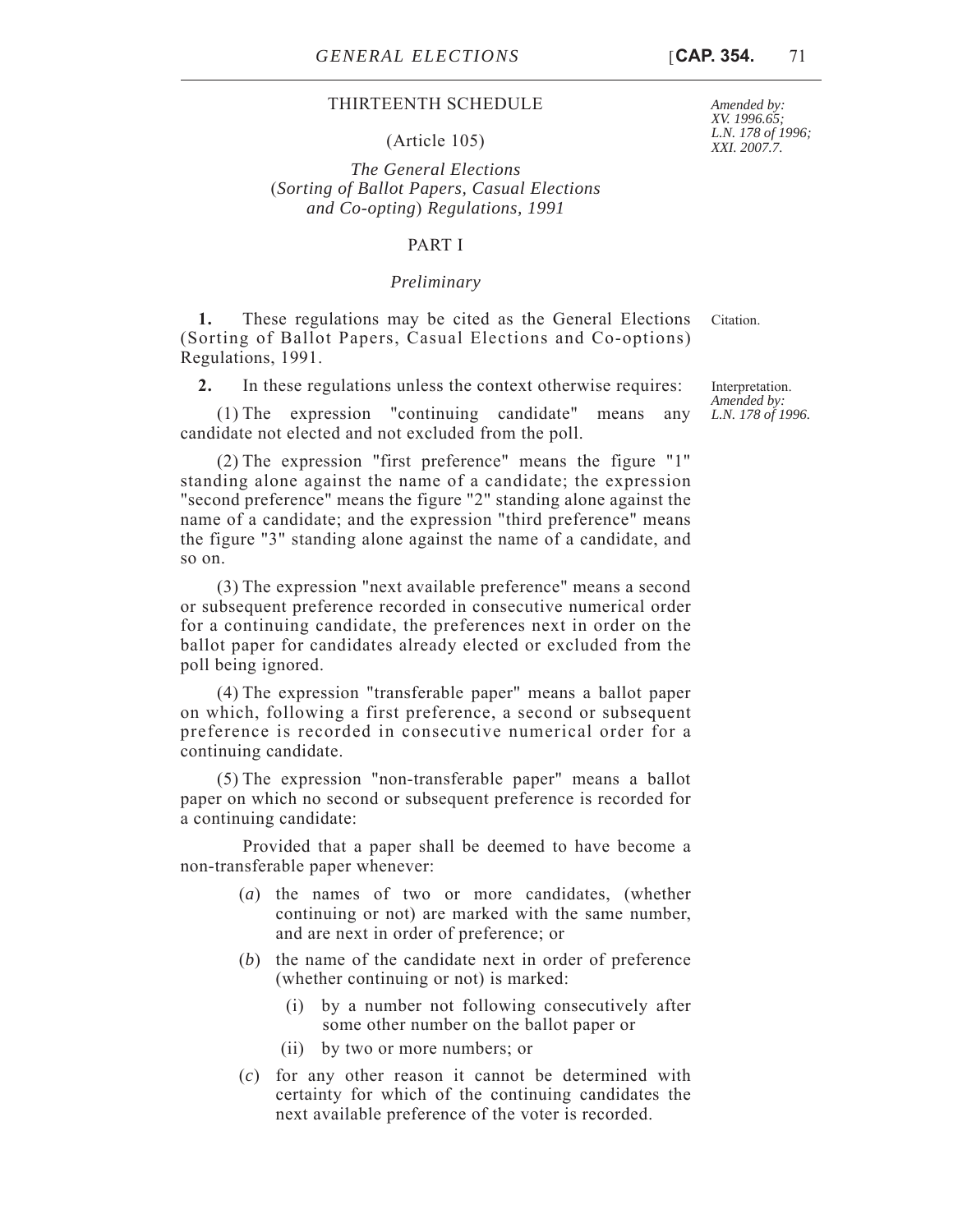(6) The expression "original vote" in regard to any candidate means a vote derived from a ballot paper on which a first preference is recorded for that candidate.

 (7) The expression "transferred vote" in regard to any candidate means a vote derived from a ballot paper on which a second or subsequent preference is recorded for that candidate.

 (8) The expression "surplus" means the number of votes by which the total number of the votes, original and transferred, credited to any candidate, exceeds the quota.

(9) The expression "count" means:

- (*a*) all the operations involved in the counting of the first preferences recorded for candidates; or
- (*b*) all the operations involved in the transfer of the surplus of an elected candidate; or
- (*c*) all the operations involved in the transfer of the votes of an excluded candidate or of two or more candidates excluded together.

### PART II

#### *Sorting of votes*

**3.** In any general election, after the stage referred to in Part XIV of the General Elections Act, the Commission shall cause the ballot papers to be sorted out into parcels according to their first preference recorded for each candidate, rejecting any that are invalid.

Method of sorting. **4.** The sorting of ballot papers indicated in the previous regulation shall be carried out in the following manner:

> (1) the supervisor of each counting table shall take the topmost bundle of ballot papers form each pigeon hole and, in full view of the candidates and agents, place the bundles on a rack to pass to the counters;

> (2) when a parcel of ballot papers has been taken from each different pigeon hole and placed on the rack as provided in the previous paragraph of this regulation, the supervisor shall pass to each counter one parcel at a time in order that the ballot papers may be sorted;

> (3) the counters shall open each parcel with the ballot papers and ascertain whether each paper is valid or invalid;

> (4) if the counters decide that there is a possibility that, for any reason according to the General Elections Act, a ballot paper may be invalid or if any candidate or agent for the same reason so claims, the counter shall place such ballot paper in a tray marked "dubious";

> (5) if the ballot paper is considered as valid the counter shall place the ballot paper in a tray indicating the candidate to which the first preference has been given on that ballot paper.

Sorting of ballot papers.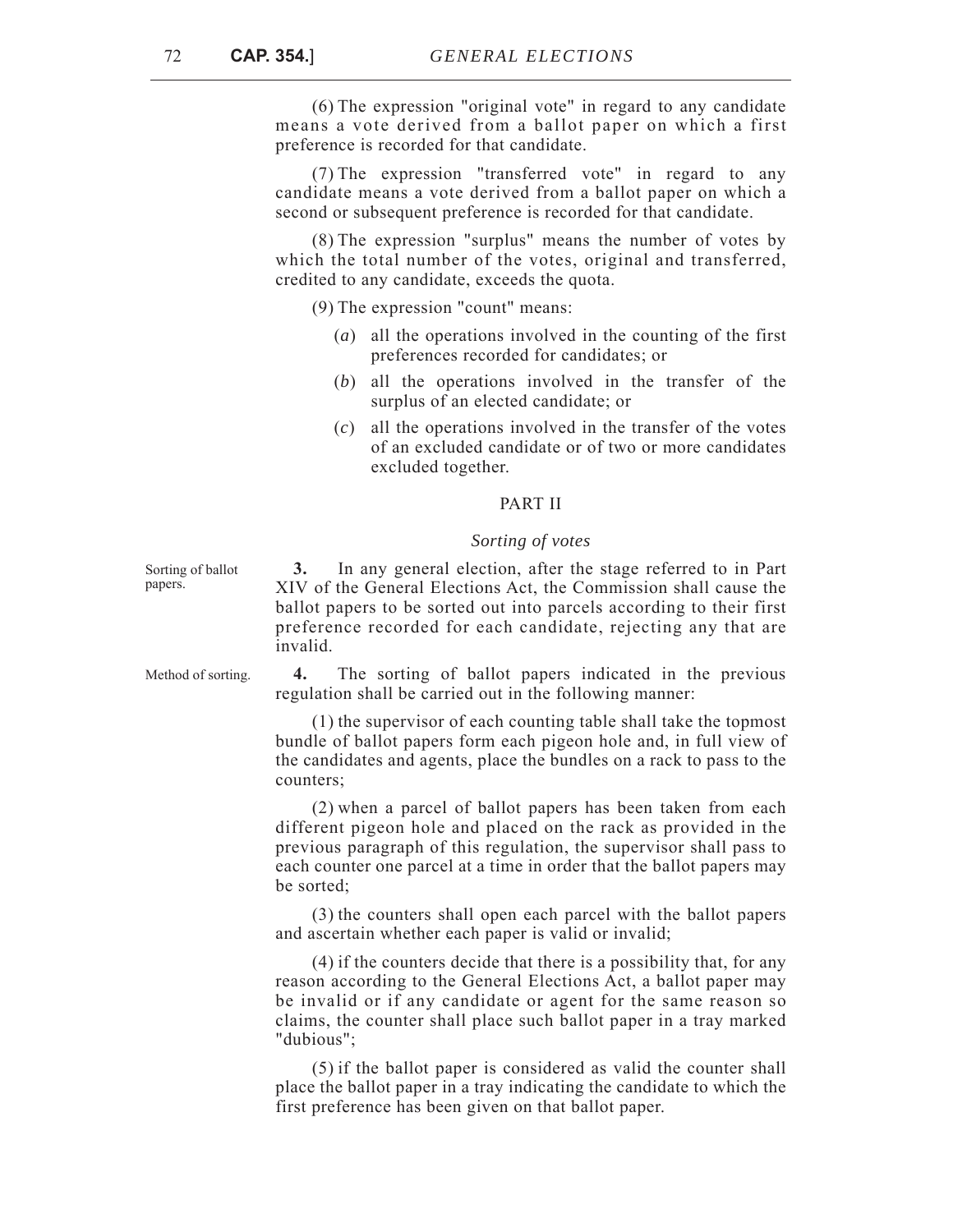**5.** (1) When a counter has so disposed of the parcel of ballot papers mentioned in the previous regulation he shall be given another parcel to sort in the same manner and so on and so forth until all the parcels on the rack have been counted.

(2) When all the parcels on the rack have been counted the supervisor shall take the next topmost parcel of ballot papers from each pigeon hole repeating the sorting process mentioned in regulation 4 and in paragraph (1) of this regulation and so on and so forth until all ballot papers have, in phases, been removed from the pigeon holes, put on the rack and sorted.

**6.** (1) Whenever the supervisor in charge of the sorting of Dubious Votes. votes of an electoral division determines that in the tray marked as "dubious" there are a sufficient number of ballot papers he shall call one of the Electoral Commissioners to collect such papers.

(2) The dubious ballot papers may only be removed from the tray by an Electoral Commissioner who shall take them to the table of the Electoral Commission personally.

(3) The Electoral Commission, or any number of members thereof not being less than three, shall, after hearing the representations of the party delegates, or their substitutes decide in respect of each paper, whether it is valid or invalid and if they decide that it is invalid they shall so stamp the paper on its face.

(4) The decision of the Electoral Commission in this regard shall be final and not subject to appeal.

(5) Once all the dubious ballot papers have been declared valid or invalid by the Electoral Commission, they shall be returned to the appropriate electoral division by an Electoral Commissioner who shall pass them on to a supervisor of that division.

(6) The supervisor shall cause the invalid ballot papers to be put in a tray marked Invalid and the valid ballot papers to be sorted in accordance with the preceding regulations.

**7.** (1) The Commission shall then count the number of papers in the tray of each candidate, and credit each candidate with a number of votes equal to the number of valid papers on which a first preference has been recorded for such candidate, and they shall ascertain the total number of valid papers in that division.

(2) When counting the number of papers placed in the tray of each candidate, the supervisor shall direct that such papers be bundled in packets of fifty papers each and that each packet is counted by at least two counters.

(3) The Electoral Commission may order that in the same electoral division the votes of more than one candidate shall be counted contemporaneously provided that they ensure that the ballot papers belonging to different candidates are kept separate.

(4) At the end of the count in a particular electoral division the Commission shall declare the total number of valid ballot papers in that division and the total number of valid votes credited to each candidate in that electoral division.

Counting papers. *Amended by: XV. 1996.65.*

Continuation of sorting process. *Amended by: XV. 1996.65.*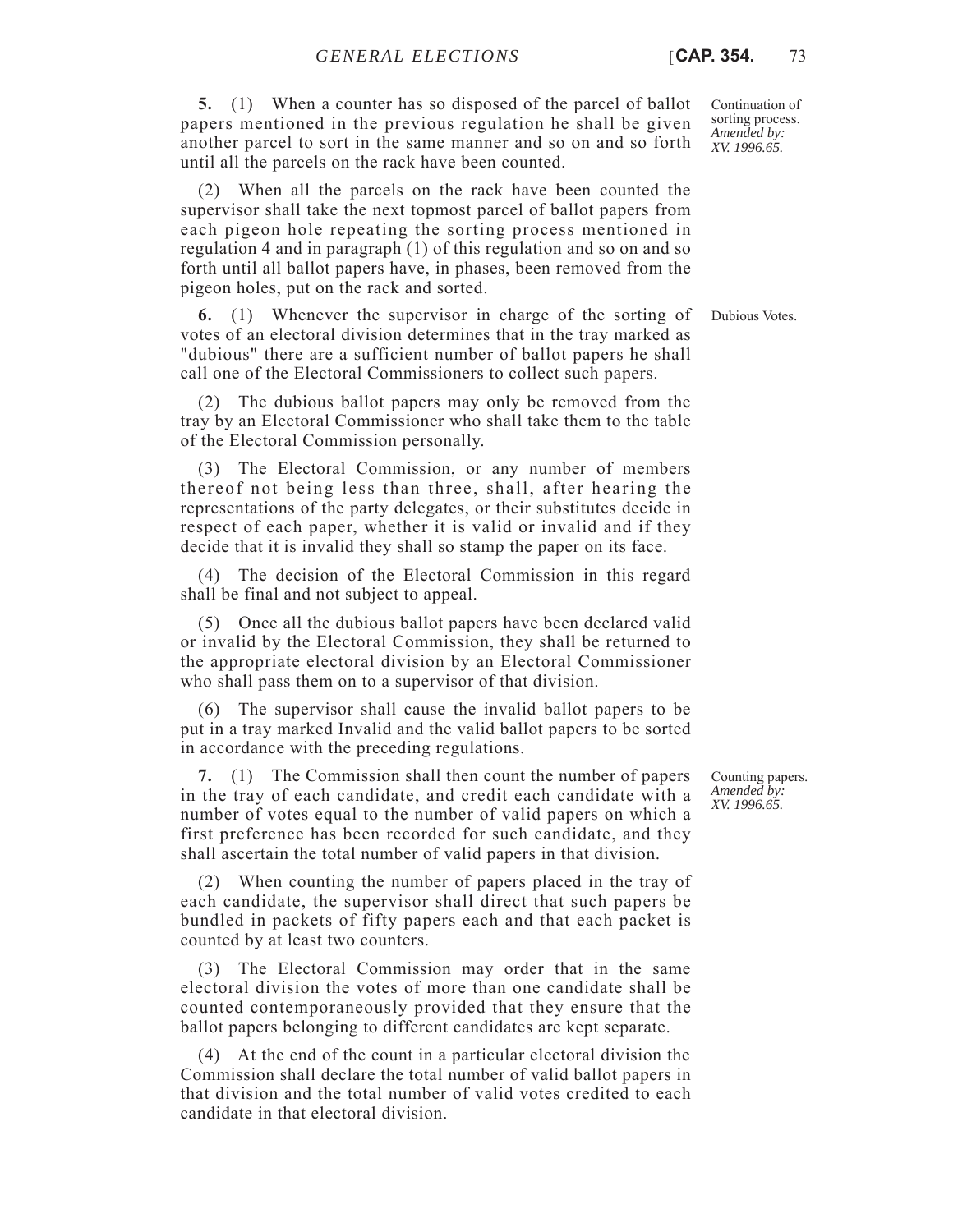| Ascertainment of<br>quota.                             | The Commission shall then divide the total number of valid<br>8.<br>papers in each division by a number exceeding by one the number<br>of vacancies to be filled. The result increased by one, disregarding<br>any fractional remainder, shall be the number of votes sufficient to<br>secure the return of a candidate. This number is herein called the<br>"quota".                                                                                 |
|--------------------------------------------------------|-------------------------------------------------------------------------------------------------------------------------------------------------------------------------------------------------------------------------------------------------------------------------------------------------------------------------------------------------------------------------------------------------------------------------------------------------------|
| Candidate with<br>quota elected.                       | 9.<br>If at the end of any count the number of votes credited to a<br>candidate is equal to or greater than the quota, that candidate shall<br>thereupon be elected.                                                                                                                                                                                                                                                                                  |
| Transfer of<br>surplus.<br>Amended by:<br>XV. 1996.65. | 10. (1) If at the end of any count the number of votes credited<br>to a candidate is greater than the quota, the surplus shall be<br>transferred, as in this regulation provided, to the continuing<br>candidates for whom the next available preferences have been<br>recorded on the ballot papers in the parcel or sub-parcel received<br>by the elected candidate at that count.                                                                  |
| Priority of surplus.                                   | A surplus which arises from any count shall be transferred<br>(2)<br>before a surplus which may arise from a subsequent count.                                                                                                                                                                                                                                                                                                                        |
|                                                        | If more than one candidate has a surplus arising from the<br>(3)<br>same count, the largest surplus shall first be dealt with.                                                                                                                                                                                                                                                                                                                        |
| Equality of<br>surplus.                                | (4) If two or more candidates have each an equal surplus<br>arising from the same count, the surplus of the candidate with the<br>greatest number of votes at the first count at which the candidates<br>in question had an unequal number of votes shall first be dealt with.<br>Where the number of votes credited to such candidates were equal<br>at all counts the Commission shall determine by lot which surplus<br>they will first deal with. |
| Original votes<br>only.                                | (a) If the votes credited to an elected candidate consist of<br>(5)<br>original votes only, the Commission shall examine all<br>the papers in the parcel of the elected candidate whose<br>surplus is to be transferred.                                                                                                                                                                                                                              |
| Original and<br>transferred votes.                     | (b) If the votes credited to an elected candidate consist of<br>original and transferred votes, or of transferred votes<br>only, the Commission shall examine the papers<br>contained in the last sub-parcel last received by the<br>elected candidate whose surplus is to be transferred.                                                                                                                                                            |
| Papers sorted to<br>next available<br>preference.      | either case the Commission shall<br>sort the<br>(c)<br>$\ln$<br>transferable papers into sub-parcels according to the<br>next available preference recorded thereon, shall make<br>a separate sub-parcel of the non-transferable papers<br>and shall ascertain the number of papers in each sub-<br>parcel of transferable papers and in the sub-parcel of<br>non-transferable papers.                                                                |
| Transferable<br>papers equal or less<br>than surplus.  | (6) If the total number of papers in the sub-parcels of<br>transferable papers is not greater than the surplus, the Commission<br>shall transfer the whole of each sub-parcel of transferable papers to<br>the continuing candidate indicated thereon as the voter's next<br>available preference, and shall set aside as a separate parcel so                                                                                                        |

quota of the elected candidate. The particular papers set aside shall be those last filed in the sub-parcel of non-transferable papers.

many of the non-transferable papers as are not required for the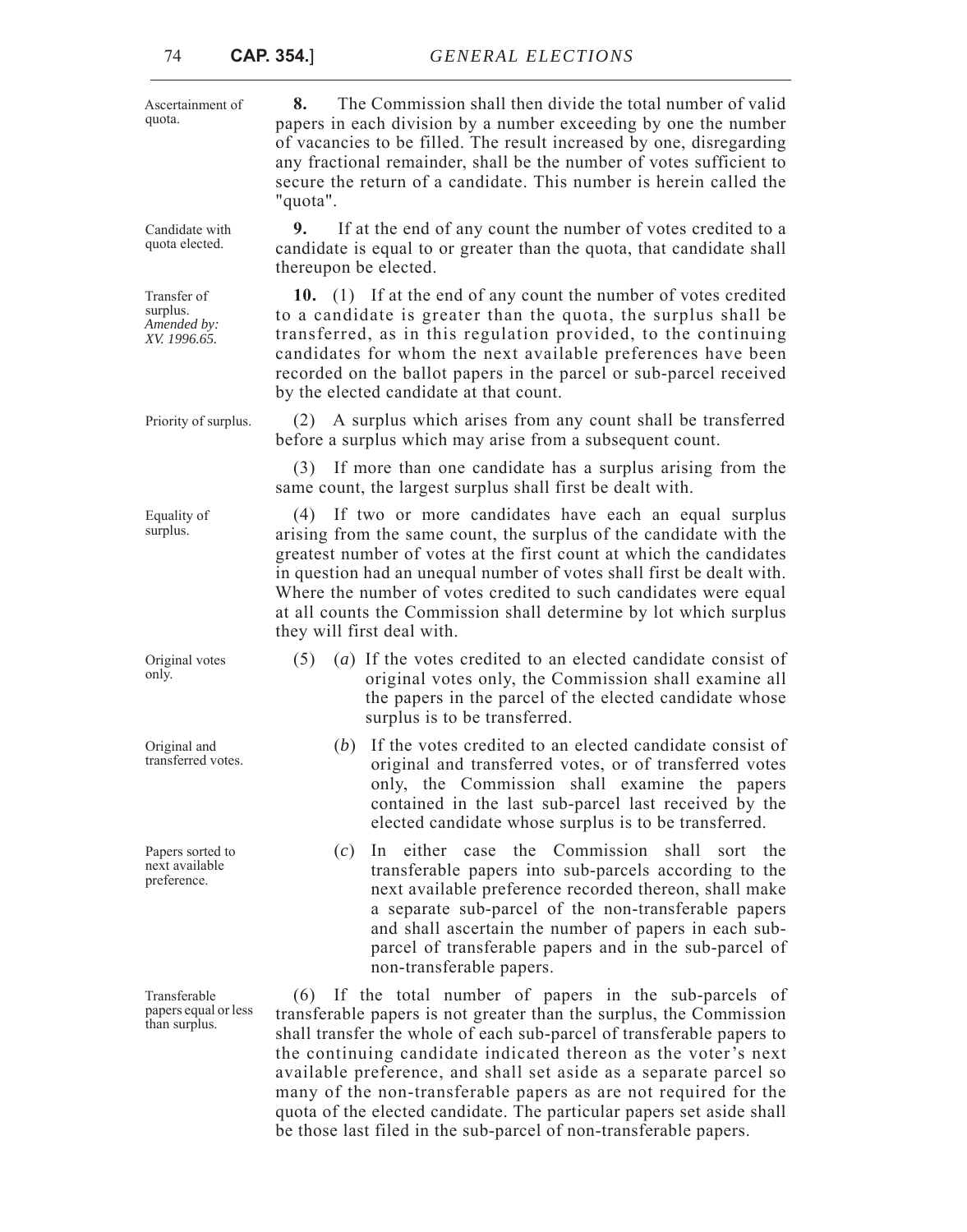- (7) (*a*) If the total number of transferable papers is greater than the surplus, the Commission shall transfer from each sub-parcel of transferable papers to the continuing candidate indicated thereon as the voters' next available preference the number of papers which bears the same proportion to the number of papers in the subparcel as the surplus bears to the total number of transferable papers.
	- (*b*) The number of papers to be transferred from each subparcel shall be ascertained by multiplying the number of papers in the sub-parcel by the surplus and dividing the result by the total number of transferable papers. A note shall be made of the decimal parts (to four significant places), if any, of each number so ascertained.
	- (*c*) If, owing to the existence of such decimal parts (to four significant places), the number of papers to be transferred is less than the surplus, so many of these decimal parts (to four significant places) taken in the order of their magnitude, beginning with the largest as are necessary to make the total number of papers to be transferred equal to the surplus, shall be reckoned as of the value of unity, and the remaining decimal parts (to four significant places) shall be ignored.
	- (*d*) If two or more decimal parts (to four significant places) are of equal magnitude, those decimal parts (to four significant places) shall be deemed to be the largest which arise from the largest sub-parcels and if the sub-parcels in question are equal in size, the decimal parts (to four significant places) credited to the candidate with the greatest number of votes at the first count at which the candidates in question had an unequal number of votes shall be deemed to be the largest. Where the numbers of votes credited to such candidates were equal at all counts the Commission shall determine by lot which decimal parts (to four significant places) shall be deemed to be the largest.
	- (*e*) The particular papers transferred from each sub-parcel shall be those last filed in the sub-parcel, and each paper so transferred shall be marked with the number of the count at which the transfer took place.

**11.** (1) If at the end of any count no candidate has a surplus and one or more vacancies remain unfilled, the Commission shall exclude from the poll the candidate credited with the lowest number of votes; shall examine all the papers of that candidate; shall sort the transferable papers into sub-parcels according to the next available preferences recorded thereon for continuing candidates; shall transfer each sub-parcel to the candidate for whom that preference is recorded; and shall make a separate subparcel of the non-transferable papers.

(2) If the total of the votes of the two or more candidates

Transferable papers exceed surplus; proportionate transfer.

Ascertainment of number of papers to be transferred.

Treatment of decimal parts (to four significant places).

Equality of decimal parts (to four significant places).

Papers transferred from sub-parcels.

Exclusion of candidates. One candidate excluded.

Two or more excluded.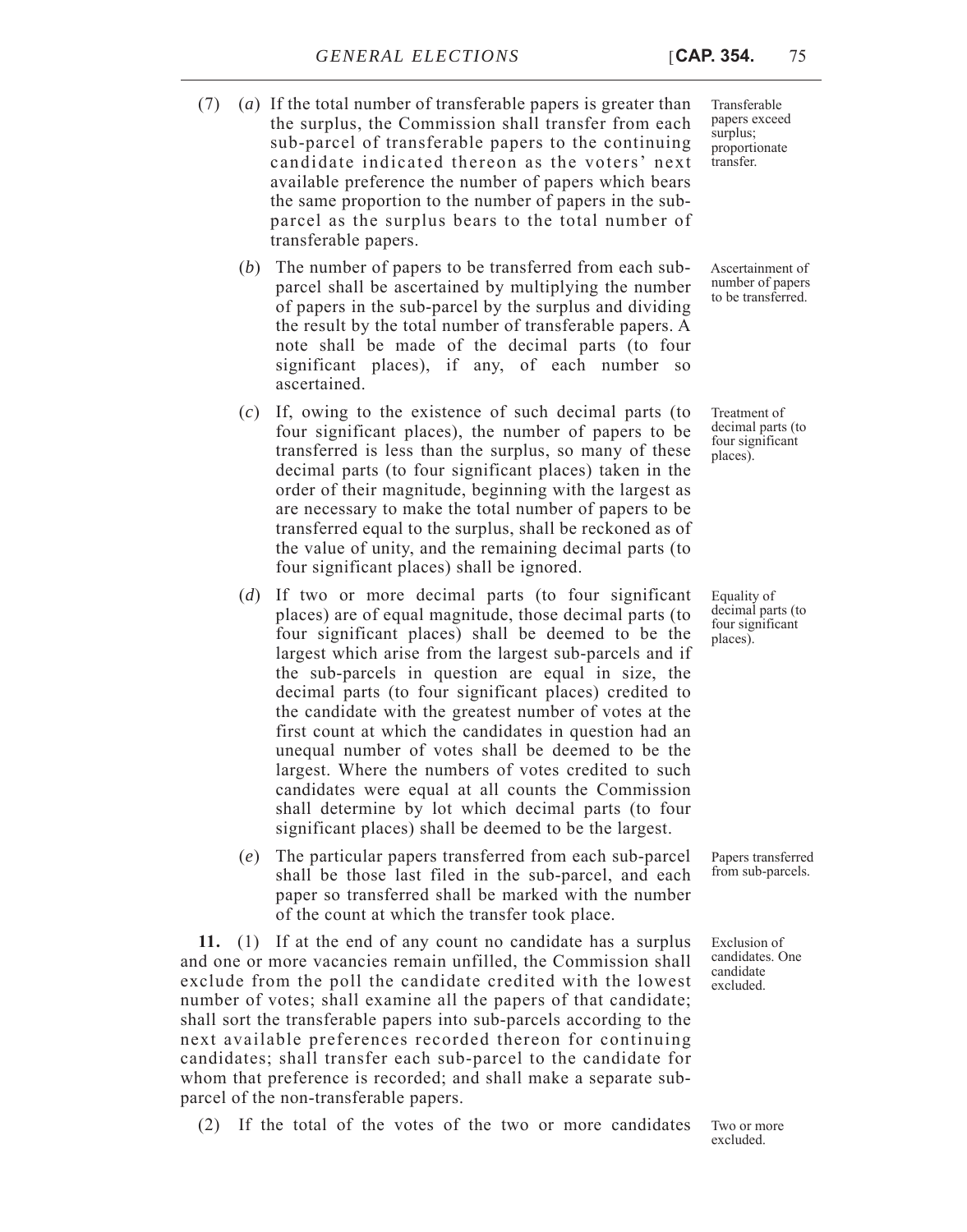lowest on the poll is less than the number of the votes credited to the next highest candidate the Commission may at the same count exclude those candidates from the poll and transfer their votes as in this regulation provided.

(3) If, when a candidate has to be excluded, two or more candidates have each the same number of votes and are lowest on the poll, the candidate with the lowest number of votes at the first count at which the candidates in question had an unequal number of votes shall be excluded, and, where the numbers of votes credited to those candidates were equal at all counts, the Commission shall decide by lot which shall be excluded.

Procedure in transferring votes. Papers transferred.

Non-transferable papers set aside.

Papers retained for quota.

Last vacancies. **12.** Notwithstanding anything in these regulations contained:

 (1) If at the end of any count the number of elected candidates is equal to the number of vacancies to be filled, no further transfer of votes shall be made.

 (2) If on the exclusion of a candidate or candidates the number of the then continuing candidates is equal to the number of vacancies to be filled, the continuing candidates shall thereupon be elected and no further transfer of votes shall be made.

**13.** (1) Whenever any transfer is made each sub-parcel of papers transferred shall be placed on the top of the parcel, if any, of papers of the candidate to whom the transfer is made, and that candidate shall be credited with a number of votes equal to the number of papers transferred to him.

(2) Non-transferable papers, except such as in the transfer of a surplus may be required for the quota of the elected candidate, shall be set aside as a separate parcel together with any parcel of nontransferable papers already set aside.

(3) On the transfer of the surplus of an elected candidate, all papers not transferred to continuing candidates and not set aside as provided in the preceding paragraph shall be placed together in one parcel as the quota of the elected candidate and the parcel shall be marked with the name of the elected candidate.

Partial re-counts. **14.** Any candidate or agent may, at the end of any count, request the Commission to re-examine and re-count all or any of the papers dealt with during that count, and the Commission shall forthwith re-examine and re-count accordingly the papers indicated without making any alterations in the arrangements of the papers in the various parcels save where such alteration may be necessary in consequence of any error discovered in the re-count; the Commission may also at their discretion re-count papers either once or more often in any case in which they are not satisfied as to the accuracy of any previous count; provided that nothing herein shall make it obligatory on the Commission to recount the same papers more than once.

Election petitions. **15.** (1) Upon an election petition the court may direct the whole or any part of the ballot papers to be re-counted, and the result of the election to be ascertained in accordance with these regulations.

Selection of candidate for exclusion.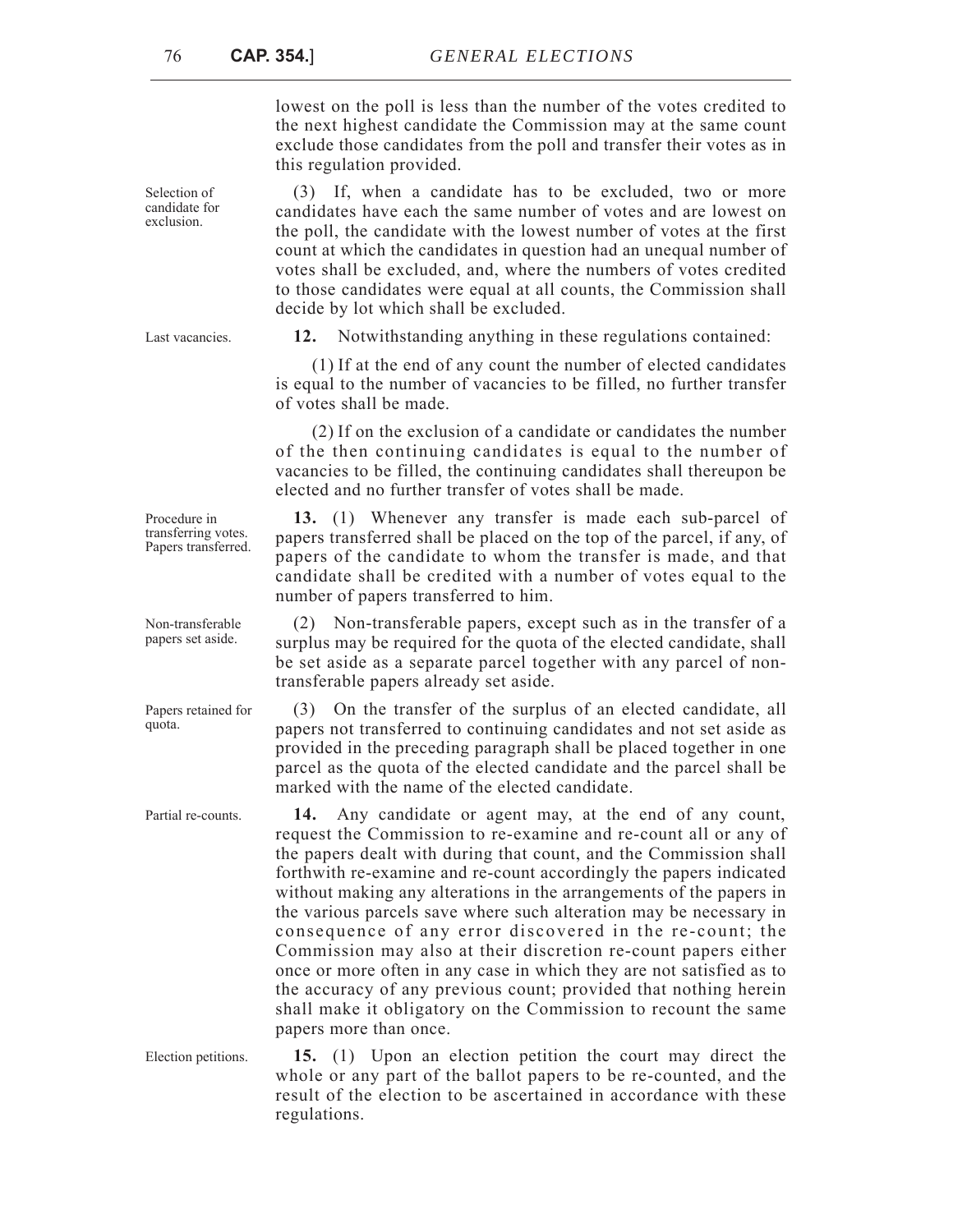(2) On any re-count, subject to such modifications as may be necessary by reason of any order of the court, each paper originally declared valid shall, whenever any transfer of votes takes place, follow the same course as at the original counting of the votes.

**16.** (1) If any question shall arise in relation to any transfer of votes, the decision of the Commission whether expressed or implied by their acts, shall be final unless an objection is made in writing by any candidate or agent before the declaration of the poll, and in that event the decision of the Commission may be reversed upon an election petition.

(2) If any decision of the Commission is so reversed, the transfer in question and all operations subsequent thereto shall be void and the court shall direct what transfer is to be made in place of the transfer in question, and shall cause the subsequent operations to be carried out and the result of the election to be ascertained in accordance with these regulations.

**17.** The declaration of the result of the poll shall include a record of any transfer of votes made under these regulations, and of the total number of votes credited to each candidate after any such transfer, and shall be in the form shown in the Schedule to these regulations, or in a form to the like effect.

#### PART III

#### *Casual Vacancies*

**18.** In the event of a seat becoming vacant the Commission Notice of vacancy. shall, within five working days from the date of the receipt of the President's Writ, give notice, to be published in the Gazette, of an election to fill the seat vacated.

**19.** Within five working days after the publication of such Nominations. notice any person who:

- (*a*) at the general election held immediately prior to the occurrence of the said vacancy was a candidate nominated for election as a Member of the House for the electoral division in respect of which the vacancy has arisen, and did not withdraw from the election and was not elected, and
- (*b*) is still qualified to be so elected

may with his consent, be nominated as a candidate for the said vacancy.

**20.** Within three working days after the last day fixed for the receipt of nominations, the Commission shall decide on the validity of the nominations, and shall publish in the authorised form, the names, and description of the persons validly nominated, and the electoral division the seat whereof is to be filled.

**21.** If there are any valid nominations, the Commission shall, within four working days, proceed to examine the ballot papers in the sealed parcel of the vacating member and the following provisions shall apply:

Decision of returning officers on transfer.

Result of poll. Form of declaration.

Notice of valid nominations.

If two or more nominations, ballot papers of vacating member are examined.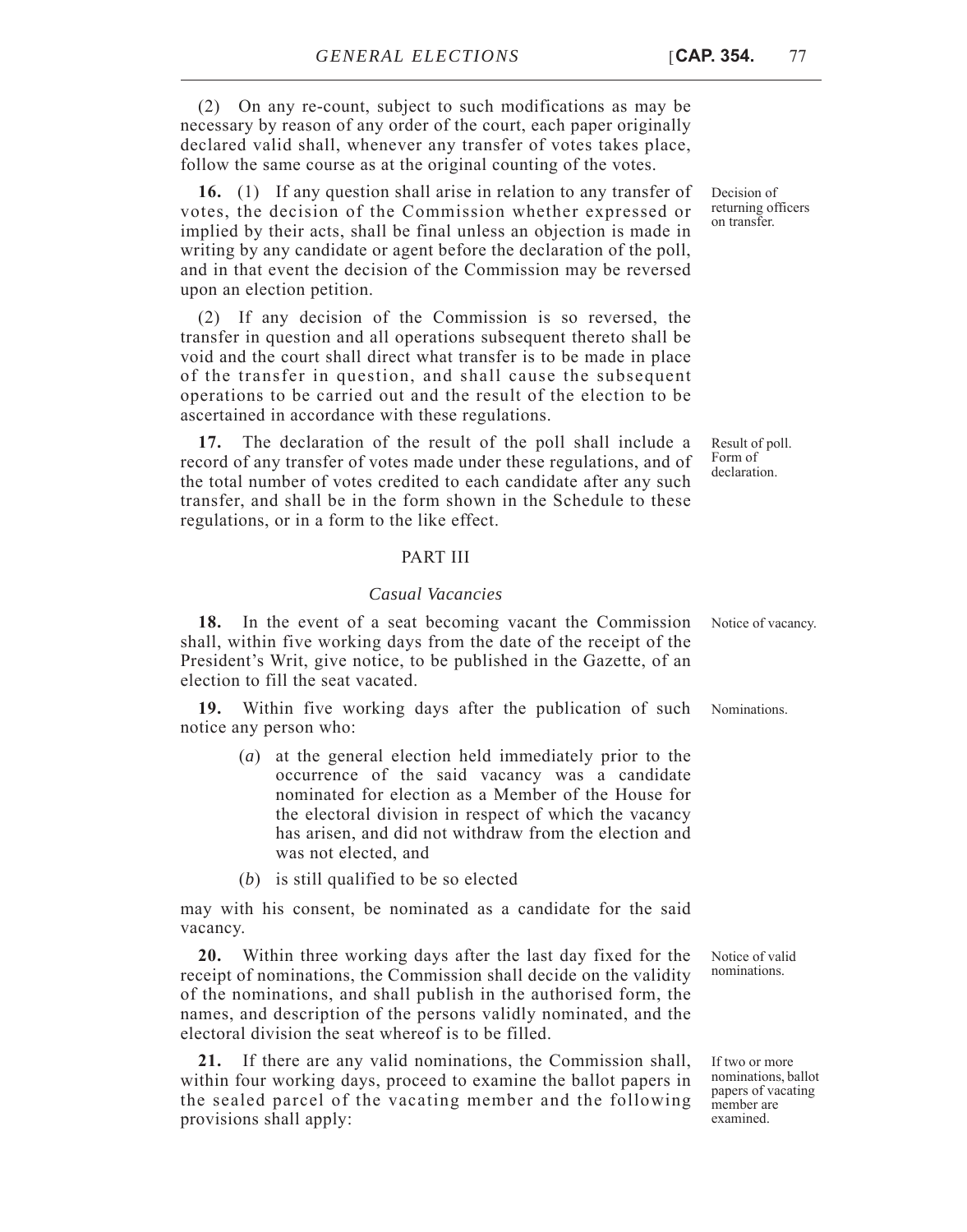(1) All candidates for the electoral division at the general election shall be deemed to be candidates excluded from the poll except those who have been validly nominated for the vacant seat.

 (2) The papers preserved under seal in accordance with the General Elections Act in the parcel of the vacating Member shall be examined and transferred to the validly nominated candidates first available in order of preference shown upon such papers, and each validly nominated candidate shall be credited with one vote in respect of each paper transferred.

 (3) In any case where there is only one validly nominated candidate, if such candidate is credited with votes in number equal to or exceeding half the number of papers in the parcel of the vacating Member, he shall be declared elected.

 (4) In any case where there are two or more validly nominated candidates, the Commission shall exclude from the poll the candidate credited with the lowest number of votes and shall transfer his votes according to the next available preferences shown upon the ballot papers for the continuing candidate or candidates. The process of excluding the candidate lowest in the poll and of transferring his votes according to the next available preferences shall be continued until there is only one candidate remaining. If such candidate shall have then been credited with votes in number equal to or exceeding half the number of papers in the parcel of the vacating Member, that candidate shall be declared elected:

Provided that if at any time any candidates shall have been credited with votes exceeding the combined total of votes of all other candidates, and at the same time equal to or exceeding half the number of papers in the parcel of the vacating Member, he shall be declared elected without further transfer.

**22.** (1) If a vacancy occurs in a seat which has been filled in accordance with this Part of these Regulations, or in accordance with subarticle (1) of article 54 of the General Elections Act, or if on a vacancy occurring no candidate is validly nominated, or if after examination of the ballot papers of the vacating Member no candidate secures election, the vacancy shall be filled by co-option, by the Members of the House of a person duly qualified for membership of the House.

(2) In filling a vacancy by co-option, regard shall be had to the representation as nearly as may be of the interests and opinions represented and held by the vacating Member.

#### PART IV

### Article 52 of the Constitution

**23.** For the purpose of electing the additional members, if any, required in terms of sub-paragraphs (i) and (ii) of the first proviso to sub-article (1) of article 52 of the Constitution and of subparagraphs (i) and (ii) of the second proviso to the same sub-article, the Commission shall:

> (1) establish the total valid votes credited at first count to each of the parties that has elected members to the

Vacancy filled by co-option in special cases.

Additional members. *Added by: XXI. 2007.7.*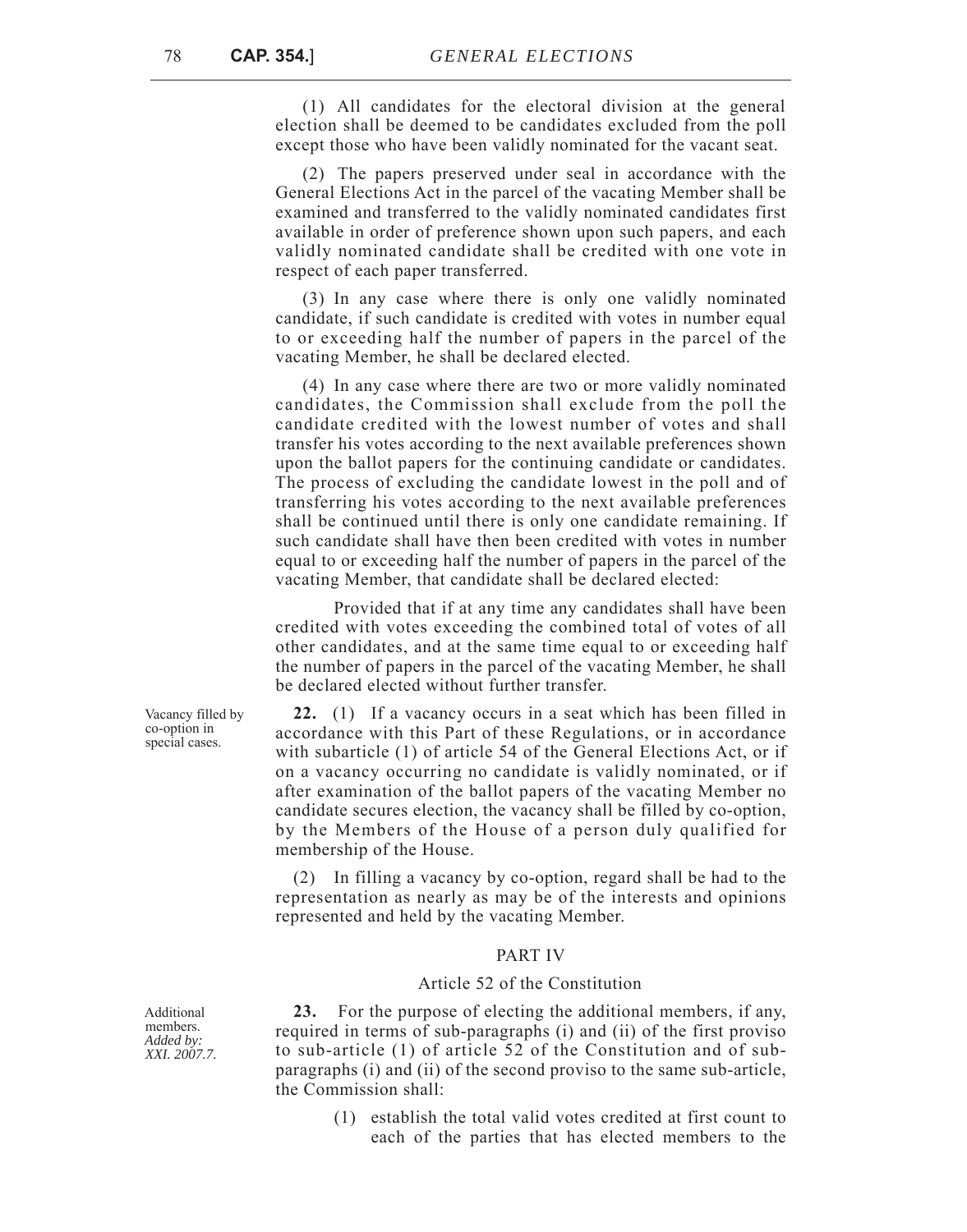House of Representatives;

- (2) establish the number of members elected to the House of Representatives by each of the parties;
- (3) for the purpose of sub-paragraph (i) of the first proviso to sub-article (1) of article 52 of the Constitution, when there is more than one party that has obtained less than fifty per centum of all the valid votes cast at first count at that election (hereinafter referred to as the "minority party") the Electoral Commission shall add together the totals of sub-regulations (1) and (2) of this regulation for all the minority parties so that, for the purposes of that sub-paragraph, there is effectively one minority party;
- (4) for each party, divide the number arrived at in pursuance of sub-paragraph (1) by the number arrived at in pursuance of subparagraph (2) obtaining the average vote per seat for each party, disregarding any remainders;
- (5) adopting the lowest average vote per seat obtained in terms of sub-paragraph (4) as the benchmark, hereinafter referred to as the "low average", divide the number of first count votes credited to the party with a higher average, hereinafter referred to as the "disadvantaged party" by the low average to obtain the total number of members of the House of Representatives that should be credited to the disadvantaged party;
- (6) the result obtained by subtracting the number of members elected to the House of Representatives by the disadvantaged party from the number of total members obtained by that party at sub-paragraph (5) above shall be the additional number of members of the House of Representatives that are to be declared elected in terms of the Constitution;
- (7) the total composition of the House of Representatives shall be such number of seats as is established in subparagraph (6) of this paragraph provided that if the total number of seats includes a remainder that remainder shall be eliminated by increasing or decreasing the number of seats to the nearest odd number.

Annex to the Thirteenth Schedule

Art. 52 of the [Constitution](http://www.justiceservices.gov.mt/DownloadDocument.aspx?app=lom&itemid=8566&l=1)

Regulation 23 of the General Elections (Sorting of Ballot Papers, Casual Elections and Co-Opting) Regulations 1991

Examples for calculating additional Members of Parliament in terms of article 52 of the Constitution

**1. Examples in terms of sub-paragraph (i) of the first proviso to sub-article (1) of article 52 of the Constitution**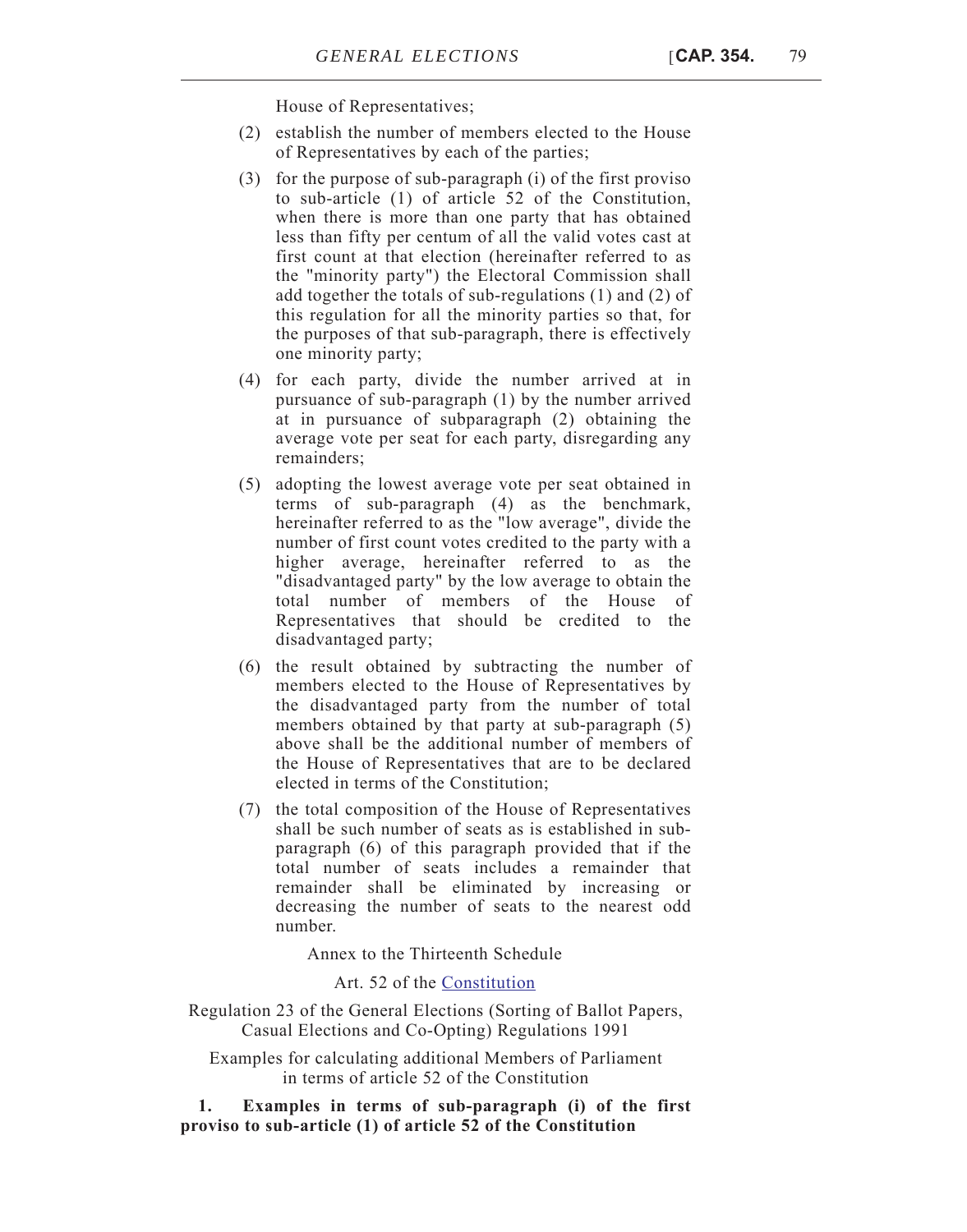## **Example A - when only two parties elect members and the party with an absolute majority of votes elects a minority of members**

Party A is credited with 150,000 valid first count votes and elects 30 members

Party B is credited with 140,000 valid first count votes and elects 35 members

Party C is credited with 5,000 valid first count votes and elects no members

1. Once all counts have been terminated in terms of these regulations and all 65 members have been declared elected, the Electoral Commission establishes that Party A has more than 50% of all valid first count votes (150,000 versus 145,000) BUT has a minority of elected members (30 versus 35 of Party B);

2. Since Party C has not elected candidates, the first count votes credited to its candidates are eliminated from all subsequent calculations;

3. Party A has a right to increase the number of its candidates to be declared elected so that, in percentage terms, the same proportion used for Party B when electing its own members is also used for Party A;

4. To establish that proportion, the Commission proceeds to determine the average number of votes used by each of the parties to elect each of its candidates and it does so by dividing the total number of votes credited at first count to all the candidates of each party that has elected candidates, by the number of candidates declared elected on behalf of that party, disregarding any remainders, so in this example:

- Party A  $150,000/30 = 5,000$
- Party B  $140,000/35 = 4,000$

5. The Commission adopts the lowest number so obtained (4000) as the average votes per seat to be applied for determining the final number of elected candidates to be credited to Party A and arrives at the total number by dividing the total first count votes credited to all its candidates (150,000) by the resultant lowest average votes per seat (4000), which result will represent the total number of candidates that are to be elected by the Party A:

• Party A -  $150,000/4000 = 37.5$ 

6. From the result so obtained, representing the total number of candidates that are to be declared elected for Party A (37.5), the Commission deducts the number of candidates of that Party already declared elected (30) and the result thereof (7.5) represents the additional number of members that are to be declared elected on behalf of Party A

7. The total number of seats credited to Party A (37.5 seats) plus the total number of seats credited to Party B (35 seats) gives a total of 72.5 seats and since the total number of seats according to the Constitution has to be odd the total number of seats becomes 73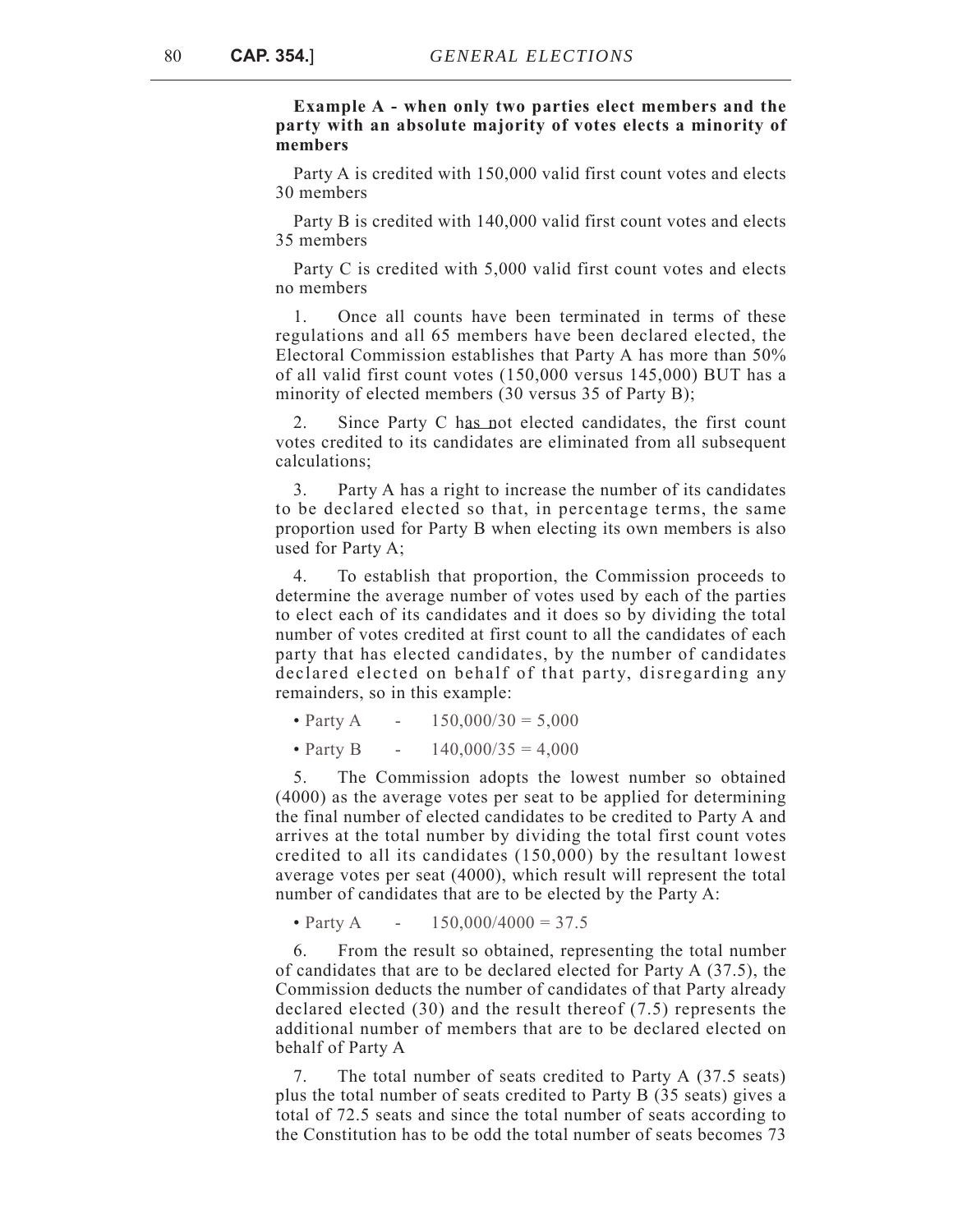which is the nearest odd number to the total seats (72.5 seats) and the last seat assigned to the Party with the highest remainder, which in this case is Party A (Party  $A = 37.5$  seats, Party  $B = 35$  seats).

8. The final result would therefore be: Party A 38 seats and Party B 35 for a House of Representatives with 73 seats

**Example B - when only two parties elect members and the party with an absolute majority of votes elects an absolute majority of members which is not proportionate to the share of the votes obtained by that party**

Party A is credited with 160,000 valid first count votes and elects 33 members

Party B is credited with 140,000 valid first count votes and elects 32 members

Party C is credited with 5,000 valid first count votes and elects no members

1. Once all counts have been terminated in terms of these regulations and all 65 members have been declared elected, the Electoral Commission establishes that Party A has more than 50% of all valid first count votes (160,000 versus 145,000);

2. Since Party C has not elected candidates, the first count votes credited to its candidates are eliminated from all subsequent calculations;

3. Party A has a right to increase the number of its candidates to be declared elected so that, in percentage terms, the same proportion used for Party B when electing its own members is also used for Party A;

4. To establish that proportion, the Commission proceeds to determine the average number of votes used by each of the parties to elect each of its candidates and it does so by dividing the total number of votes credited at first count to all the candidates of each party that has elected candidates, by the number of candidates declared elected on behalf of that party, disregarding any remainders, so in this example:

• Party A  $- 160,000/33 = 4,848$ 

• Party B -  $140,000/32 = 4,375$ 

5. The Commission adopts the lowest number so obtained (4375) as the average votes per seat to be applied for determining the final number of elected candidates to be credited to Party A and arrives at the total number by dividing the total first count votes credited to all its candidates (160,000) by the resultant lowest average votes per seat (4375), which result will represent the total number of candidates that are to be elected by the Party A:

• Party A -  $160,000/4375 = 36.57$ 

6. From the result so obtained, representing the total number of candidates that are to be declared elected for Party A (36.57), the Commission deducts the number of candidates of that Party already declared elected (33) and the result thereof (4.75) represents the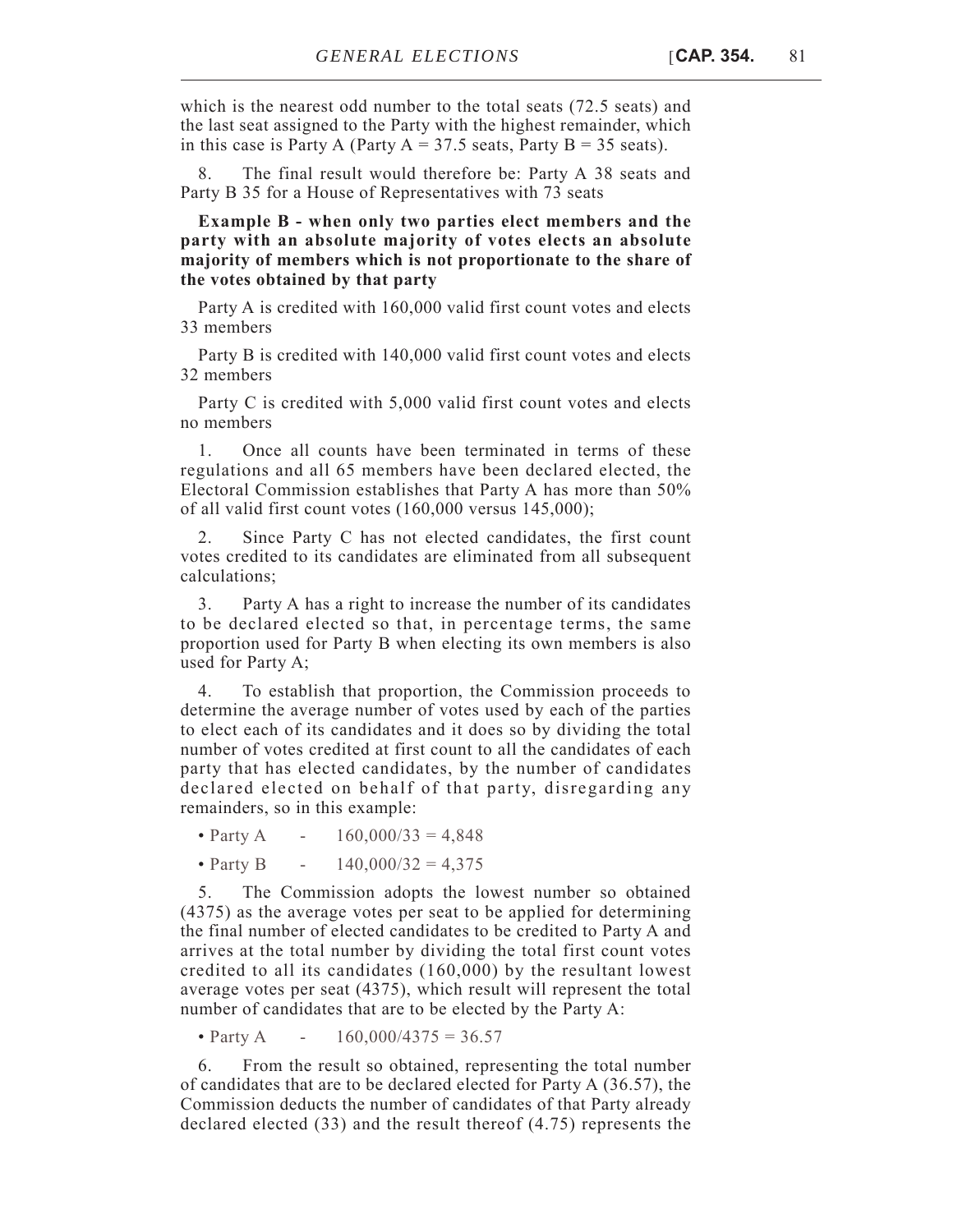additional number of members that are to be declared elected on behalf of Party A.

7. The total number of seats credited to Party A (36.57 seats) plus the total number of seats credited to Party B (32 seats) gives a total of 68.57 seats and since the total number of seats according to the Constitution has to be odd the total number of seats becomes 69 which is the nearest odd number to the total seats (68.57 seats) and the last seat assigned to the Party with the highest remainder, which in this case is Party A (Party  $A = 36.57$  seats, Party  $B = 32$  seats).

The final result would therefore be: Party A 37 seats and Party B 32 for a House of Representatives with 69 seats.

#### **Example C - when three (or more) parties elect members**

Party A is credited with 150,000 valid first count votes and elects 29 members

Party B is credited with 140,000 valid first count votes and elects 35 members

Party C is credited with 5,000 valid first count votes and elects 1 member

1. Once all counts have been terminated in terms of these regulations and all 65 members have been declared elected, the Electoral Commission establishes that Party A has more than 50% of all valid first count votes (150,000 versus 140,000) BUT has a minority of elected members (29 versus 36 of Party B + Party C);

2. Party A has a right to increase the number of its candidates to be declared elected and, in doing so, the same proportion of votes used to elect members is to be used for all parties;

3. Since there are more than one minority parties, the Commission adds together the total first count votes of both minority parties  $(140,000 + 5,000 = 145,000)$  as well as the seats obtained by both of them  $(35 + 1 = 36)$  and considers them as one minority party.

4. To establish the proportion provided for in subregulation 2, the Commission proceeds to determine the average number of votes used by each of the parties to elect each of its candidates and it does so by dividing the total number of votes credited at first count to all the candidates of each party that has elected candidates, by the number of candidates declared elected on behalf of that party, disregarding any remainders, so in this example:

- Party A  $150,000/29 = 5172$
- Party B + C 145,000/36 = 4027

5. The Commission adopts the lowest number so obtained (4027) as the average votes per seat to be applied to determine the final number of elected candidates to be credited to Party A and arrives at the total number by dividing the total first count votes credited to all the candidates of Party A (150,000) by the resultant lowest average votes per seat (4027), which result will represent the total number of candidates that are to be elected by the Party A: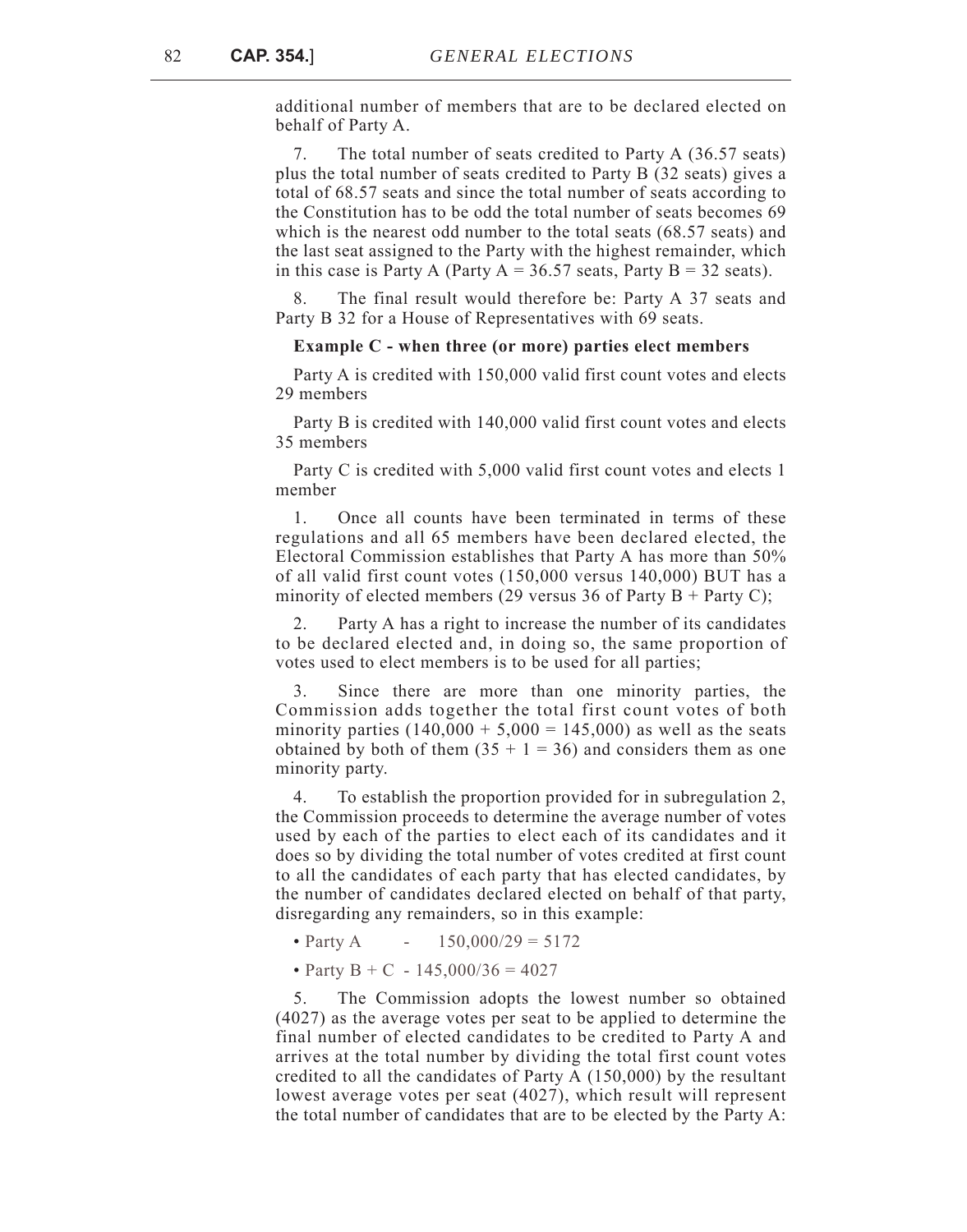• Party A  $- 150,000/4027 = 37.2$ 

6. From the result so obtained, representing the total number of candidates that are to be declared elected for Party A (37.2), the Commission deducts the number of candidates of Party A already declared elected (29) and the result thereof (8.2) represents the additional number of members that are to be declared elected on behalf of Party A.

7. The total number of seats credited to Party A (37.2) seats plus the total number of seats credited to Party B (35) and those credited to Party C (1) gives a total of 73.2 seats and since the total number of seats has, according to the Constitution, to be odd the total number of seats is reduced to 73 which is the nearest odd number to the total seats (73.2 seats).

The final result would therefore be: Party A 37 seats, Party B 35 and Party C 1 seat for a House of Representatives with 73 seats

**Example D - When three or more parties elect members and the party with an absolute majority of votes elects an absolute majority of members which is not proportionate to the share of the votes obtained by that party**

Party A is credited with 160,000 valid first count votes and elects 33 members

Party B is credited with 140,000 valid first count votes and elects 31 members

Party C is credited with 5,000 valid first count votes and elects 1 member

1. Once all counts have been terminated in terms of these regulations and all 65 members have been declared elected, the Electoral Commission establishes that Party A has more than 50% of all valid first count votes (160,000 versus 145,000);

2. Party A has a right to increase the number of its candidates to be declared elected and, in doing so, the same proportion of votes used to elect members is to be used for all parties;

3. Since there are more than one minority parties, the Commission adds together the total first count votes of both minority parties  $(140,000 + 5,000 = 145,000)$  as well as the seats obtained by both of them  $(31 + 1 = 32)$  and considers them as one minority party.

4. To establish the proportion provided for in subregulation 2, the Commission proceeds to determine the average number of votes used by each of the parties to elect each of its candidates and it does so by dividing the total number of votes credited at first count to all the candidates of each party that has elected candidates, by the number of candidates declared elected on behalf of that party, disregarding any remainders, so in this example:

• Party A  $- 160,000/33 = 4848$ 

• Party B + C -  $145,000/32 = 4531$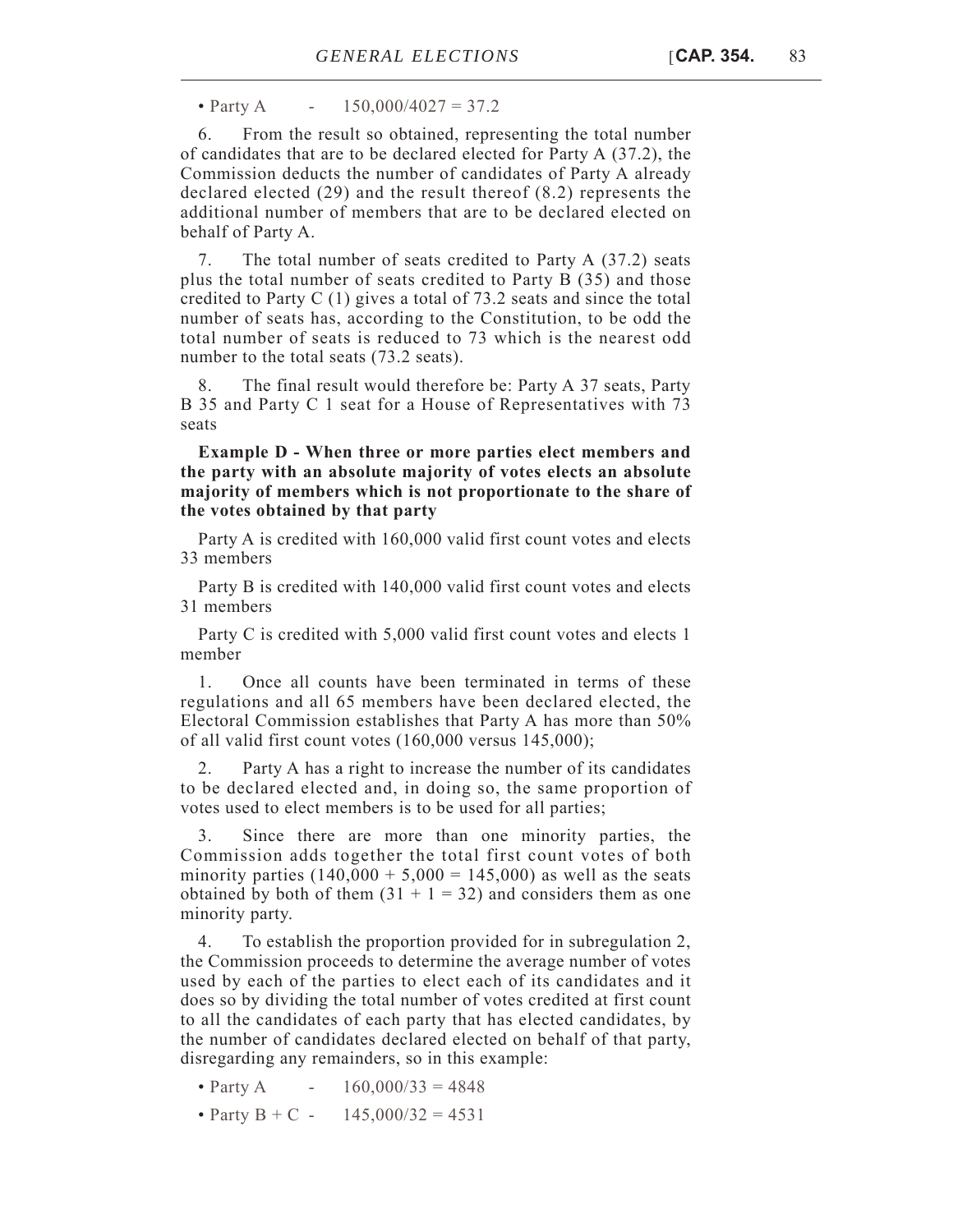5. The Commission adopts the lowest number so obtained (4531) as the average votes per seat to be applied to determine the final number of elected candidates to be credited to Party A and arrives at the total number by dividing the total first count votes credited to all the candidates of Party A (160,000) by the resultant lowest average votes per seat (4531), which result will represent the total number of candidates that are to be elected by Party A:

• Party A  $- 160,000/4531 = 35.31$ 

6. From the result so obtained, representing the total number of candidates that are to be declared elected for Party A (35.3), the Commission deducts the number of candidates of Party A already declared elected (33) and the result thereof (2.3) represents the additional number of members that are to be declared elected on behalf of Party A.

7. The total number of seats credited to Party A (35.31) seats plus the total number of seats credited to Party B (31) and those credited to Party C (1) gives a total of 67.31 seats and Constitution, to be odd the total number of seats is reduced to 67 which is the nearest odd number to the total seats (67.31seats).

8. The final result would therefore be: Party A 35 seats, Party B 31 and Party C 1 seat for a House of Representatives with 67 seats

# **2. Example in terms of sub-paragraph (ii) of the first proviso to sub-article (1) of article 52 of the Constitution**

Example 1A above will apply but the votes of Party C at first count would be taken at 15,000 and it would still not elect any candidate.

# **3. Example in terms of sub-paragraph (i) of the second proviso to sub-article (1) of article 52 of the Constitution**

Party A is credited with 150,000 valid first count votes and elects 35 members

Party B is credited with 140,000 valid first count votes and elects 30 members

Party C is credited with 5,000 valid first count votes and elects no members

Once all counts have been terminated in terms of these regulations and all 65 members have been declared elected, the Electoral Commission establishes that Party A has more than 50% of all valid first count votes (150,000 versus 145,000);

2. Since Party C has not elected candidates, the first count votes credited to its candidates are eliminated from all consequent calculations;

3. The Commission proceeds to establish whether Party B has a disproportionately lower share of seats by establishing the average number of votes used by each of the parties to elect each of its candidates and it does so by dividing the total number of votes credited at first count to all the candidates of each party that has elected candidates, by the number of candidates declared elected on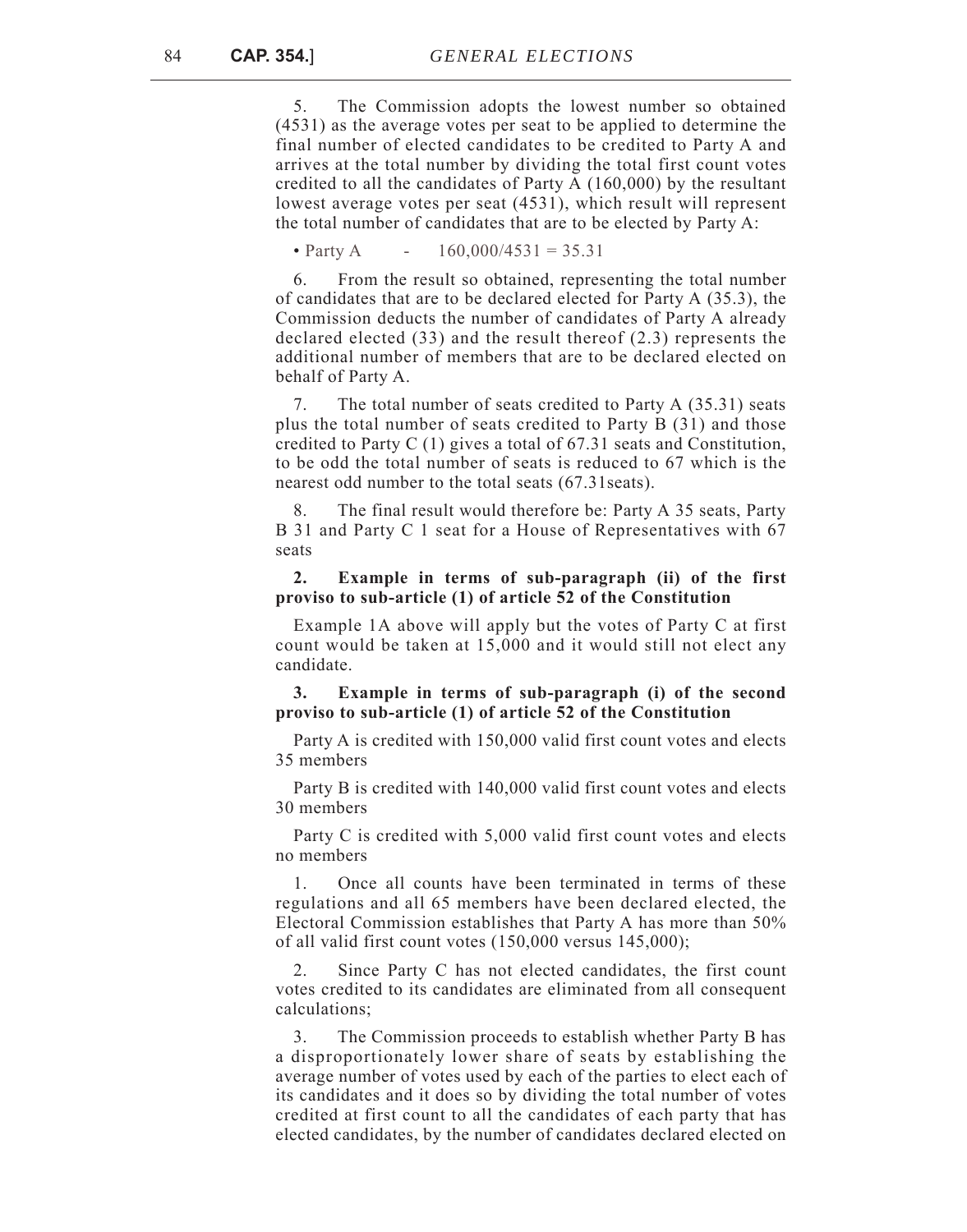behalf of that party, disregarding any remainders, so that in this example:

• Party A  $- 150,000/35 = 4,285$ 

• Party B  $- 140,000/30 = 4,666$ 

4. Party B has a right to increase the number of its candidates to be declared elected so that, in percentage terms, the same proportion is used for Party B when electing its own members as is also used for Party A;

5. The Commission adopts the lowest number so obtained (4285) as the average votes per seat to be applied for determining the final number of elected candidates to be credited to Party B and arrives at the total number by dividing the total first count votes credited to all its candidates (140,000) by the resultant lowest average votes per seat (4285), which result will represent the total number of candidates that are to be elected by the Party A:

• Party A  $- 140,000/4285 = 32.6$ 

6. From the result so obtained, representing the total number of candidates that are to be declared elected for Party B (32.6), the Commission deducts the number of its candidates already declared elected (30) and the result thereof (2.6) represents the additional number of members that are to be declared elected on behalf of Party B.

7. The total number of seats credited to Party A (35) seats plus the total number of seats credited to Party B (32.6) gives a total of 67.6 seats and since the total number of seats has, according to the Constitution, to be odd the total number of seats is reduced to 67 which is the nearest odd number to the total seats (67.6).

8. The final result would therefore be: Party A 35 seats and Party B 32 for a House of Representatives with 67 seats.

## **4. Example in terms of sub-paragraph (ii) of the second proviso to sub-article (1) of article 52 of the Constitution**

Example 3 above will apply but the votes of Party C at first count would be taken at 15,000 and it would still not elect any candidate.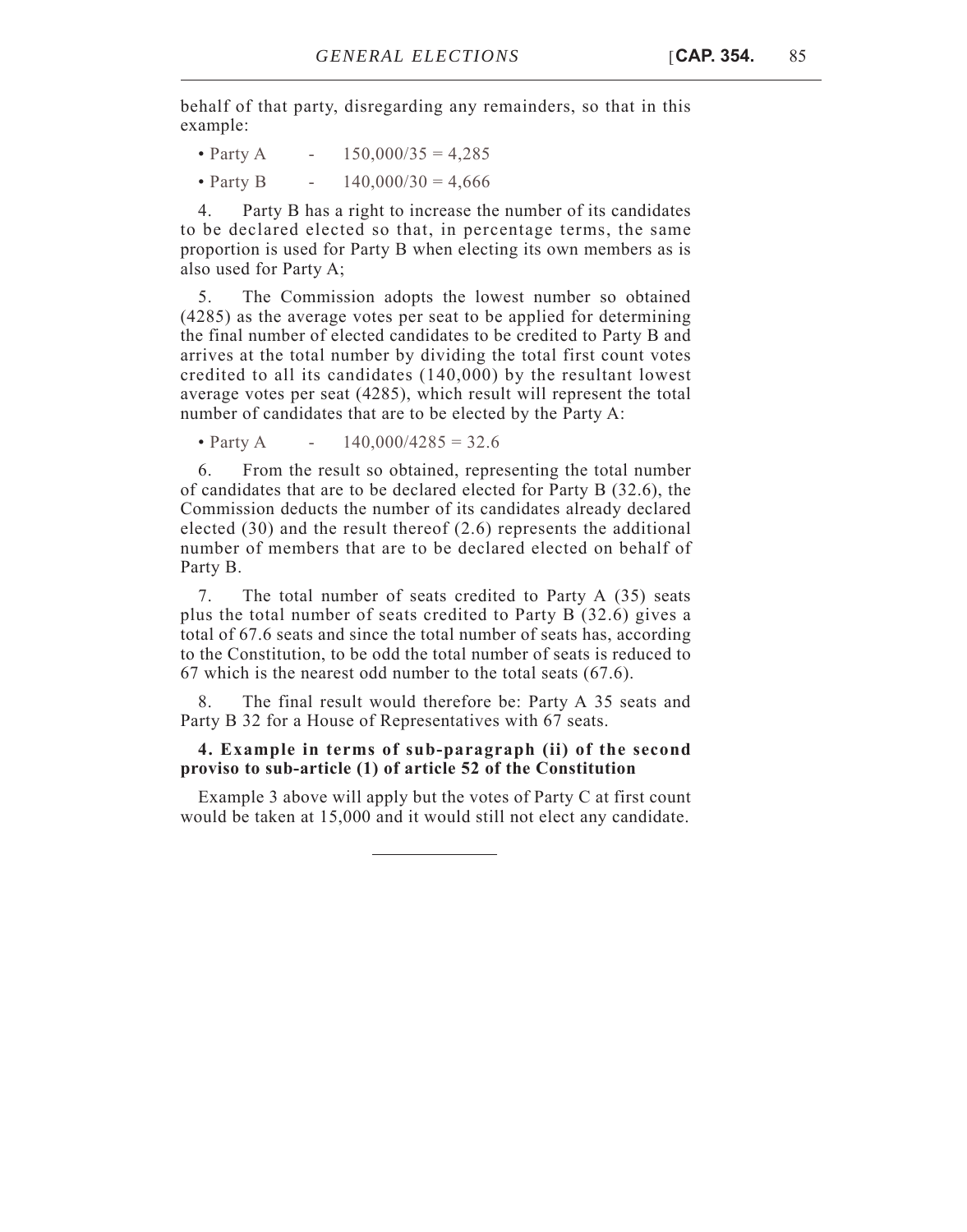### **SCHEDULE**

#### *Declaration of Result of Poll*

Name of Electoral Division

Election of Members of the House of Representatives for the above Electoral Division in the year

We the undersigned, being the Electoral Commissioners at the poll for the election of Members of the House of Representatives for the said Electoral Division held on the day of ................. of the year ................., do hereby give notice that the result of the Poll and of the transfer of votes is as follows:

Number of valid votes ...........................................................

Number of members to be elected ..........................................

Quota (number of votes sufficient to secure election of a candidate) ...........................................

|                             | $188^\circ$<br>Xiaund | :Smcl<br>Doun :  |   | Doun:      | 泚 |             | vatr<br>Doun: |                 | 32tr<br>Doun : |            | 38tr<br><b>Xiound</b> |                                      |
|-----------------------------|-----------------------|------------------|---|------------|---|-------------|---------------|-----------------|----------------|------------|-----------------------|--------------------------------------|
| Mameerad<br>Landibidities   | fudiae.               | <b>Executive</b> | J | Tuesian xi | l | Transian xa | i.            | Thankin xi      | j              | Therain xi | ňaxá                  | Mamnes of<br>Xancicitibe:<br>Hiedret |
|                             |                       |                  |   |            |   |             |               |                 |                |            |                       |                                      |
| Mon-tuanavaradien<br>106091 |                       |                  |   |            |   |             |               |                 |                |            |                       |                                      |
| Todal                       |                       |                  |   |            |   |             |               | <b>Sales Co</b> |                |            |                       |                                      |

And we do hereby declare the said ....................... duly elected Members of the House of Representatives for the said Electoral Division.

Dated this ............day of ....................of the year..........

...............................................

Electoral Commissioners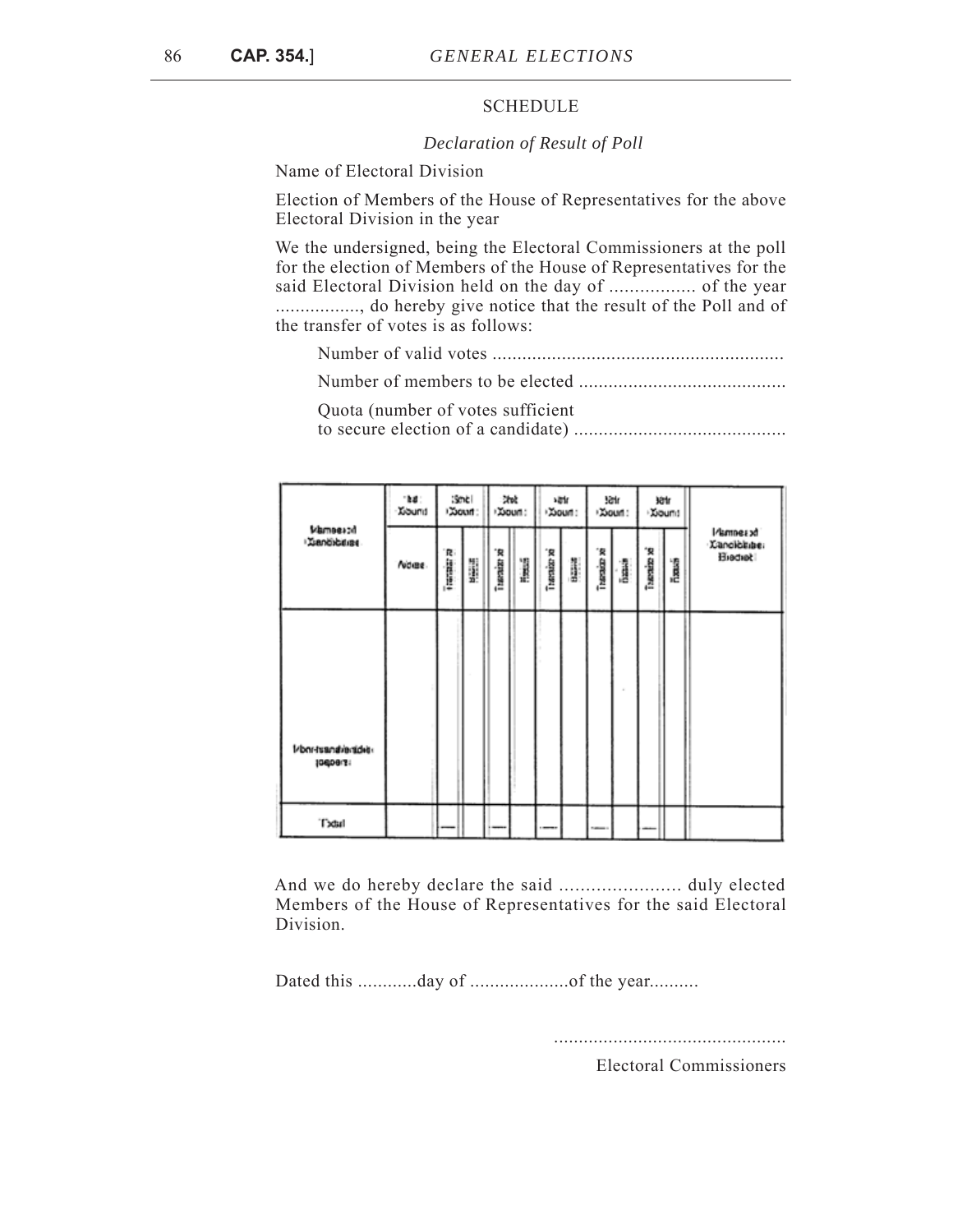# EXAMPLE OF THE METHOD OF COUNTING THE BALLOT PAPERS AT AN ELECTION CONDUCTED ON THE PROPORTIONAL REPRESENTATION SYSTEM OF THE SINGLE TRANSFERABLE VOTE

(*See Part I of Regulations*)

Let it be assumed that there are six members to be elected and that there are eleven candidates, A, B, C, D, E, F, G, H, I, K, L.

# FIRST COUNT

The ballot papers having been mixed and examined, the invalid papers being excluded, and the valid papers sorted into separate parcels under the names of the candidates marked with the figure 1, each separate parcel is counted, and each candidate is credited with a number of votes equal to the number of the papers on which a first preference has been recorded for him.

The results of the count may be supposed to be as follows:

| <b>VULCS</b> |
|--------------|
| 140          |
| 62           |
| 50           |
| 25           |
| 24           |
| 14           |
| 12           |
| 10           |
|              |
| 4            |
|              |
|              |
| 348          |

### THE QUOTA

It is found that the total of all the valid ballot papers is 348. This total is divided by seven (i.e. the number which exceeds by one the number of vacancies to be filled), and 50 (i.e. the quotient 49 increased by l, neglecting the fraction) is the "quota", or the number of votes sufficient to elect a member.

The votes obtained by B, F and H exceed or equal the quota, and they are thereupon elected.

*Substituted by: L.N. 178 of 1996.*

 $V_{\alpha\pm\alpha\alpha}$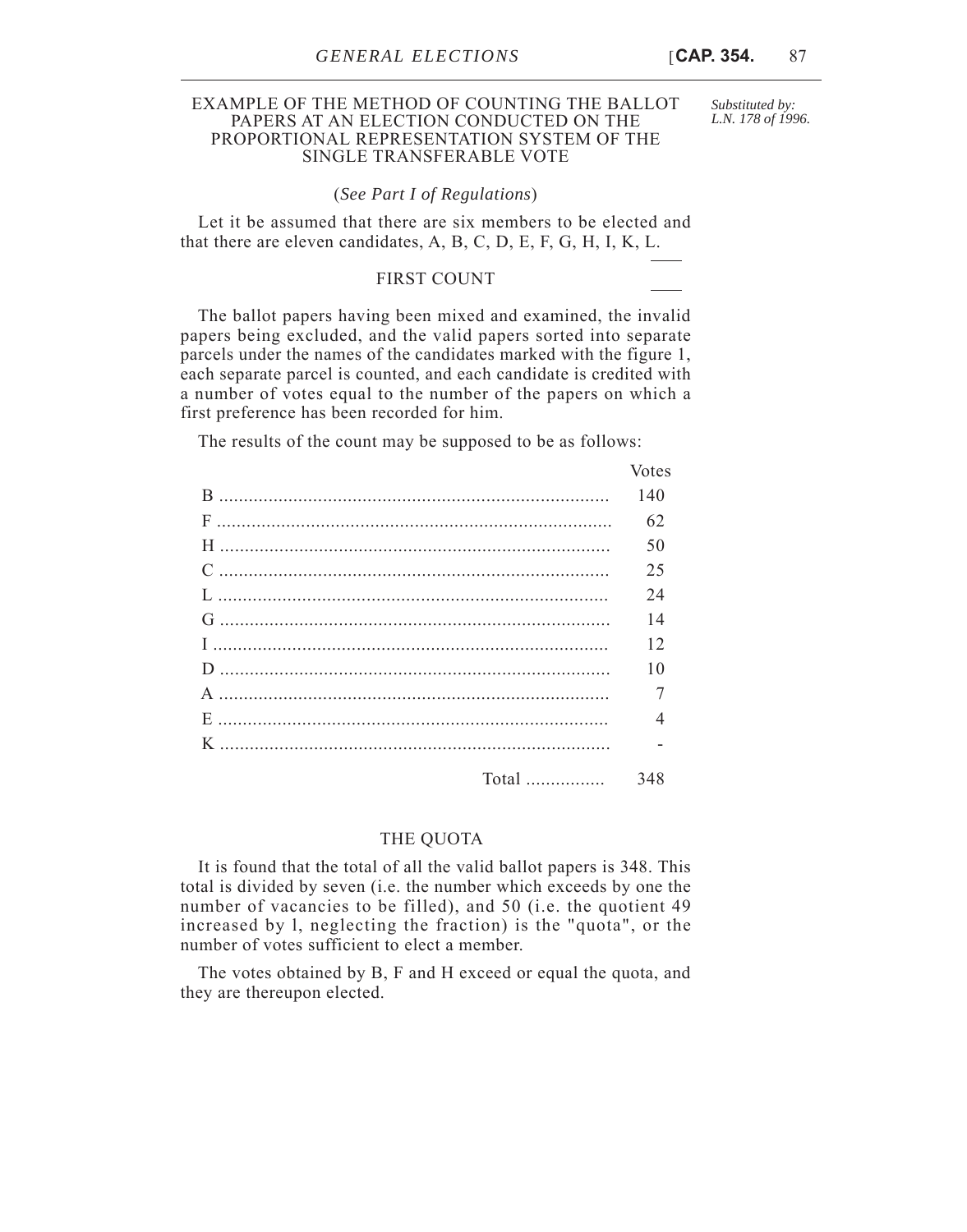#### SECOND COUNT

B has 90 surplus votes (i.e. B's total 140, less the quota 50), and it is necessary to transfer this surplus first as being the largest.

All B's 140 papers are examined and arranged in separate subparcels according to the next available preferences indicated thereon.

In general the next available preference will be the second preference. But any paper on which the second preference is given to either F or H, both already elected, passes to the next available preference after such candidates. A paper marked with 1 for B, 2 for H, 3 for F, 4 for I, is placed in the sub-parcel for I.

A separate sub-parcel is also formed of those papers on which no further available preference, i.e., no further preference for any continuing candidate is shown, and which are therefore not transferable.

The result is found to be as follows:

| A next available preference is shown for D on  80 papers |  |
|----------------------------------------------------------|--|
|                                                          |  |
|                                                          |  |
| A next available preference is shown for K on  29 papers |  |
|                                                          |  |
|                                                          |  |
|                                                          |  |

Since the total number of transferable papers (136) exceeds the surplus (90), only a portion of each sub-parcel can be transferred, and the number of papers to be transferred from each sub-parcel must bear the same proportion to the total number of papers in the sub-parcels as that which the surplus bears to the total number of transferable papers.

In other words, the number of papers to be transferred from each sub-parcel is ascertained by multiplying the number of papers in the sub-parcel by 90 (the surplus), and dividing the result by 136 (the total number of transferable papers) giving 0.6617647.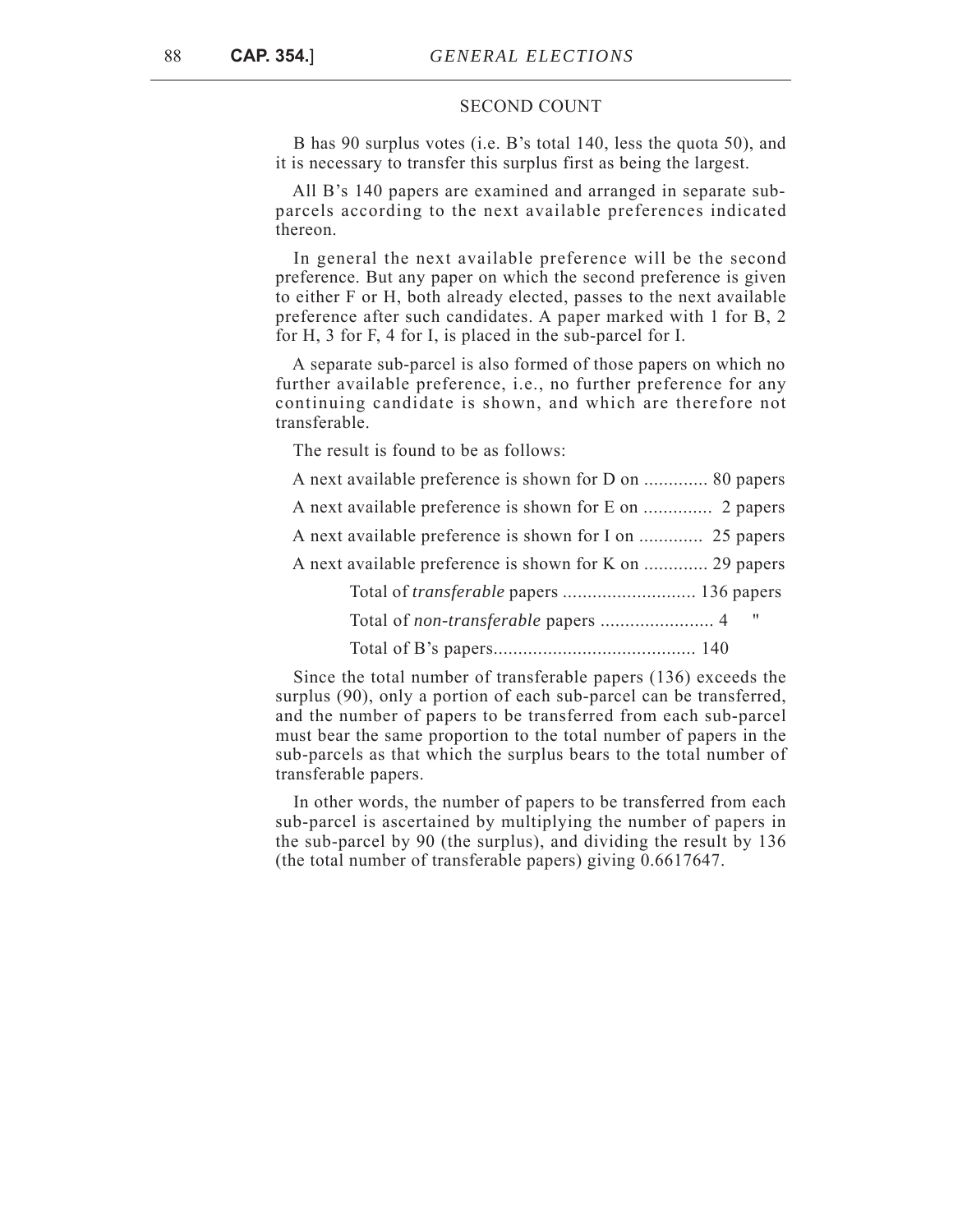The process is as follows:

| D's sub-parcel contains 80                                           |  |
|----------------------------------------------------------------------|--|
| papers, and his share of the surplus                                 |  |
|                                                                      |  |
| E's sub-parcel contains 2 papers,<br>and his share of the surplus is |  |
|                                                                      |  |
| I's sub-parcel contains 25<br>papers, and his share of the surplus   |  |
|                                                                      |  |
| K's sub-parcel contains 29<br>papers, and his share of the surplus   |  |
|                                                                      |  |
|                                                                      |  |

The numbers of papers to be transferred as determined by the preceding process contain decimal parts, and since only whole papers can be transferred, so many of the largest of these decimal parts, taken in order of their magnitude as will make the total number of papers to be transferred equal to the surplus are reckoned as of the value of unity.

Thus as the *whole* numbers determined above amount to only 88 viz.  $(52+1+16+19)$ , or two short of the surplus, 90, the two largest decimal parts .9412 and .5441 are reckoned as unity, and the number of papers actually transferred are as follows:

| 53 papers |
|-----------|
| 1 paper   |
| 17 papers |
| 19 papers |
| 90 papers |

The particular papers to be transferred to D, E, I and K are those last filed in their respective sub-parcels, and, therefore at the top of the sub-parcels. The papers transferred are marked with the number of the count at which the transfer is made.

These papers are added in separate sub-parcels to the parcels of D, E, I and K. (Note: K had no parcel of original votes).

The totals of the votes credited to these candidates then become:

The remainders of the papers in the sub-parcels (i.e. those papers not transferred), together with the papers on which no further available preferences were marked are collected together and formed into one parcel, representing B's quota of votes (50).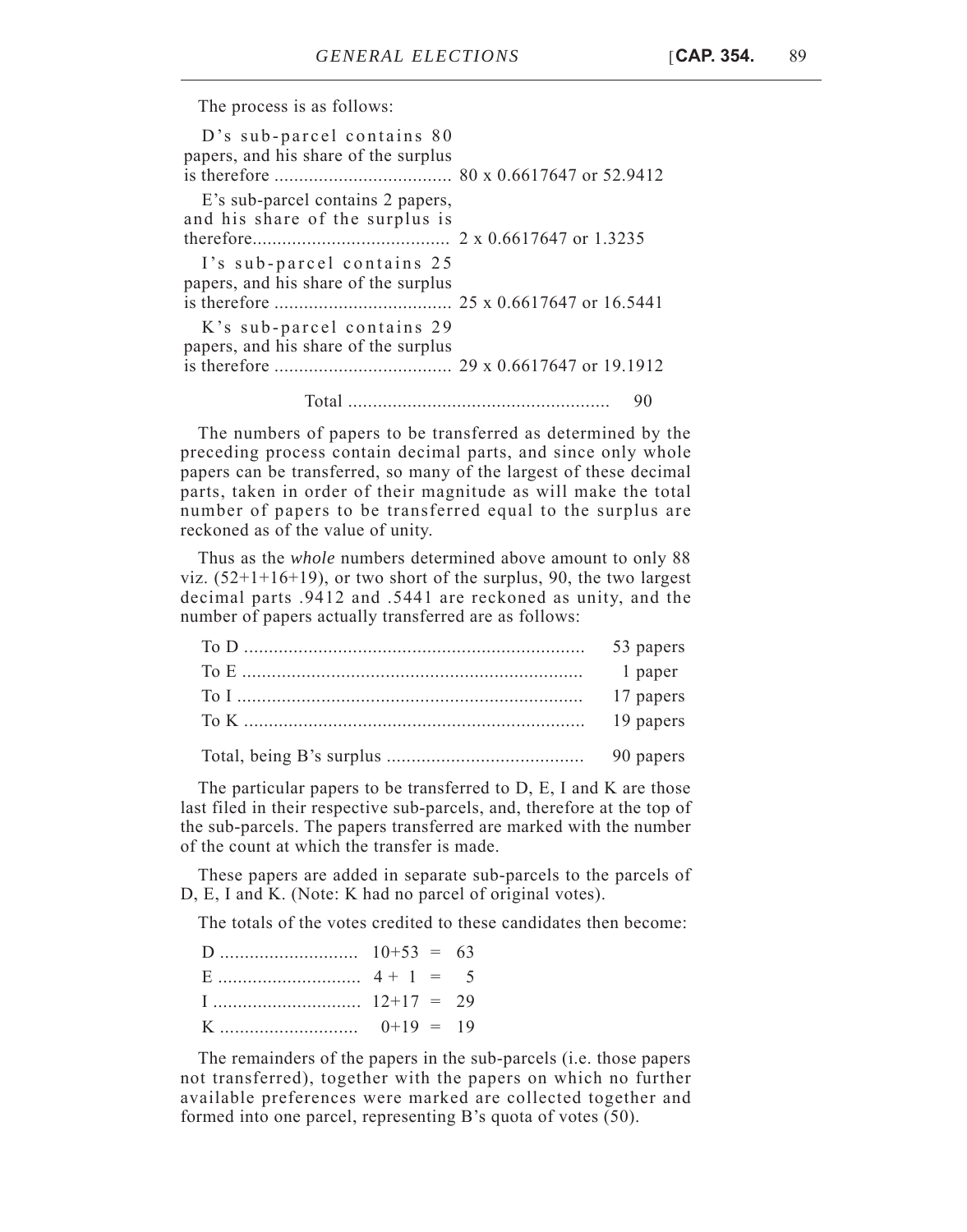| The parcel is made up as follows:                        |  |
|----------------------------------------------------------|--|
| The remainder of D's sub-parcel, 80 less $53 = 27$       |  |
| The remainder of E's sub-parcel, $2 \text{ less } 1 = 1$ |  |
| The remainder of I's sub-parcel, $25$ less $17 = 8$      |  |
| The remainder of K's sub-parcel, 29 less $19 = 10$       |  |
| -4                                                       |  |
|                                                          |  |
|                                                          |  |

The operations involved in this transfer are summarised in the following table:

# COUNT No.2

# TEMPARATER OG "HE'S" SUBJECTS.

300 million communication of the State of the State of the State of the State of the State of the State of the (Wurnfoer off transferable papers ...... 156) Frogparties to be transferred = - 2

| 'kuma:xi                                                                                   |                              | Semifisment stogel'life redmukl |                                  |                                                          |                                        |  |  |
|--------------------------------------------------------------------------------------------|------------------------------|---------------------------------|----------------------------------|----------------------------------------------------------|----------------------------------------|--|--|
| L'anciosae:<br>marked us the                                                               |                              |                                 | lódalúzólaz (s.).                | rechtuwy liauruy.<br>Item algreat                        | $\tilde{q}_{\rm{1004}}$                |  |  |
| rdski linvat trom<br>Foremos:                                                              | falmier af<br>Japan stamina) | Whodie:<br>Vlambara.            | Decimal<br><b>Puntu</b>          | lotters short anticoles grad. I<br>servitoib: sumfoara i | Printed of Papers<br>National Research |  |  |
| v,<br>łx:<br>$\mathbf{B}_{\text{r}}$<br>E.<br>Υ.<br><b>Contract on the Co</b><br>Diamantan | 900<br>Q.<br>澎<br>19         | :25<br>B.<br>۱J.                | 24.0<br>53331<br>11445<br>J M IS | 274<br>t.<br>m<br>K1                                     | :21.<br>诽<br>DC)                       |  |  |
| L.<br>Tot natimum lutx'l<br>Transburgob:<br>106003: - - -                                  | IBN.                         | 1881                            | 20000                            | $\alpha$ .<br>$\infty$                                   | -bôi                                   |  |  |
| Mumben xil Von-<br>Transfersident<br>$1000031 - -$                                         | u.                           | 10000                           |                                  | н                                                        | A.                                     |  |  |
| TXUAT                                                                                      | 1300*<br>)Tidol (            | $1 - 2$                         | $1 - 1$                          | XX*<br>KSoutride 4                                       | 30 <sup>o</sup><br>KFxa*<br>vppocka    |  |  |

Wirriter of manskrattle papers 196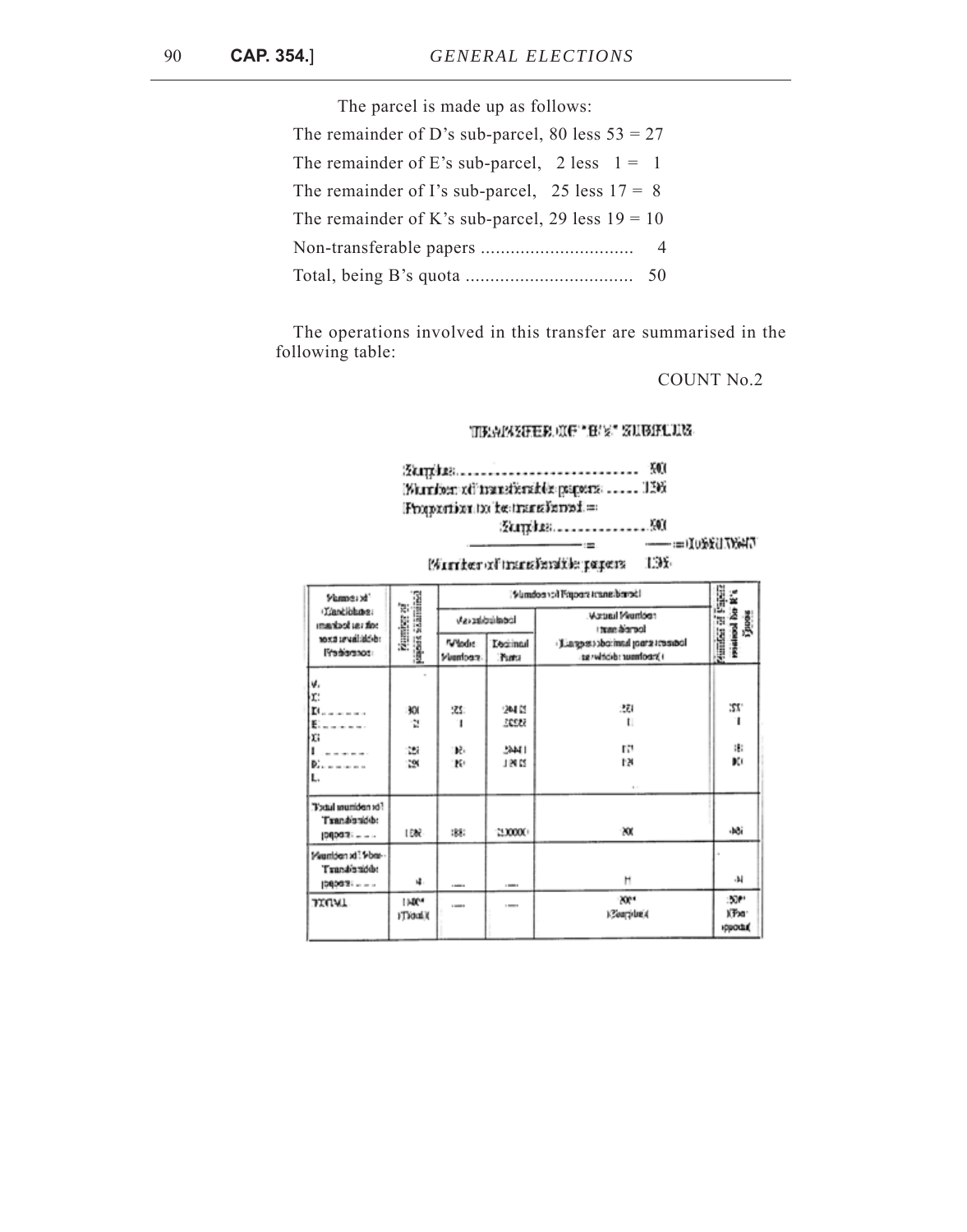#### *Notes for Electoral Commissioners*

\* It will be found convenient to begin filling in the transfer sheet by inserting the totals in the spaces marked with an asterisk. These totals are known before the count is commenced.

† When transferring a surplus *all* the non-transferable papers are usually retained as part of the quota, *but when the number of transferable papers is less than the surplus*, the difference should be inserted in the space marked with a dagger, and a corresponding number of non-transferable papers should be transferred to the nontransferable box. These papers should be taken from the top of the parcel of non-transferable papers and the number taken should be shown on the Result Sheet on the line provided for non-transferable papers.

The state of the poll on the conclusion of the count is as follows:

D now has 63 votes, a number which is more than the quota. He is accordingly elected.

# THIRD COUNT

There are now two surpluses that of  $F(12)$  and that of D $(13)$ . F's surplus, though the smaller, is first dealt with as it arose on a prior count. F's surplus is distributed proportionately among the next available preferences on F's original 62 papers in exactly the same manner as in the case of B, with the result that 9 papers are transferred to L, 2 to C and 1 to A.

The papers forming F's quota are placed together in one parcel, which is marked with F's name.

The papers forming the quota of H (who obtained an exact quota at the first count) are likewise placed together in one parcel, which is marked with H's name.

Votes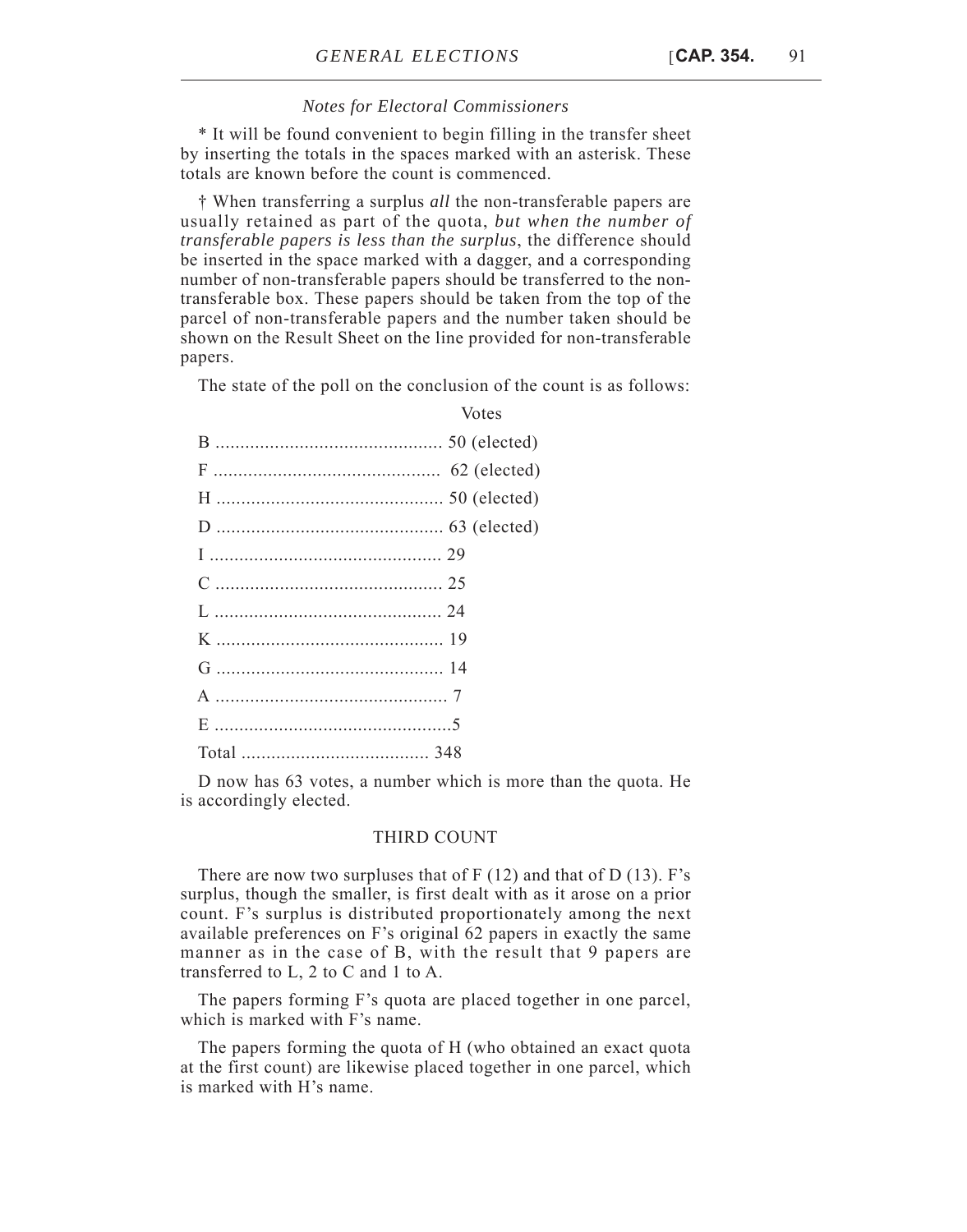### FOURTH COUNT

D's surplus (13) must now be distributed. For this purpose only the sub-parcel last transferred, containing 53 papers, is considered. These are examined and sorted into sub-parcels, according to the next available preferences, with the following result:

| A next available preference is shown for K on  10 papers |  |
|----------------------------------------------------------|--|
|                                                          |  |
|                                                          |  |
|                                                          |  |

The number of papers to be transferred from each sub-parcel is ascertained by multiplying the number of papers in the sub-parcel by 13 (the surplus) and dividing the result by 52 (the total number of transferable papers); therefore

As the decimal parts above are equal, that which arises from the larger sub-parcel is deemed to be the larger. I's share of D's surplus is, accordingly, 11 votes, and K's share is 2 votes.

The number of votes transferred and retained are in accordance with the simplified transfer sheet following:

#### COUNT No. 4

| TRANSFER OF "D's" SURPLUS        |          |
|----------------------------------|----------|
|                                  | 13       |
|                                  | 52       |
| Proportion to be transferred $=$ |          |
| Surplus                          | 13       |
|                                  | $= 0.25$ |
| Number of transferable papers    | 52       |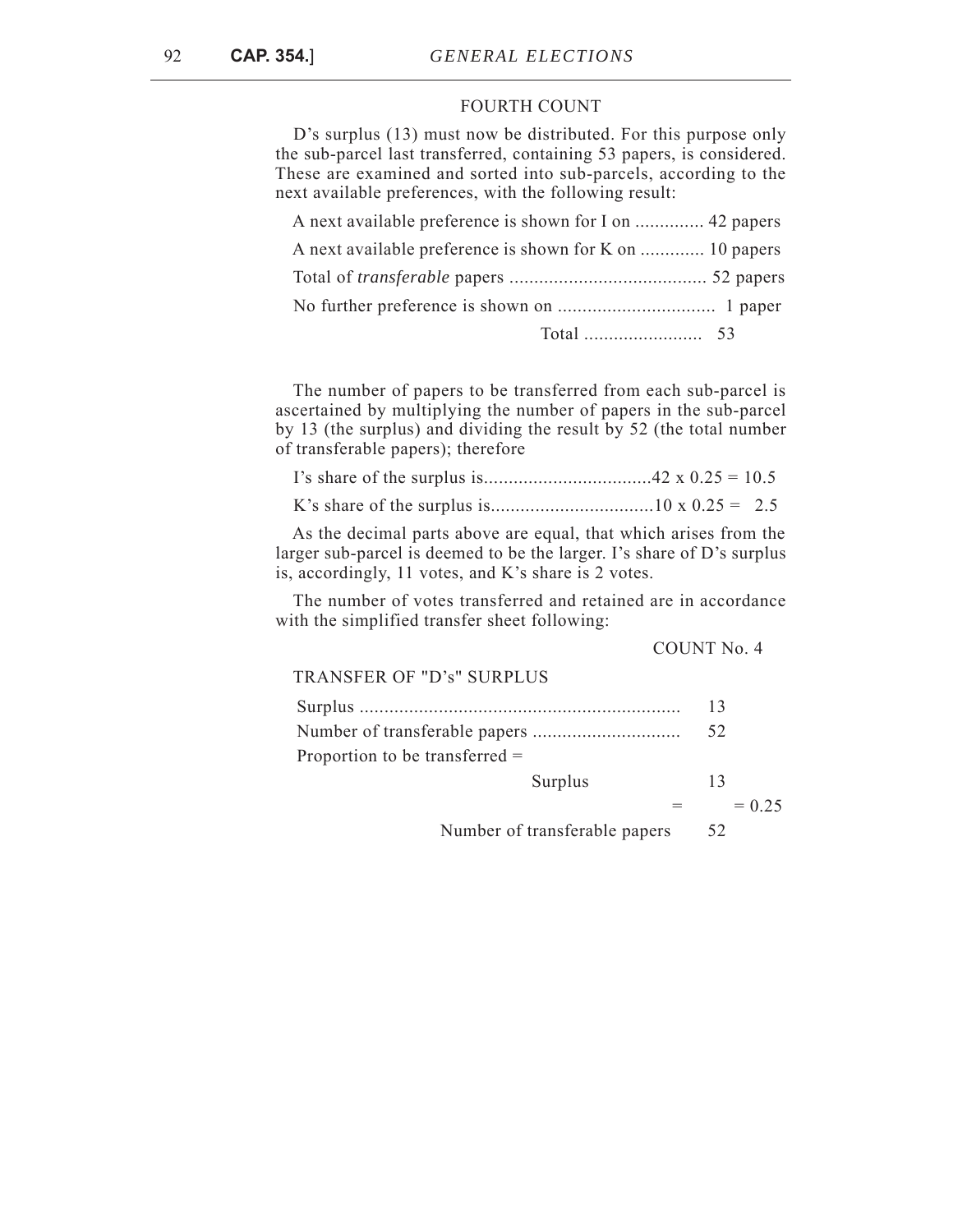| Miannes (of) Elamblishnes: manified (as titles need); arealitateles<br>Fred haranood | Musmidee:<br>хот Подровн<br>examined | Munities:<br>od Fragosa:<br>Iberedaturt | i'vlamfoen:<br>od Hapens.<br>reditional for<br>IX 12 12 Unoda |
|--------------------------------------------------------------------------------------|--------------------------------------|-----------------------------------------|---------------------------------------------------------------|
| ID.                                                                                  | 43.<br>ЭX                            | TXCZGHI<br> 第2章  2                      | 31<br>Ķ.                                                      |
| Tibitad muundeen off Tiramatierable; pappers                                         | 22                                   | 0109010                                 | 18                                                            |
| [6]annidoen x d' [6]con-Tinanationnalide: [pageons                                   | L                                    | -                                       | U                                                             |
| Totale:                                                                              | -551<br>)Txotal (+                   | UE.                                     | ÷T.<br>) Zarmdus(+) ) Fior x poda()                           |

Sub-parcels of 11 papers and 2 papers marked with the number of the count at which the transfer took place are added to parcels of I and K respectively, and the remainders (31 and 8) together with the 1 non-transferable paper and the 10 papers received by D on the first count, making 50 papers altogether, are formed into one parcel, making D's quota of votes.

The state of the poll on the conclusion of the count is as follows:

| Votes |
|-------|
|       |
|       |
|       |
|       |
|       |
|       |
|       |
|       |
|       |
|       |
|       |
|       |

## FIFTH COUNT

There being now no surplus required to be dealt with, the Electoral Commissioner proceeds to transfer the votes of the candidate with the smallest total of votes. The candidate lowest on the poll is E, with 5 votes, but since the combined totals of E and A  $(5+8=13)$  are less than 14, the total of G, the next highest candidate, the Electoral Commissioner transfers the papers of both E and A at the same count.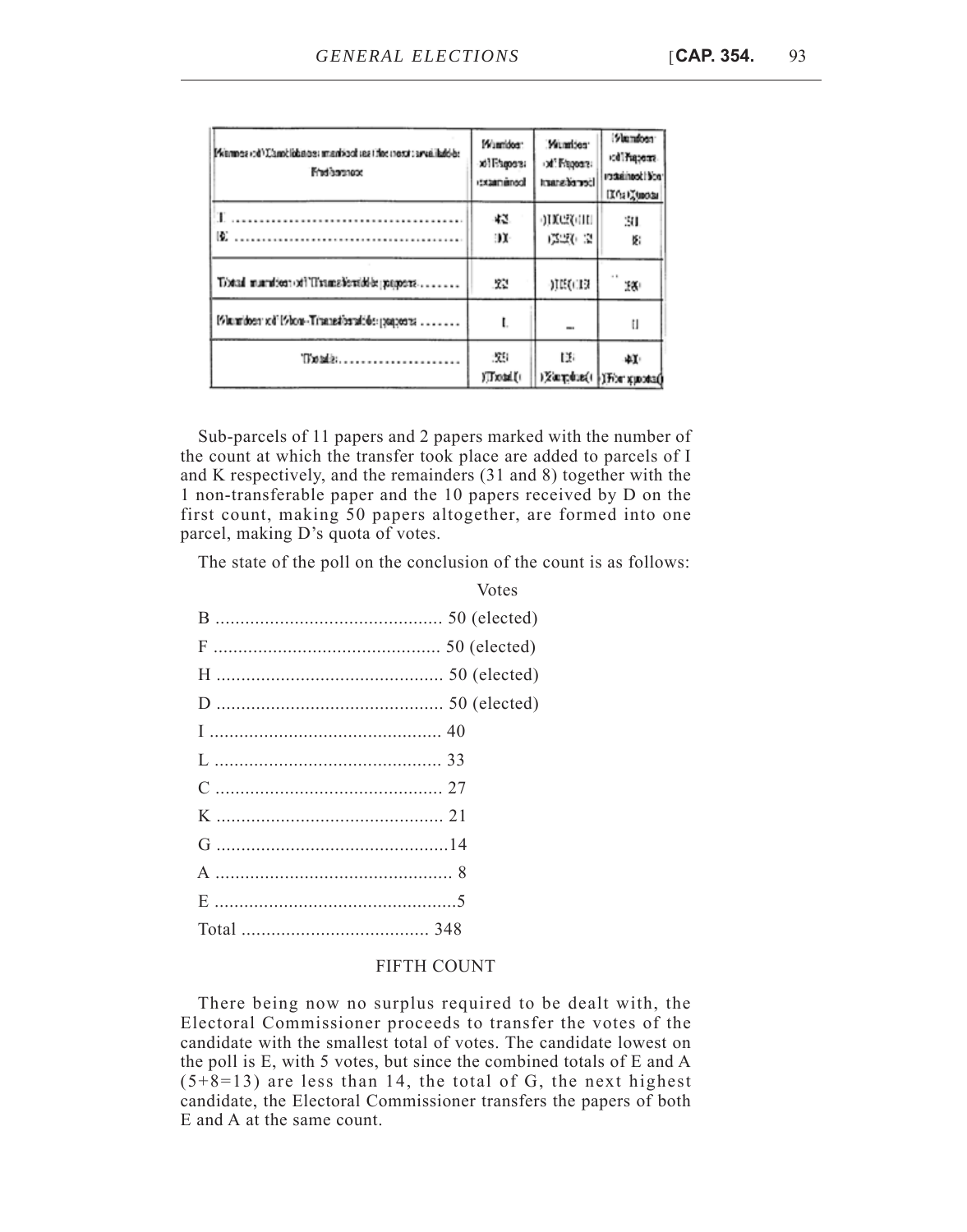The papers in the parcels of E and A (total 13) are examined, and is found that:

| C is marked next available preference on      1 paper   |
|---------------------------------------------------------|
| G is marked next available preference on       7 papers |
| I is marked next available preference on       4 papers |
| Non-transferable papers        1 paper                  |
| Total      13 papers                                    |

The operation is completed by the transfer of 1 paper to C, 7 papers to G, 4 papers to I, and the 1 non-transferable paper is set aside as a separate parcel.

The state of the poll is now as follows:

| Votes |
|-------|
|       |
|       |
|       |
|       |
|       |
|       |
|       |
|       |
|       |
|       |
|       |

# SIXTH COUNT

No candidate is elected as the result of the fifth count and the next operation has to be determined upon. Candidates G and K have each the same number of votes (21) and are lowest on the poll. K's papers are distributed, as he obtained fewer votes than G in the first count. From the distribution of K's papers (21), 3 papers are transferred to C, 15 to I, 1 to L, and 2 are non-transferable. I thereby reaches a total of 59 votes, and is elected.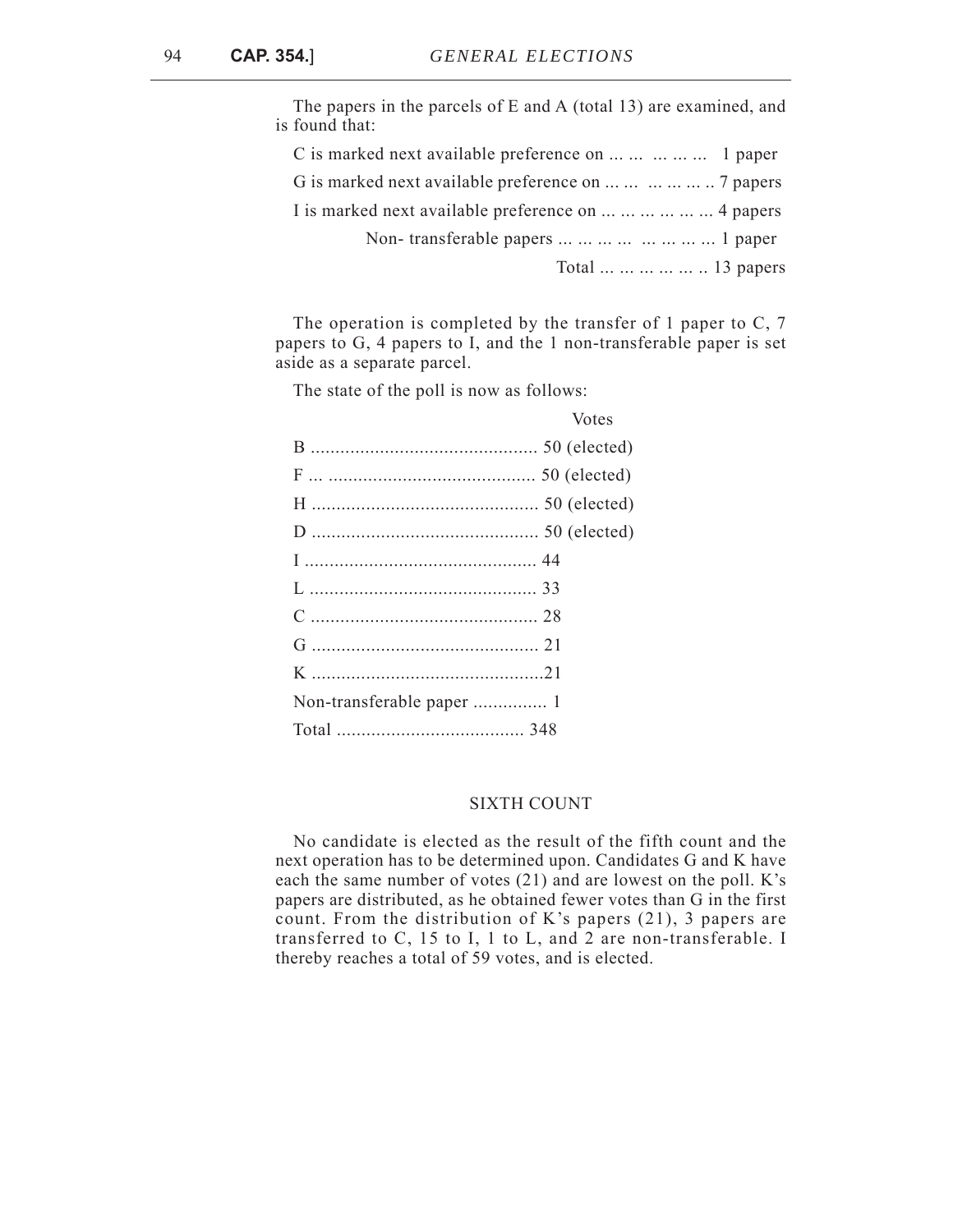Votes

The state of the poll is now as follows:

# SEVENTH COUNT

I's surplus (9) must now be distributed.

For this purpose only the sub-parcel of papers last transferred to I (15 papers) is taken into account.

These are examined and arranged in sub-parcels for the continuing candidates, with the following result:

C is next available preference on ... ... ... 4 papers

L is next available preference on ... ... ... 3 papers

Total transferable papers .... ... ...7

Non-transferable papers ... ... ... 8

# Total ... ... 15

In this case the total number of transferable papers (7) is less than the surplus (9), therefore the Electoral Commissioner transfers the whole sub-parcels of transferable papers to the continuing candidates indicated thereon as next available preference. This accounts for 7 votes out of the surplus 9. There is a difference of 2 papers. The sub-parcel of non-transferable papers is therefore divided into two portions, one containing 2 papers (which form part of the surplus) the other containing 6 papers (which are required for I's quota). The portion of 2 papers is set aside as a separate parcel with the other parcels of non-transferable papers, and the portion of 6 papers is retained to make up I's quota (6+44=50).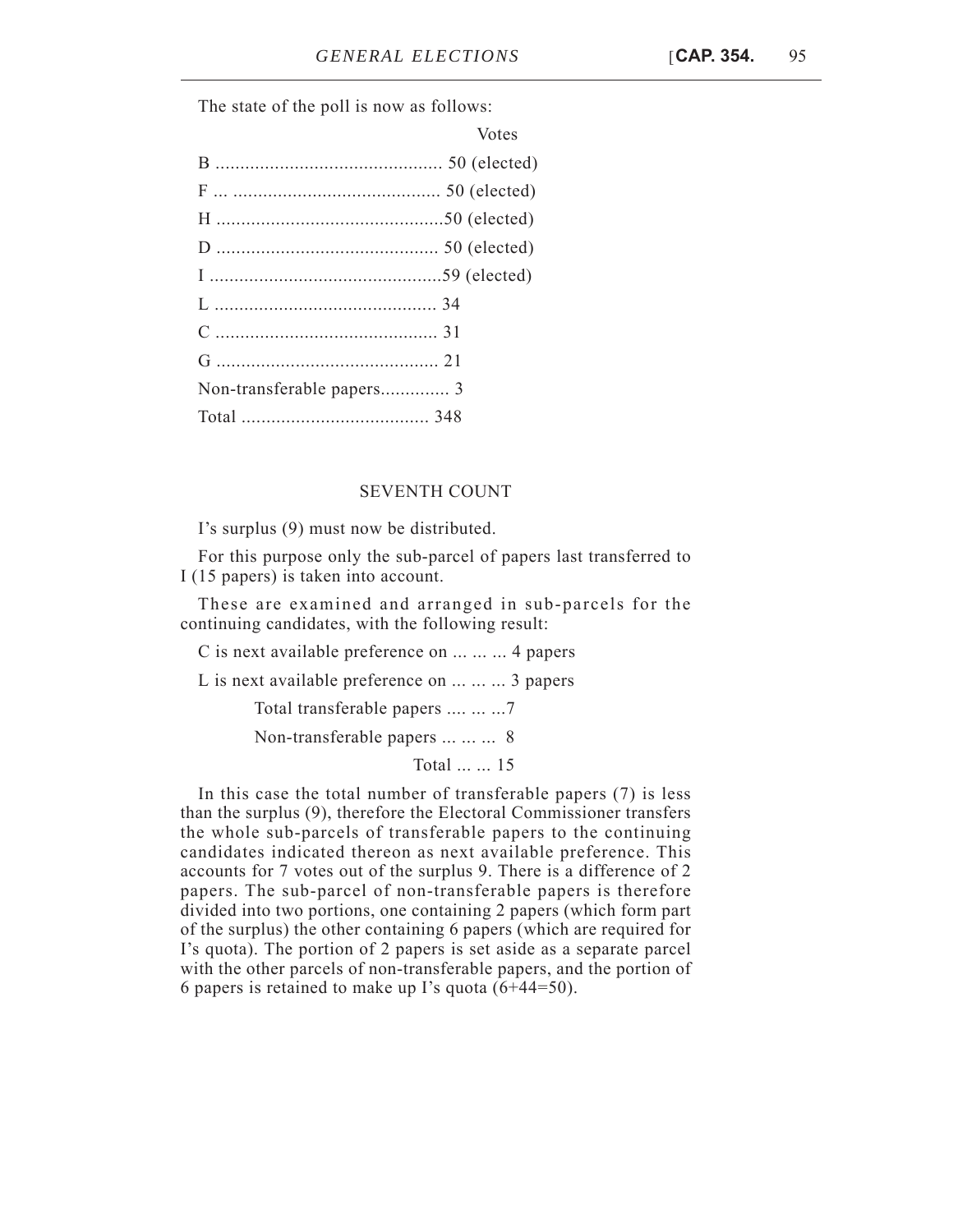The number of votes transferred and retained are in accordance with the transfer sheet following:

COUNT No. 7

#### TIBLANGEHER COF "USA" SUURPLUUS



| [ <sup>4</sup> kames id]                                 | <b>RASHWA</b>    |                     |                         | Formid nast step! Flix rechtau V                               |                                     |
|----------------------------------------------------------|------------------|---------------------|-------------------------|----------------------------------------------------------------|-------------------------------------|
| senddons?(<br>an'i sai Jeshar                            | Manufas st<br>ž  |                     | fettulacides est.       | Audio Muniden<br>templomat                                     | ż.<br>ř.                            |
| sebbaliguas xeni<br>regeration                           | kabis            | "Mode:<br>Munidore: | <b>Docimul</b><br>Fare: | fothert (strac) hmited; trespeck)<br>Distribution solicity rap | Manifon at Papers<br><b>Postage</b> |
| $\sum_{i=1}^{n}$ and $\sum_{i=1}^{n}$<br><u>Umanes e</u> | X.               | 44<br>31            | $\cdots$<br>--          | ų                                                              |                                     |
| Total mambooned'<br>Time bradde<br>1300031               | ٣.               | ŗ,                  | $\cdots$                | ľ.                                                             | <b>COLLA</b>                        |
| -Mall for eddmin't<br>Time brudde<br>$3600$ TEi $- -$    | 181              | $\sim$              |                         | 31<br>1911                                                     | x                                   |
| 'DXIVL.                                                  | 1271<br>(Txtall) |                     | $-$                     | <b>KOM</b><br>(Sourprive a)                                    | v٠<br>I Fig.<br>-3podul             |

### *Notes for Electoral Commissioners*

\* It will be found convenient to begin filling in the transfer sheet by inserting the totals in the spaces marked with an asterisk. These totals are known before the count is commenced.

† When transferring a surplus *all* the non-transferable papers are usually retained as part of the quota, *but when the number of transferable papers is less than the surplus*, the difference should be inserted in the space marked with a dagger, and a corresponding number of non-transferable papers should be transferred to the nontransferable box. These papers should be taken from the top of the parcel of non-transferable papers and the number taken should be shown on the Result Sheet on the line provided for non-transferable papers.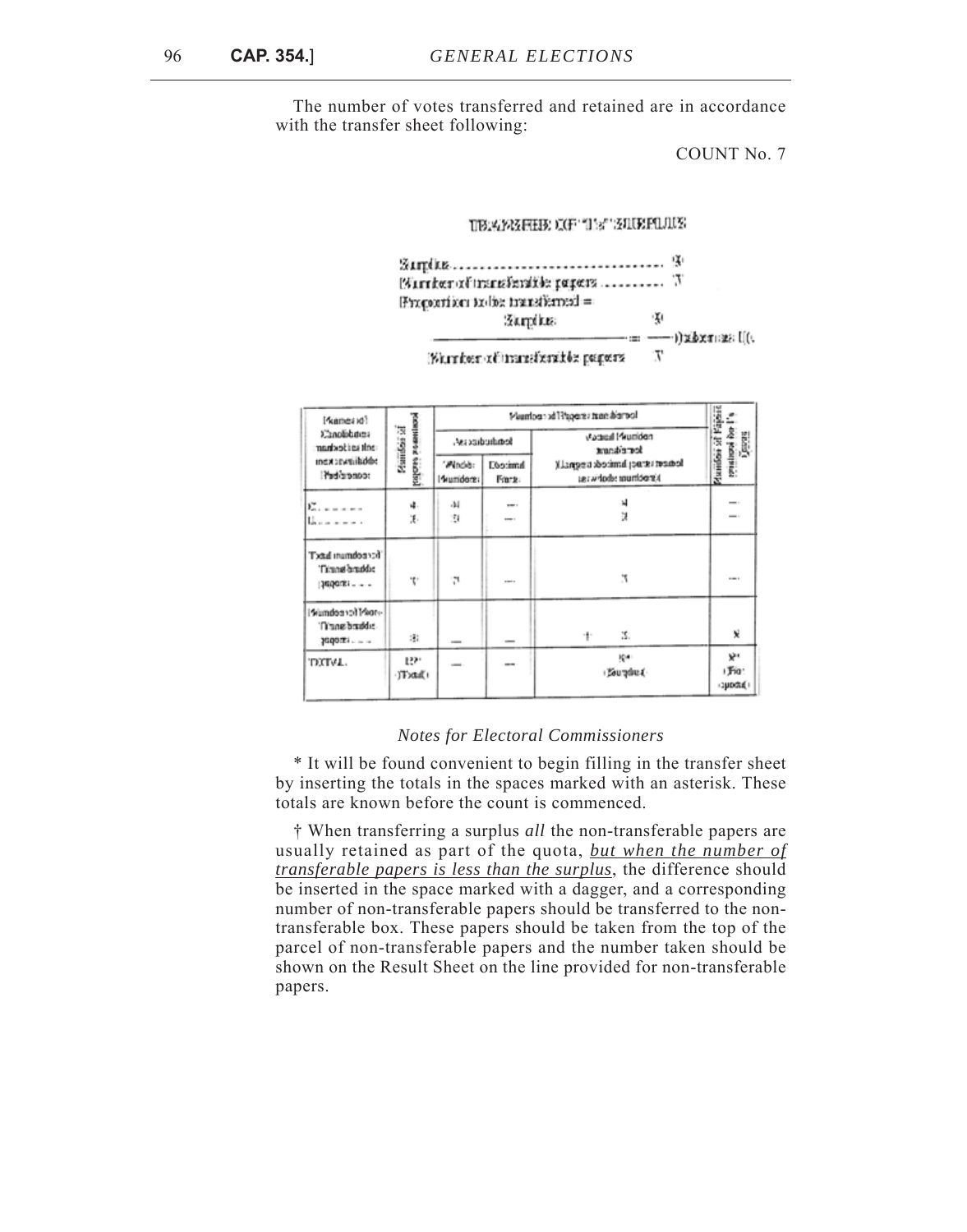The state of the poll after the seventh count is as follows:

| I<br>I |  |
|--------|--|
|--------|--|

## EIGHTH COUNT

There being now no surplus, the votes of G, the candidate lowest on the poll, are distributed.

G's parcel of 21 papers is found to contain 7 papers on which C is the next preference, and 12 on which L is the next preference, and 2 papers which are non-transferable.

Therefore 7 papers are transferred to C, and 12 to L, and 2 are filed as separate parcel with the other parcels of non-transferable papers.

Votes

The state of the poll is now as follows:

There being now no surplus, C, the candidate lowest on the poll, is excluded from the poll. But, as there remains only one vacancy to be filled, and only one continuing candidate, namely L, L is elected without any further transfer of votes.

The final result is that B, F, H, D, I and L, are elected.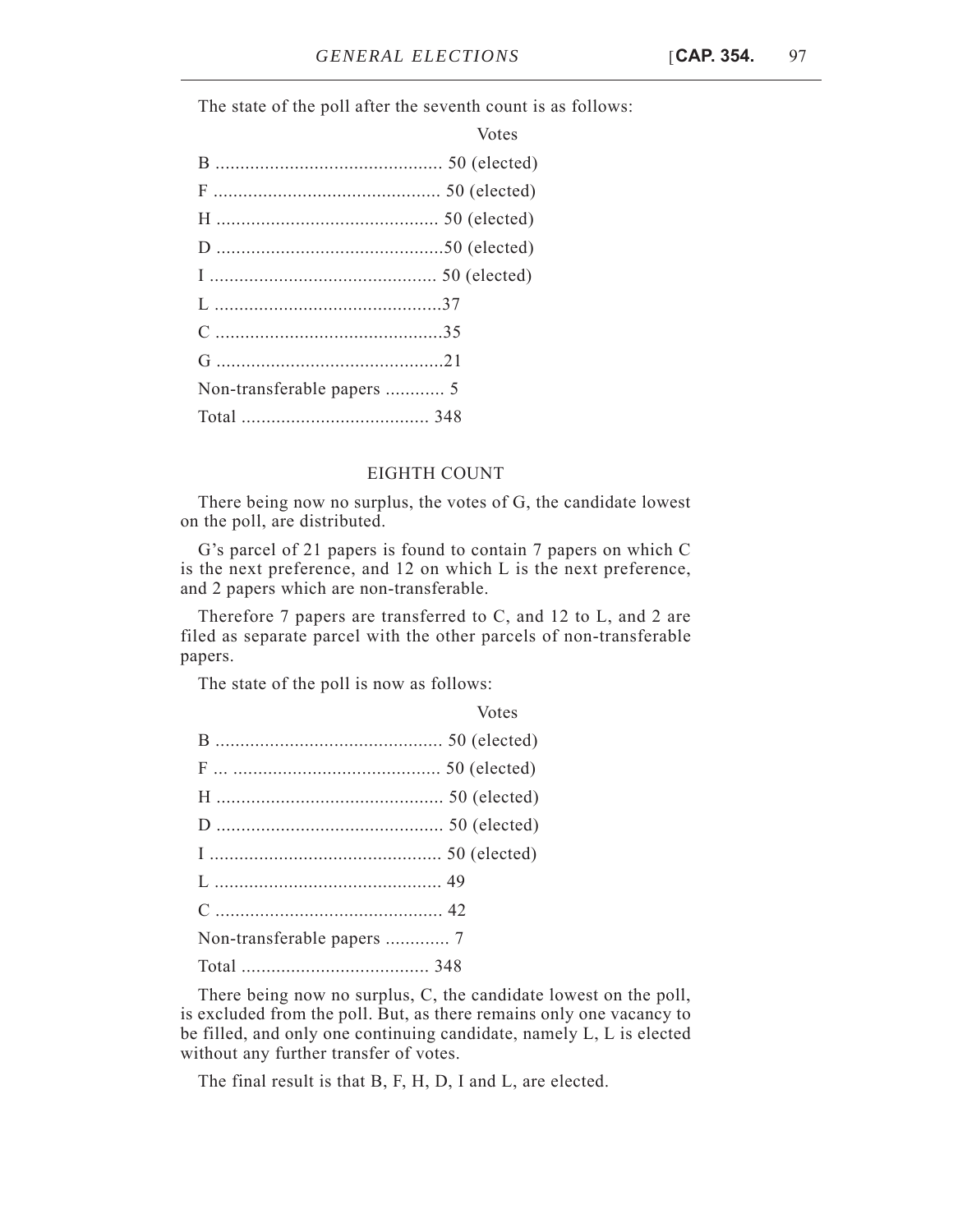The details of the various operations in this election are shown in the subjoined form of "Result-Sheet".

# **RESULT SHEET**

|  | 348                                                   |
|--|-------------------------------------------------------|
|  | No. of Votes  348 No. of Seats  6 Quota = $--+1 = 50$ |
|  |                                                       |

|                                   |           |                                |        |                          |        |                           |        |             |        |                      |        |                            |        | 2nd Count 3rd Count 4th Count 5th Count 6th Count 7th Count 18th Count |        |                 |
|-----------------------------------|-----------|--------------------------------|--------|--------------------------|--------|---------------------------|--------|-------------|--------|----------------------|--------|----------------------------|--------|------------------------------------------------------------------------|--------|-----------------|
| <b>Nacass</b><br>αf<br>Candidates | Ist Count | B's Surpius<br><b>Chanader</b> | Result | F's Surplu<br>Transfer o | Rosult | D's Surplus<br>Transfer o | Result | š<br>Ě<br>š | Result | Ş<br><b>Cransfer</b> | Rasalt | <b>Consuler</b><br>Fa Suml | Reault | Transfer o<br>G's Vote                                                 | Result | Members elected |
|                                   |           |                                |        |                          |        |                           |        |             |        |                      |        |                            |        |                                                                        |        |                 |
| -----------                       |           |                                |        | ٠ı                       |        |                           |        | -8          |        |                      |        |                            |        |                                                                        |        |                 |
|                                   | 140       | -90                            | 50     | -                        | 50     |                           | 50     |             | 50     |                      | 50     |                            | 50     |                                                                        | 50     | B               |
|                                   | 25        | -                              | 25     | $+2$                     | 27     |                           | 27     | +l          | 28     | 43                   | 31     | 44                         | 35     | 47                                                                     | 42     |                 |
|                                   | ю         | +53                            | 63     |                          | 63     | -13                       | 50     | -           | 50     |                      | 50     |                            | 50     | -                                                                      | 50     | D               |
| -----------                       | 4         | +l                             | 5      |                          | 5      |                           | 5      | ۰5          |        |                      |        |                            |        |                                                                        |        |                 |
|                                   | 62        | -                              | 62     | $-12$                    | 50     |                           | 50     |             | 50     |                      | 50     |                            | 50     |                                                                        | 50     | P               |
|                                   | 14        |                                | 14     | ÷                        | 14     |                           | 14     | +7          | 21     |                      | 21     | $\sim$                     | 21     | -21                                                                    | -      |                 |
| -------------                     | 50        |                                | 50     | -                        | 50     |                           | 50     | -           | 50     |                      | 50     | $\blacksquare$             | 50     | $\overline{\phantom{0}}$                                               | 50     | н               |
|                                   | 12        | +17                            | 29     | -                        | 29     | +11                       | 40     | +4          | 44     | +15                  | 59     | -9                         | 50     |                                                                        | 50     |                 |
|                                   | -         | +19                            | 19     |                          | 19     | +2                        | 21     | ÷           | 21     | -21                  |        |                            |        |                                                                        |        |                 |
| -----------                       | 24        |                                | 24     | +9                       | 33     |                           | 33     |             | 33     | ÷ł                   | 34     | 43                         | 37     | +12                                                                    | 49     |                 |
| Non-trans-                        |           |                                |        |                          |        |                           |        |             |        |                      |        |                            |        |                                                                        |        |                 |
| ferable                           |           |                                |        |                          |        |                           |        |             |        |                      |        |                            |        |                                                                        |        |                 |
| <b>DEDOCT-</b>                    |           |                                |        |                          |        |                           |        | ٠ı          |        | +2                   | 3      | +2                         | 5      | +2                                                                     |        |                 |
|                                   |           |                                |        |                          |        |                           |        |             |        |                      |        |                            |        |                                                                        |        |                 |
| TOTALS                            | 348       |                                | 348    |                          |        |                           | 348    |             | 348    |                      | 348    |                            | 348    |                                                                        | 348    |                 |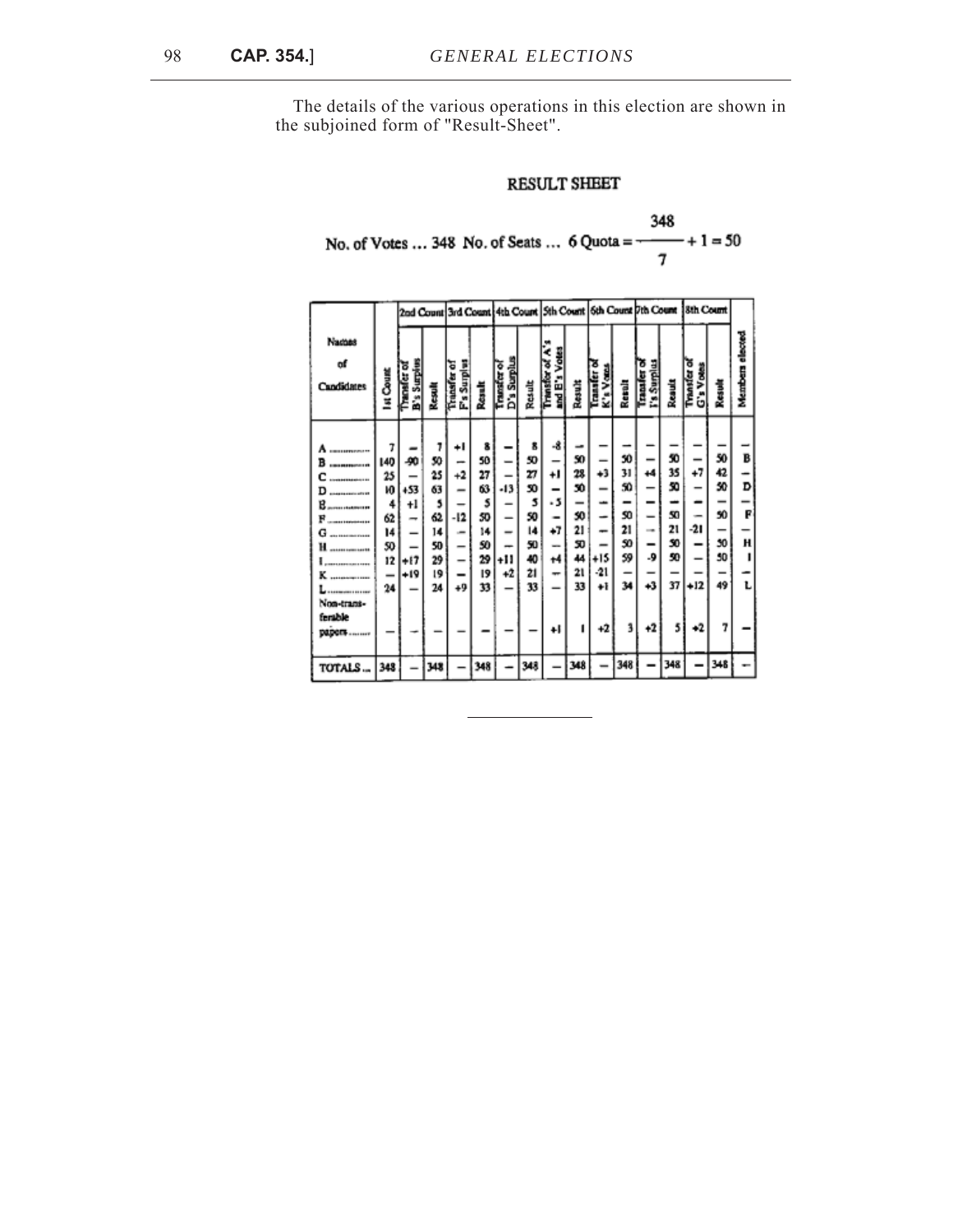# FOURTEENTH SCHEDULE

# (Article 118)

#### *Articles 41 to 62 of the Electoral* (*Polling*) *Ordinance* (*[Cap 102](http://www.justiceservices.gov.mt/DownloadDocument.aspx?app=lom&itemid=8642&l=1)*)

**41.** A contract whereby any expenses are incurred on account of or in respect of the conduct or management of an election shall not be enforceable against a candidate at such election, unless made by the candidate himself or by his election agent; provided that the inability under this article to enforce such contract against the candidate shall not relieve the candidate from the consequences of any corrupt or illegal practice committed by his agent.

**42.** (1) Except as permitted by or in pursuance of this Ordinance, no payment and no advance or deposit shall be made by a candidate at an election, or by any agent on behalf of the candidate, or by any other person, whether before, during or after such election, in respect of any expenses incurred on account of or in respect of the conduct or management of such election, otherwise than by or through the election agent of the candidate; and all money provided by any person other than the candidate for any expenses incurred on account of or in respect of the conduct or management of the election, whether as gift, loan, advance or deposit, shall be paid to the candidate or his election agent and not otherwise; provided that this article shall not be deemed to apply to any sum disbursed by any person out of his own money for any small expense legally incurred by himself, if such sum is not repaid to him.

(2) A person who makes any payment, advance, or deposit in contravention of this article or pays in contravention of this article any money so provided as aforesaid, shall be guilty of an illegal practice.

**43.** (1) Every payment made by an election agent in respect of any expenses incurred on account of or in respect of the conduct or management of an election shall, except where less than fifty-eight cents (0.58), be vouched for by a bill stating the particulars and by a receipt.

(2) Every claim against a candidate at an election or his election agent in respect of any expenses incurred on account of or in respect of the conduct or management of such election, which is not sent in to the election agent within the time limited by this Ordinance, shall be barred and shall not be paid; and subject to such exception as may be allowed in pursuance of this Ordinance, an election agent who pays a claim in contravention of this article shall be guilty of an illegal practice.

(3) Except as by this Ordinance permitted, the time limited by this Ordinance for sending in claims shall be fourteen days after the day on which the candidate returned is declared elected.

(4) All expenses incurred by or on behalf of a candidate at an election, which are incurred on account of or in respect of the conduct or management of such election, shall be paid within the time limited by this Ordinance and not otherwise; and, subject to

*Amended by: L.N. 425 of 2007; XXIV. 2015.49.*

Making of contracts in respect of election expenses.

Payment of expenses through election agent.

Periods for sending in claims and making payments for election expenses. *Amended by: L.N. 425 of 2007.*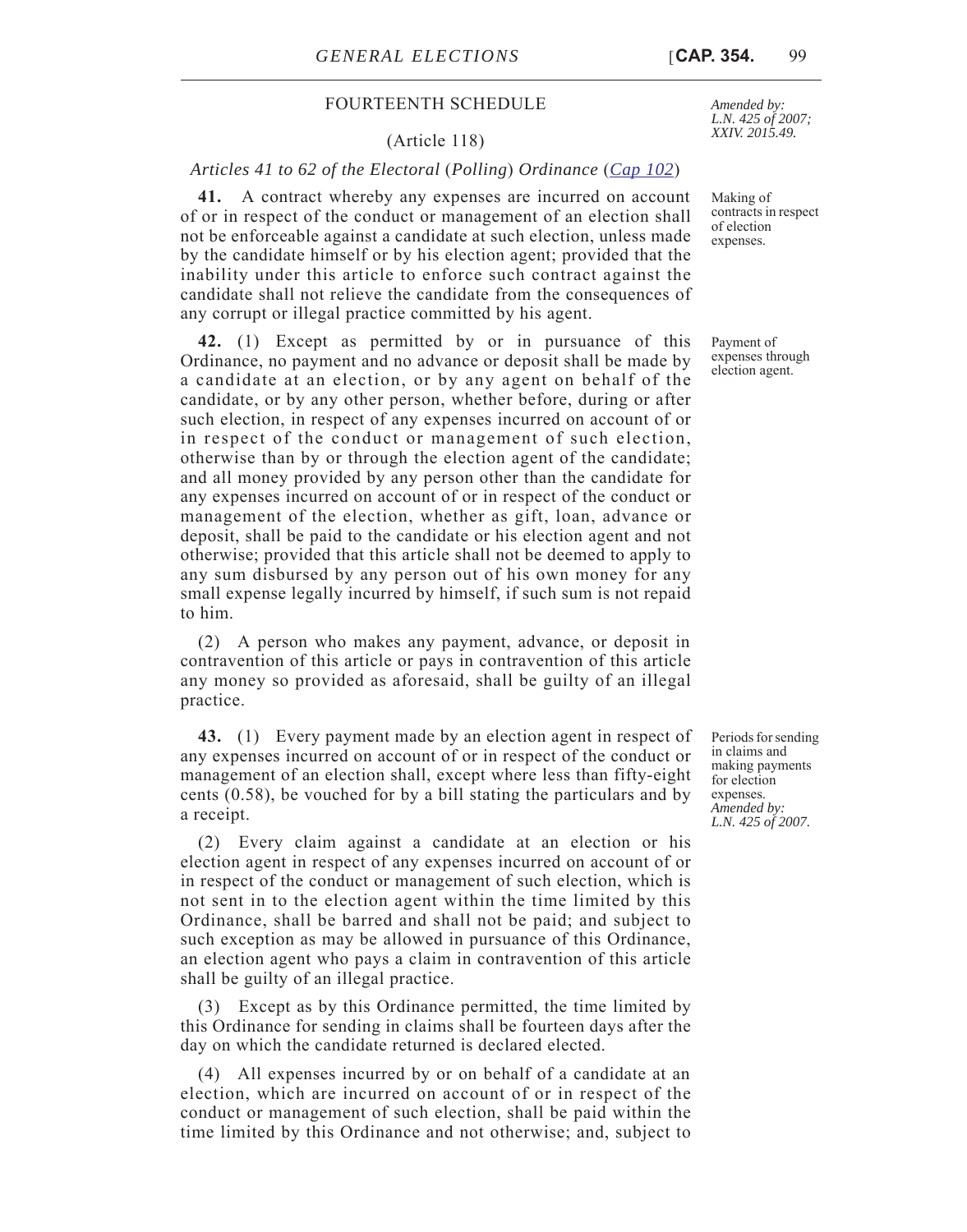such exception as may be allowed in pursuance of this Ordinance, an election agent who makes a payment in contravention of this provision shall be guilty of an illegal practice.

(5) Except as by this Ordinance permitted, the time limited by this Ordinance for the payment of such expenses as aforesaid shall be twenty-eight days after the day on which the candidate returned is declared elected.

(6) Where it has been proved to the satisfaction of the court by a candidate that any payment made by an election agent in contravention of this article was made without the sanction or connivance of such candidate, the election of such candidate shall not be void, nor shall he be subject to any incapacity under this Ordinance by reason only of such payment having been made in contravention of this article.

(7) If the election agent in the case of any claim sent in to him within the time limited by this Ordinance disputes it, or refuses or fails to pay it within the said period of twenty-eight days, such claim shall be deemed to be a disputed claim.

(8) The claimant may, if he thinks fit, bring an action for a disputed claim in the competent civil court; and any sum paid by the candidate or his agent in pursuance of the judgment or order of such court shall be deemed to be paid within the time limited by this Ordinance, and to be an exception from the provisions of this Ordinance requiring claims to be paid by the election agent.

(9) On cause shown to the satisfaction of the competent civil court, the court on application by the claimant or by the candidate or his election agent may, by order, give leave for the payment by a candidate or his election agent of a disputed claim, or of a claim for any such expenses as aforesaid, although sent in after the time in this article mentioned for sending in claims, or although the same was sent in to the candidate and not to the election agent.

(10) Any sum specified in any such order may be paid by the candidate or his election agent, and when paid in pursuance of such leave shall be deemed to be paid within the time limited by this Ordinance.

**44.** So far as circumstances admit, this Ordinance shall apply to a claim for his remuneration by an election agent and to the payment thereof in like manner as if he were any other creditor, and if any difference arises respecting the amount of such claim, the claim shall be a disputed claim within the meaning of this Ordinance, and be dealt with accordingly.

**45.** (1) The candidate at an election may pay any personal expenses incurred by him on account of or in connection with or incidental to such election to an amount not exceeding twentyseven euro and ninety-five cents (27.95), but any further personal expenses so incurred by him shall be paid by his election agent.

(2) The candidate shall send to the election agent within the time limited by this Ordinance for sending in claims, a written statement of the amount of personal expenses paid as aforesaid by

Remuneration of election agent.

Personal expenses of candidate and petty expenses. *Amended by: L.N. 425 of 2007.*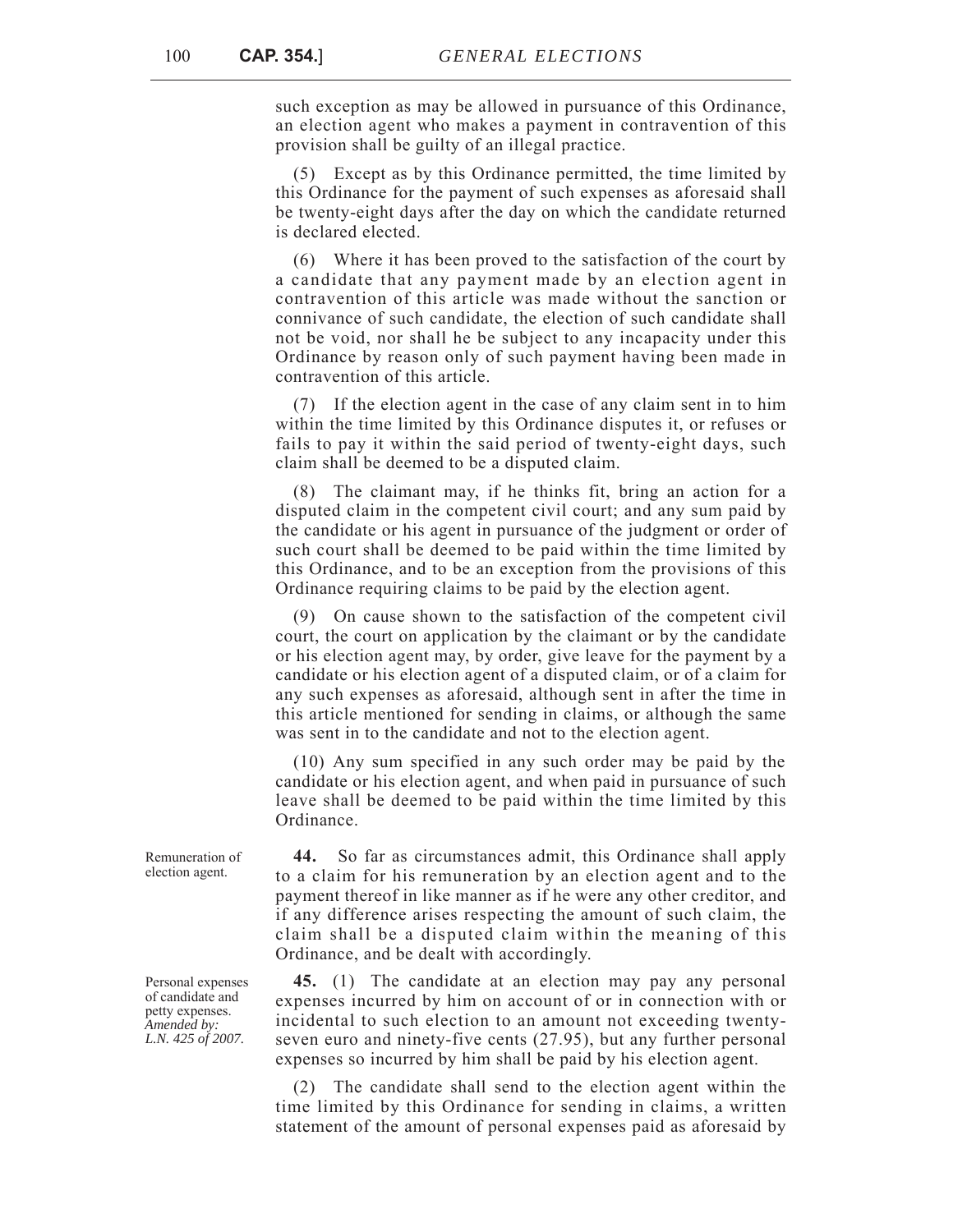such candidate.

(3) The personal expenses of a candidate include his reasonable travelling expenses and the reasonable expenses of his living at hotels or elsewhere for the purposes of the election.

(4) Any person may, if so authorized in writing by the election agent of the candidate pay any necessary expense for stationery, postage, telegrams, and other petty expenses to a total amount not exceeding that named in the authority, but any excess above the total amount so named shall be paid by the election agent.

(5) A statement of the particulars of payments made by any person so authorized shall be sent to the election agent within the time limited by this Ordinance for the sending in of claims, and shall be vouched for by a bill containing the receipt of that person.

**46.** (1) The maximum sum paid and, or expenses incurred by or on behalf of a candidate at an election of members of the House of Representatives, and, or by his election agent, whether before, during, or after an election on account of or in respect of the conduct of such election, shall not exceed the sum of twenty thousand euro ( $E20,000$ ) from every electoral district:

Provided that a candidate contesting two electoral districts shall not be obliged to spend the total amount of permissible campaign expenditure as aforesaid, equally between the two districts but may apportion the said permissible campaign expenditure between the two districts in such a manner as the candidate deems fit:

Provided further that in the computation of campaign expenditure as aforesaid, where a candidate charges a fee for participation in political activities or for any goods or services made available at such activities the amount of any such fees charged and properly accounted for shall be deducted from the total amount of campaign expenditure.

(2) Any candidate or election agent who knowingly acts in contravention of this article shall be guilty of an illegal practice.

**47.** (1) No payment or contract for payment shall, for the purpose of promoting or procuring the election of a candidate at any election, be made -

- (*a*) on account of the conveyance of voters to or from the poll, whether for the hiring of vehicles, or otherwise; or
- (*b*) to or with a voter on account of the use of any house, land, building, or premises for the exhibition of any address, bill, or notice, or on account of the exhibition of any address, bill, or notice.

(2) Subject to such exception as may be allowed in pursuance of this Ordinance, if any payment or contract for payment is knowingly made in contravention of this article either before, during, or after an election, the person making such payment or contract shall be guilty of an illegal practice, and any person

Expense in excess of maximum to be illegal practice. *Substituted by: L.N. 425 of 2007; XXIV. 2015.49.*

Certain expenditure to be illegal practice.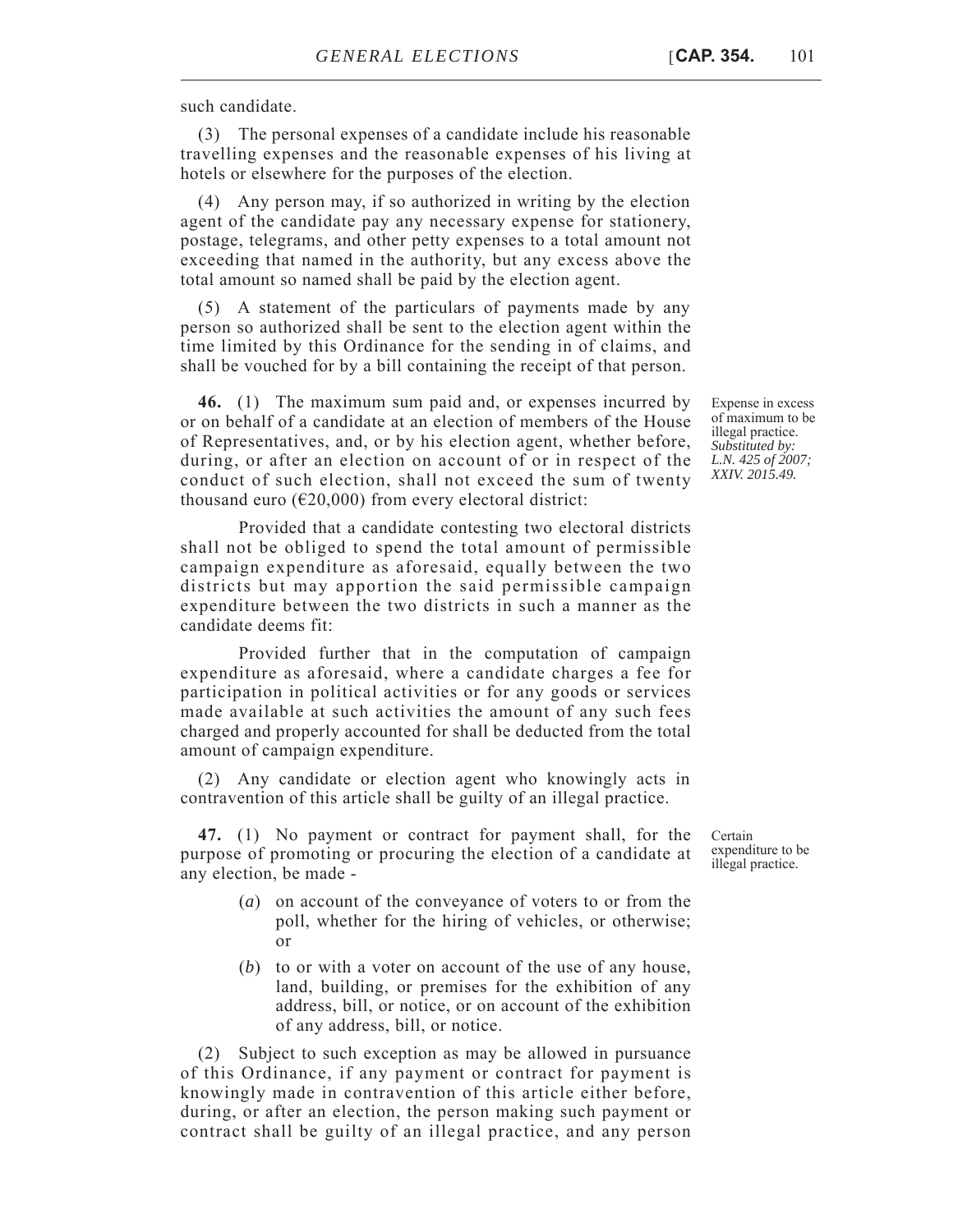receiving such payment or being a party to any such contract, knowing the same to be in contravention of this article, shall also be guilty of an illegal practice:

Provided that where it is the ordinary business of a voter as an advertising agent or publisher to exhibit for payment bills and advertisements, a payment to or contract with such voter, if made in the ordinary course of business, shall not be deemed to be an illegal practice within the meaning of this article.

employment to be **48.** (1) No person shall, for the purpose of promoting or procuring the election of a candidate at any election, be engaged or employed for payment or promise of payment for any purpose or in any capacity whatever, except for the purposes or in the capacities following:

- (*a*) one election agent and no more;
- (*b*) a reasonable number of clerks and messengers, having regard to the area of the electoral division and the number of voters on the electoral register for such division.

(2) Subject to such exception as may be allowed in pursuance of this Ordinance, if any person is engaged or employed in contravention of this article, either before, during or after an election, the person engaging or employing him shall be guilty of an illegal practice.

**49.** The provisions of this Ordinance prohibiting certain payments and contracts for payments, and the payment of any sum, and the incurring of any expense in excess of a certain maximum, shall not affect the right of any creditor, who, when the contract was made or the expense was incurred, was ignorant of the same being in contravention of this Ordinance.

**50.** (1) Within thirty-one days after the date of the publication of the result of an election in the Government Gazette, every candidate at that election shall transmit to the commissioners a return of his election expenses, containing the particulars specified in the Seventh Schedule to this Ordinance, signed by the candidate. In the case of the candidate's absence from Malta the duties imposed on him may be performed by a duly appointed representative:

Provided that in the case of candidates who have been elected:

- (i) the time limit for the transmission of the return of election expenses to the commissioners shall be of ten days from the date when the candidate was declared elected irrespective of the date of publication of the official result in the Gazette;
- (ii) the commissioners shall, notwithstanding the other provisions of this Act or of any other law, proceed and shall complete the said examination within one month from when they receive them and the provisions of article 52(3) shall apply in respect of such returns and

Saving for creditors.

Return and declaration respecting election expenses. *Amended by: XXIV. 2015.50.*

Certain

illegal.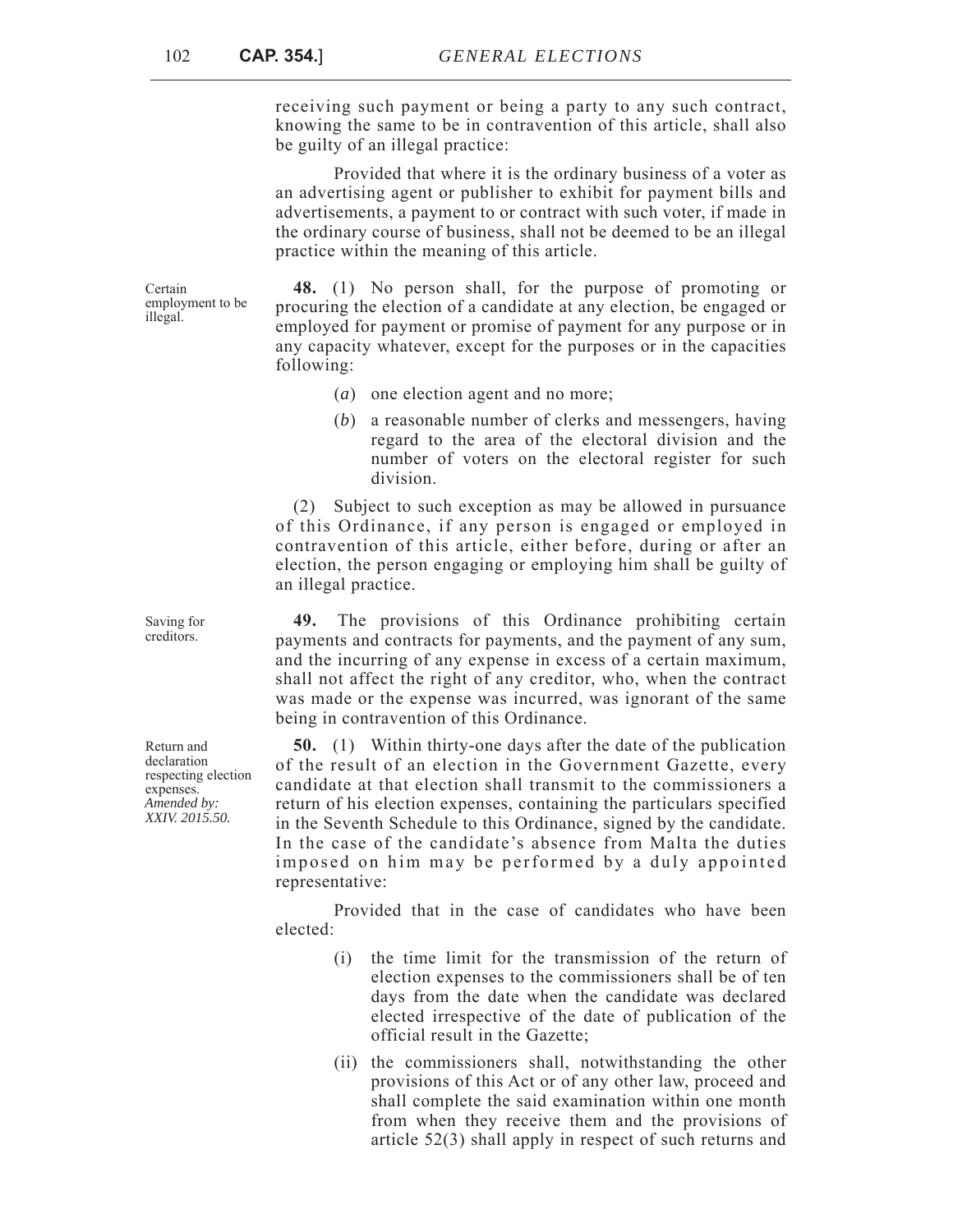of such elected candidates.

(2) Every such return shall contain a statement of all payments made by the candidate or by his election agent, or by any persons on behalf of the candidate, or in his interest, for expenses incurred on account of, or in respect of, the conduct and management of the election, and a further statement of all unpaid claims in respect of such expenses, of which he is aware.

(3) The return shall be accompanied by declarations to be made on oath before a magistrate by the candidate, in the form contained in the Seventh Schedule to this Ordinance.

(4) If any candidate acts in contravention of the requirements of this article, he shall, subject to the provisions of article 56, be guilty of an illegal practice.

**51.** When any return of election expenses and the declarations made in respect thereof have been lodged with the commissioners, the commissioners shall, as soon as may be, cause a notice of the date on which the return and the declarations have been lodged, and of the time and place at which they can be inspected to be affixed in some conspicuous place in the commissioners' office and to be published in the Government Gazette, and any person shall be entitled, on payment of a fee of twelve cents (0.12), to inspect any such return or declarations and, on payment of a fee of fourteen cents (0.14) for every folio of 120 words, to obtain a copy or copies of any part thereof.

**52.** (1) Any person committing an illegal practice shall, on conviction, be liable to a fine (*multa*) not exceeding four hundred and sixty-five euro (465) and shall in consequence of such conviction become incapable, during a period of four years from the date of conviction, of being registered as a voter or voting at any election or of being elected a member, and if before that date he has been elected a member, his election shall, subject to the provisions of article 55 of the Constitution of Malta, be vacated from the date of such conviction.

(2) No prosecution for an illegal practice shall be instituted without the sanction of the Attorney General.

(3) Notwithstanding but without prejudice to the provisions of sub-articles (1) and (2) where the commissioners, after examining the return of the election expenses of an elected candidate in terms of article 50, determine that an elected candidate has *prima facie* given information which is false in the return of election expenses or that an elected candidate has incurred election expenses in an amount exceeding the amount permissible by law, the Electoral Commission shall forthwith file an application in the Constitutional Court asking that Court to determine the question as to whether the seat of the said elected candidate has become vacant in terms of paragraph (*ff*) of subarticle (1) of article 55 of the Constitution. The Constitutional Court shall hear and determine such case with urgency.

Publication of notice in respect of return of election expenses. *Substituted by: L.N. 425 of 2007.*

Punishment on conviction for illegal practice. *Amended by: L.N. 425 of 2007; XXIV. 2015.51.*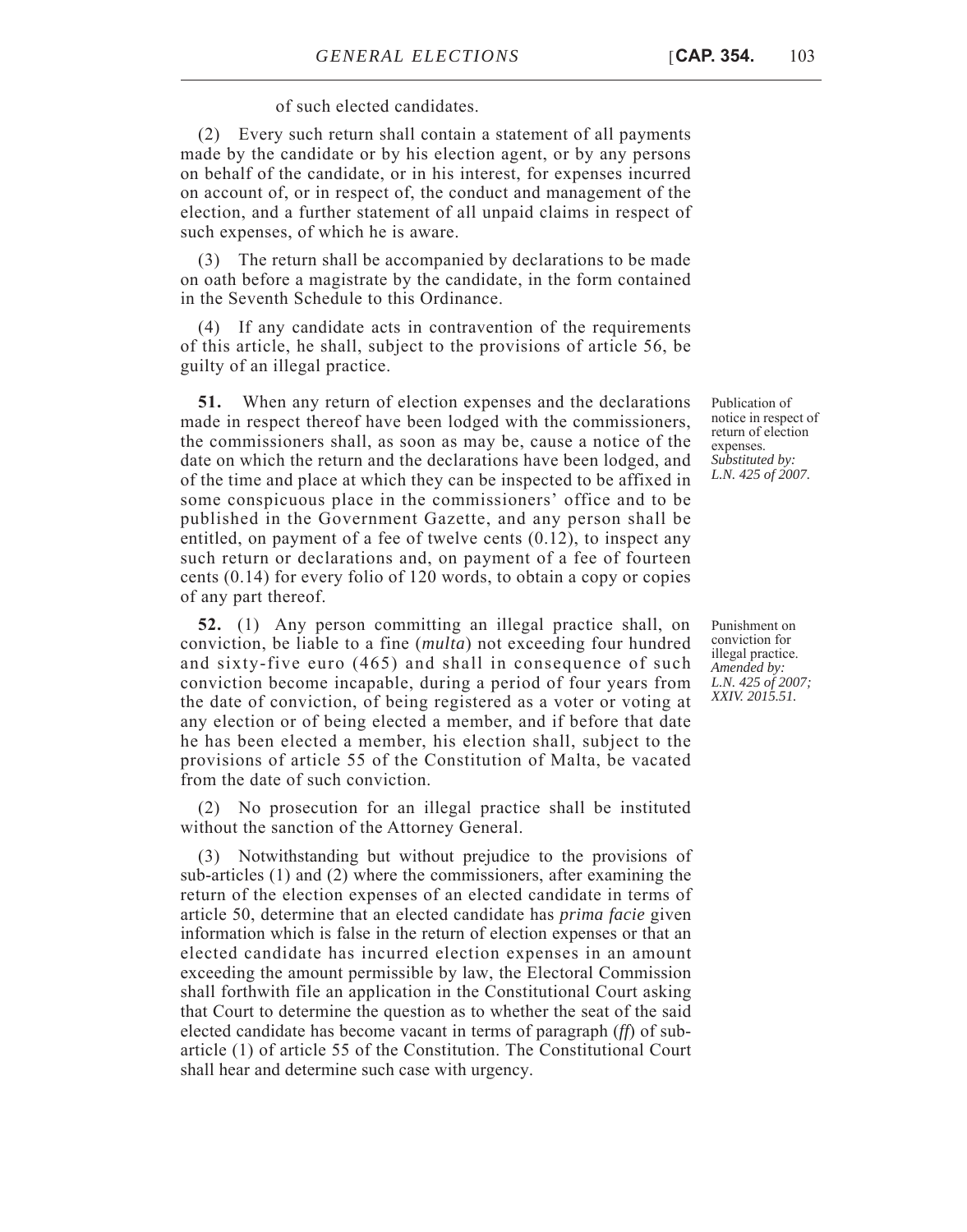# PART V

# CORRUPT PRACTICES

| Personation.     | <b>53.</b> Any person who at an election held under this Ordinance<br>applies for a ballot paper in the name of some other person,<br>whether that name be that of a person living or dead, or of a<br>fictitious person or, who having voted once at any such election,<br>applies at the same election for a ballot paper in his own name,<br>shall be guilty of the offence of personation.                                                                                                                                                                                                                                                                                                                                                                                                                                                              |
|------------------|-------------------------------------------------------------------------------------------------------------------------------------------------------------------------------------------------------------------------------------------------------------------------------------------------------------------------------------------------------------------------------------------------------------------------------------------------------------------------------------------------------------------------------------------------------------------------------------------------------------------------------------------------------------------------------------------------------------------------------------------------------------------------------------------------------------------------------------------------------------|
| Treating.        | <b>54.</b> (1) Any person who corruptly by himself or by any other<br>person, either before, during or after an election, directly or<br>indirectly, gives or provides, or pays wholly or in part the expense<br>of giving or providing any food, drink, entertainment, or provision<br>to or for any person, for the purpose of corruptly influencing that<br>person or any other person to give or refrain from giving his vote at<br>the election, or on account of such person or any other person<br>having voted or refrained from voting or being about to vote or<br>refrain from voting at such election, shall be guilty of the offence<br>of treating.                                                                                                                                                                                           |
|                  | (2) Every voter who corruptly accepts or takes any such food,<br>drink, entertainment, or provision shall also be guilty of the offence<br>of treating.                                                                                                                                                                                                                                                                                                                                                                                                                                                                                                                                                                                                                                                                                                     |
| Undue influence. | Every person who directly or indirectly, by himself or by<br>55.<br>any other person on his behalf, makes use of or threatens to make<br>use of any force, violence, or restraint, or inflicts, or threatens to<br>inflict, by himself or by any other person, any temporal or spiritual<br>injury, damage, harm, or loss upon or against any person in order to<br>induce or compel such person to vote or refrain from voting, or on<br>account of such person having voted or refrained from voting at<br>any election, or who by abduction, duress, or any fraudulent device<br>or contrivance, impedes or prevents the free exercise of the<br>franchise of any voter or thereby compels, induces, or prevails<br>upon any voter either to give or refrain from giving his vote at any<br>election, shall be guilty of the offence of undue influence. |
| Bribery.         | 56. The following persons shall be deemed guilty of the<br>offence of bribery:                                                                                                                                                                                                                                                                                                                                                                                                                                                                                                                                                                                                                                                                                                                                                                              |
|                  | (a) every person who, directly or indirectly, by himself or<br>by any other person on his behalf, gives, lends or<br>agrees to give or lend, or offers, promises or promises<br>to procure, or to endeavour to procure, any money or<br>valuable consideration to or for any voter, or to or for<br>any person on behalf of any voter, or to or for any<br>other person, in order to induce any voter to vote or<br>refrain from voting, or corruptly does any such act as<br>aforesaid on account of such voter having voted or<br>refrained from voting at any election under this<br>Ordinance;                                                                                                                                                                                                                                                          |
|                  | $(b)$ every person who, directly or indirectly, by himself or<br>by any other person on his behalf, gives or procures, or<br>agrees to give or procure, or offers, promises or                                                                                                                                                                                                                                                                                                                                                                                                                                                                                                                                                                                                                                                                              |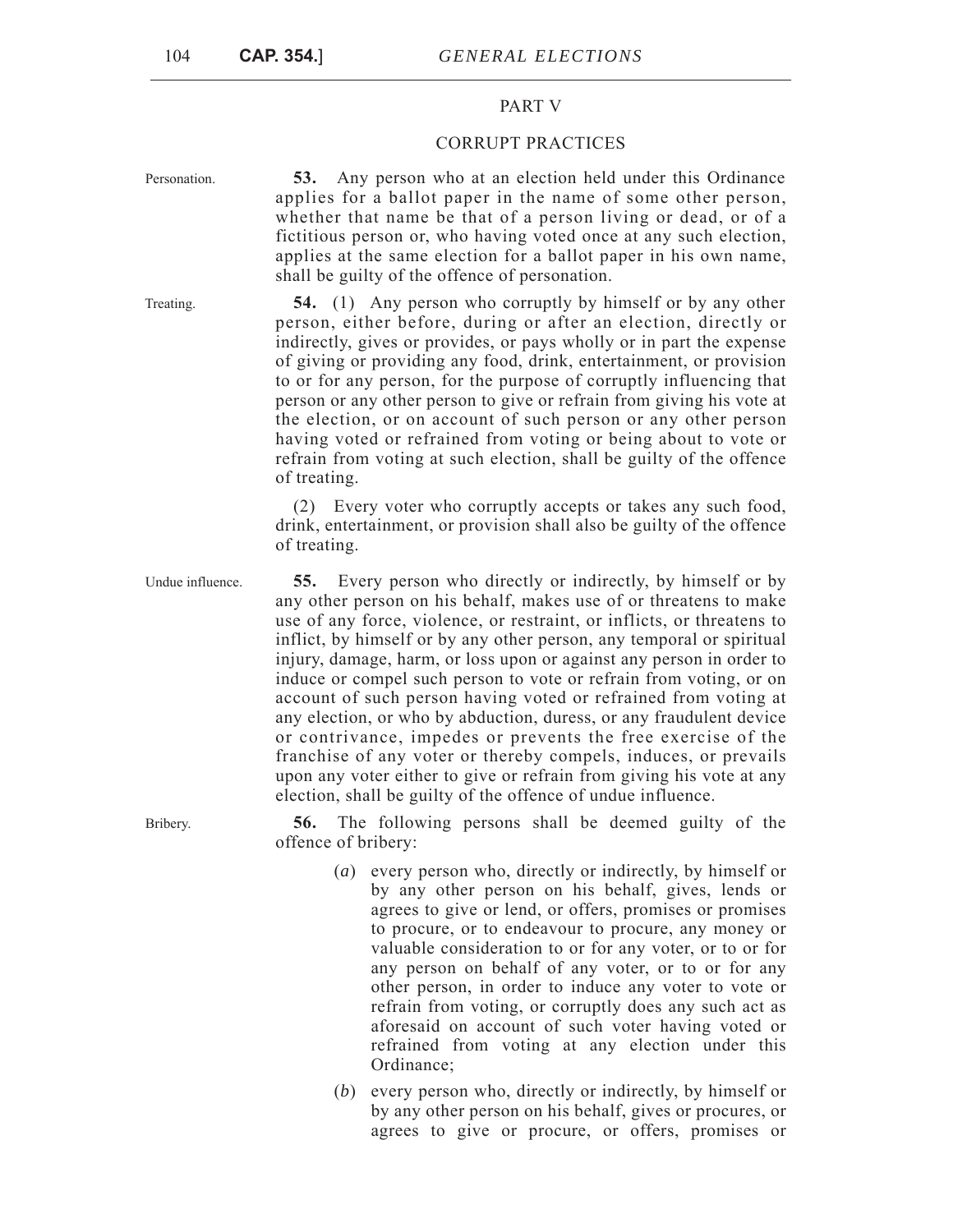promises to procure or to endeavour to procure any office, place or employment to or for any voter or to or for any person on behalf of any voter or to or for any other person in order to induce any voter to vote or refrain from voting, or corruptly does any such act as aforesaid on account of any voter having voted or refrained from voting at any election under this Ordinance;

- (*c*) every person who, directly or indirectly, by himself or by any other person on his behalf, makes any such gift, loan, offer, promise, procurement, or agreement as aforesaid, to or for any person in order to induce such person to procure or endeavour to procure the return of any person as a member of the House, or the vote of any voter at any election under this Ordinance;
- (*d*) every person who, upon or in consequence of any such gift, loan, offer, promise, procurement, or agreement, procures or engages, promises or endeavours to procure, the return of any person as a member of the House or the vote of any voter at any election under this Ordinance;
- (*e*) every person who advances or pays or causes to be paid any money to or for the use of any other person, with the intent that such money or any part thereof shall be expended in bribery at any election under this Ordinance, or who shall knowingly pay or cause to be paid any money to any person in discharge or repayment of any money wholly or in part expended in bribery at any such election;
- (*f*) every person being a voter who, before or during any election under this Ordinance, directly or indirectly, by himself or by any other person on his behalf, receives, agrees, or contracts for any money, gift, loan, or valuable consideration, office, place or employment, for himself or for any other person, for voting or agreeing to vote or for refraining or agreeing to refrain from voting at any such election;
- (*g*) every person who, after any election under this Ordinance, directly or indirectly, by himself or by any other person on his behalf, receives any money or valuable consideration on account of any person having voted or refrained from voting or having induced any other person to vote or to refrain from voting at any such election.

**57.** (1) Any person who commits the offence of personation, treating, undue influence, or bribery or aids, abets, counsels, or procures the commission of the offence of personation, and any candidate or election agent who knowingly makes the declaration, as to election expenses required by article 50, falsely, shall be guilty of a corrupt practice and shall be liable, on conviction, in the discretion of the court, to a fine (*multa*) not exceeding one

Punishment and incapacities for corrupt practice. *Amended by: L.N. 425 of 2007.*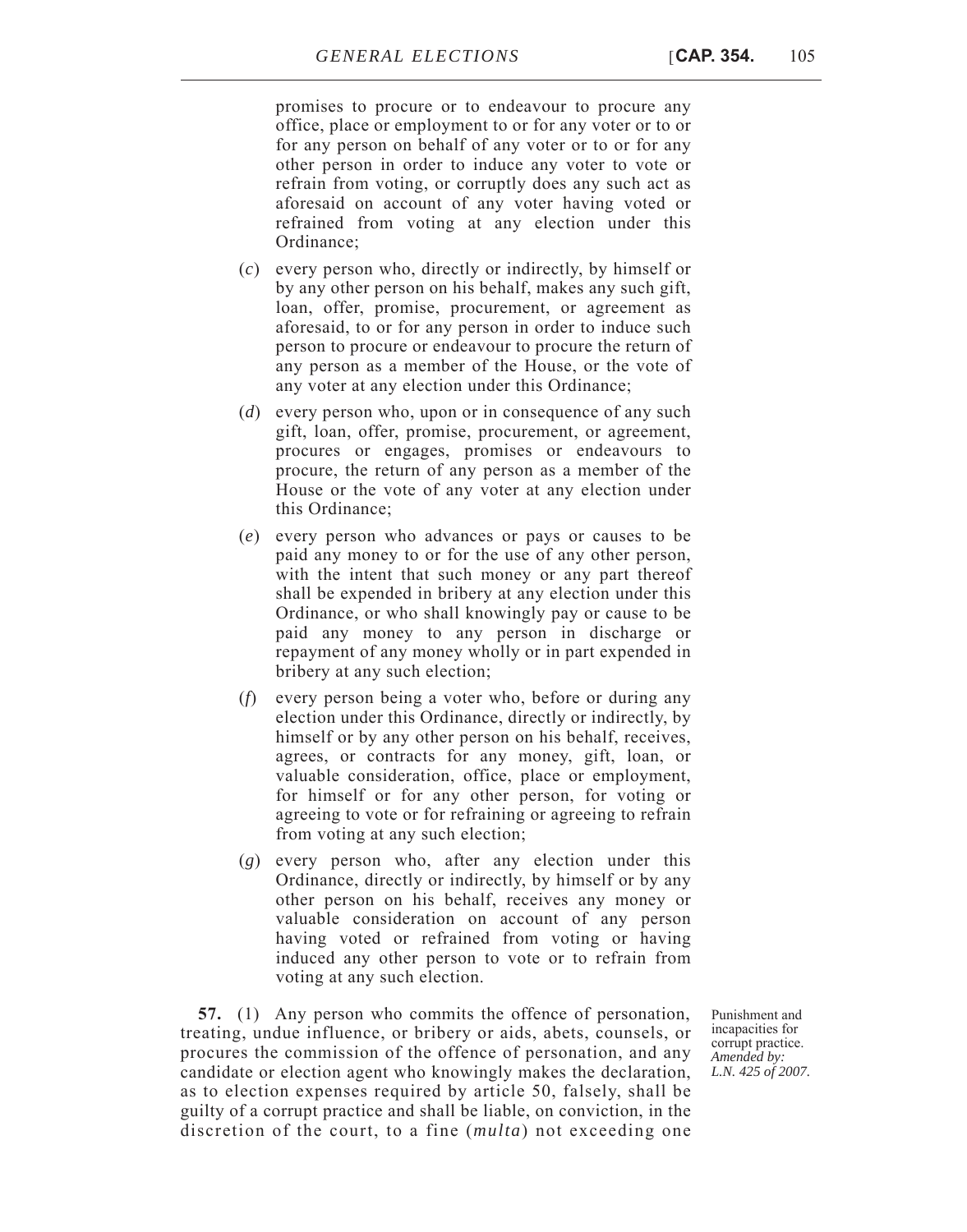thousand and one hundred and sixty euro (1,160), or to imprisonment for a term not exceeding six months, or to both such fine (*multa*) and imprisonment, and shall in consequence of such conviction become incapable, for a period of seven years from the date of his conviction of being registered as a voter or voting at an election under this Ordinance, or of being elected a member, and if at that date he has been elected member, his election shall, subject to the provisions of article 55 of the Constitution of Malta, be vacated from the date of such conviction.

(2) No prosecution for a corrupt practice shall be instituted without the sanction of the Attorney General.

(3) For the purposes of this Part of this Ordinance, references to "voting" or to "refraining from voting", or to "giving" or "refraining from giving a vote", shall include references to "voting" or "refraining from voting" in a particular way.

#### PART VI

## EXCUSE FOR CORRUPT AND ILLEGAL PRACTICES

Reasons exonerating candidates in certain cases of corrupt and illegal practice by agents.

**58.** The election of a candidate, who has been guilty, by his agents, of the offence of treating and undue influence, and illegal practice, or of any such offences, in reference to such election shall not, by reason of such offences, be declared void, nor shall the candidate be subject to any incapacity under this Ordinance, if the court is satisfied after giving the Attorney General an opportunity of being heard that the candidate has proved -

- (*a*) that no corrupt or illegal practice was committed at such election by the candidate or his election agent and the offences aforesaid were committed contrary to the orders and without the sanction or connivance of such candidate or his election agent; and
- (*b*) that such candidate and his election agent took all reasonable means for preventing the commission of corrupt and illegal practices at such election; and
- (*c*) that the offences aforesaid were of a trivial, unimportant and limited character; and
- (*d*) that in all other respects the election was free from any corrupt or illegal practice on the part of such candidate and of his agents.

**59.** Where, in any proceedings, it is shown to the court by such evidence as seems to the court sufficient -

> (*a*) that any act or omission of a candidate at any election, or of his election agent or of any other agent or person, would, by reason of being the payment of a sum or the incurring of expense in excess of any maximum amount allowed by this Ordinance, or of being a payment, engagement, employment, or contract in contravention of this Ordinance, or of otherwise being in contravention of any of the provisions of this

Power of court to except innocent act from being illegal practice, etc.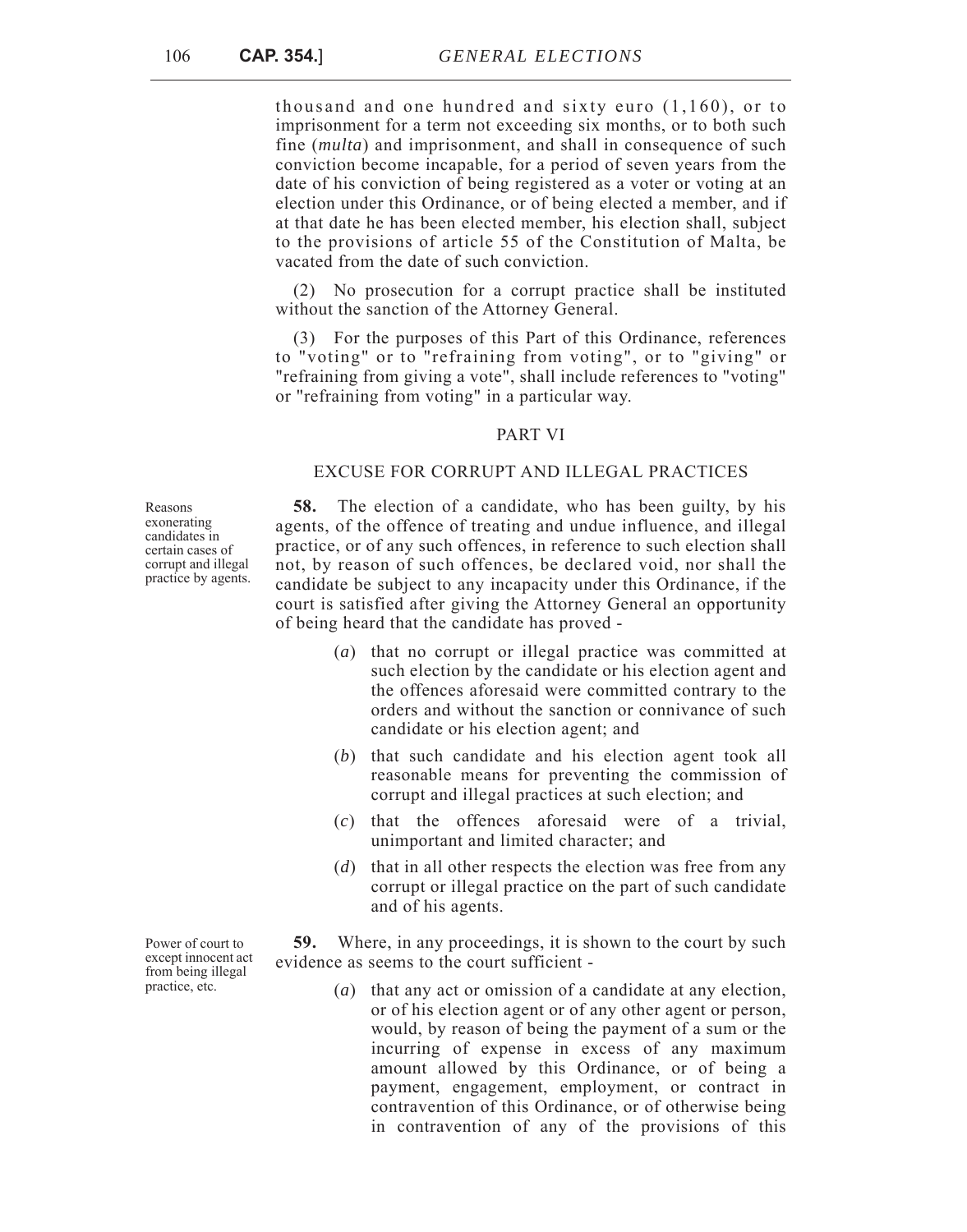Ordinance, be but for this article an illegal practice; and

(*b*) that any such act or omission arose from inadvertence or from accidental miscalculation or from some other reasonable cause of a like nature, and in any case, did not arise from any want of good faith,

and under the circumstances it seems to the court, after giving the Attorney General an opportunity of being heard, to be just that the candidate at the said election and other agent and person or any of them, should not be subject to any of the consequences under this Ordinance, the court may allow such act or omission to be an exception from the provisions of this Ordinance which would otherwise make the same an illegal practice, and thereupon such candidate, agent, or person shall not be subject to any of the consequences under this Ordinance of the said act or omission.

**60.** (1) Where the return and declarations respecting election expenses of a candidate at an election have not been transmitted as required by this Ordinance, or being transmitted contain some error or false statement, then -

- (*a*) if the candidate in any criminal or civil proceedings under this Ordinance proves to the satisfaction of the court that the failure to transmit such return and declarations, or any of them or any part thereof, or any error or false statement therein, has arisen by reason of his illness or of the absence, death, illness or misconduct of his election agent or of any clerk or officer of such agent, or by reason of inadvertence, or of any reasonable cause of a like nature, and not by reason of any want of good faith on the part of the candidate; or
- (*b*) if the election agent of the candidate proves to the satisfaction of the court that the failure to transmit the return and declarations which he was required to transmit or any part thereof, or any error or false statement therein, arose by reason of his illness or of the death or illness of any prior election agent of the candidate or of the absence, death, illness or misconduct of any clerk or officer of an election agent of the candidate, or by reason of inadvertence or of any reasonable cause of a like nature, and not by reason of any want of good faith on the part of the election agent,

the court may, after giving the Attorney General an opportunity of being heard, make such order for allowing an authorized excuse for the failure to transmit such return and declarations, or for an error or false statement in such return and declarations, as to the court seems just.

(2) Where in any proceedings it appears to the court that any person being or having been election agent has refused or failed to make such return or to supply such particulars as will enable the candidate and his election agent, respectively, to comply with the

Authorised excuse for noncompliance with provisions as to return and declaration respecting election expenses.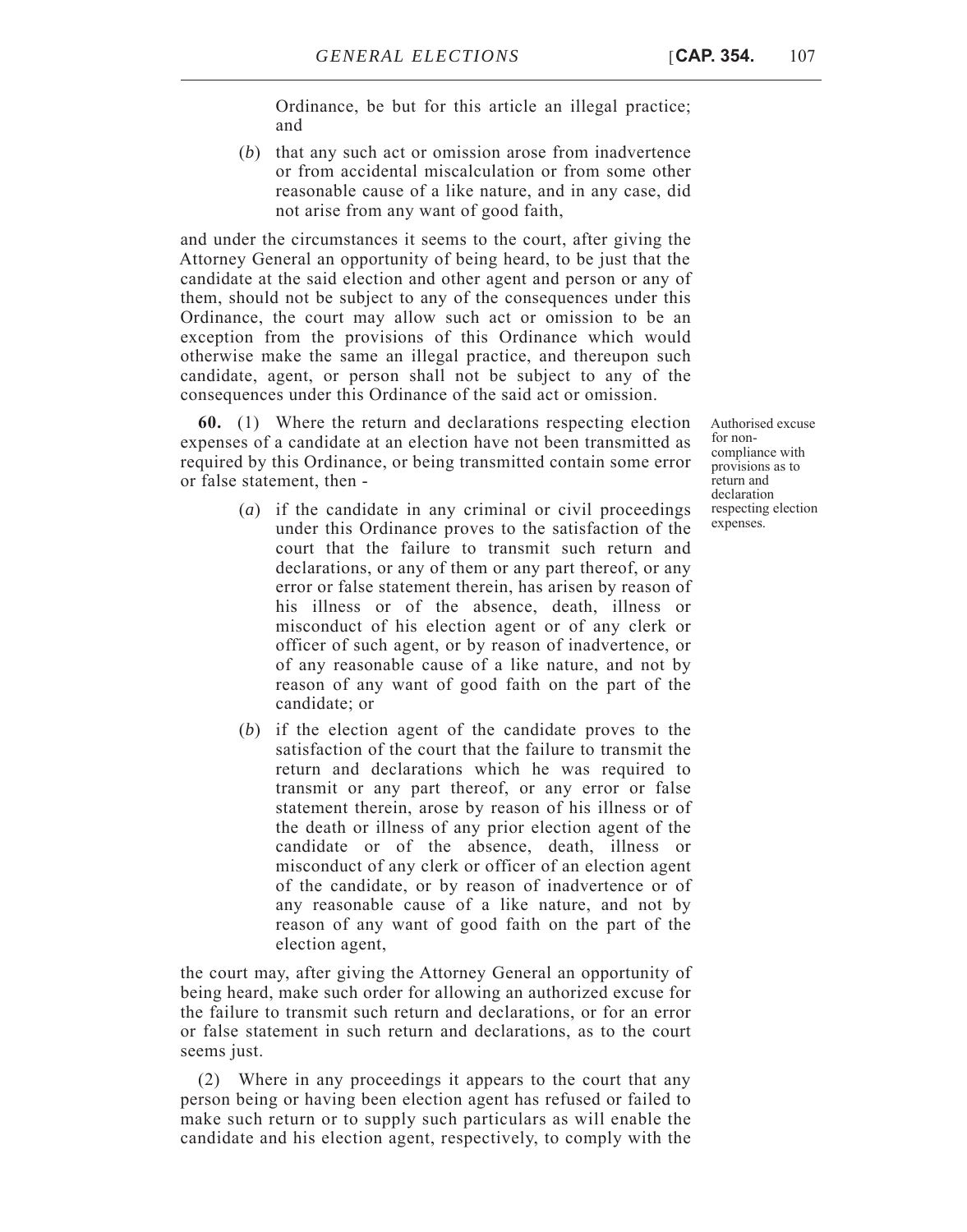provisions of this Ordinance as to the return and declaration respecting election expenses, the court, before making an order allowing the excuse as in this article mentioned, shall order such person to appear, and shall, unless he attends, and shows cause to the contrary, order him to make the return and declaration, or to deliver a statement of the particulars required to be contained in the return, as to the court seems just, and to make or deliver the same within such time and to such person and in such manner as the court may direct, or may order him to be examined with respect to such particulars, and in default of compliance with any such order, such person shall be guilty of an illegal practice.

(3) The court may allow the excuse conditionally upon the making of a return and declaration in a modified form or within an extended time, and upon the compliance with such other terms as to the court, seem best calculated for carrying into effect the objects of this Ordinance; and an order allowing an authorized excuse shall relieve the candidate or the election agent, as the case may be, from any liability or consequences under this Ordinance in respect of the matter excused by the order; and where it is proved by the candidate to the court that any act or omission of the election agent in relation to the return and declaration respecting election expenses was without the sanction or connivance of the candidate and that the candidate took all reasonable means for preventing such act or omission, the court shall relieve the candidate from the consequences of such act or omission on the part of his election agent.

(4) The date of the order, or if conditions and terms are to be complied with, the date at which the applicant fully complies with them, is referred to in this Ordinance as the date of the allowance of the excuse.

#### PART VII

#### GROUNDS FOR AVOIDING ELECTIONS

**61.** Subject to the provision of article 55 of the Constitution of Malta the election of a candidate as a member of the House is avoided by his conviction for any corrupt or illegal practice.

**62.** Subject to the provisions of article 55 of the Constitution of Malta where applicable, the election of a candidate as a member of the House shall be declared void on any of the following grounds which may be proved to the satisfaction of the court namely:

- (*a*) if by reason of general bribery, general treating, or general intimidation, or other misconduct, or other circumstances, the majority of electors were or may have been prevented from electing candidates whom they preferred;
- (*b*) non-compliance with the provisions of this Ordinance relating to election or of the polling regulations if it appears to the court that the election was not conducted in accordance with the principles laid down in such provisions and that such non-compliance

Avoidance by conviction of candidates.

Avoidance of election on other grounds.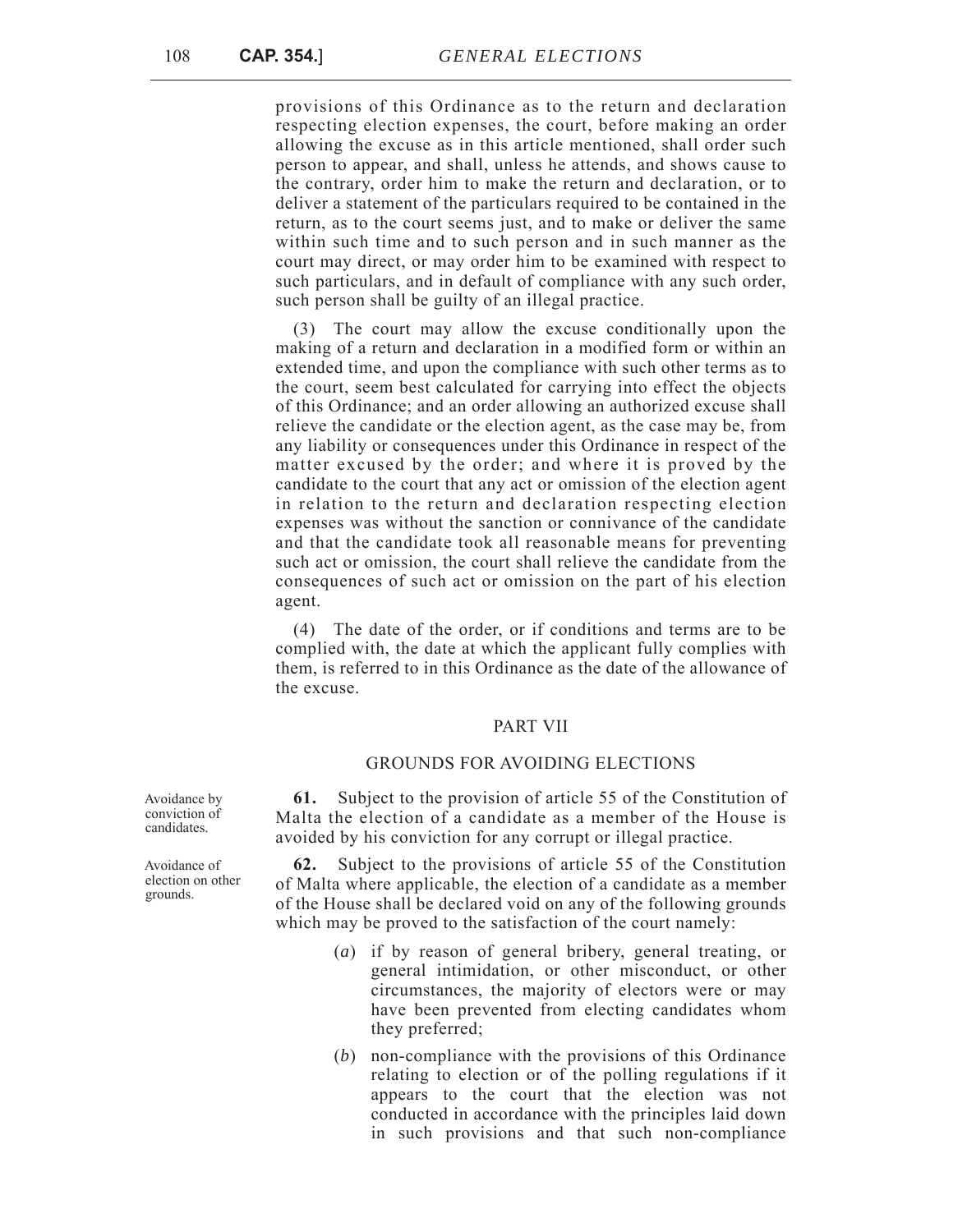- (*c*) that a corrupt practice or an illegal practice was committed in connection with the election by the candidate, or with his knowledge or consent, by any agent of the candidate;
- (*d*) that the candidate personally engaged a person as his election agent, or as a canvasser or agent knowing that such person had within seven years previous to such engagement been found guilty of a corrupt practice;
- (*e*) that the candidate was at the time of his election a person disqualified for election as a member.

## FIFTEENTH SCHEDULE

## (Article 72)

# *Form of Oath which an Assistant Electoral Commissioner may administer to a voter.*

I, (1) ....................................... having a legally valid identification document number ....................... of (2) ...................................... do swear/solemnly affirm that I am requesting the assistance of the Assistant Electoral Commissioners so that I may vote since I cannot mark the ballot paper. (So help me God).

| Date | Signature or mark of voter |  |  |
|------|----------------------------|--|--|
|      |                            |  |  |

Sworn/Affirmed before me this ......... day of ..................

.........................................

Signature of Assistant Electoral Commissioner

(1) Name in full

(2) Address of voter

*Added by: XV. 1996.66. Amended by: L.N. 426 of 2012.*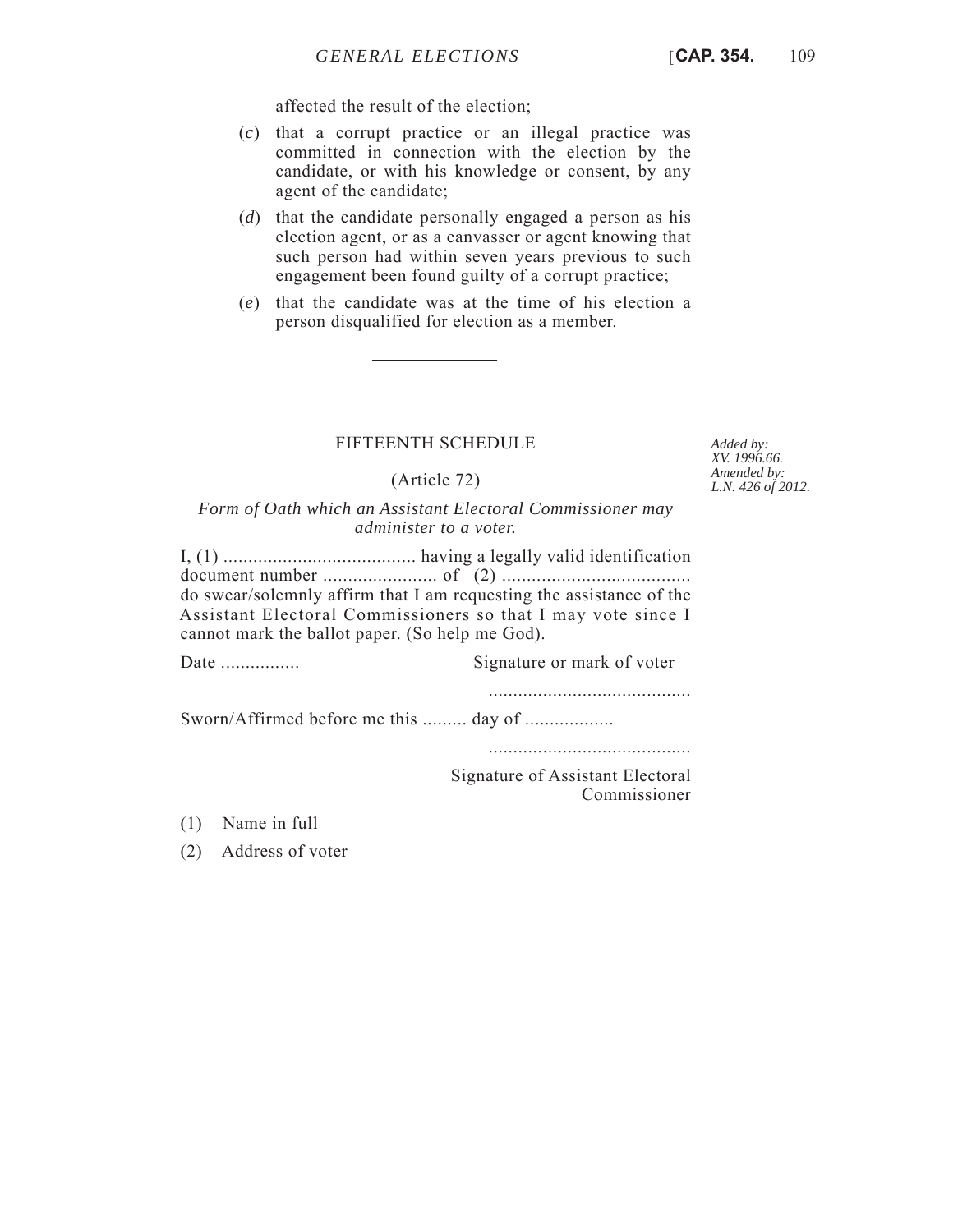| Added by: |                   |
|-----------|-------------------|
|           | L.N. 284 of 2014. |

# SIXTEENTH SCHEDULE

| <b>FORM No 4</b>                                                                                                                      | <b>ELECTORAL OFFICE</b>                                      |  |  |  |  |  |  |  |
|---------------------------------------------------------------------------------------------------------------------------------------|--------------------------------------------------------------|--|--|--|--|--|--|--|
|                                                                                                                                       | <b>Evans Building, Merchants' Street,</b><br><b>Williams</b> |  |  |  |  |  |  |  |
|                                                                                                                                       | +856 2122 1994<br>electoral.office@gov.mt                    |  |  |  |  |  |  |  |
| DETAILS AND QUESTIONNAIRE REQUIRED WITH FORM NO. 1 IN THE CASE OF A<br>MALTESE PERSON WHO NEVER APPLIED TO BE REGISTERED AS A VOTER   |                                                              |  |  |  |  |  |  |  |
| SECTION 'A' - THIS SECTION MUST BE FILLED IN BY ALL APPLICANTS                                                                        |                                                              |  |  |  |  |  |  |  |
|                                                                                                                                       |                                                              |  |  |  |  |  |  |  |
| <b>Full Name</b>                                                                                                                      | <b>Identity Card No.</b>                                     |  |  |  |  |  |  |  |
| residing at                                                                                                                           |                                                              |  |  |  |  |  |  |  |
| Telephone/Mobile No.                                                                                                                  | <b>Email address</b>                                         |  |  |  |  |  |  |  |
|                                                                                                                                       |                                                              |  |  |  |  |  |  |  |
| Date of birth of father                                                                                                               |                                                              |  |  |  |  |  |  |  |
| Paternal grandfather's name:<br>(a)                                                                                                   |                                                              |  |  |  |  |  |  |  |
| (Ы<br>Paternal grandfather's place of birth:                                                                                          |                                                              |  |  |  |  |  |  |  |
| Paternal grandmother's name and malden sumame:<br>tеl                                                                                 |                                                              |  |  |  |  |  |  |  |
| Paternal grandmother's place of birth:<br>(d)                                                                                         |                                                              |  |  |  |  |  |  |  |
| <b>Status:</b><br>$\square$ Single<br><b>D</b> Married                                                                                | <b>D</b> Separated<br><b>D</b> Divorced                      |  |  |  |  |  |  |  |
| <b>D</b> Widowed                                                                                                                      | <b>D</b> Chall Union                                         |  |  |  |  |  |  |  |
| Do you hold more than one nationality?                                                                                                | Yes<br>No                                                    |  |  |  |  |  |  |  |
|                                                                                                                                       |                                                              |  |  |  |  |  |  |  |
| If yes, state other Nationality:                                                                                                      |                                                              |  |  |  |  |  |  |  |
| Are you a new applicant, over 16 years of age and have always resided in Malta?                                                       |                                                              |  |  |  |  |  |  |  |
|                                                                                                                                       |                                                              |  |  |  |  |  |  |  |
| If YES, sign here<br>Signature                                                                                                        | Date                                                         |  |  |  |  |  |  |  |
| If NO, go to SECTION 'B'                                                                                                              |                                                              |  |  |  |  |  |  |  |
| SECTION 'B' - THIS SECTION MUST BE FILLED BY PERSONS WHO ARE OLDER THAN 16 YEARS OF AGE AND WHO HAVE<br>SPENT SOME TIME LIVING ABROAD |                                                              |  |  |  |  |  |  |  |
| <b>Maltese Passport No.</b>                                                                                                           |                                                              |  |  |  |  |  |  |  |
| Date of Issue                                                                                                                         | Place of Issue                                               |  |  |  |  |  |  |  |
| Foreign Passport No.<br>and Nationality                                                                                               |                                                              |  |  |  |  |  |  |  |
| <b>Date of Issue</b>                                                                                                                  | Place of Issue                                               |  |  |  |  |  |  |  |
|                                                                                                                                       |                                                              |  |  |  |  |  |  |  |
| State the date when you returned to Malta permanently:                                                                                |                                                              |  |  |  |  |  |  |  |